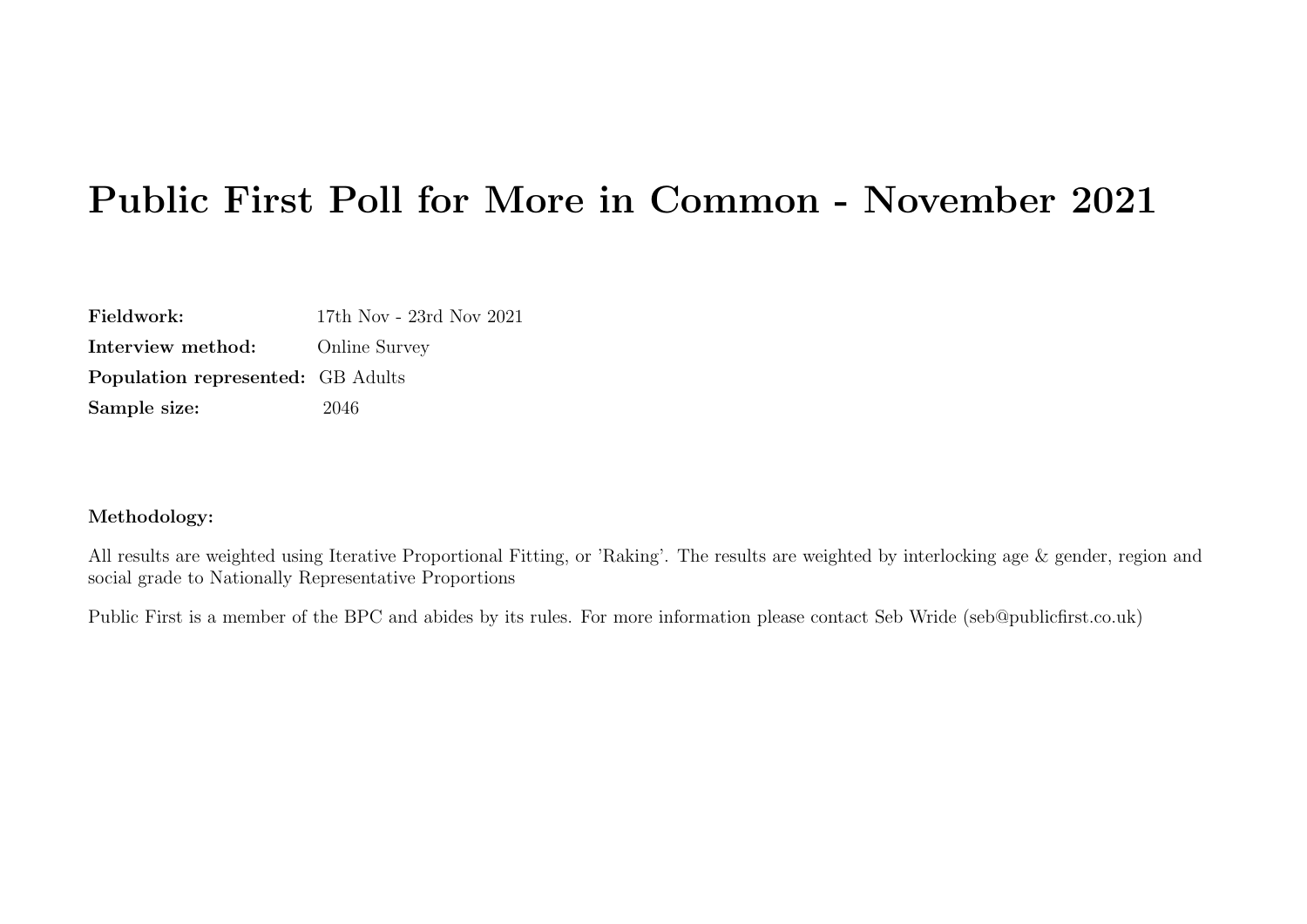

#### List of Tables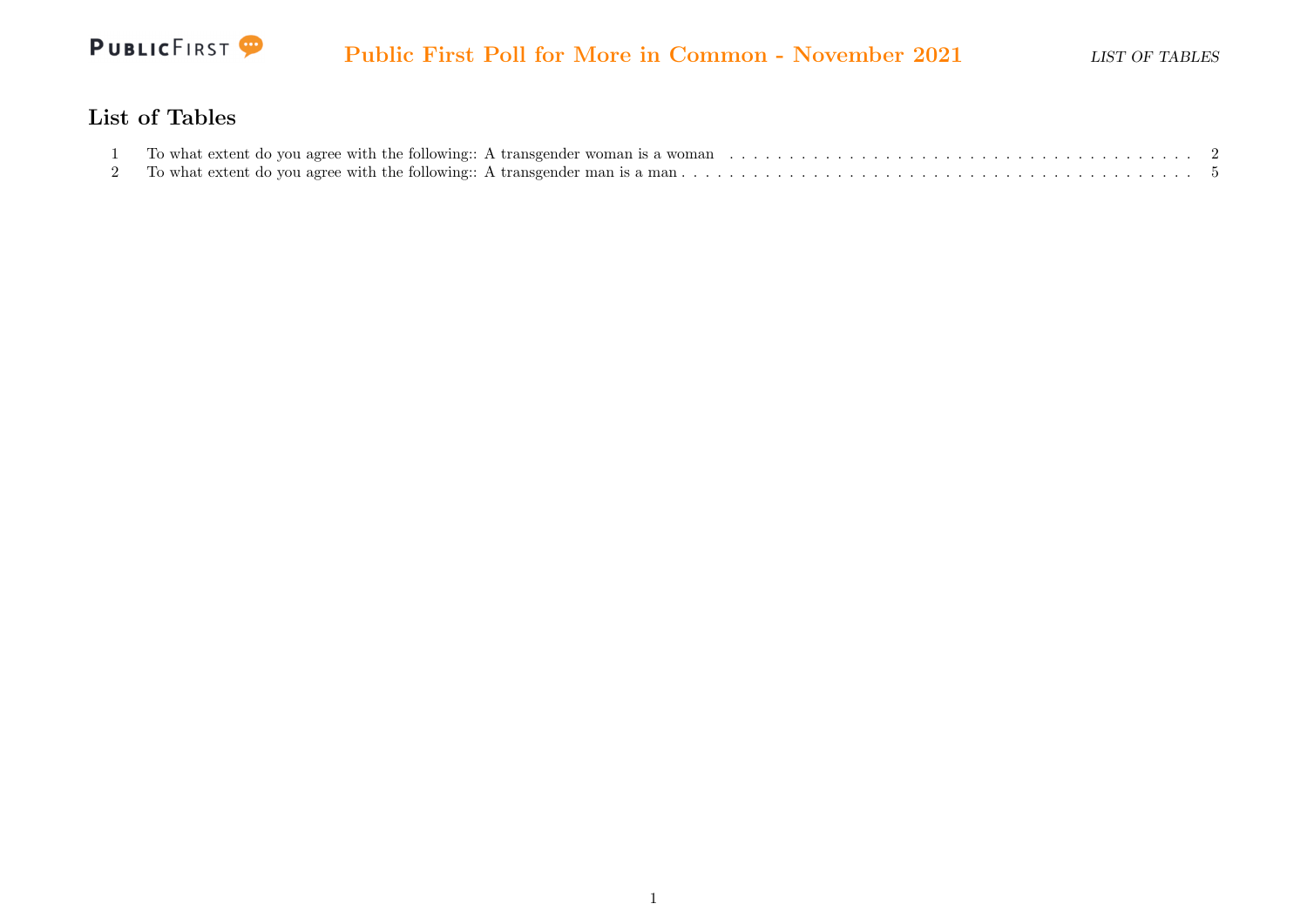|                   |       |     |     | Social Grade   |     | Region |               |               |                    |                  |                  |                                |               |               |          |        |  |  |
|-------------------|-------|-----|-----|----------------|-----|--------|---------------|---------------|--------------------|------------------|------------------|--------------------------------|---------------|---------------|----------|--------|--|--|
|                   | Total | AB  | C1  | C <sub>2</sub> | DE  | London | South<br>East | South<br>West | East of<br>England | East<br>Midlands | West<br>Midlands | Yorkshire<br>and the<br>Humber | North<br>East | North<br>West | Scotland | Wales  |  |  |
| Unweighted        | 2046  | 610 | 574 | 366            | 488 | 265    | 299           | 183           | 203                | 152              | 153              | 186                            | 99            | 222           | 182      | 102    |  |  |
| Weighted          | 2046  | 551 | 530 | 448            | 509 | 295    | 274           | 168           | 190                | 147              | 190              | 168                            | 86            | 231           | 190      | 107    |  |  |
| Strongly agree    | 26%   | 26% | 27% | 25%            | 27% | 25%    | 25%           | $26\%$        | 25%                | $24\%$           | 28%              | 29%                            | 24%           | 27%           | 28%      | $24\%$ |  |  |
| Somewhat agree    | 20%   | 22% | 22% | 19%            | 16% | 20%    | 24%           | 16%           | 18%                | 21%              | 17%              | 19%                            | 25%           | 20%           | 19%      | 17%    |  |  |
| Somewhat disagree | 14%   | 13% | 14% | 12%            | 16% | 15%    | 11%           | 18%           | 14%                | 12%              | 15%              | 14%                            | 15%           | 12%           | 14%      | 15%    |  |  |
| Strongly disagree | 18%   | 16% | 16% | 22%            | 19% | 21%    | 18%           | 19%           | 19%                | 21%              | 13%              | 18%                            | 21%           | 16%           | 18%      | 17%    |  |  |
| Don't Know        | 22%   | 24% | 21% | 21%            | 22% | 18%    | 22%           | 22%           | 25%                | 22%              | 26%              | 20%                            | 15%           | 24%           | 21%      | 27%    |  |  |
| Total Agree:      | 46%   | 47% | 48% | 44%            | 43% | 46%    | 49%           | 42%           | 43%                | 45%              | 46%              | 48%                            | 49%           | 47%           | 47%      | 41%    |  |  |
| Total Disagree:   | 32%   | 29% | 30% | 34%            | 35% | 36%    | 29%           | 36%           | 32%                | 33%              | 28%              | 32%                            | 36%           | 28%           | 32%      | 33%    |  |  |

(1.A) To what extent do you agree with the following:: A transgender woman is a woman

Note:

BASE: All Respondents

Fieldwork: 17th Nov - 23rd Nov 2021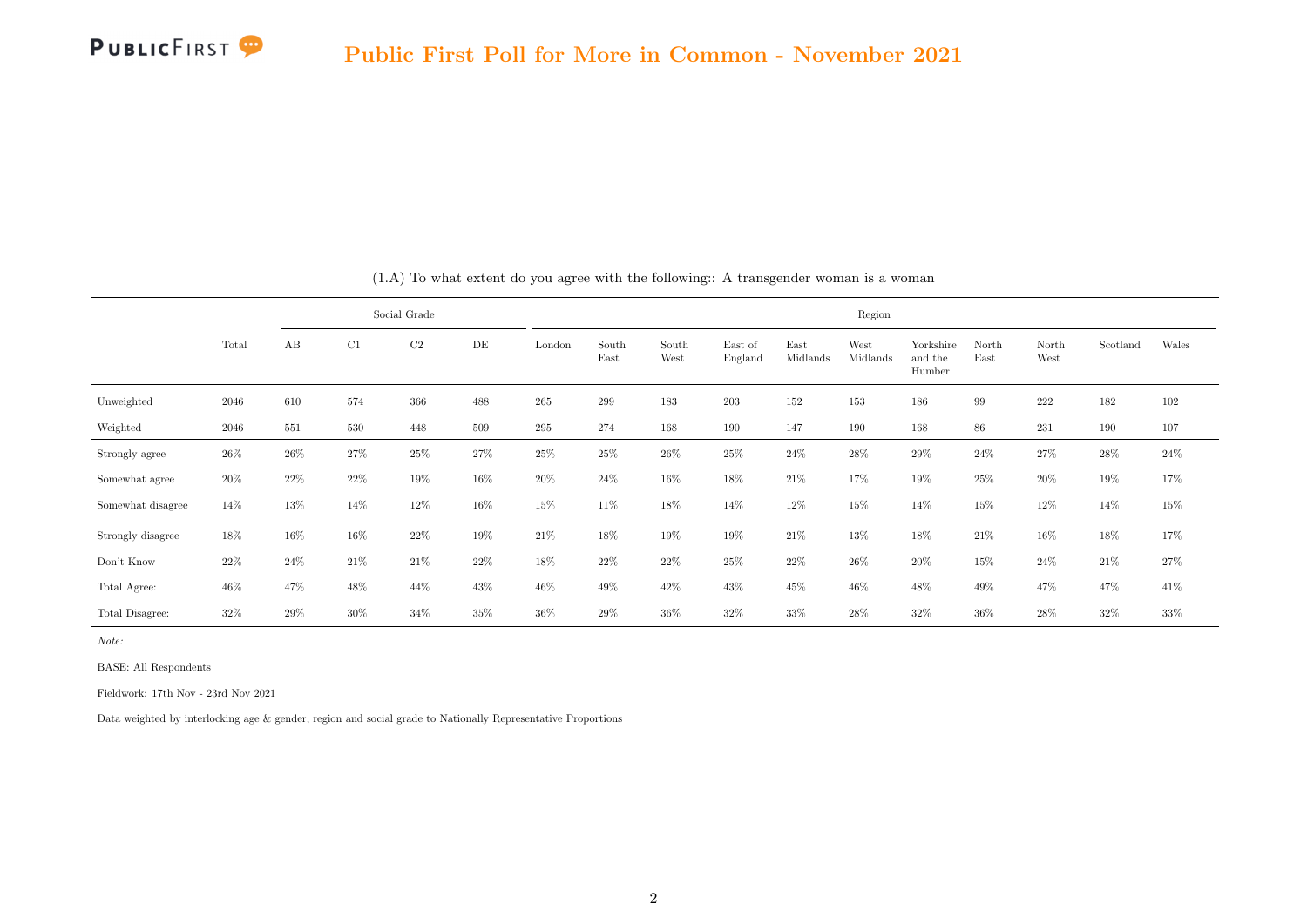

|                   |        |                    |        | Gender |         | $EU$ 2016 Vote    |                     |         |                     | 2019                          |                   |                       |                          |                                                        | Education                                                   |                          |  |
|-------------------|--------|--------------------|--------|--------|---------|-------------------|---------------------|---------|---------------------|-------------------------------|-------------------|-----------------------|--------------------------|--------------------------------------------------------|-------------------------------------------------------------|--------------------------|--|
|                   | Total  | Male               | Female | Leave  | Remain  | I did not<br>vote | Conservative Labour |         | Liberal<br>Democrat | The<br><b>Brexit</b><br>Party | I did not<br>vote | GCSE or<br>equivalent | A Level or<br>equivalent | University<br>Under-<br>graduate<br>Degree<br>(BA/BSc) | University<br>Postgrad-<br>uate<br>Degree<br>(MA/MSc/MPhil) | Doctorate<br>(PhD/DPHil) |  |
| Unweighted        | 2046   | $\boldsymbol{993}$ | 1047   | 764    | 887     | 251               | 756                 | $520\,$ | 191                 | $31\,$                        | 264               | 436                   | $355\,$                  | 496                                                    | 227                                                         | $50\,$                   |  |
| Weighted          | 2046   | 1007               | 1033   | 776    | $865\,$ | $258\,$           | 753                 | 530     | 177                 | $34\,$                        | 263               | 454                   | 366                      | 486                                                    | 205                                                         | $45\,$                   |  |
| Strongly agree    | 26%    | 25%                | 27%    | 21%    | 28%     | 25%               | 19%                 | 33%     | 28%                 | 13%                           | 23%               | 25%                   | 29%                      | 28%                                                    | 30%                                                         | 25%                      |  |
| Somewhat agree    | 20%    | 18%                | 21\%   | 18%    | 22%     | 20%               | 20%                 | 21%     | 22%                 | $7\%$                         | 16%               | 17%                   | 18%                      | 21%                                                    | 31%                                                         | $22\%$                   |  |
| Somewhat disagree | 14%    | 14%                | 14%    | 16%    | 13%     | 12%               | 16%                 | 15%     | $9\%$               | $20\%$                        | 12%               | 15%                   | 15%                      | 14%                                                    | 11%                                                         | 15%                      |  |
| Strongly disagree | 18%    | 23%                | 14%    | 24%    | 14%     | $20\%$            | 22%                 | 14%     | 11%                 | $38\%$                        | $22\%$            | $21\%$                | 19%                      | 16%                                                    | 13%                                                         | 17%                      |  |
| Don't Know        | $22\%$ | 21\%               | $24\%$ | $21\%$ | $23\%$  | 24%               | 23%                 | 17%     | 30%                 | $22\%$                        | 27%               | $23\%$                | 19%                      | 21%                                                    | 16%                                                         | $20\%$                   |  |
| Total Agree:      | 46%    | 43%                | 48%    | 39%    | 50%     | 44%               | 39%                 | 53%     | 50%                 | 20%                           | 39%               | 42%                   | 48%                      | 49%                                                    | 60%                                                         | 48%                      |  |
| Total Disagree:   | 32%    | 37%                | 28%    | 40%    | 27%     | 32%               | 37%                 | 29%     | 20%                 | 58%                           | 34%               | 36%                   | 34%                      | 30%                                                    | 23%                                                         | 32%                      |  |

(1.B) To what extent do you agree with the following:: A transgender woman is a woman

Note:

BASE: All Respondents

Fieldwork: 17th Nov - 23rd Nov 2021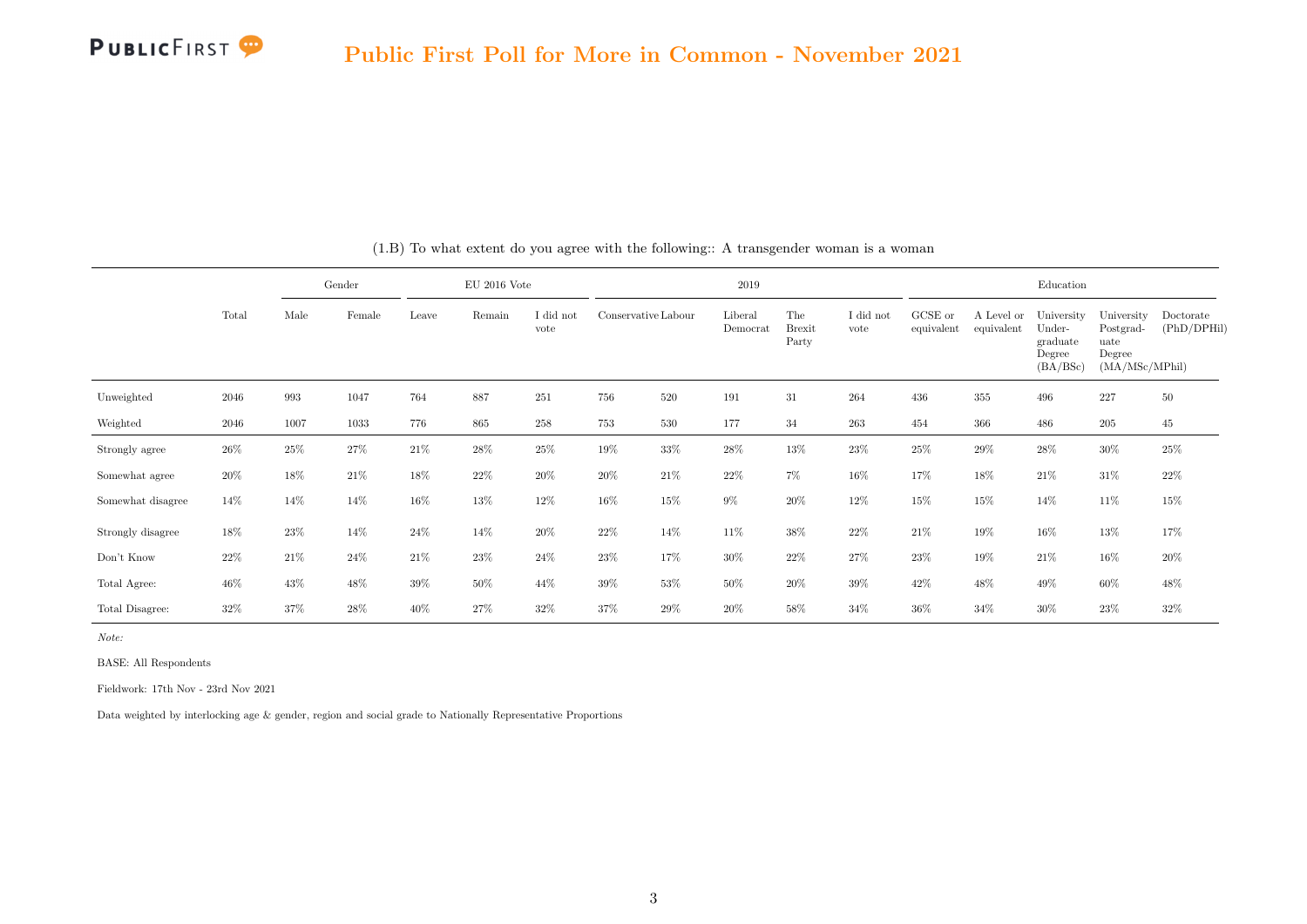

|                   |        |         |        |        | Age       |                    |        | Segment                 |                           |                        |                               |           |                                    |                                |  |  |  |
|-------------------|--------|---------|--------|--------|-----------|--------------------|--------|-------------------------|---------------------------|------------------------|-------------------------------|-----------|------------------------------------|--------------------------------|--|--|--|
|                   | Total  | 18-24   | 25-34  | 35-44  | $45 - 54$ | 55-64              | $65+$  | Progressive<br>Activist | Civic<br>Pragma-<br>tists | Disengaged<br>battlers | Established Loyal<br>Liberals | Nationals | Disengaged<br>Tradition-<br>alists | Backbone<br>Conserva-<br>tives |  |  |  |
| Unweighted        | 2046   | 262     | 309    | 404    | 350       | $\boldsymbol{288}$ | 433    | 310                     | 402                       | 331                    | 186                           | 544       | 121                                | 152                            |  |  |  |
| Weighted          | 2046   | $\,284$ | 349    | 347    | 349       | $\bf 287$          | 430    | 312                     | 400                       | 334                    | 185                           | 546       | 124                                | 146                            |  |  |  |
| Strongly agree    | $26\%$ | $46\%$  | $32\%$ | $29\%$ | $20\%$    | $21\%$             | 15%    | $50\%$                  | $19\%$                    | $20\%$                 | $22\%$                        | $28\%$    | $13\%$                             | 19%                            |  |  |  |
| Somewhat agree    | $20\%$ | 16%     | $24\%$ | $21\%$ | $20\%$    | $20\%$             | 17%    | $21\%$                  | $22\%$                    | $21\%$                 | $20\%$                        | $18\%$    | 12\%                               | $21\%$                         |  |  |  |
| Somewhat disagree | 14\%   | 12%     | $11\%$ | 12%    | 13%       | $16\%$             | $18\%$ | 8%                      | 16%                       | $12\%$                 | $16\%$                        | $16\%$    | 13%                                | 13%                            |  |  |  |
| Strongly disagree | $18\%$ | 16%     | 17%    | 18%    | 21\%      | $19\%$             | 18%    | $7\%$                   | $14\%$                    | $23\%$                 | 14%                           | $21\%$    | $32\%$                             | 24%                            |  |  |  |
| Don't Know        | $22\%$ | 10%     | $15\%$ | $20\%$ | 26\%      | $25\%$             | $33\%$ | 14%                     | $29\%$                    | $24\%$                 | 29%                           | $17\%$    | 29%                                | $23\%$                         |  |  |  |
| Total Agree:      | $46\%$ | 62%     | $56\%$ | $50\%$ | 40%       | 41\%               | $31\%$ | 71%                     | 41%                       | 40\%                   | 42\%                          | $46\%$    | $26\%$                             | 40%                            |  |  |  |
| Total Disagree:   | 32\%   | $28\%$  | $28\%$ | 30%    | 34%       | $35\%$             | 36%    | 15%                     | $30\%$                    | $36\%$                 | 30%                           | 37%       | 45\%                               | 37%                            |  |  |  |

(1.C) To what extent do you agree with the following:: A transgender woman is a woman

Note:

BASE: All Respondents

Fieldwork: 17th Nov - 23rd Nov 2021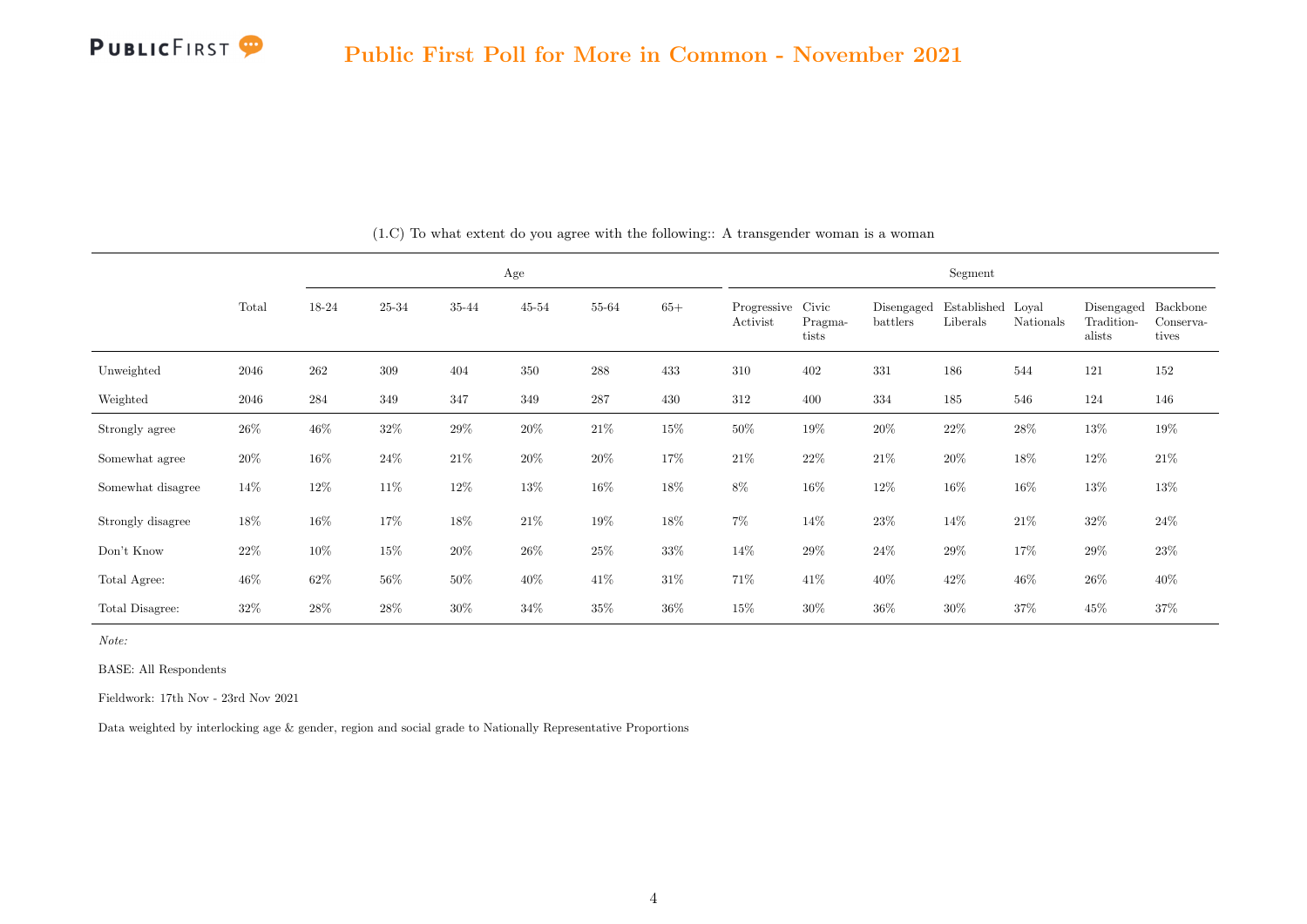|                   |        |      |        | Social Grade   |           | Region |               |               |                    |                  |                  |                                |               |               |          |        |  |  |
|-------------------|--------|------|--------|----------------|-----------|--------|---------------|---------------|--------------------|------------------|------------------|--------------------------------|---------------|---------------|----------|--------|--|--|
|                   | Total  | AB   | C1     | C <sub>2</sub> | $\rm{DE}$ | London | South<br>East | South<br>West | East of<br>England | East<br>Midlands | West<br>Midlands | Yorkshire<br>and the<br>Humber | North<br>East | North<br>West | Scotland | Wales  |  |  |
| Unweighted        | 2046   | 610  | 574    | 366            | 488       | 265    | 299           | 183           | 203                | 152              | 153              | 186                            | 99            | 222           | 182      | 102    |  |  |
| Weighted          | 2046   | 551  | 530    | 448            | 509       | 295    | 274           | 168           | 190                | 147              | 190              | 168                            | 86            | 231           | 190      | 107    |  |  |
| Strongly agree    | $26\%$ | 27%  | $26\%$ | 26%            | 25%       | 25%    | $24\%$        | 26%           | $25\%$             | 23%              | 28%              | 30%                            | 24%           | 27%           | $28\%$   | $25\%$ |  |  |
| Somewhat agree    | 20%    | 21\% | $21\%$ | 19%            | 17%       | $21\%$ | 23%           | 18%           | 19%                | $22\%$           | 17%              | 16%                            | 25%           | 19%           | 17%      | 17%    |  |  |
| Somewhat disagree | 14%    | 13%  | 14%    | 14%            | 16%       | 14%    | 12%           | 17%           | 15%                | 12%              | 14%              | 15%                            | 15%           | 13%           | 14%      | 15%    |  |  |
| Strongly disagree | 18%    | 16%  | 17%    | 20%            | 20%       | $21\%$ | 19%           | 18%           | 17%                | 20%              | 13%              | 19%                            | 21%           | 16%           | 21%      | 15%    |  |  |
| Don't Know        | 22%    | 24%  | 21%    | 22%            | 23%       | 19%    | 22%           | 20%           | $24\%$             | 21%              | 28%              | 20%                            | 15%           | 26%           | 21%      | $27\%$ |  |  |
| Total Agree:      | 46%    | 47%  | 48%    | 45%            | 42%       | 46%    | 47%           | 44%           | 44%                | 46%              | 45%              | 46%                            | 49%           | 46%           | 45%      | 43%    |  |  |
| Total Disagree:   | 32%    | 29%  | 31%    | 33%            | 36%       | 35%    | 31%           | 36%           | 32%                | 33%              | 27%              | 34%                            | 36%           | 28%           | 34%      | 31%    |  |  |

(2.A) To what extent do you agree with the following:: A transgender man is a man

BASE: All Respondents

Fieldwork: 17th Nov - 23rd Nov 2021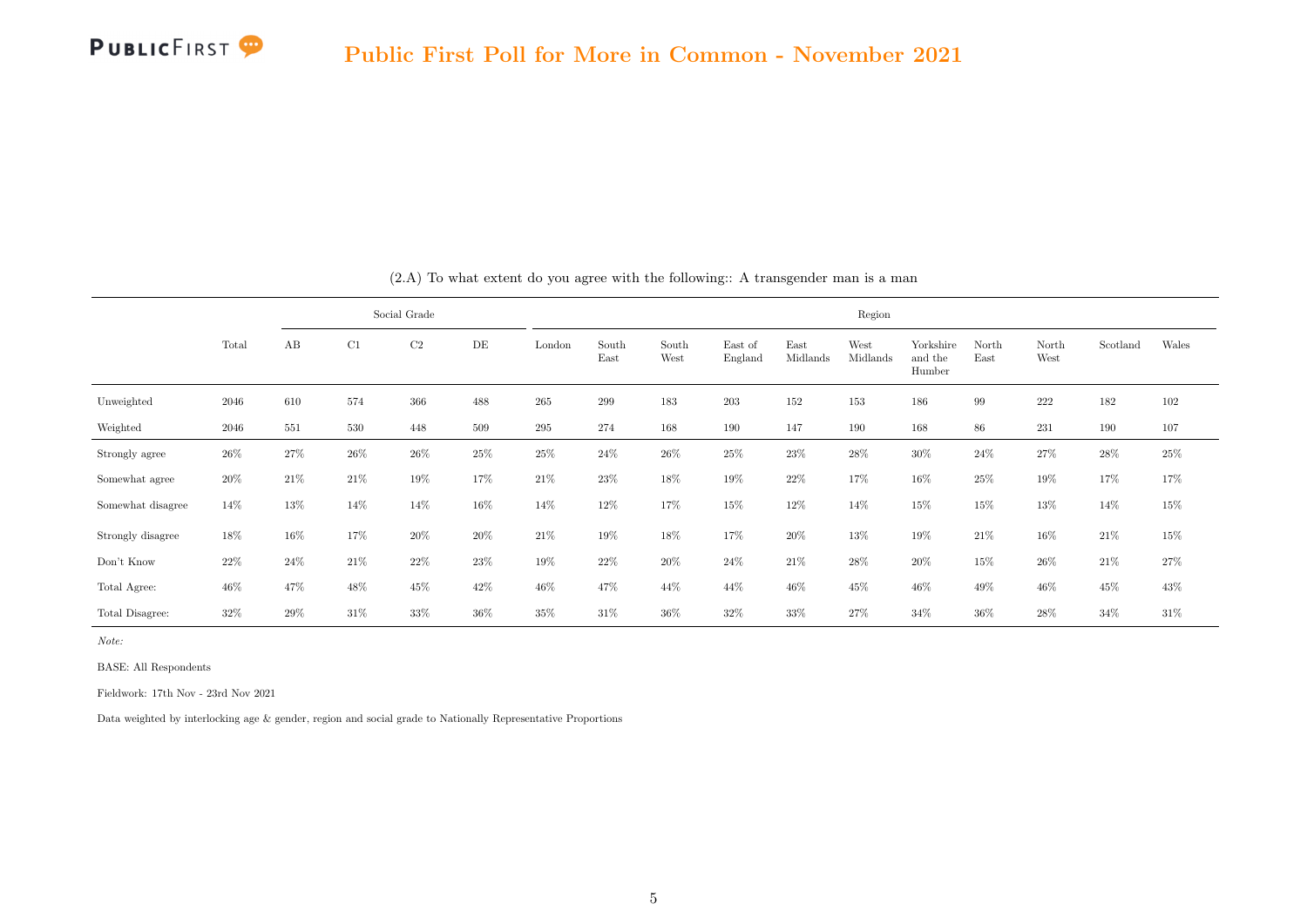

|                   |       |      | Gender |        | $EU$ 2016 Vote |                   |                     |        | 2019                |                               |                   |                       |                          | Education                                              |                                                             |                          |
|-------------------|-------|------|--------|--------|----------------|-------------------|---------------------|--------|---------------------|-------------------------------|-------------------|-----------------------|--------------------------|--------------------------------------------------------|-------------------------------------------------------------|--------------------------|
|                   | Total | Male | Female | Leave  | Remain         | I did not<br>vote | Conservative Labour |        | Liberal<br>Democrat | The<br><b>Brexit</b><br>Party | I did not<br>vote | GCSE or<br>equivalent | A Level or<br>equivalent | University<br>Under-<br>graduate<br>Degree<br>(BA/BSc) | University<br>Postgrad-<br>uate<br>Degree<br>(MA/MSc/MPhil) | Doctorate<br>(PhD/DPHil) |
| Unweighted        | 2046  | 993  | 1047   | 764    | 887            | 251               | 756                 | 520    | 191                 | $31\,$                        | 264               | 436                   | 355                      | 496                                                    | 227                                                         | 50                       |
| Weighted          | 2046  | 1007 | 1033   | 776    | 865            | $258\,$           | 753                 | 530    | 177                 | 34                            | 263               | 454                   | 366                      | 486                                                    | 205                                                         | 45                       |
| Strongly agree    | 26%   | 25%  | 27%    | 21%    | 27%            | 24%               | $19\%$              | 33%    | 27%                 | 13%                           | 23%               | 24%                   | 29%                      | 28%                                                    | 31%                                                         | 22%                      |
| Somewhat agree    | 20%   | 18%  | 21\%   | 17%    | 23%            | 19%               | 21%                 | 20%    | 22%                 | 7%                            | 16%               | 17%                   | 19%                      | 22%                                                    | 27%                                                         | 23%                      |
| Somewhat disagree | 14%   | 14%  | 14%    | 17%    | 13%            | 13%               | $15\%$              | 14%    | 10%                 | 24%                           | 12%               | 15%                   | 14%                      | 12%                                                    | 12%                                                         | 14%                      |
| Strongly disagree | 18%   | 23%  | 14%    | 23%    | 14%            | $20\%$            | 22%                 | 15%    | 11%                 | 35%                           | 22%               | 21\%                  | 19%                      | 16%                                                    | 14%                                                         | 19%                      |
| Don't Know        | 22%   | 21\% | $24\%$ | $21\%$ | $23\%$         | $24\%$            | $23\%$              | 18%    | $30\%$              | $22\%$                        | 27%               | $23\%$                | 18%                      | 22%                                                    | 16%                                                         | 23%                      |
| Total Agree:      | 46%   | 43%  | 48%    | 38%    | 50%            | $43\%$            | $40\%$              | $53\%$ | 49%                 | 20%                           | 38%               | 41%                   | 48%                      | 50%                                                    | 58%                                                         | 45%                      |
| Total Disagree:   | 32%   | 36%  | 28%    | 40%    | 27%            | 33%               | 37%                 | 29%    | 21%                 | 58%                           | 34%               | 36%                   | 34%                      | 28%                                                    | 26%                                                         | 33%                      |

(2.B) To what extent do you agree with the following:: A transgender man is a man

Note:

BASE: All Respondents

Fieldwork: 17th Nov - 23rd Nov 2021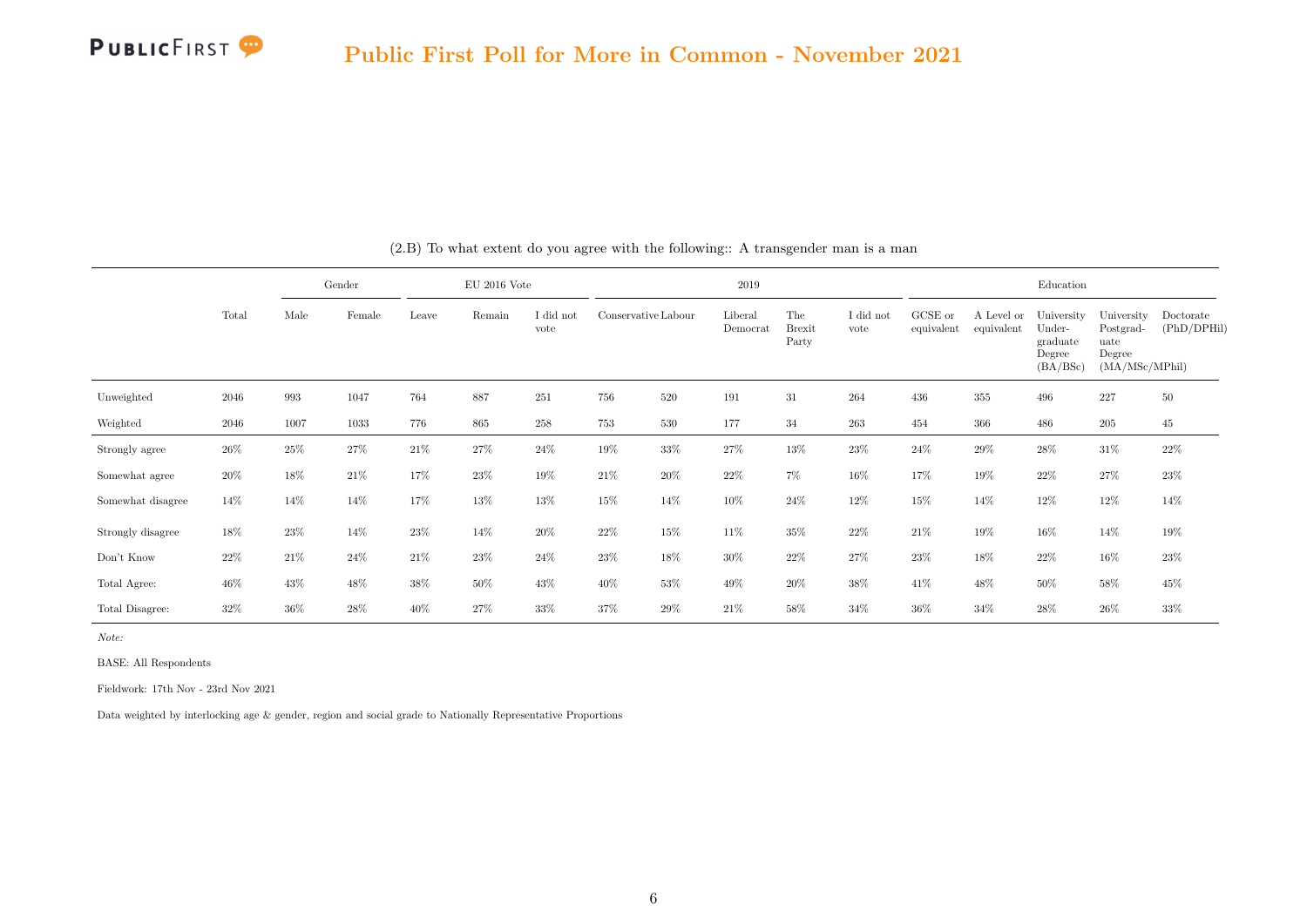

|                   |        |        |        |        | Age       |        |        | Segment                 |                           |                        |                               |           |                                    |                                |  |  |  |
|-------------------|--------|--------|--------|--------|-----------|--------|--------|-------------------------|---------------------------|------------------------|-------------------------------|-----------|------------------------------------|--------------------------------|--|--|--|
|                   | Total  | 18-24  | 25-34  | 35-44  | $45 - 54$ | 55-64  | $65+$  | Progressive<br>Activist | Civic<br>Pragma-<br>tists | Disengaged<br>battlers | Established Loval<br>Liberals | Nationals | Disengaged<br>Tradition-<br>alists | Backbone<br>Conserva-<br>tives |  |  |  |
| Unweighted        | 2046   | 262    | 309    | 404    | 350       | 288    | 433    | 310                     | 402                       | 331                    | 186                           | 544       | 121                                | 152                            |  |  |  |
| Weighted          | 2046   | 284    | 349    | 347    | 349       | 287    | 430    | 312                     | 400                       | 334                    | 185                           | 546       | 124                                | 146                            |  |  |  |
| Strongly agree    | $26\%$ | 44\%   | $33\%$ | $28\%$ | $20\%$    | $21\%$ | 15%    | $49\%$                  | $19\%$                    | $19\%$                 | $21\%$                        | $28\%$    | $15\%$                             | $19\%$                         |  |  |  |
| Somewhat agree    | 20%    | $18\%$ | $22\%$ | $22\%$ | $20\%$    | $19\%$ | 17%    | 22%                     | $21\%$                    | $21\%$                 | $20\%$                        | $18\%$    | $11\%$                             | $20\%$                         |  |  |  |
| Somewhat disagree | 14\%   | 12\%   | $11\%$ | 12%    | 13%       | $16\%$ | 18%    | $8\%$                   | 17%                       | $12\%$                 | 17%                           | $15\%$    | $15\%$                             | $13\%$                         |  |  |  |
| Strongly disagree | $18\%$ | 16%    | 18%    | 19%    | $20\%$    | $19\%$ | 17%    | $7\%$                   | 14%                       | $23\%$                 | 15%                           | 21%       | $31\%$                             | $25\%$                         |  |  |  |
| Don't Know        | 22\%   | 9%     | $16\%$ | $20\%$ | $26\%$    | $25\%$ | $33\%$ | $15\%$                  | $29\%$                    | $24\%$                 | $27\%$                        | 17%       | 28\%                               | 23%                            |  |  |  |
| Total Agree:      | $46\%$ | $62\%$ | $55\%$ | 49\%   | 40%       | $40\%$ | $32\%$ | 71%                     | 40\%                      | 40\%                   | 41\%                          | $46\%$    | $26\%$                             | $39\%$                         |  |  |  |
| Total Disagree:   | 32\%   | 28\%   | 29%    | 31\%   | 34%       | 36%    | 35%    | 15%                     | $31\%$                    | 35%                    | 32%                           | 37%       | 45\%                               | 38%                            |  |  |  |

(2.C) To what extent do you agree with the following:: A transgender man is a man

Note:

BASE: All Respondents

Fieldwork: 17th Nov - 23rd Nov 2021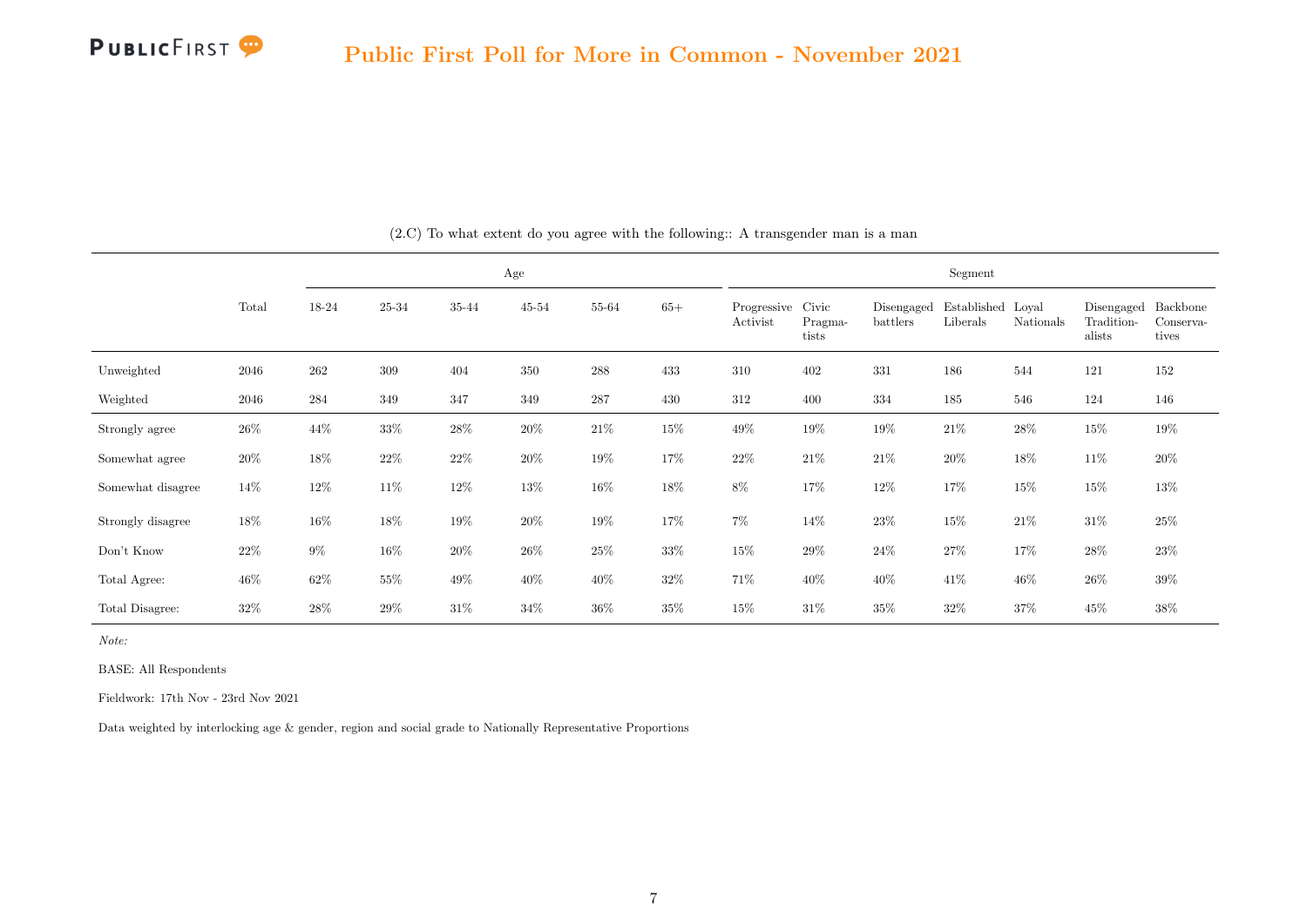# Public First Poll for More in Common - April 2022

| Fieldwork:                               | 13th Apr - 21st Apr 2022 |
|------------------------------------------|--------------------------|
| Interview method:                        | <b>Online Survey</b>     |
| <b>Population represented:</b> GB Adults |                          |
| Sample size:                             | 3140                     |

#### Methodology:

All results are weighted using Iterative Proportional Fitting, or 'Raking'. The results are weighted by interlocking age & gender & education, interlocking region & 2019 vote, social grade, political attention and EU Referendum vote

Public First is a member of the BPC and abides by its rules. For more information please contact Seb Wride (seb@publicfirst.co.uk)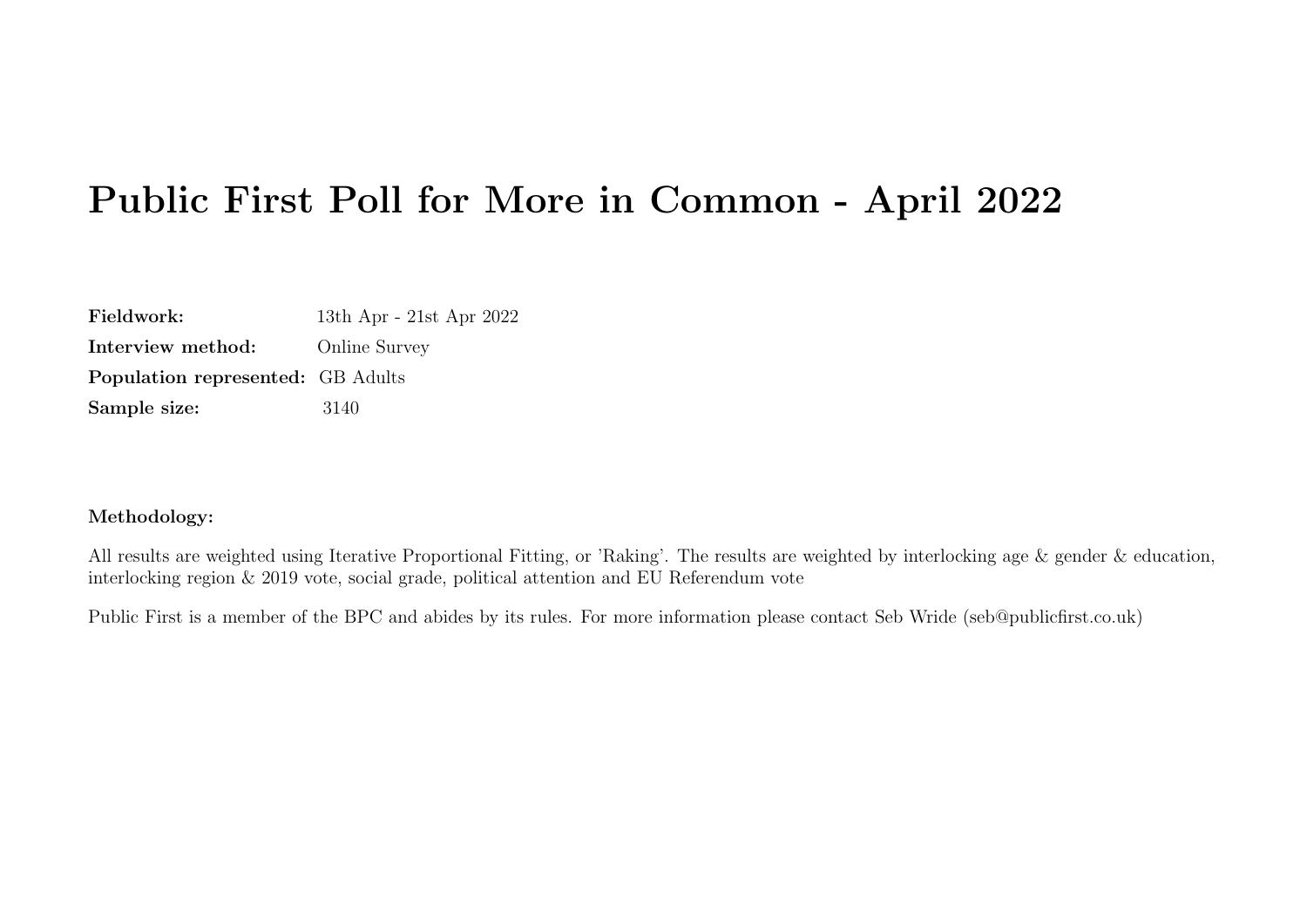

#### List of Tables

|     | In your opinion, which are the most IMPORTANT issues facing the country today?Select the top three $\ldots \ldots \ldots \ldots \ldots \ldots \ldots \ldots \ldots$ |  |
|-----|---------------------------------------------------------------------------------------------------------------------------------------------------------------------|--|
| 2   |                                                                                                                                                                     |  |
| 3   |                                                                                                                                                                     |  |
| 4   |                                                                                                                                                                     |  |
| 5   |                                                                                                                                                                     |  |
| 6   |                                                                                                                                                                     |  |
|     |                                                                                                                                                                     |  |
| 8   |                                                                                                                                                                     |  |
| 9   |                                                                                                                                                                     |  |
| -10 |                                                                                                                                                                     |  |
| -11 | Hormone blockers temporarily but not permanently delay changes associated with puberty At what age should someone be able to take hormone blockers? 29              |  |
| 12  | Cross-sex hormones are hormones given to permanently change someone's physical appearance to be more consistent with their gender identity (e.g. facial             |  |
|     |                                                                                                                                                                     |  |
| 13  | Gender reassignment is the surgery by which a transgender person's physical attributes are altered to match the gender they identify with (e.g. breast              |  |
|     |                                                                                                                                                                     |  |
| 14  | Do you think a transgender woman who has not had gender reassignment surgery should or should not be allowed to: Use women's toilets 38                             |  |
| 15  | Do you think a transgender woman who has not had gender reassignment surgery should or should not be allowed to: Use women's changing rooms . 40                    |  |
| -16 | Do you think a transgender woman who has had gender reassignment surgery should or should not be allowed to: Use women's changing rooms  42                         |  |
| 17  | Do you think a transgender woman who has had gender reassignment surgery should or should not be allowed to: Use women's toilets 44                                 |  |
| 18  | One solution to people's usage of toilets is to have unisex toilets. Do you support or oppose increasing the availability of unisex toilets in the following        |  |
|     |                                                                                                                                                                     |  |
| 19  | One solution to people's usage of toilets is to have unisex toilets. Do you support or oppose increasing the availability of unisex toilets in the following        |  |
|     |                                                                                                                                                                     |  |
| 20  | One solution to people's usage of toilets is to have unisex toilets. Do you support or oppose increasing the availabiltiy of unisex toilets in the following        |  |
|     |                                                                                                                                                                     |  |
| 21  | One solution to people's usage of toilets is to have unisex toilets. Do you support or oppose increasing the availability of unisex toilets in the following        |  |
|     |                                                                                                                                                                     |  |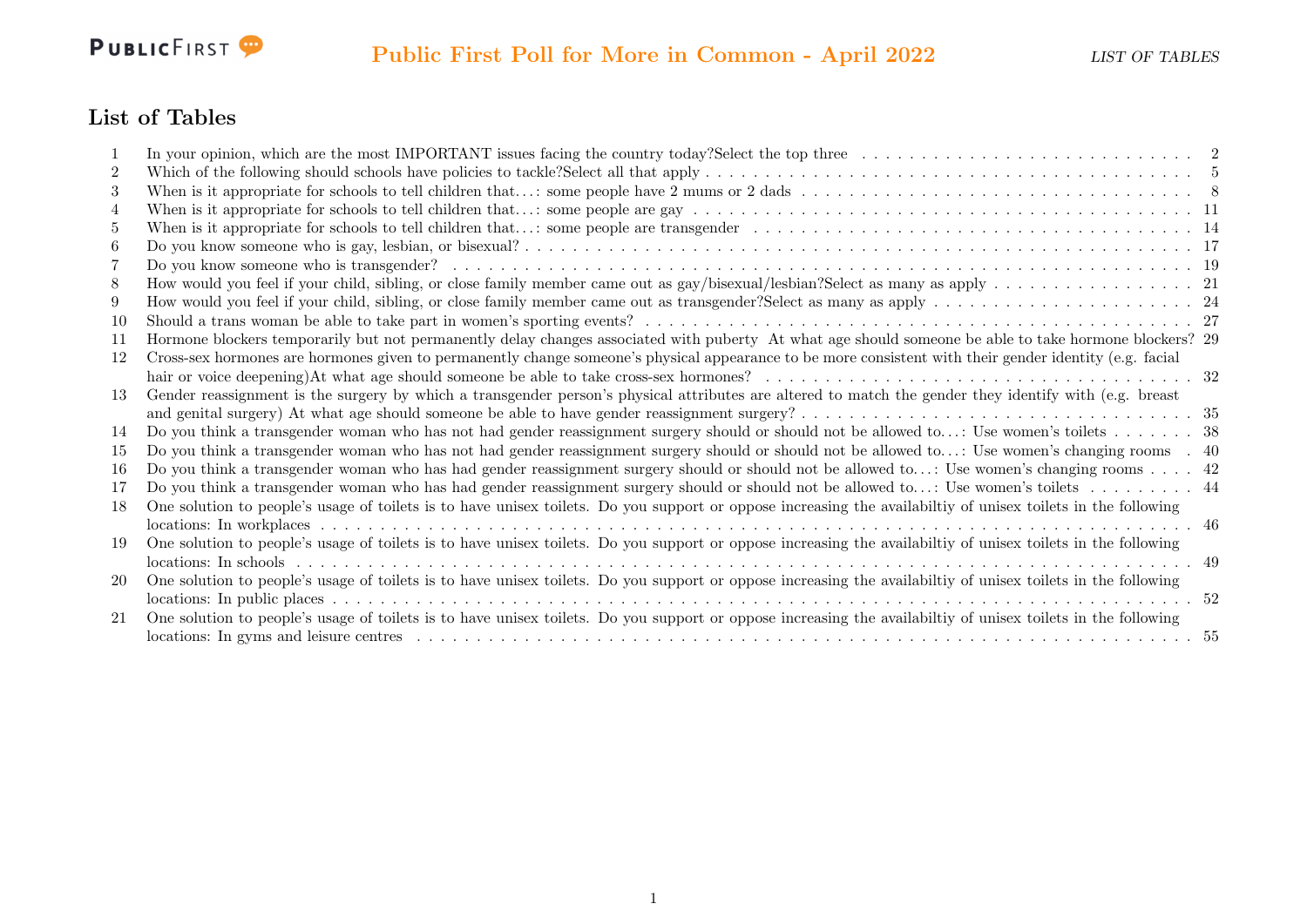

<span id="page-10-0"></span>

|                                        |          |               |                          | Generation    |                                  |                       | Region  |            |            |                    |               |                  |                             |            |            |             |        |  |
|----------------------------------------|----------|---------------|--------------------------|---------------|----------------------------------|-----------------------|---------|------------|------------|--------------------|---------------|------------------|-----------------------------|------------|------------|-------------|--------|--|
|                                        | Total    | Gen Z (18-24) | Millennials<br>$(25-40)$ | Gen X (41-55) | <b>Baby Boomers</b><br>$(56-74)$ | Silent Gen<br>$(75+)$ | London  | South East | South West | East of<br>England | East Midlands | West<br>Midlands | Yorkshire and<br>the Humber | North East | North West | Scotland    | Wales  |  |
| Unweighted                             | $3140\,$ | 375           | 641                      | 776           | 1172                             | 176                   | $412\,$ | 489        | 291        | $278\,$            | 258           | 246              | 261                         | 143        | 333        | ${\bf 266}$ | 163    |  |
| Weighted                               | 3140     | 349           | 738                      | 804           | 1069                             | 181                   | 377     | 487        | 294        | 274                | 261           | 260              | 278                         | 147        | 332        | 270         | 160    |  |
| Cost of living                         | $64\%$   | $61\%$        | $65\%$                   | 70%           | $61\%$                           | $64\%$                | $58\%$  | 63%        | 63%        | 69%                | 70%           | 63%              | 63%                         | 69%        | 66%        | 64%         | $69\%$ |  |
| Supporting the NHS                     | 32%      | 23%           | 27%                      | 33%           | 38%                              | 41%                   | 24%     | 31%        | 38%        | 26%                | 30%           | 34%              | 35%                         | 32%        | 37%        | 38%         | 31%    |  |
| The war in Ukraine                     | 29%      | 19%           | $22\%$                   | $27\%$        | $36\%$                           | 39%                   | $25\%$  | $31\%$     | 35%        | 35%                | 25%           | 28%              | 30%                         | $24\%$     | 25%        | 23%         | $38\%$ |  |
| Climate change and the<br>environment  | 26%      | 29%           | $22\%$                   | 25%           | $27\%$                           | $32\%$                | $29\%$  | 24%        | $31\%$     | 32%                | 28%           | $23\%$           | 21%                         | $21\%$     | 22%        | $28\%$      | $24\%$ |  |
| Covid-19                               | $21\%$   | $16\%$        | $20\%$                   | 26%           | $21\%$                           | 19%                   | $22\%$  | $21\%$     | 18%        | $25\%$             | $20\%$        | $22\%$           | 20%                         | $26\%$     | 17%        | 25%         | $21\%$ |  |
| Affordable housing                     | 18%      | $28\%$        | $25\%$                   | $14\%$        | $14\%$                           | $12\%$                | $25\%$  | $18\%$     | 19%        | 16%                | $14\%$        | 17%              | 18%                         | $8\%$      | 19%        | $18\%$      | 18%    |  |
| Mental health                          | 18%      | 31%           | 29%                      | 17%           | $9\%$                            | $4\%$                 | 17%     | 18%        | 18%        | 16%                | 18%           | 18%              | 19%                         | 18%        | 19%        | 19%         | $20\%$ |  |
| Crime                                  | $16\%$   | 18%           | $15\%$                   | 17%           | $16\%$                           | 16%                   | $18\%$  | $16\%$     | 12%        | $14\%$             | $15\%$        | 19%              | 16%                         | 28%        | 20%        | 10%         | $13\%$ |  |
| Asylum seekers crossing the<br>channel | 14%      | $2\%$         | $10\%$                   | $14\%$        | $20\%$                           | $19\%$                | $8\%$   | 17%        | $14\%$     | 13%                | $15\%$        | 18%              | 18%                         | 14%        | 13%        | 14%         | $14\%$ |  |
| Social care for the elderly            | $12\%$   | $2\%$         | $8\%$                    | $9\%$         | $19\%$                           | $23\%$                | $8\%$   | $14\%$     | 16%        | $14\%$             | $12\%$        | $9\%$            | 14%                         | $11\%$     | 12%        | $11\%$      | $12\%$ |  |
| Jobs and unemployment                  | $12\%$   | 20%           | $17\%$                   | 12%           | $6\%$                            | $6\%$                 | 15%     | 13%        | $6\%$      | $8\%$              | 12%           | 14%              | $7\%$                       | 13%        | 14%        | $12\%$      | $9\%$  |  |
| Gap between haves and have<br>nots     | $12\%$   | $6\%$         | $10\%$                   | 12%           | $14\%$                           | 8%                    | $12\%$  | 11%        | 13%        | 11%                | $11\%$        | $9\%$            | 15%                         | $11\%$     | 11%        | 12%         | $12\%$ |  |
| Brexit                                 | 10%      | $8\%$         | $11\%$                   | 12%           | $10\%$                           | 5%                    | 13%     | 11%        | 7%         | 10%                | 14%           | 7%               | 10%                         | 6%         | 10%        | 12%         | 10%    |  |
| Racism in society                      | 7%       | 23%           | $9\%$                    | $5\%$         | $2\%$                            | 5%                    | 16%     | $6\%$      | $6\%$      | $2\%$              | $8\%$         | $9\%$            | $4\%$                       | 3%         | $6\%$      | $6\%$       | $5\%$  |  |
| School standards                       | $5\%$    | $7\%$         | $6\%$                    | $5\%$         | $5\%$                            | $4\%$                 | 7%      | 5%         | $2\%$      | $7\%$              | $3\%$         | 7%               | $4\%$                       | 6%         | 6%         | $5\%$       | $3\%$  |  |
| The debate about transgender<br>people | $2\%$    | $7\%$         | $3\%$                    | $1\%$         | $1\%$                            | $1\%$                 | $3\%$   | $1\%$      | $1\%$      | $1\%$              | $3\%$         | $1\%$            | $4\%$                       | $4\%$      | 1%         | $2\%$       | $1\%$  |  |
| Other (Please specify)                 | $1\%$    | $1\%$         | $1\%$                    | $1\%$         | $2\%$                            | $1\%$                 | $2\%$   | $2\%$      | $1\%$      | $1\%$              | $1\%$         | $2\%$            | $2\%$                       | $4\%$      | $1\%$      | $1\%$       | $1\%$  |  |

(1.A) In your opinion, which are the most IMPORTANT issues facing the country today?Select the top three

BASE: All Respondents

Fieldwork: 13th Apr - 21st Apr 2022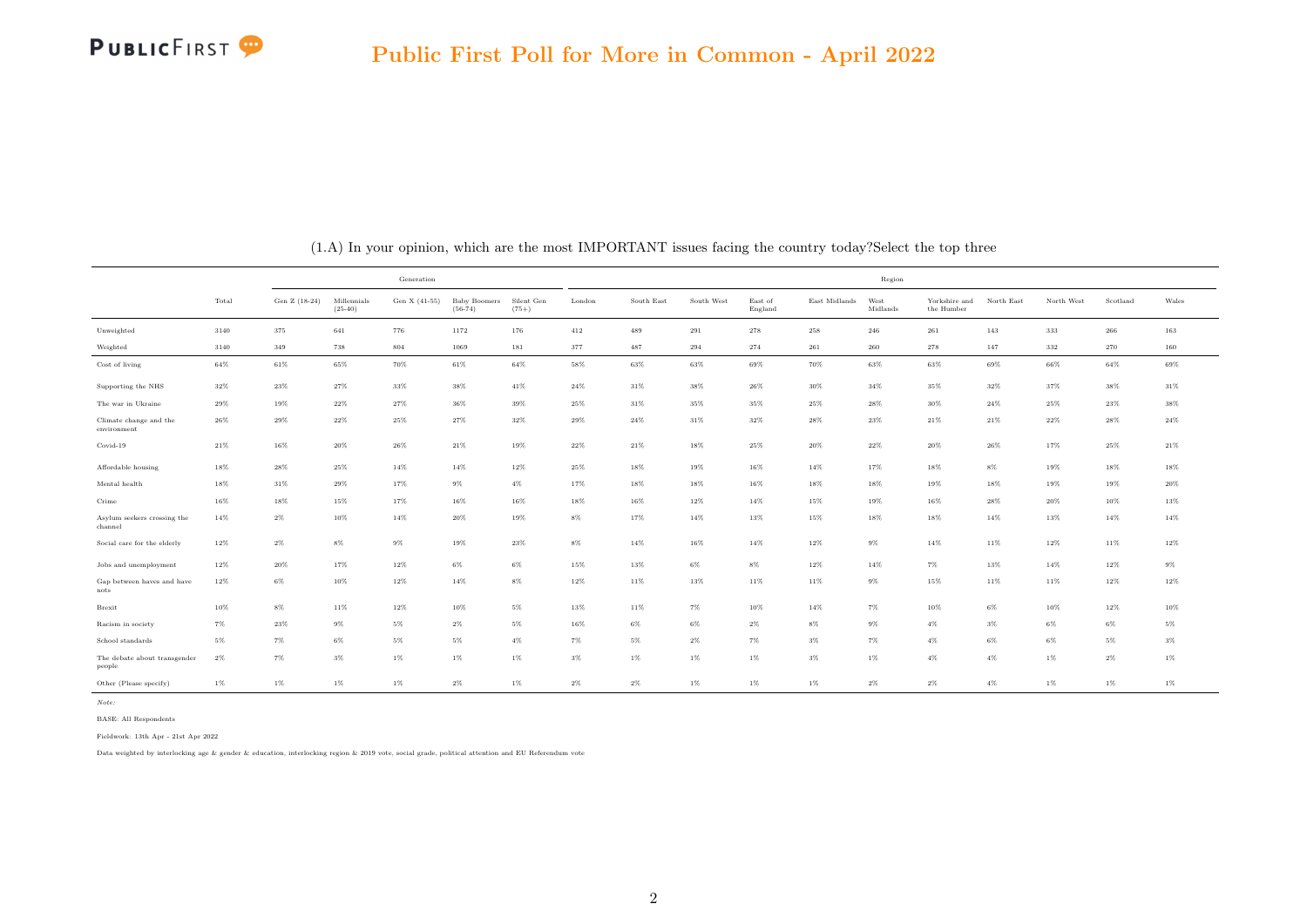

|                                        | Gender |        |        |        | $_{\rm Age}$ |        |           |        |        |                       |                          | Education                                           |                                      | $\mathrm{EU}$ 2016 Vote |        |        |                |
|----------------------------------------|--------|--------|--------|--------|--------------|--------|-----------|--------|--------|-----------------------|--------------------------|-----------------------------------------------------|--------------------------------------|-------------------------|--------|--------|----------------|
|                                        | Total  | Male   | Female | 18-24  | $25 - 34$    | 35-44  | $45 - 54$ | 55-64  | $65+$  | GCSE or<br>equivalent | A Level or<br>equivalent | University<br>Undergradu-<br>ate Degree<br>(BA/BSc) | University<br>Postgraduate<br>Degree | Doctorate               | Leave  | Remain | I did not vote |
| Unweighted                             | 3140   | 1547   | 1578   | 375    | 341          | 500    | 525       | 615    | 784    | 767                   | 613                      | 622                                                 | 296                                  | 67                      | 1295   | 1252   | 365            |
| Weighted                               | 3140   | 1518   | 1607   | 349    | 394          | 572    | 533       | 500    | 792    | 793                   | 599                      | 607                                                 | 294                                  | 56                      | 1243   | 1165   | $\bf 484$      |
| Cost of living                         | $64\%$ | $62\%$ | 67%    | 61%    | $64\%$       | 67%    | 70%       | 63%    | 61%    | 65%                   | 65%                      | 63%                                                 | 55%                                  | 61%                     | 65%    | 62%    | 67%            |
| Supporting the NHS                     | $32\%$ | 30%    | 35%    | $23\%$ | 26%          | 25%    | 37%       | 37%    | 38%    | 36%                   | 31%                      | 30%                                                 | 29%                                  | $32\%$                  | 33%    | 35%    | $28\%$         |
| The war in Ukraine                     | 29%    | 30%    | $28\%$ | 19%    | $22\%$       | 25%    | $26\%$    | $34\%$ | 38%    | 28%                   | 26%                      | $33\%$                                              | 26%                                  | $31\%$                  | $34\%$ | $29\%$ | $20\%$         |
| Climate change and the<br>environment  | $26\%$ | 26%    | $25\%$ | $29\%$ | 17%          | $26\%$ | $25\%$    | $23\%$ | $30\%$ | $21\%$                | $26\%$                   | $29\%$                                              | $33\%$                               | $39\%$                  | $20\%$ | $32\%$ | $26\%$         |
| Covid-19                               | $21\%$ | $22\%$ | $20\%$ | $16\%$ | $19\%$       | $20\%$ | $29\%$    | $22\%$ | 19%    | $22\%$                | $21\%$                   | $21\%$                                              | 19%                                  | 15%                     | $21\%$ | $21\%$ | $25\%$         |
| Affordable housing                     | $18\%$ | $18\%$ | $18\%$ | 28%    | $28\%$       | 19%    | $13\%$    | $14\%$ | 13%    | 18%                   | $21\%$                   | 13%                                                 | 19%                                  | 12%                     | 16%    | 17%    | $21\%$         |
| Mental health                          | 18%    | 14%    | 22%    | 31%    | 28%          | 25%    | 18%       | 12%    | $6\%$  | 19%                   | $20\%$                   | 14%                                                 | 19%                                  | 10%                     | 14%    | 16%    | $27\%$         |
| Crime                                  | $16\%$ | 15%    | 17%    | 18%    | $14\%$       | 19%    | $14\%$    | 15%    | 16%    | 19%                   | 14%                      | 15%                                                 | $14\%$                               | $9\%$                   | 19%    | $12\%$ | 18%            |
| Asylum seekers crossing the<br>channel | $14\%$ | 15%    | 13%    | $2\%$  | $8\%$        | 13%    | $14\%$    | $20\%$ | $20\%$ | 18%                   | 14%                      | 11%                                                 | 12%                                  | $4\%$                   | 26%    | $7\%$  | $9\%$          |
| Social care for the elderly            | $12\%$ | $12\%$ | 13%    | $2\%$  | $9\%$        | $6\%$  | $10\%$    | 16%    | $21\%$ | $12\%$                | $9\%$                    | 13%                                                 | 13%                                  | 11%                     | 17%    | $12\%$ | $5\%$          |
| Jobs and unemployment                  | 12%    | $14\%$ | $9\%$  | 20%    | $20\%$       | 15%    | 10%       | $6\%$  | $6\%$  | 11%                   | 13%                      | 13%                                                 | 13%                                  | 13%                     | 10%    | 10%    | 15%            |
| Gap between haves and have<br>nots     | $12\%$ | 13%    | $10\%$ | $6\%$  | $9\%$        | 12%    | $11\%$    | 16%    | $12\%$ | $9\%$                 | 11%                      | $14\%$                                              | 13%                                  | $22\%$                  | $9\%$  | 16%    | $12\%$         |
| Brexit                                 | $10\%$ | $13\%$ | $8\%$  | $8\%$  | $12\%$       | $12\%$ | $11\%$    | $10\%$ | $9\%$  | $8\%$                 | 10%                      | 14%                                                 | 15%                                  | 16%                     | $6\%$  | $16\%$ | $9\%$          |
| Racism in society                      | $7\%$  | $7\%$  | 7%     | 23%    | 12%          | $7\%$  | $4\%$     | $2\%$  | $3\%$  | $5\%$                 | 10%                      | 7%                                                  | 11%                                  | 9%                      | $3\%$  | $8\%$  | $9\%$          |
| School standards                       | 5%     | 5%     | 5%     | 7%     | 6%           | 5%     | 5%        | $4\%$  | 5%     | $4\%$                 | $4\%$                    | $6\%$                                               | $5\%$                                | $7\%$                   | $6\%$  | 4%     | $3\%$          |
| The debate about transgender<br>people | $2\%$  | $2\%$  | $1\%$  | $7\%$  | $4\%$        | $2\%$  | $1\%$     | $1\%$  | $1\%$  | $2\%$                 | $3\%$                    | $1\%$                                               | $2\%$                                | $3\%$                   | $2\%$  | $2\%$  | $2\%$          |
| Other (Please specify)                 | $1\%$  | $2\%$  | $1\%$  | $1\%$  | 1%           | $2\%$  | $1\%$     | $3\%$  | $1\%$  | $1\%$                 | $1\%$                    | $3\%$                                               | $2\%$                                | $6\%$                   | $1\%$  | $2\%$  | $3\%$          |

(1.B) In your opinion, which are the most IMPORTANT issues facing the country today?Select the top three

Note:

BASE: All Respondents

Fieldwork: 13th Apr - 21st Apr 2022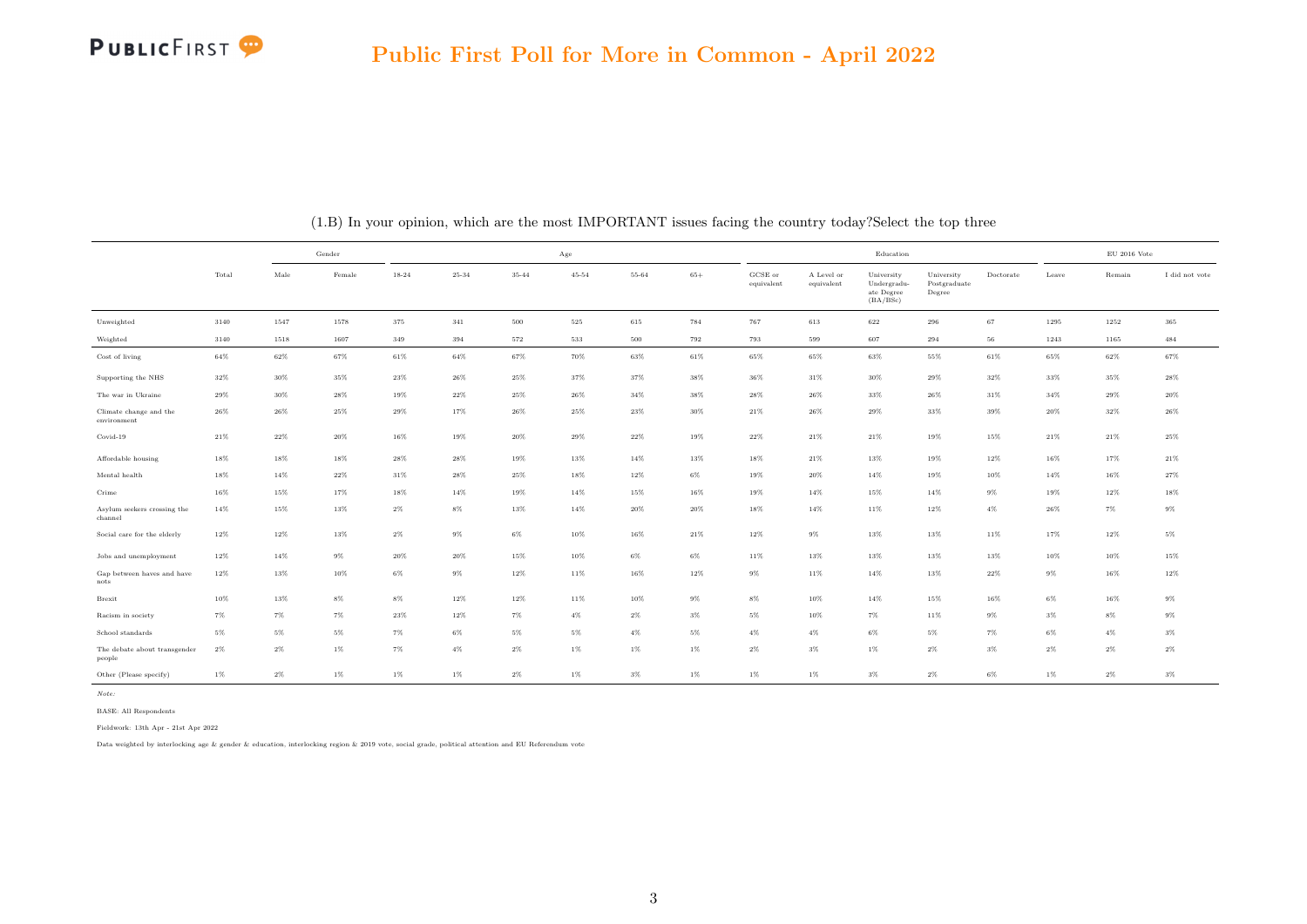

|                                        |        |              |        | 2019                |                     |                |                         |                      |                        | Segment                 |                    |                               |                           |                      |        | Social Grade |           |
|----------------------------------------|--------|--------------|--------|---------------------|---------------------|----------------|-------------------------|----------------------|------------------------|-------------------------|--------------------|-------------------------------|---------------------------|----------------------|--------|--------------|-----------|
|                                        | Total  | Conservative | Labour | Liberal<br>Democrat | The Brexit<br>Party | I did not vote | Progressive<br>Activist | Civic<br>Pragmatists | Disengaged<br>battlers | Established<br>Liberals | Loyal<br>Nationals | Disengaged<br>Traditionalists | Backbone<br>Conservatives | $\mathbf A\mathbf B$ | C1     | C2           | $\rm{DE}$ |
| Unweighted                             | 3140   | 1165         | 815    | 279                 | 49                  | 395            | 366                     | 536                  | 794                    | 211                     | 752                | 292                           | 189                       | 847                  | 881    | 627          | 768       |
| Weighted                               | 3140   | 1064         | 779    | 282                 | 47                  | 520            | 307                     | 549                  | 867                    | 209                     | 714                | 326                           | 169                       | 874                  | 906    | 656          | 687       |
| Cost of living                         | $64\%$ | 63%          | $66\%$ | $56\%$              | $66\%$              | 71%            | $61\%$                  | 70%                  | $68\%$                 | $56\%$                  | $61\%$             | $65\%$                        | 55%                       | $61\%$               | 66%    | 66%          | $65\%$    |
| Supporting the NHS                     | $32\%$ | $33\%$       | $36\%$ | $37\%$              | 23%                 | $26\%$         | $33\%$                  | $40\%$               | $30\%$                 | $29\%$                  | $32\%$             | 31%                           | $24\%$                    | $31\%$               | $32\%$ | 30%          | $37\%$    |
| The war in Ukraine                     | 29%    | 37%          | 23%    | 31%                 | 26%                 | $22\%$         | 19%                     | 30%                  | 28%                    | 37%                     | 29%                | 30%                           | 35%                       | 30%                  | 28%    | 27%          | 29%       |
| Climate change and the<br>environment  | $26\%$ | $23\%$       | $26\%$ | $41\%$              | 11%                 | $24\%$         | $41\%$                  | $32\%$               | $22\%$                 | $33\%$                  | $21\%$             | 18%                           | 24%                       | $33\%$               | 28%    | 15%          | $23\%$    |
| Covid-19                               | 21%    | 23%          | 20%    | $22\%$              | 11%                 | $22\%$         | $11\%$                  | 17%                  | $21\%$                 | $22\%$                  | $23\%$             | 33%                           | 27%                       | $21\%$               | $23\%$ | 19%          | $22\%$    |
| Affordable housing                     | 18%    | 13%          | 21%    | 12%                 | 17%                 | $22\%$         | $22\%$                  | 18%                  | $20\%$                 | $21\%$                  | 17%                | 12%                           | 15%                       | 15%                  | 18%    | 19%          | 20%       |
| Mental health                          | 18%    | 11%          | $20\%$ | 16%                 | 26%                 | 28%            | $21\%$                  | 17%                  | $22\%$                 | 19%                     | 18%                | 13%                           | $9\%$                     | 16%                  | 16%    | 21%          | $21\%$    |
| Crime                                  | 16%    | 19%          | 13%    | 10%                 | 23%                 | 21%            | $5\%$                   | 12%                  | 16%                    | 11%                     | 20%                | 25%                           | 22%                       | 12%                  | 15%    | 23%          | 17%       |
| Asylum seekers crossing the<br>channel | 14%    | 26%          | $7\%$  | $6\%$               | 50%                 | $8\%$          | $2\%$                   | $3\%$                | $12\%$                 | $7\%$                   | 24%                | 24%                           | 30%                       | 10%                  | 16%    | 17%          | 15%       |
| Social care for the elderly            | $12\%$ | 18%          | $9\%$  | $10\%$              | $11\%$              | 7%             | $10\%$                  | $10\%$               | $8\%$                  | 15%                     | 17%                | 12%                           | 19%                       | $12\%$               | 11%    | $12\%$       | $13\%$    |
| Jobs and unemployment                  | $12\%$ | $9\%$        | 14%    | $5\%$               | $10\%$              | 14%            | $15\%$                  | $11\%$               | $12\%$                 | 12%                     | 11%                | 12%                           | $9\%$                     | $12\%$               | 11%    | 11%          | $12\%$    |
| Gap between haves and have<br>nots     | 12%    | $7\%$        | 16%    | 20%                 | $5\%$               | 11%            | $20\%$                  | 17%                  | $14\%$                 | $6\%$                   | $8\%$              | $3\%$                         | $3\%$                     | 14%                  | 11%    | 11%          | $10\%$    |
| Brexit                                 | 10%    | $6\%$        | 12%    | 16%                 | 12%                 | $9\%$          | 17%                     | 10%                  | 11%                    | 11%                     | $8\%$              | $9\%$                         | $9\%$                     | 13%                  | 10%    | $9\%$        | $7\%$     |
| Racism in society                      | 7%     | $3\%$        | 10%    | 7%                  | $2\%$               | $9\%$          | 17%                     | 5%                   | 6%                     | 10%                     | $5\%$              | 5%                            | 7%                        | $9\%$                | $6\%$  | $8\%$        | 5%        |
| School standards                       | 5%     | 6%           | 5%     | $7\%$               | $1\%$               | $3\%$          | $2\%$                   | 5%                   | $6\%$                  | $6\%$                   | $4\%$              | 7%                            | 7%                        | 6%                   | 5%     | 7%           | $4\%$     |
| The debate about transgender<br>people | 2%     | $1\%$        | $2\%$  | $1\%$               | $5\%$               | $1\%$          | $3\%$                   | $1\%$                | $2\%$                  | $5\%$                   | $1\%$              | $1\%$                         | $3\%$                     | $2\%$                | $2\%$  | $2\%$        | $1\%$     |
| Other (Please specify)                 | $1\%$  | $1\%$        | $1\%$  | $3\%$               | $0\%$               | $2\%$          | $1\%$                   | $1\%$                | $3\%$                  | $2\%$                   | $1\%$              | $2\%$                         | $1\%$                     | $2\%$                | $1\%$  | $1\%$        | $1\%$     |

(1.C) In your opinion, which are the most IMPORTANT issues facing the country today?Select the top three

BASE: All Respondents

Fieldwork: 13th Apr - 21st Apr 2022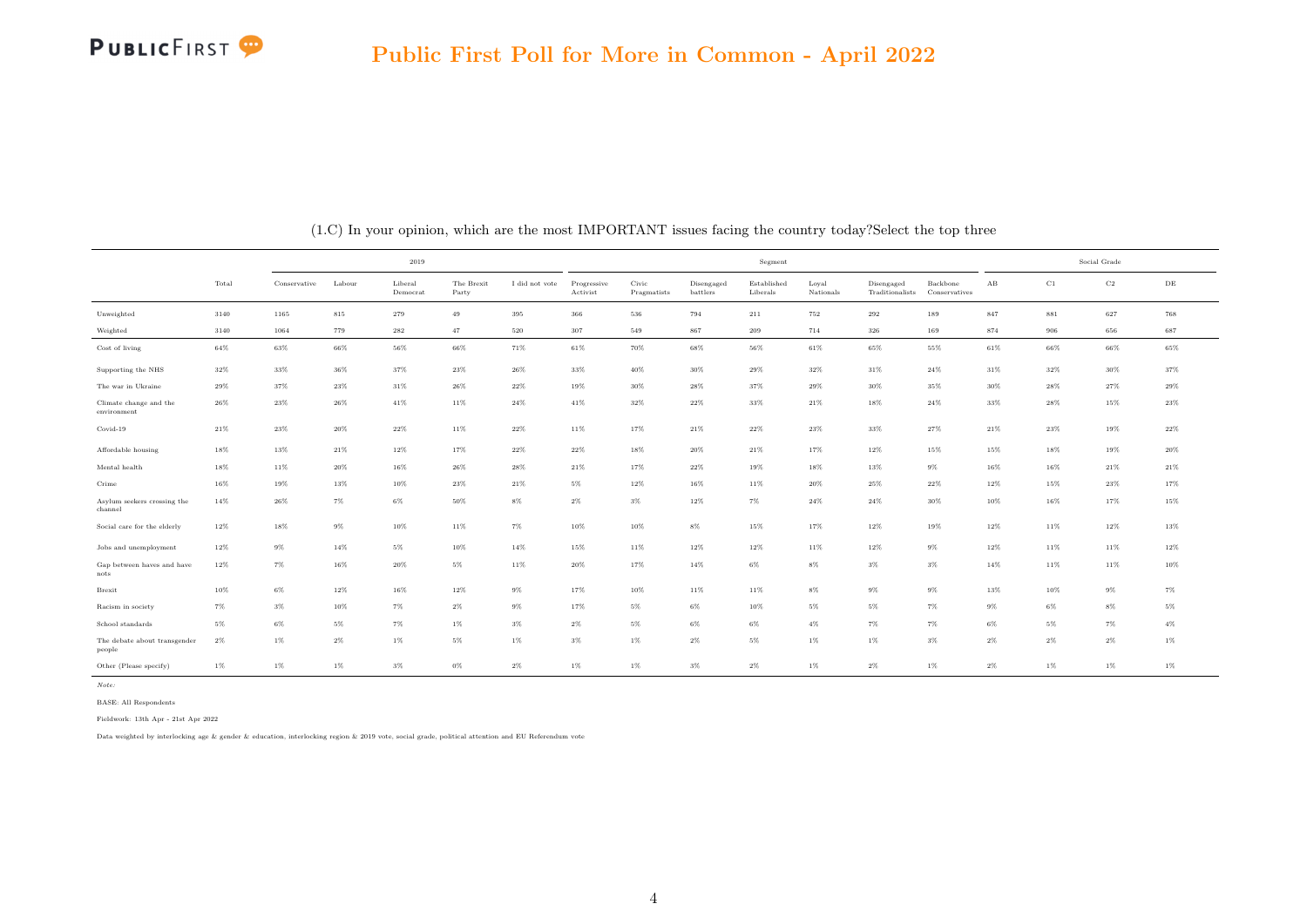<span id="page-13-0"></span>

|                   |       |                              |                          | Generation         |                                     |                              |        |               |               |                    |                  | Region           |                                |               |               |          |        |
|-------------------|-------|------------------------------|--------------------------|--------------------|-------------------------------------|------------------------------|--------|---------------|---------------|--------------------|------------------|------------------|--------------------------------|---------------|---------------|----------|--------|
|                   | Total | Gen $\mathbf Z$<br>$(18-24)$ | Millennials<br>$(25-40)$ | Gen X<br>$(41-55)$ | Baby<br><b>Boomers</b><br>$(56-74)$ | Silent Gen London<br>$(75+)$ |        | South<br>East | South<br>West | East of<br>England | East<br>Midlands | West<br>Midlands | Yorkshire<br>and the<br>Humber | North<br>East | North<br>West | Scotland | Wales  |
| Unweighted        | 3140  | 375                          | 641                      | 776                | 1172                                | 176                          | 412    | 489           | $\,291$       | 278                | 258              | 246              | 261                            | 143           | 333           | $266\,$  | 163    |
| Weighted          | 3140  | 349                          | 738                      | 804                | 1069                                | 181                          | 377    | 487           | 294           | 274                | 261              | 260              | 278                            | 147           | 332           | 270      | 160    |
| <b>Bullying</b>   | 86%   | $82\%$                       | 79%                      | 86%                | $90\%$                              | $92\%$                       | $78\%$ | $86\%$        | $86\%$        | 92%                | 85%              | 85%              | 83%                            | 87%           | 87%           | $90\%$   | $87\%$ |
| Racism            | 70%   | 81%                          | 68%                      | 71%                | 67%                                 | 74%                          | 70%    | 72%           | 72%           | 70%                | 69%              | 70%              | 70%                            | 67%           | 70%           | 71%      | 67%    |
| Sexism            | 55%   | 72%                          | 52%                      | 54%                | 53%                                 | 54%                          | 54%    | 55%           | 57%           | 52%                | 55%              | 59%              | 59%                            | $59\%$        | $53\%$        | 51%      | $56\%$ |
| Homophobia        | 53%   | 66%                          | 54%                      | 56%                | $48\%$                              | 48%                          | 49%    | 54%           | 52%           | 57%                | 55%              | 56%              | 53%                            | 50%           | 52%           | $58\%$   | $52\%$ |
| Name calling      | 48%   | 53%                          | 47%                      | 49%                | 47%                                 | 48%                          | 49%    | 48%           | 46%           | 46%                | 49%              | 50%              | 54%                            | $50\%$        | 47%           | 45%      | 50%    |
| Anti-Semitism     | 46%   | 55%                          | 43%                      | 44%                | $47\%$                              | 54%                          | $46\%$ | $48\%$        | $46\%$        | $45\%$             | 47%              | 49%              | $50\%$                         | 40%           | 42%           | $47\%$   | $48\%$ |
| Islamophobia      | 44%   | 65%                          | 43%                      | 43%                | 39%                                 | 43%                          | 47%    | $42\%$        | 40%           | 40%                | 47%              | $50\%$           | 48%                            | 40%           | 41\%          | 44%      | 45%    |
| Transphobia       | 41\%  | 59%                          | 43%                      | 40%                | 35%                                 | 32%                          | 39%    | $39\%$        | 41\%          | 38%                | 40%              | 44%              | 47%                            | 42%           | $36\%$        | 41\%     | $42\%$ |
| None of the above | 8%    | $4\%$                        | $11\%$                   | $8\%$              | $7\%$                               | $4\%$                        | $7\%$  | $8\%$         | $9\%$         | $3\%$              | $10\%$           | $9\%$            | $9\%$                          | 8%            | $7\%$         | $6\%$    | $7\%$  |

(2.A) Which of the following should schools have policies to tackle?Select all that apply

BASE: All Respondents

Fieldwork: 13th Apr - 21st Apr 2022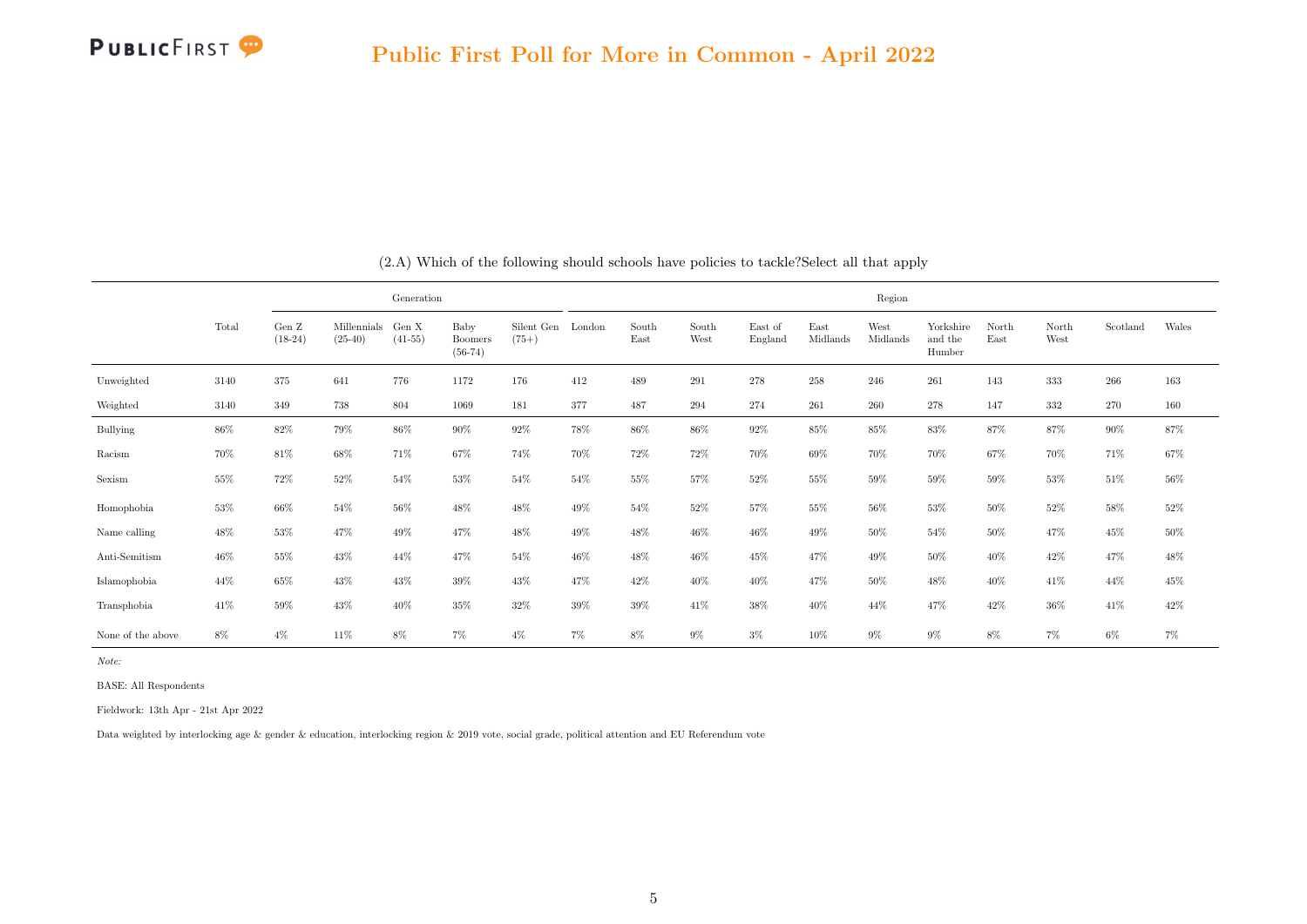

|                   |        |        | Gender |        |        |           | Age       |        |        |                       |                          | Education                                              |                                           |           |       | $EU$ 2016 Vote |                   |
|-------------------|--------|--------|--------|--------|--------|-----------|-----------|--------|--------|-----------------------|--------------------------|--------------------------------------------------------|-------------------------------------------|-----------|-------|----------------|-------------------|
|                   | Total  | Male   | Female | 18-24  | 25-34  | $35 - 44$ | $45 - 54$ | 55-64  | $65+$  | GCSE or<br>equivalent | A Level or<br>equivalent | University<br>Under-<br>graduate<br>Degree<br>(BA/BSc) | University<br>Postgrad-<br>uate<br>Degree | Doctorate | Leave | Remain         | I did not<br>vote |
| Unweighted        | 3140   | 1547   | 1578   | 375    | 341    | 500       | 525       | 615    | 784    | 767                   | 613                      | 622                                                    | 296                                       | 67        | 1295  | 1252           | $365\,$           |
| Weighted          | 3140   | 1518   | 1607   | 349    | 394    | 572       | 533       | 500    | 792    | 793                   | 599                      | 607                                                    | 294                                       | 56        | 1243  | 1165           | 484               |
| <b>Bullying</b>   | 86%    | 82%    | $90\%$ | 82%    | $76\%$ | $83\%$    | $88\%$    | 88%    | $92\%$ | $86\%$                | $86\%$                   | $85\%$                                                 | 75%                                       | $69\%$    | 86%   | 87%            | $83\%$            |
| Racism            | 70%    | 65%    | 75%    | 81%    | 68%    | 68%       | 71%       | 66%    | 70%    | 67%                   | 72%                      | 75%                                                    | 66%                                       | 65%       | 63%   | 76%            | 68%               |
| Sexism            | 55%    | 51%    | 59%    | 72%    | 53%    | 53%       | 54%       | 54%    | 52%    | 51%                   | 58%                      | 60%                                                    | 54%                                       | 61\%      | 47%   | 62%            | $53\%$            |
| Homophobia        | $53\%$ | $48\%$ | 58%    | 66%    | $54\%$ | 55%       | 57%       | 50%    | $46\%$ | 53%                   | 55%                      | 59%                                                    | $53\%$                                    | 54%       | 45%   | $63\%$         | 48%               |
| Name calling      | 48%    | 41\%   | 55%    | $53\%$ | 47%    | 50%       | 47%       | 49%    | 47%    | 47%                   | 49%                      | $50\%$                                                 | 42\%                                      | 52%       | 44%   | $53\%$         | 47%               |
| Anti-Semitism     | $46\%$ | 44%    | 48%    | 55%    | 40%    | 45%       | $44\%$    | $47\%$ | $48\%$ | 43%                   | 48%                      | $53\%$                                                 | $46\%$                                    | $49\%$    | 41\%  | $53\%$         | $40\%$            |
| Islamophobia      | 44%    | 41\%   | $46\%$ | 65%    | 44%    | 43%       | 42\%      | $40\%$ | 40%    | $40\%$                | 46%                      | 51%                                                    | 48%                                       | 54%       | 34%   | $53\%$         | $39\%$            |
| Transphobia       | 41\%   | 36%    | 45%    | 59%    | 42%    | 43%       | 40%       | 39%    | $32\%$ | 37%                   | 45%                      | 46%                                                    | 40\%                                      | 47%       | 30%   | $49\%$         | $38\%$            |
| None of the above | 8%     | 10%    | 5%     | $4\%$  | 11%    | 9%        | 8%        | $9\%$  | $6\%$  | 9%                    | $7\%$                    | $7\%$                                                  | 12%                                       | 16%       | $8\%$ | $6\%$          | 11%               |

(2.B) Which of the following should schools have policies to tackle?Select all that apply

BASE: All Respondents

Fieldwork: 13th Apr - 21st Apr 2022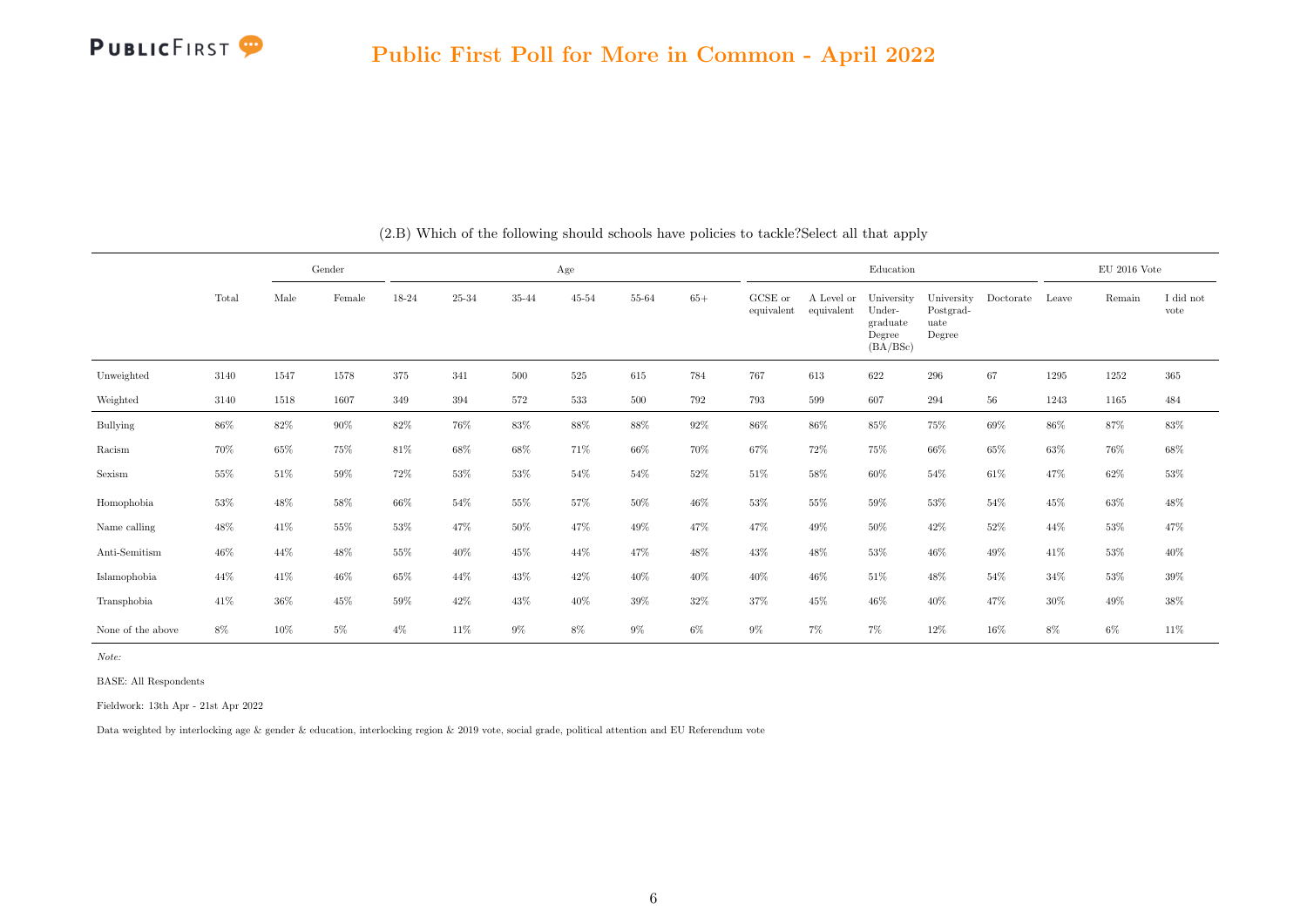

|                   |       |                     |       | 2019                |                               |                   |                               |                  |                        | Segment                       |           |                                             |                    |     |     | Social Grade |        |
|-------------------|-------|---------------------|-------|---------------------|-------------------------------|-------------------|-------------------------------|------------------|------------------------|-------------------------------|-----------|---------------------------------------------|--------------------|-----|-----|--------------|--------|
|                   | Total | Conservative Labour |       | Liberal<br>Democrat | The<br><b>Brexit</b><br>Party | I did not<br>vote | Progressive Civic<br>Activist | Pragma-<br>tists | Disengaged<br>battlers | Established Loyal<br>Liberals | Nationals | Disengaged Backbone<br>Tradition-<br>alists | Conserva-<br>tives | AB  | C1  | $\rm{C2}$    | DE     |
| Unweighted        | 3140  | 1165                | 815   | 279                 | 49                            | 395               | 366                           | 536              | 794                    | 211                           | 752       | 292                                         | 189                | 847 | 881 | 627          | 768    |
| Weighted          | 3140  | 1064                | 779   | $\bf 282$           | 47                            | 520               | 307                           | 549              | 867                    | 209                           | 714       | 326                                         | 169                | 874 | 906 | 656          | 687    |
| Bullying          | 86%   | 88%                 | 85%   | 83%                 | 75%                           | 84%               | 92%                           | 91%              | 82%                    | $80\%$                        | 86%       | 79%                                         | 90%                | 83% | 88% | 85%          | $88\%$ |
| Racism            | 70%   | 65%                 | 81\%  | 70%                 | 44%                           | $65\%$            | 91%                           | 85%              | $68\%$                 | 69%                           | 65%       | 48%                                         | 64%                | 71% | 70% | 70%          | $69\%$ |
| Sexism            | 55%   | 47%                 | 65%   | 59%                 | 50%                           | 50%               | 82%                           | 70%              | 51%                    | 59%                           | 48%       | 32%                                         | 46%                | 60% | 55% | 52%          | $52\%$ |
| Homophobia        | 53%   | 43%                 | 67%   | 59%                 | 31%                           | $45\%$            | 84%                           | 71%              | 49%                    | $55\%$                        | 46%       | 31%                                         | 36%                | 57% | 55% | 48%          | $52\%$ |
| Name calling      | 48%   | 44%                 | 56%   | 45%                 | $36\%$                        | $46\%$            | 64%                           | 59%              | 46%                    | $41\%$                        | 46%       | 37%                                         | 40%                | 47% | 51% | $47\%$       | $48\%$ |
| Anti-Semitism     | 46%   | 42%                 | 54%   | 52%                 | 39%                           | 37%               | 76%                           | 62%              | 40%                    | 49%                           | 39%       | 24%                                         | 41\%               | 52% | 47% | 42%          | $43\%$ |
| Islamophobia      | 44%   | 34%                 | 56%   | 49%                 | $21\%$                        | $38\%$            | 78%                           | 63%              | 39%                    | 48%                           | 35%       | 21%                                         | 29%                | 50% | 46% | 38%          | $40\%$ |
| Transphobia       | 41%   | 31%                 | 52%   | 41\%                | 17%                           | 36%               | 75%                           | 55%              | 36%                    | 40%                           | 34%       | 20%                                         | 21\%               | 44% | 44% | 35%          | 38%    |
| None of the above | 8%    | $9\%$               | $4\%$ | 8%                  | 11%                           | 11%               | $3\%$                         | $3\%$            | $9\%$                  | 8%                            | $7\%$     | 18%                                         | $4\%$              | 8%  | 7%  | 7%           | 7%     |

(2.C) Which of the following should schools have policies to tackle?Select all that apply

BASE: All Respondents

Fieldwork: 13th Apr - 21st Apr 2022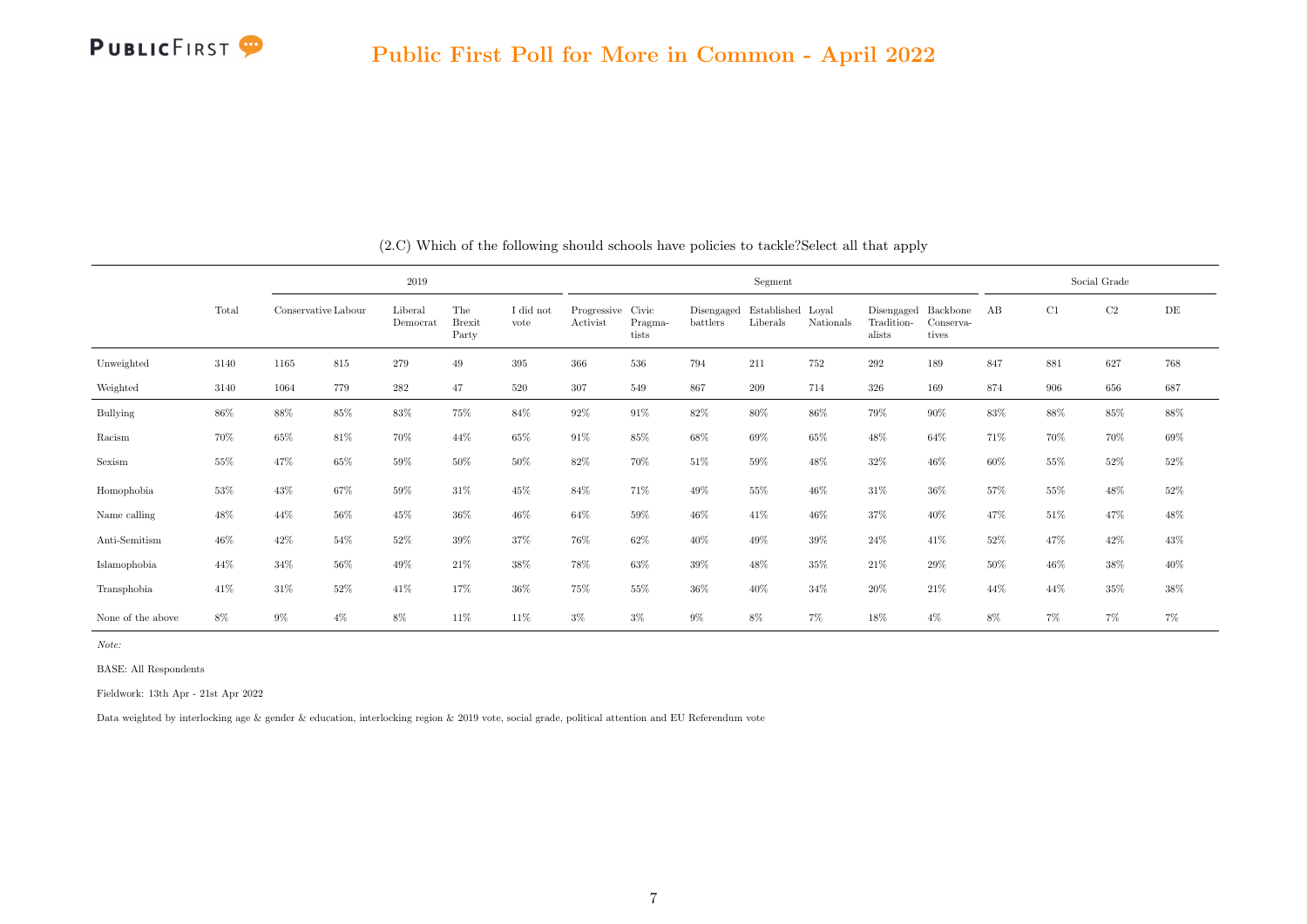

<span id="page-16-0"></span>

|                                                         |       |                      |                          | Generation         |                              |                       |        |               |               |                    |                  | Region           |                                |               |               |          |       |
|---------------------------------------------------------|-------|----------------------|--------------------------|--------------------|------------------------------|-----------------------|--------|---------------|---------------|--------------------|------------------|------------------|--------------------------------|---------------|---------------|----------|-------|
|                                                         | Total | Gen $Z$<br>$(18-24)$ | Millennials<br>$(25-40)$ | Gen X<br>$(41-55)$ | Baby<br>Boomers<br>$(56-74)$ | Silent Gen<br>$(75+)$ | London | South<br>East | South<br>West | East of<br>England | East<br>Midlands | West<br>Midlands | Yorkshire<br>and the<br>Humber | North<br>East | North<br>West | Scotland | Wales |
| Unweighted                                              | 3140  | 375                  | 641                      | 776                | 1172                         | 176                   | 412    | 489           | 291           | 278                | 258              | 246              | 261                            | 143           | 333           | 266      | 163   |
| Weighted                                                | 3140  | 349                  | 738                      | 804                | 1069                         | 181                   | 377    | 487           | 294           | 274                | 261              | 260              | 278                            | 147           | 332           | 270      | 160   |
| During primary school                                   | 43%   | 61\%                 | 50%                      | 43%                | $35\%$                       | $25\%$                | $39\%$ | 42%           | 50%           | 45%                | 36%              | 40%              | 43%                            | 44%           | 45%           | 46%      | 42%   |
| During secondary<br>school                              | 14%   | 11\%                 | 13%                      | 16%                | 15%                          | 13%                   | 18%    | 14%           | 10%           | 15%                | $20\%$           | 11\%             | 16%                            | $7\%$         | 16%           | 9%       | 14%   |
| It's for parents, not<br>schools, to talk about<br>this | 25%   | 14%                  | 18%                      | 23%                | 32%                          | 44%                   | 24%    | 26%           | 23%           | 24%                | 25%              | $30\%$           | $25\%$                         | 24\%          | 21\%          | 30%      | 23%   |
| This shouldn't be<br>discussed with children            | 7%    | 6%                   | 7%                       | 6%                 | 8%                           | 11%                   | $8\%$  | $7\%$         | $4\%$         | $7\%$              | $9\%$            | 6%               | $5\%$                          | 10%           | $9\%$         | 7%       | $4\%$ |
| Don't know                                              | 11%   | 7%                   | 12%                      | 13%                | 11%                          | 7%                    | 10%    | 11%           | 12%           | 8%                 | 10%              | 14%              | 11%                            | 14%           | $9\%$         | 8%       | 16%   |

(3.A) When is it appropriate for schools to tell children that. . . : some people have 2 mums or 2 dads

Note:

BASE: All Respondents

Fieldwork: 13th Apr - 21st Apr 2022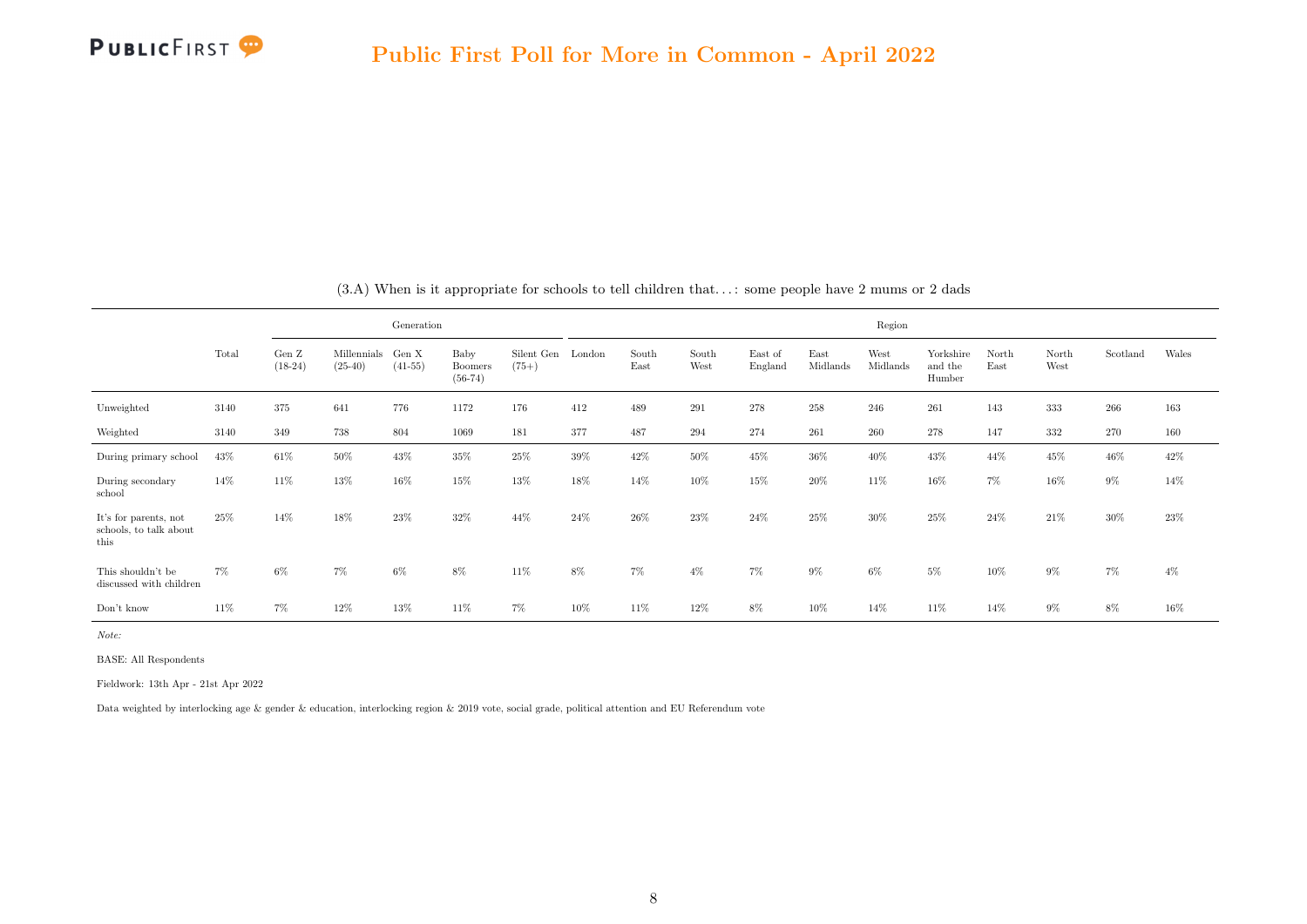|                                                         |       |      | Gender |        |        |        | Age       |           |       |                       |                          | Education                                              |                                           |           |       | $EU$ 2016 Vote |                   |
|---------------------------------------------------------|-------|------|--------|--------|--------|--------|-----------|-----------|-------|-----------------------|--------------------------|--------------------------------------------------------|-------------------------------------------|-----------|-------|----------------|-------------------|
|                                                         | Total | Male | Female | 18-24  | 25-34  | 35-44  | $45 - 54$ | $55 - 64$ | $65+$ | GCSE or<br>equivalent | A Level or<br>equivalent | University<br>Under-<br>graduate<br>Degree<br>(BA/BSc) | University<br>Postgrad-<br>uate<br>Degree | Doctorate | Leave | Remain         | I did not<br>vote |
| Unweighted                                              | 3140  | 1547 | 1578   | 375    | 341    | 500    | $525\,$   | 615       | 784   | 767                   | 613                      | 622                                                    | 296                                       | 67        | 1295  | 1252           | $365\,$           |
| Weighted                                                | 3140  | 1518 | 1607   | 349    | 394    | 572    | 533       | 500       | 792   | 793                   | 599                      | 607                                                    | 294                                       | $56\,$    | 1243  | 1165           | 484               |
| During primary school                                   | 43%   | 33%  | 52%    | $61\%$ | $48\%$ | 49%    | $43\%$    | $36\%$    | 32%   | 34%                   | 48%                      | 51%                                                    | 51%                                       | $36\%$    | 33%   | 51%            | $40\%$            |
| During secondary<br>school                              | 14%   | 18%  | 10%    | 11\%   | 12%    | 14%    | 16%       | 17%       | 13%   | 16%                   | 15%                      | 13%                                                    | 15%                                       | 14%       | 15%   | 14%            | 14%               |
| It's for parents, not<br>schools, to talk about<br>this | 25%   | 25%  | 25%    | 14%    | 18%    | $20\%$ | 22%       | 28%       | 38%   | $30\%$                | 20%                      | 22\%                                                   | 17%                                       | $25\%$    | 32%   | $20\%$         | 24\%              |
| This shouldn't be<br>discussed with children            | $7\%$ | 10%  | $4\%$  | $6\%$  | $8\%$  | $6\%$  | $6\%$     | $8\%$     | $9\%$ | $8\%$                 | $7\%$                    | $5\%$                                                  | $6\%$                                     | 9%        | 11%   | $4\%$          | $6\%$             |
| Don't know                                              | 11%   | 13%  | 8%     | 7%     | 15%    | 10%    | 13%       | 11%       | $9\%$ | 12%                   | 10%                      | $9\%$                                                  | 11\%                                      | 16%       | $9\%$ | 10%            | 16%               |

(3.B) When is it appropriate for schools to tell children that. . . : some people have 2 mums or 2 dads

Note:

BASE: All Respondents

Fieldwork: 13th Apr - 21st Apr 2022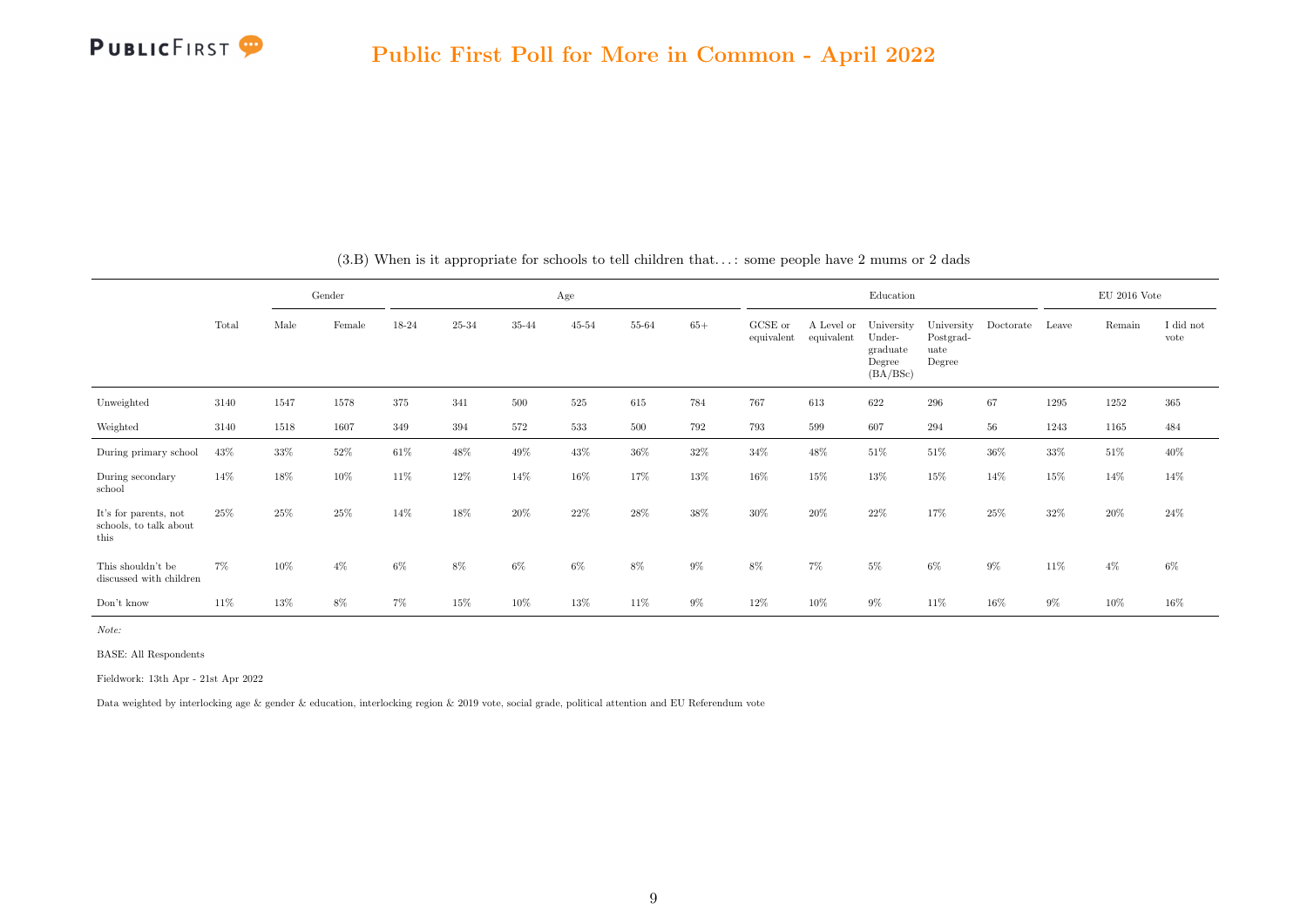|                                                         |       |                     |     | 2019                |                               |                   |                               |                  |                        | Segment                       |           |                                    |                                |     |       | Social Grade |        |
|---------------------------------------------------------|-------|---------------------|-----|---------------------|-------------------------------|-------------------|-------------------------------|------------------|------------------------|-------------------------------|-----------|------------------------------------|--------------------------------|-----|-------|--------------|--------|
|                                                         | Total | Conservative Labour |     | Liberal<br>Democrat | The<br><b>Brexit</b><br>Party | I did not<br>vote | Progressive Civic<br>Activist | Pragma-<br>tists | Disengaged<br>battlers | Established Loyal<br>Liberals | Nationals | Disengaged<br>Tradition-<br>alists | Backbone<br>Conserva-<br>tives | АB  | C1    | C2           | DE     |
| Unweighted                                              | 3140  | 1165                | 815 | 279                 | 49                            | 395               | 366                           | 536              | 794                    | 211                           | 752       | 292                                | 189                            | 847 | 881   | 627          | 768    |
| Weighted                                                | 3140  | 1064                | 779 | 282                 | 47                            | 520               | 307                           | 549              | 867                    | 209                           | 714       | 326                                | 169                            | 874 | 906   | 656          | 687    |
| During primary school                                   | 43%   | 34%                 | 51% | 48%                 | 17%                           | 39%               | 76%                           | 58%              | 39%                    | 37%                           | 34%       | 28%                                | 28%                            | 47% | 44%   | $39\%$       | $40\%$ |
| During secondary<br>school                              | 14%   | 14%                 | 16% | 15%                 | 25%                           | 12%               | $6\%$                         | 15%              | 14%                    | 17%                           | 16%       | 10%                                | 19%                            | 16% | 13%   | 16%          | 12%    |
| It's for parents, not<br>schools, to talk about<br>this | 25%   | 34%                 | 17% | 20%                 | 25%                           | 26%               | 10%                           | 16%              | 26%                    | 31%                           | 30%       | 33%                                | 39%                            | 22% | 25%   | 26%          | 27%    |
| This shouldn't be<br>discussed with children            | $7\%$ | 9%                  | 5%  | 5%                  | 19%                           | 8%                | $3\%$                         | $3\%$            | $7\%$                  | $5\%$                         | 10%       | 13%                                | $9\%$                          | 6%  | $6\%$ | $9\%$        | 8%     |
| Don't know                                              | 11%   | 8%                  | 11% | 12%                 | 14%                           | 16%               | 5%                            | 8%               | 15%                    | $9\%$                         | 10%       | 16%                                | 5%                             | 8%  | 12%   | 10%          | 13%    |

(3.C) When is it appropriate for schools to tell children that. . . : some people have 2 mums or 2 dads

Note:

BASE: All Respondents

Fieldwork: 13th Apr - 21st Apr 2022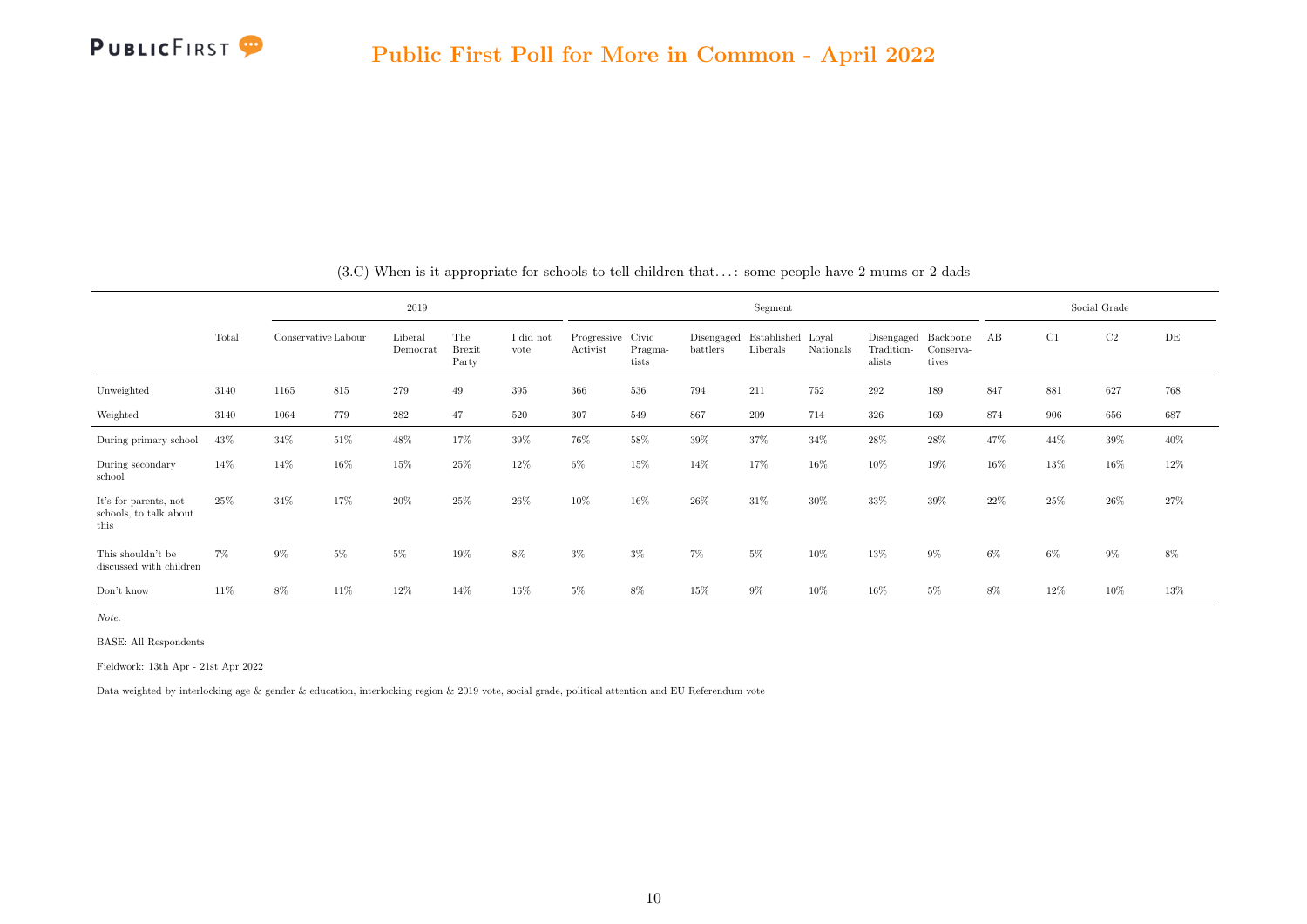

<span id="page-19-0"></span>

|                                                         |       |                              |                          | Generation         |                              |                       |        |               |               |                    |                  | Region           |                                |               |               |          |       |
|---------------------------------------------------------|-------|------------------------------|--------------------------|--------------------|------------------------------|-----------------------|--------|---------------|---------------|--------------------|------------------|------------------|--------------------------------|---------------|---------------|----------|-------|
|                                                         | Total | Gen $\mathbf Z$<br>$(18-24)$ | Millennials<br>$(25-40)$ | Gen X<br>$(41-55)$ | Baby<br>Boomers<br>$(56-74)$ | Silent Gen<br>$(75+)$ | London | South<br>East | South<br>West | East of<br>England | East<br>Midlands | West<br>Midlands | Yorkshire<br>and the<br>Humber | North<br>East | North<br>West | Scotland | Wales |
| Unweighted                                              | 3140  | 375                          | 641                      | 776                | 1172                         | 176                   | 412    | 489           | 291           | 278                | 258              | 246              | 261                            | 143           | 333           | 266      | 163   |
| Weighted                                                | 3140  | 349                          | 738                      | 804                | 1069                         | 181                   | 377    | 487           | 294           | 274                | 261              | 260              | 278                            | 147           | 332           | 270      | 160   |
| During primary school                                   | 33%   | 49%                          | 40%                      | 35%                | 23%                          | 17%                   | 34%    | 31\%          | 37%           | 34%                | 33%              | $28\%$           | 34%                            | 32%           | 32%           | 31%      | 32%   |
| During secondary<br>school                              | 26%   | 23%                          | 23%                      | $25\%$             | 28%                          | 27%                   | 24%    | $26\%$        | 23%           | 28%                | 28%              | $23\%$           | 27%                            | 21%           | 31%           | 23%      | 25%   |
| It's for parents, not<br>schools, to talk about<br>this | 23%   | 14%                          | 18%                      | 20%                | 30%                          | 38%                   | 21%    | 25%           | 22%           | 22%                | 23%              | 27%              | 24%                            | 24%           | 19%           | 30%      | 20%   |
| This shouldn't be<br>discussed with children            | 8%    | 8%                           | 7%                       | 6%                 | 9%                           | 10%                   | 10%    | $7\%$         | $5\%$         | $8\%$              | 8%               | 6%               | $4\%$                          | $9\%$         | 10%           | 8%       | 8%    |
| Don't know                                              | 11%   | 6%                           | 12%                      | 13%                | 10%                          | 7%                    | 11%    | 11\%          | 13%           | $9\%$              | $9\%$            | 15%              | 10%                            | 14%           | $9\%$         | 8%       | 14%   |

#### (4.A) When is it appropriate for schools to tell children that. . . : some people are gay

Note:

BASE: All Respondents

Fieldwork: 13th Apr - 21st Apr 2022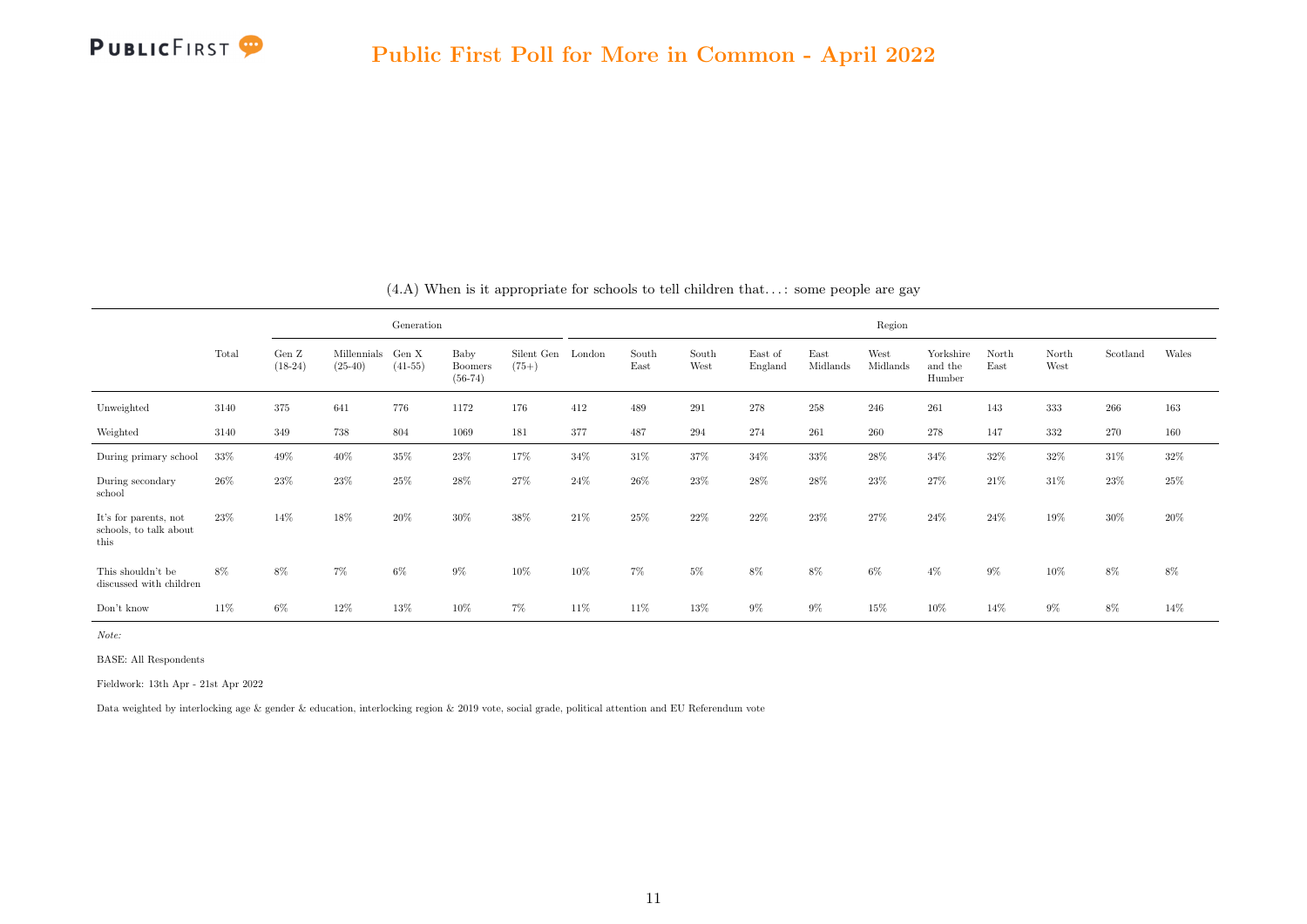|                                                         |       | Gender |        |       |           |       | Age            |           |       |                       |                          | Education                                              |                                           |           |        | $EU$ 2016 Vote |                               |
|---------------------------------------------------------|-------|--------|--------|-------|-----------|-------|----------------|-----------|-------|-----------------------|--------------------------|--------------------------------------------------------|-------------------------------------------|-----------|--------|----------------|-------------------------------|
|                                                         | Total | Male   | Female | 18-24 | $25 - 34$ | 35-44 | $45\hbox{-}54$ | $55 - 64$ | $65+$ | GCSE or<br>equivalent | A Level or<br>equivalent | University<br>Under-<br>graduate<br>Degree<br>(BA/BSc) | University<br>Postgrad-<br>uate<br>Degree | Doctorate | Leave  | Remain         | $\rm I$ did $\rm not$<br>vote |
| Unweighted                                              | 3140  | 1547   | 1578   | 375   | 341       | 500   | $525\,$        | 615       | 784   | 767                   | 613                      | 622                                                    | 296                                       | 67        | 1295   | 1252           | 365                           |
| Weighted                                                | 3140  | 1518   | 1607   | 349   | 394       | 572   | 533            | 500       | 792   | 793                   | 599                      | 607                                                    | 294                                       | $56\,$    | 1243   | 1165           | 484                           |
| During primary school                                   | 33%   | 25%    | $39\%$ | 49%   | 39%       | 41\%  | 33%            | 27%       | 20%   | 26%                   | 36%                      | 40%                                                    | 40%                                       | 38%       | 24%    | 41\%           | $31\%$                        |
| During secondary<br>school                              | 26\%  | 29%    | 23%    | 23%   | 21\%      | 24\%  | 27%            | 28%       | 28%   | 27%                   | 26\%                     | 26\%                                                   | 26\%                                      | 17%       | $26\%$ | 26%            | 25%                           |
| It's for parents, not<br>schools, to talk about<br>this | 23%   | 23%    | 24%    | 14%   | 18%       | 18%   | 20%            | 26%       | 35%   | 26%                   | 21%                      | 19%                                                    | 16%                                       | 27%       | 31%    | 18%            | $22\%$                        |
| This shouldn't be<br>discussed with children            | 8%    | 10%    | 5%     | 8%    | 8%        | $6\%$ | $6\%$          | $9\%$     | 9%    | $9\%$                 | $7\%$                    | $5\%$                                                  | 5%                                        | 8%        | 11%    | $5\%$          | $7\%$                         |
| Don't know                                              | 11%   | 13%    | $9\%$  | 6%    | 14%       | 11%   | 13%            | 11%       | 9%    | 12%                   | 10%                      | 10%                                                    | 12%                                       | 10%       | 8%     | 11%            | 15%                           |

(4.B) When is it appropriate for schools to tell children that. . . : some people are gay

Note:

BASE: All Respondents

Fieldwork: 13th Apr - 21st Apr 2022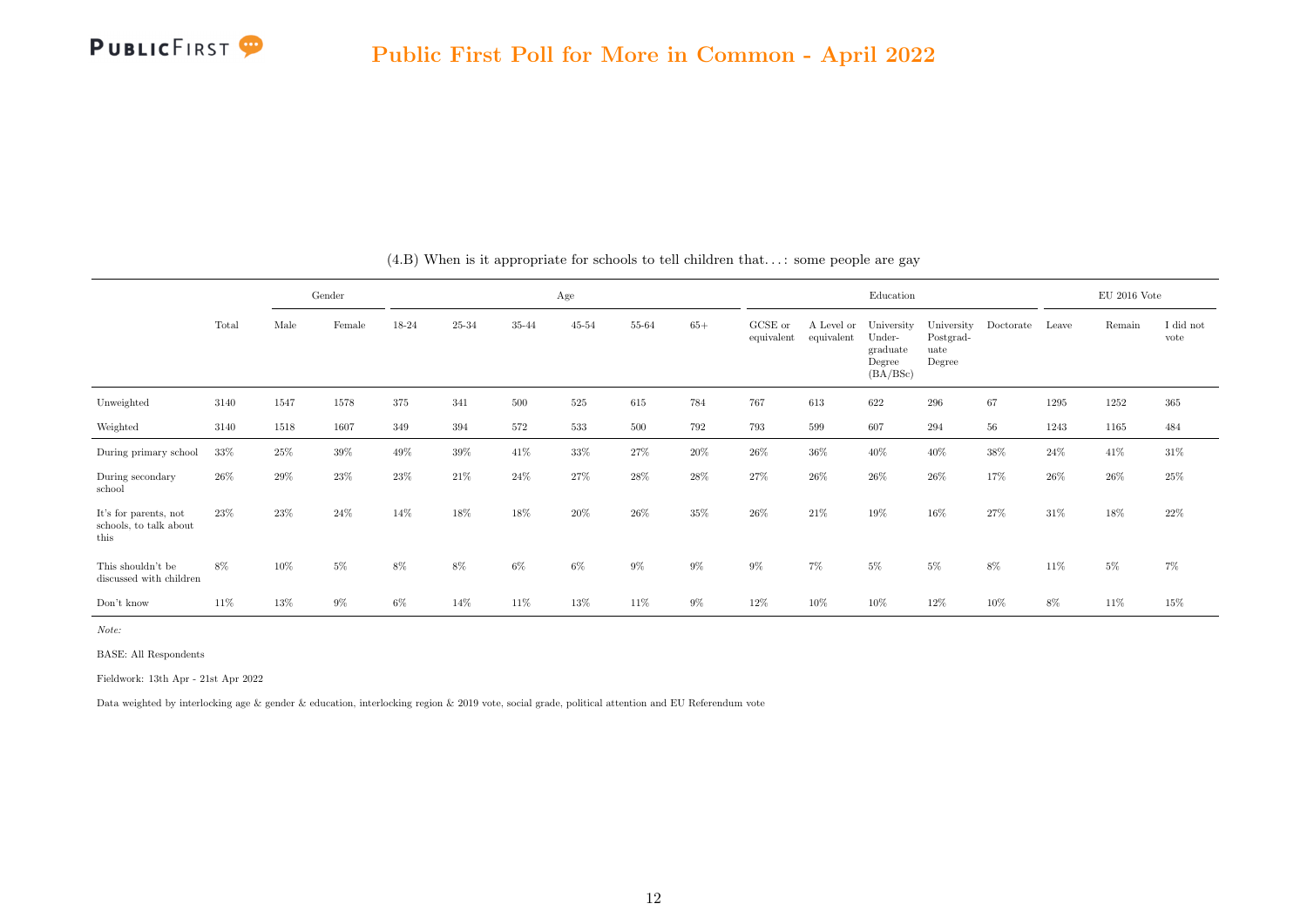|                                                         |       |                     |     | 2019                |                               |                   |                               |                  |                        | Segment                       |           |                                    |                                |        |        | Social Grade |        |
|---------------------------------------------------------|-------|---------------------|-----|---------------------|-------------------------------|-------------------|-------------------------------|------------------|------------------------|-------------------------------|-----------|------------------------------------|--------------------------------|--------|--------|--------------|--------|
|                                                         | Total | Conservative Labour |     | Liberal<br>Democrat | The<br><b>Brexit</b><br>Party | I did not<br>vote | Progressive Civic<br>Activist | Pragma-<br>tists | Disengaged<br>battlers | Established Loyal<br>Liberals | Nationals | Disengaged<br>Tradition-<br>alists | Backbone<br>Conserva-<br>tives | АB     | C1     | C2           | DE     |
| Unweighted                                              | 3140  | 1165                | 815 | 279                 | 49                            | 395               | 366                           | 536              | 794                    | 211                           | 752       | 292                                | 189                            | 847    | 881    | 627          | 768    |
| Weighted                                                | 3140  | 1064                | 779 | 282                 | 47                            | 520               | 307                           | 549              | 867                    | 209                           | 714       | 326                                | 169                            | 874    | 906    | 656          | 687    |
| During primary school                                   | 33%   | 23%                 | 40% | 36%                 | 15%                           | 30%               | 68%                           | 45%              | 30%                    | $26\%$                        | $23\%$    | 19%                                | 16%                            | 37%    | 34%    | 28%          | $30\%$ |
| During secondary<br>school                              | 26%   | 26%                 | 28% | 29%                 | 29%                           | 23%               | 15%                           | 29%              | 24%                    | $36\%$                        | $26\%$    | 20%                                | 36%                            | $26\%$ | 26%    | $28\%$       | 23%    |
| It's for parents, not<br>schools, to talk about<br>this | 23%   | 32%                 | 15% | 17%                 | 32%                           | 24\%              | 8%                            | 16%              | 24\%                   | 25%                           | $29\%$    | 29%                                | 33%                            | 21\%   | $23\%$ | $24\%$       | 25%    |
| This shouldn't be<br>discussed with children            | 8%    | 10%                 | 7%  | 5%                  | 11%                           | 8%                | $3\%$                         | $2\%$            | $7\%$                  | 6%                            | 12%       | 14%                                | 13%                            | $7\%$  | $6\%$  | $10\%$       | 8%     |
| Don't know                                              | 11%   | 8%                  | 10% | 13%                 | 13%                           | 15%               | 6%                            | 8%               | 14%                    | 8%                            | 10%       | 18%                                | $2\%$                          | 9%     | 11\%   | 9%           | 13%    |

 $(4.C)$  When is it appropriate for schools to tell children that...: some people are gay

Note:

BASE: All Respondents

Fieldwork: 13th Apr - 21st Apr 2022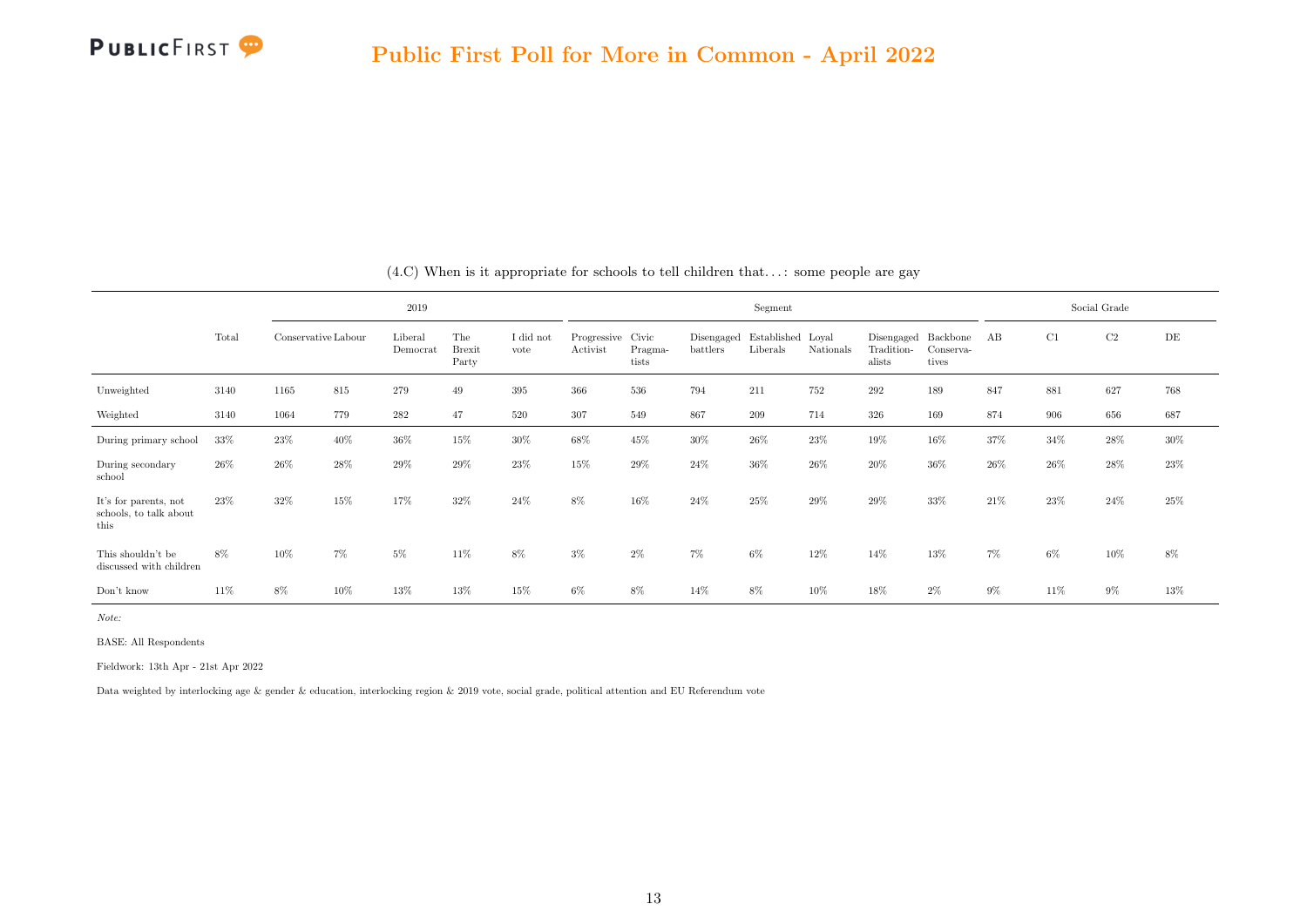

<span id="page-22-0"></span>

|                                                         |       |                              |                          | Generation         |                                     |                       |        |               |               |                    |                  | Region           |                                |               |               |          |       |
|---------------------------------------------------------|-------|------------------------------|--------------------------|--------------------|-------------------------------------|-----------------------|--------|---------------|---------------|--------------------|------------------|------------------|--------------------------------|---------------|---------------|----------|-------|
|                                                         | Total | Gen $\mathbf Z$<br>$(18-24)$ | Millennials<br>$(25-40)$ | Gen X<br>$(41-55)$ | Baby<br><b>Boomers</b><br>$(56-74)$ | Silent Gen<br>$(75+)$ | London | South<br>East | South<br>West | East of<br>England | East<br>Midlands | West<br>Midlands | Yorkshire<br>and the<br>Humber | North<br>East | North<br>West | Scotland | Wales |
| Unweighted                                              | 3140  | 375                          | 641                      | 776                | 1172                                | 176                   | 412    | 489           | 291           | 278                | 258              | 246              | 261                            | 143           | 333           | 266      | 163   |
| Weighted                                                | 3140  | 349                          | 738                      | 804                | 1069                                | 181                   | 377    | 487           | 294           | 274                | 261              | 260              | 278                            | 147           | 332           | 270      | 160   |
| During primary school                                   | 27%   | 43%                          | 35%                      | 27%                | 17%                                 | 12%                   | 28%    | 27%           | $29\%$        | 28\%               | $25\%$           | 23%              | $30\%$                         | 25%           | 25%           | 26%      | 28%   |
| During secondary<br>school                              | 29%   | $26\%$                       | 24%                      | 30%                | 31%                                 | 32%                   | 30%    | 27%           | 30%           | 28%                | 32%              | 28%              | 31%                            | 26%           | 30%           | 25%      | 24%   |
| It's for parents, not<br>schools, to talk about<br>this | 22%   | 13%                          | 18%                      | 21\%               | 28%                                 | 37%                   | 18%    | 24%           | 22%           | 22%                | 21\%             | 27%              | 21\%                           | 21%           | 21\%          | 31%      | 20%   |
| This shouldn't be<br>discussed with children            | 10%   | 10%                          | 10%                      | 8%                 | 12%                                 | 13%                   | 11%    | 11\%          | 6%            | 12%                | 12%              | 8%               | $9\%$                          | 14%           | 13%           | 9%       | 12%   |
| Don't know                                              | 12%   | 7%                           | 13%                      | 14%                | 12%                                 | 6%                    | 13%    | 11%           | 14%           | $9\%$              | 11%              | 14%              | 10%                            | 14%           | 11\%          | 9%       | 16%   |

(5.A) When is it appropriate for schools to tell children that. . . : some people are transgender

Note:

BASE: All Respondents

Fieldwork: 13th Apr - 21st Apr 2022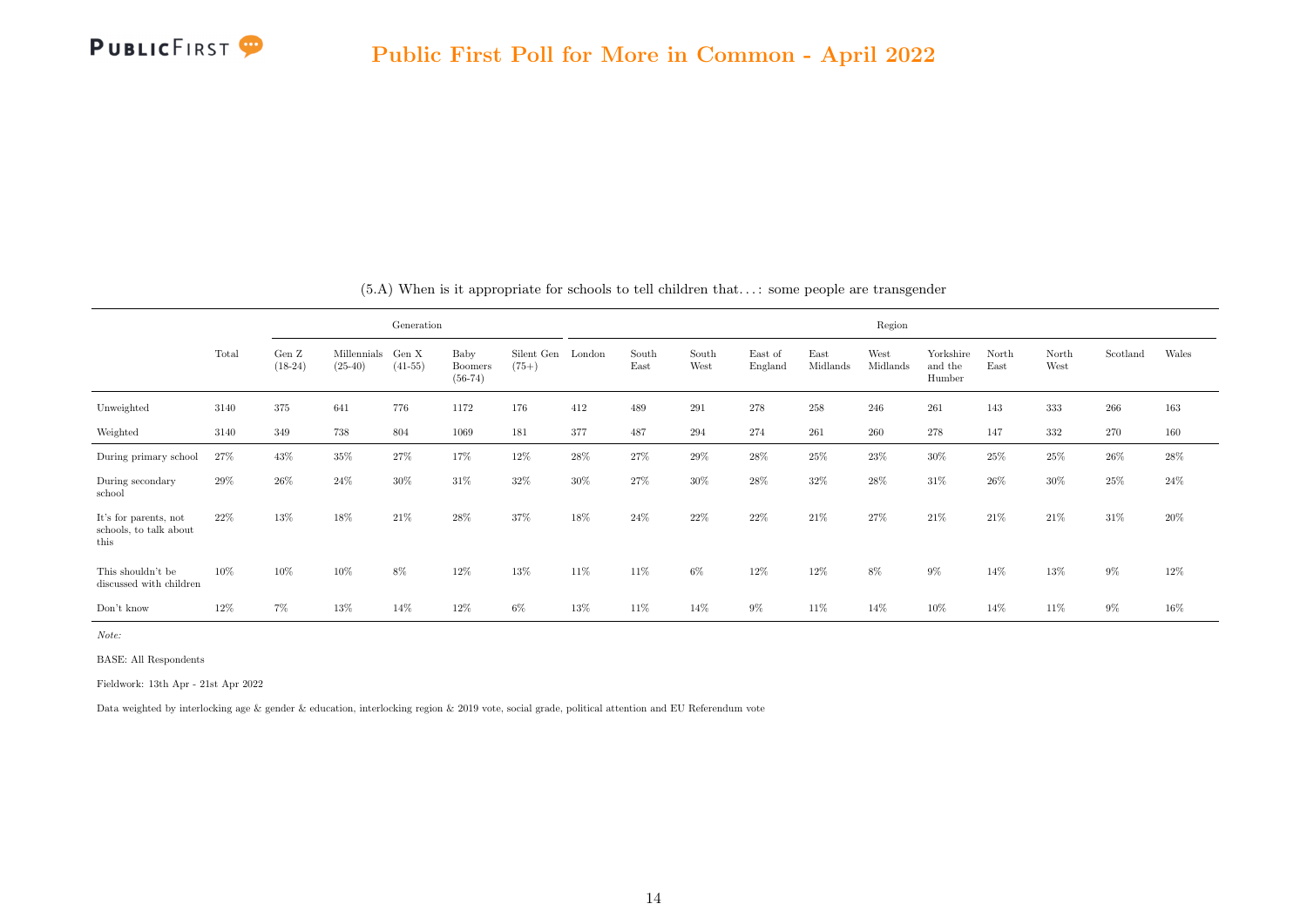|                                                         |       |        | Gender |       |        |       | Age       |         |       |                       |                          | Education                                              |                                           |           |       | $\mathrm{EU}$ 2016 Vote |                   |
|---------------------------------------------------------|-------|--------|--------|-------|--------|-------|-----------|---------|-------|-----------------------|--------------------------|--------------------------------------------------------|-------------------------------------------|-----------|-------|-------------------------|-------------------|
|                                                         | Total | Male   | Female | 18-24 | 25-34  | 35-44 | $45 - 54$ | 55-64   | $65+$ | GCSE or<br>equivalent | A Level or<br>equivalent | University<br>Under-<br>graduate<br>Degree<br>(BA/BSc) | University<br>Postgrad-<br>uate<br>Degree | Doctorate | Leave | Remain                  | I did not<br>vote |
| Unweighted                                              | 3140  | 1547   | 1578   | 375   | 341    | 500   | 525       | 615     | 784   | 767                   | 613                      | 622                                                    | 296                                       | 67        | 1295  | 1252                    | $365\,$           |
| Weighted                                                | 3140  | 1518   | 1607   | 349   | 394    | 572   | 533       | $500\,$ | 792   | 793                   | 599                      | 607                                                    | 294                                       | $56\,$    | 1243  | 1165                    | 484               |
| During primary school                                   | 27%   | 21\%   | $32\%$ | 43%   | $34\%$ | 34%   | 25%       | $20\%$  | 15%   | 20%                   | 30%                      | 33%                                                    | 33%                                       | $26\%$    | 18%   | 33%                     | $27\%$            |
| During secondary<br>school                              | 29%   | $30\%$ | 27%    | 26%   | 22%    | 26%   | 32%       | 33%     | 30%   | 29%                   | 28%                      | $30\%$                                                 | 30%                                       | 29%       | 30%   | 29%                     | 25%               |
| It's for parents, not<br>schools, to talk about<br>this | 22%   | 22%    | 23%    | 13%   | 20%    | 16%   | 21\%      | $23\%$  | 33%   | 25%                   | 21%                      | 18%                                                    | 16%                                       | 20%       | 27%   | 19%                     | 23%               |
| This shouldn't be<br>discussed with children            | 10%   | 13%    | 8%     | 10%   | 9%     | 11%   | 8%        | 12%     | 12%   | 13%                   | 10%                      | $7\%$                                                  | 8%                                        | 10%       | 16%   | $6\%$                   | $9\%$             |
| Don't know                                              | 12%   | 14%    | 10%    | 7%    | 15%    | 13%   | 14%       | 12%     | 10%   | 13%                   | 11%                      | 11%                                                    | 13%                                       | 15%       | $9\%$ | 13%                     | 16%               |

(5.B) When is it appropriate for schools to tell children that. . . : some people are transgender

Note:

BASE: All Respondents

Fieldwork: 13th Apr - 21st Apr 2022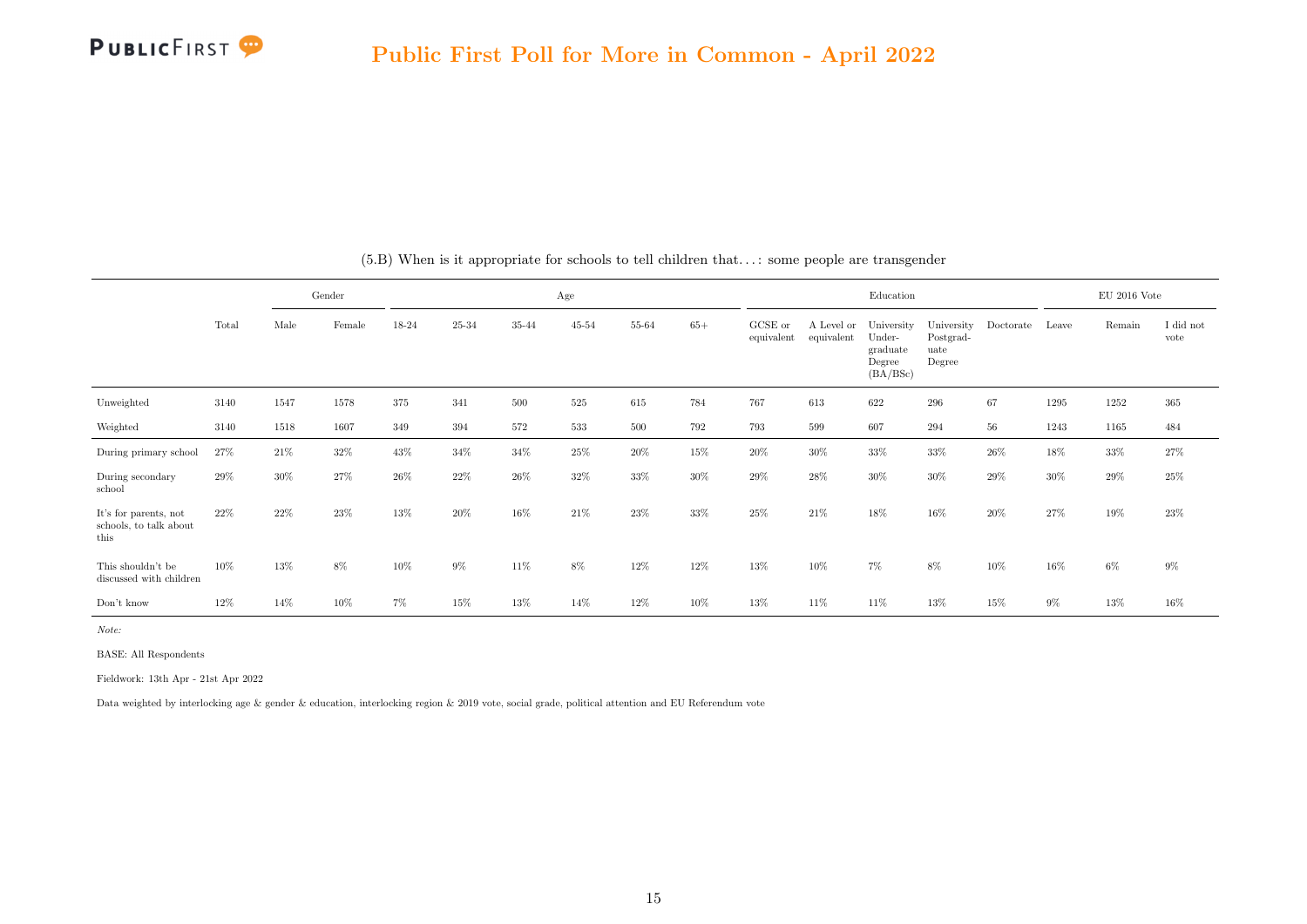|                                                         |       |                     |     | 2019                |                               |                   |                               |                  |                        | Segment                       |           |                                    |                                |       |        | Social Grade |        |
|---------------------------------------------------------|-------|---------------------|-----|---------------------|-------------------------------|-------------------|-------------------------------|------------------|------------------------|-------------------------------|-----------|------------------------------------|--------------------------------|-------|--------|--------------|--------|
|                                                         | Total | Conservative Labour |     | Liberal<br>Democrat | The<br><b>Brexit</b><br>Party | I did not<br>vote | Progressive Civic<br>Activist | Pragma-<br>tists | Disengaged<br>battlers | Established Loyal<br>Liberals | Nationals | Disengaged<br>Tradition-<br>alists | Backbone<br>Conserva-<br>tives | AB    | C1     | $\rm{C2}$    | DE     |
| Unweighted                                              | 3140  | 1165                | 815 | 279                 | 49                            | 395               | 366                           | 536              | 794                    | 211                           | 752       | 292                                | 189                            | 847   | 881    | 627          | 768    |
| Weighted                                                | 3140  | 1064                | 779 | 282                 | 47                            | 520               | 307                           | 549              | 867                    | 209                           | 714       | 326                                | 169                            | 874   | 906    | 656          | 687    |
| During primary school                                   | 27%   | 18%                 | 34% | 32%                 | $9\%$                         | 25%               | 56%                           | 35%              | 24\%                   | 19%                           | 19%       | 17%                                | 16%                            | 30%   | 27%    | $23\%$       | $25\%$ |
| During secondary<br>school                              | 29%   | 29%                 | 31% | 29%                 | 35%                           | 26%               | 24\%                          | $36\%$           | 28%                    | 34%                           | $26\%$    | $21\%$                             | $32\%$                         | 31%   | 27%    | 30%          | $26\%$ |
| It's for parents, not<br>schools, to talk about<br>this | 22\%  | 29%                 | 16% | 17%                 | 18%                           | 24\%              | 8%                            | 15%              | 23%                    | 28%                           | 28%       | 26\%                               | 34%                            | 20%   | $23\%$ | $23\%$       | 24\%   |
| This shouldn't be<br>discussed with children            | 10%   | 14%                 | 7%  | 6%                  | 25%                           | 10%               | $4\%$                         | $4\%$            | 9%                     | $9\%$                         | 15%       | 20%                                | 13%                            | $9\%$ | $9\%$  | 13%          | 11%    |
| Don't know                                              | 12%   | 9%                  | 12% | 15%                 | 13%                           | 16%               | $7\%$                         | $9\%$            | 16%                    | 10%                           | 12%       | 16%                                | $4\%$                          | 10%   | 13%    | 10%          | 14%    |

(5.C) When is it appropriate for schools to tell children that. . . : some people are transgender

Note:

BASE: All Respondents

Fieldwork: 13th Apr - 21st Apr 2022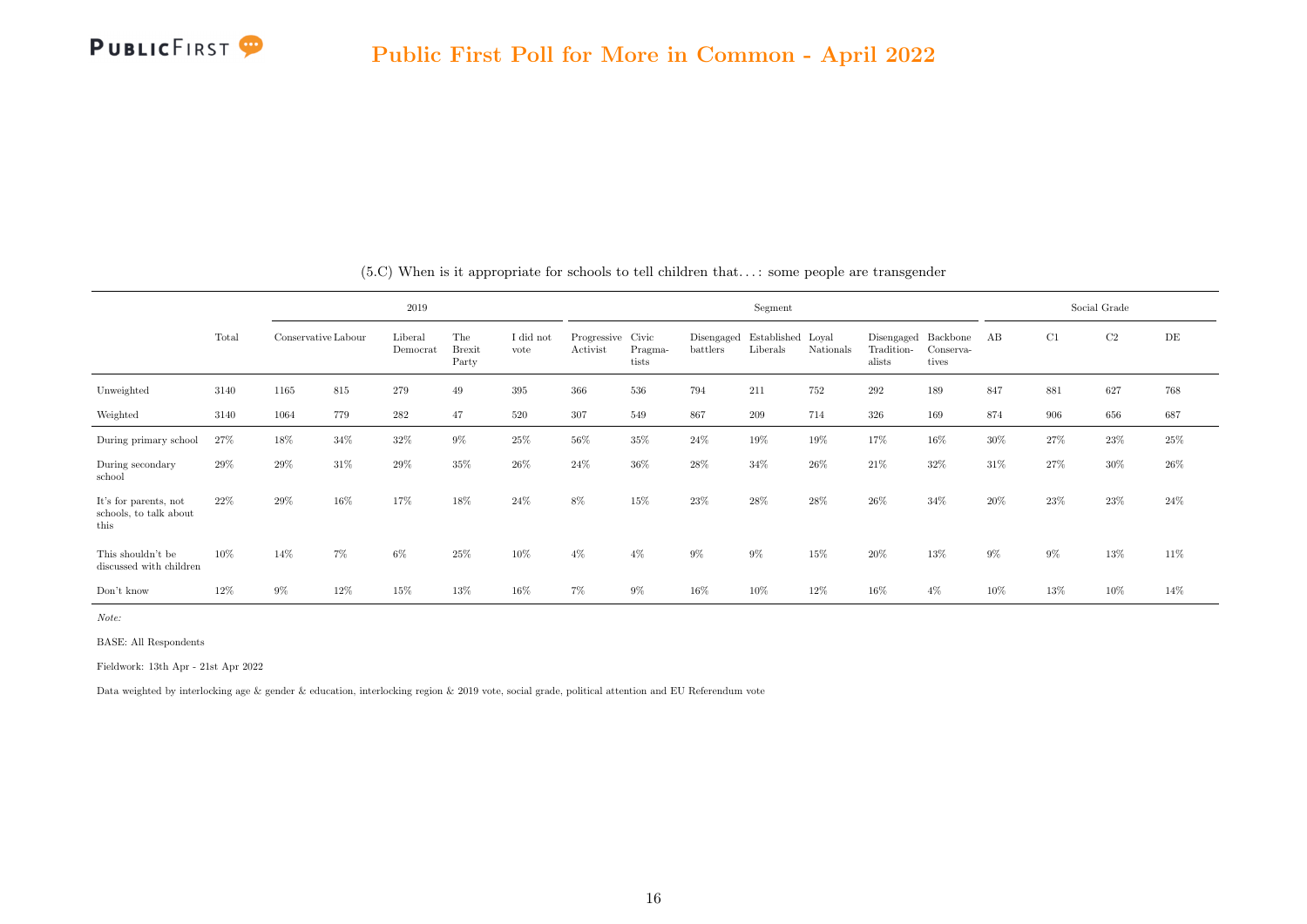

<span id="page-25-0"></span>

|            |       |                    |                                | Generation |                                     |                              |        |               |               |                    |                  | Region           |                                |               |               |          |       |
|------------|-------|--------------------|--------------------------------|------------|-------------------------------------|------------------------------|--------|---------------|---------------|--------------------|------------------|------------------|--------------------------------|---------------|---------------|----------|-------|
|            | Total | Gen Z<br>$(18-24)$ | Millennials Gen X<br>$(25-40)$ | $(41-55)$  | Baby<br><b>Boomers</b><br>$(56-74)$ | Silent Gen London<br>$(75+)$ |        | South<br>East | South<br>West | East of<br>England | East<br>Midlands | West<br>Midlands | Yorkshire<br>and the<br>Humber | North<br>East | North<br>West | Scotland | Wales |
| Unweighted | 3140  | 375                | 641                            | 776        | 1172                                | 176                          | 412    | 489           | 291           | 278                | 258              | 246              | 261                            | 143           | 333           | 266      | 163   |
| Weighted   | 3140  | 349                | 738                            | 804        | 1069                                | 181                          | 377    | 487           | 294           | 274                | 261              | 260              | 278                            | 147           | 332           | 270      | 160   |
| Yes        | 74%   | 80%                | 75%                            | 75%        | 72%                                 | 67%                          | 71%    | 76%           | 71%           | 72%                | 74%              | $72\%$           | $71\%$                         | 79%           | 76%           | 76%      | 83%   |
| No         | 23%   | 15%                | 21%                            | $22\%$     | $25\%$                              | 31\%                         | $23\%$ | 21%           | 25%           | 25%                | $24\%$           | $24\%$           | $24\%$                         | 19%           | 21%           | 23%      | 16%   |
| Don't Know | $3\%$ | $4\%$              | $4\%$                          | $3\%$      | 3%                                  | $2\%$                        | 5%     | $3\%$         | $4\%$         | $3\%$              | $3\%$            | $4\%$            | 5%                             | $2\%$         | $3\%$         | $1\%$    | $2\%$ |

(6.A) Do you know someone who is gay, lesbian, or bisexual?

Note:

BASE: All Respondents

Fieldwork: 13th Apr - 21st Apr 2022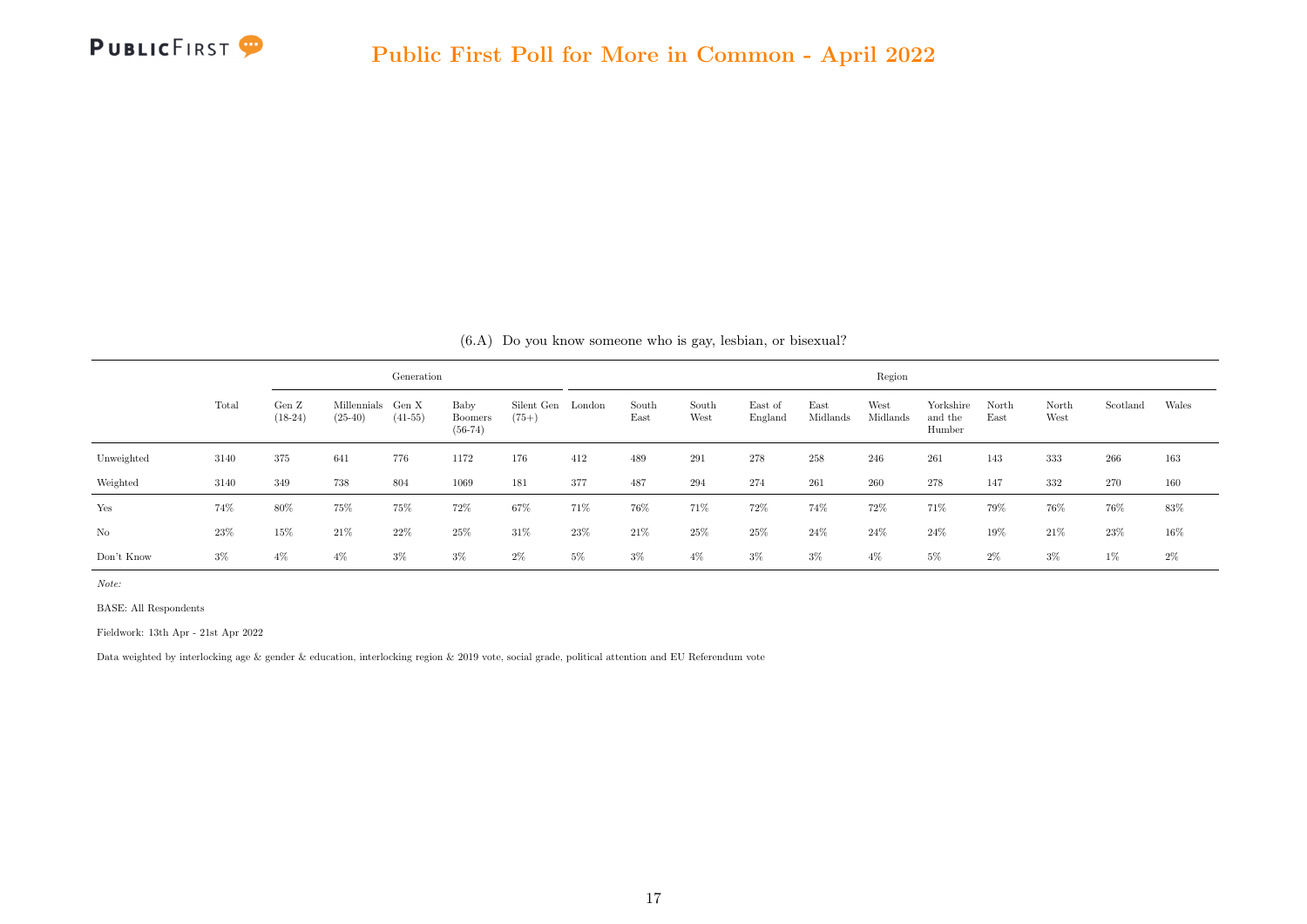#### Public First Poll for More in Common - April 2022

|            |       |       | Gender |       |       |       | Age       |       |        |                       |            | Education                                                         |                                           |           |       | $EU$ 2016 Vote |                   |
|------------|-------|-------|--------|-------|-------|-------|-----------|-------|--------|-----------------------|------------|-------------------------------------------------------------------|-------------------------------------------|-----------|-------|----------------|-------------------|
|            | Total | Male  | Female | 18-24 | 25-34 | 35-44 | $45 - 54$ | 55-64 | $65+$  | GCSE or<br>equivalent | equivalent | A Level or University<br>Under-<br>graduate<br>Degree<br>(BA/BSc) | University<br>Postgrad-<br>uate<br>Degree | Doctorate | Leave | Remain         | I did not<br>vote |
| Unweighted | 3140  | 1547  | 1578   | 375   | 341   | 500   | 525       | 615   | 784    | 767                   | 613        | 622                                                               | 296                                       | 67        | 1295  | 1252           | 365               |
| Weighted   | 3140  | 1518  | 1607   | 349   | 394   | 572   | 533       | 500   | 792    | 793                   | 599        | 607                                                               | 294                                       | 56        | 1243  | 1165           | 484               |
| Yes        | 74%   | 69%   | 79%    | 80%   | 75%   | 76%   | 74%       | 75%   | $69\%$ | 71%                   | 77%        | 77%                                                               | 75%                                       | 69%       | 70%   | 78%            | 73%               |
| No         | 23%   | 26%   | 19%    | 15%   | 20%   | 21%   | $23\%$    | 22%   | 28%    | 26%                   | 20%        | 20%                                                               | 21%                                       | 22%       | 27%   | 19%            | $24\%$            |
| Don't Know | $3\%$ | $5\%$ | $2\%$  | 4%    | 5%    | $3\%$ | $3\%$     | $3\%$ | $3\%$  | $3\%$                 | $3\%$      | $3\%$                                                             | $4\%$                                     | $9\%$     | 3%    | $3\%$          | $4\%$             |

(6.B) Do you know someone who is gay, lesbian, or bisexual?

Note:

BASE: All Respondents

Fieldwork: 13th Apr - 21st Apr 2022

Data weighted by interlocking age & gender & education, interlocking region & 2019 vote, social grade, political attention and EU Referendum vote

|            |       |                     |       | 2019                |                               |                   |                               |                  |          | Segment                                  |           |                      |                                              |       |       | Social Grade |        |
|------------|-------|---------------------|-------|---------------------|-------------------------------|-------------------|-------------------------------|------------------|----------|------------------------------------------|-----------|----------------------|----------------------------------------------|-------|-------|--------------|--------|
|            | Total | Conservative Labour |       | Liberal<br>Democrat | The<br><b>Brexit</b><br>Party | I did not<br>vote | Progressive Civic<br>Activist | Pragma-<br>tists | battlers | Disengaged Established Loyal<br>Liberals | Nationals | Tradition-<br>alists | Disengaged Backbone AB<br>Conserva-<br>tives |       | C1    | C2           | DE     |
| Unweighted | 3140  | 1165                | 815   | 279                 | 49                            | 395               | 366                           | 536              | 794      | 211                                      | 752       | 292                  | 189                                          | 847   | 881   | 627          | 768    |
| Weighted   | 3140  | 1064                | 779   | 282                 | 47                            | 520               | 307                           | 549              | 867      | 209                                      | 714       | 326                  | 169                                          | 874   | 906   | 656          | 687    |
| Yes        | 74%   | 71%                 | 77%   | 71%                 | 77%                           | 71%               | 93%                           | 81\%             | 72%      | 74%                                      | 71%       | 60%                  | 70%                                          | 76%   | 77%   | 72%          | 70%    |
| No         | 23%   | $26\%$              | 20%   | 24%                 | 21\%                          | 24%               | $6\%$                         | 15%              | 24%      | 22%                                      | 27%       | 35%                  | 27%                                          | 21%   | 19%   | $26\%$       | $25\%$ |
| Don't Know | $3\%$ | $3\%$               | $3\%$ | $6\%$               | $2\%$                         | $5\%$             | $2\%$                         | $4\%$            | $4\%$    | $4\%$                                    | $2\%$     | 6%                   | $3\%$                                        | $3\%$ | $4\%$ | $2\%$        | $4\%$  |

(6.C) Do you know someone who is gay, lesbian, or bisexual?

Note:

BASE: All Respondents

Fieldwork: 13th Apr - 21st Apr 2022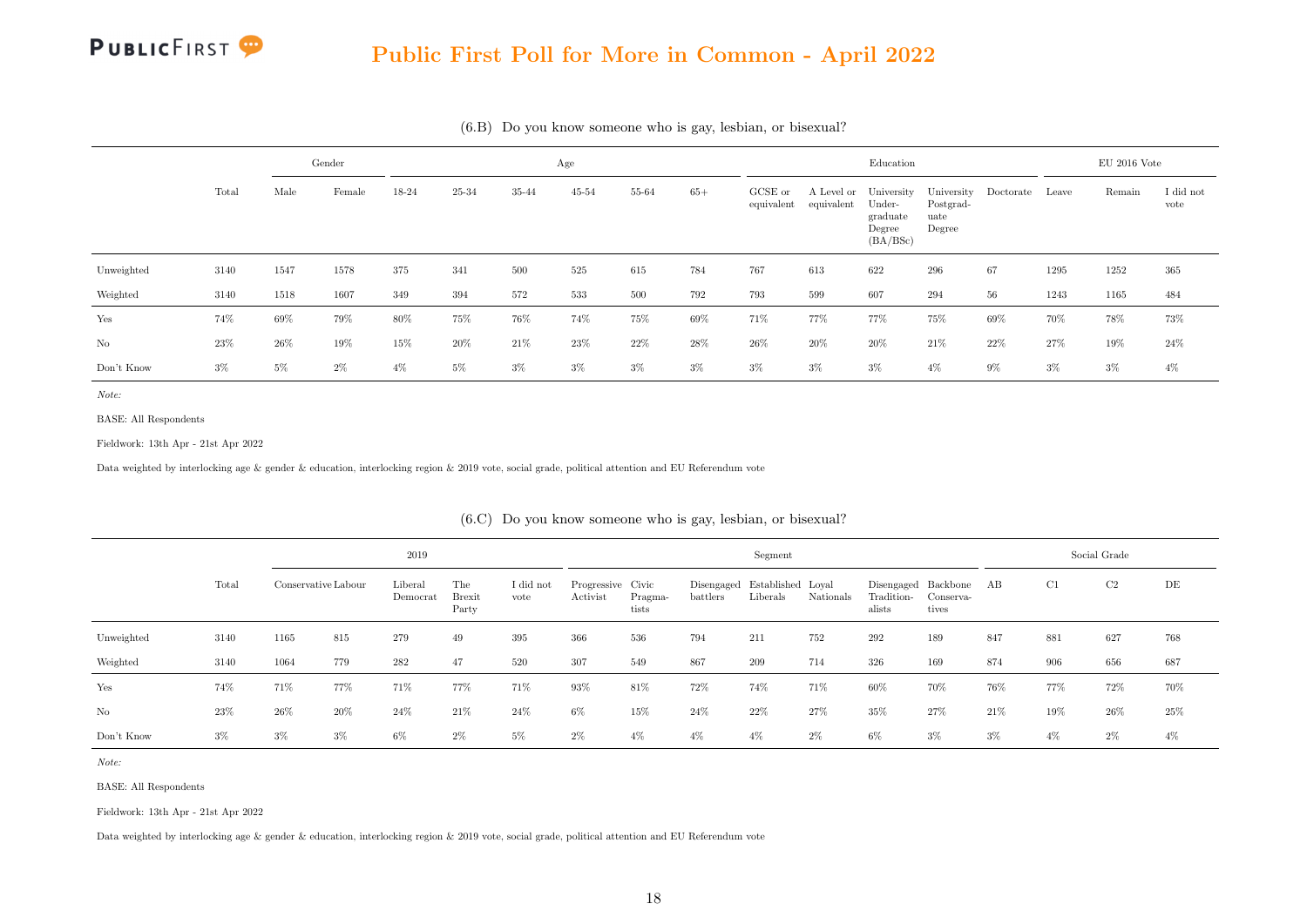

<span id="page-27-0"></span>

|            |       |                    |                                | Generation |                                     |                              |        |               |               |                    |                  | Region           |                                |               |               |          |       |
|------------|-------|--------------------|--------------------------------|------------|-------------------------------------|------------------------------|--------|---------------|---------------|--------------------|------------------|------------------|--------------------------------|---------------|---------------|----------|-------|
|            | Total | Gen Z<br>$(18-24)$ | Millennials Gen X<br>$(25-40)$ | $(41-55)$  | Baby<br><b>Boomers</b><br>$(56-74)$ | Silent Gen London<br>$(75+)$ |        | South<br>East | South<br>West | East of<br>England | East<br>Midlands | West<br>Midlands | Yorkshire<br>and the<br>Humber | North<br>East | North<br>West | Scotland | Wales |
| Unweighted | 3140  | 375                | 641                            | 776        | 1172                                | 176                          | 412    | 489           | 291           | 278                | 258              | 246              | 261                            | 143           | 333           | 266      | 163   |
| Weighted   | 3140  | 349                | 738                            | 804        | 1069                                | 181                          | 377    | 487           | 294           | 274                | 261              | 260              | 278                            | 147           | 332           | 270      | 160   |
| Yes        | 24%   | 48%                | 31\%                           | 21\%       | 15%                                 | $10\%$                       | $30\%$ | 22%           | 25%           | 21%                | 22%              | 19%              | 25%                            | 25%           | 25%           | 23%      | 22%   |
| No         | 72%   | 48%                | 65%                            | 76%        | 79%                                 | 86%                          | 65%    | 74%           | 68%           | 74%                | $75\%$           | 76%              | 70%                            | 70%           | 72%           | 75%      | 75%   |
| Don't Know | $4\%$ | $4\%$              | 5%                             | $3\%$      | $5\%$                               | $5\%$                        | $5\%$  | $4\%$         | $7\%$         | $5\%$              | $3\%$            | 6%               | $5\%$                          | $6\%$         | $4\%$         | $2\%$    | $4\%$ |

(7.A) Do you know someone who is transgender?

Note:

BASE: All Respondents

Fieldwork: 13th Apr - 21st Apr 2022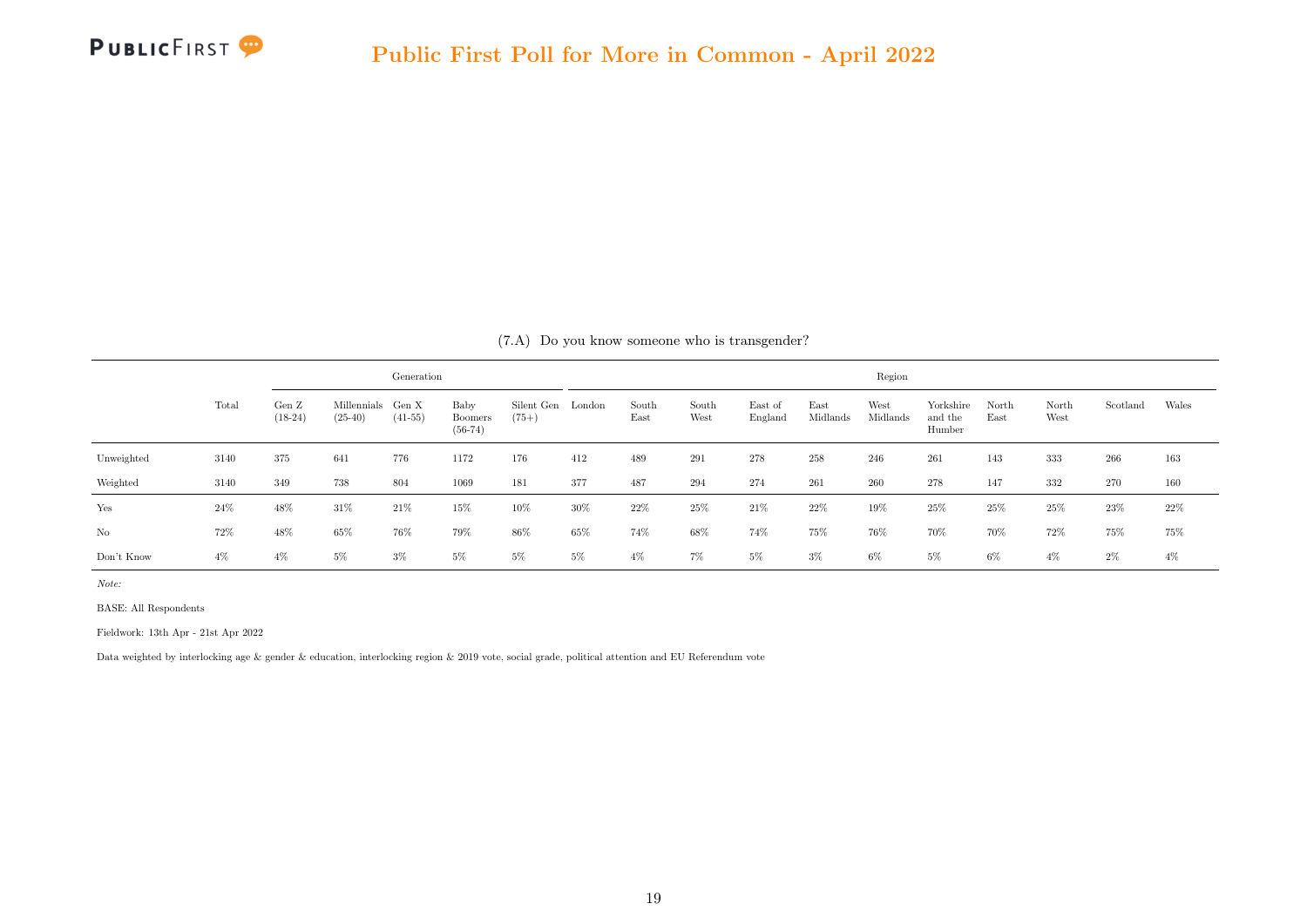#### Public First Poll for More in Common - April 2022

|            |       |       | Gender |       |       |       | Age       |       |       |                       |            | Education                                                         |                                           |           |       | $EU$ 2016 Vote |                   |
|------------|-------|-------|--------|-------|-------|-------|-----------|-------|-------|-----------------------|------------|-------------------------------------------------------------------|-------------------------------------------|-----------|-------|----------------|-------------------|
|            | Total | Male  | Female | 18-24 | 25-34 | 35-44 | $45 - 54$ | 55-64 | $65+$ | GCSE or<br>equivalent | equivalent | A Level or University<br>Under-<br>graduate<br>Degree<br>(BA/BSc) | University<br>Postgrad-<br>uate<br>Degree | Doctorate | Leave | Remain         | I did not<br>vote |
| Unweighted | 3140  | 1547  | 1578   | 375   | 341   | 500   | 525       | 615   | 784   | 767                   | 613        | 622                                                               | 296                                       | 67        | 1295  | 1252           | 365               |
| Weighted   | 3140  | 1518  | 1607   | 349   | 394   | 572   | 533       | 500   | 792   | 793                   | 599        | 607                                                               | 294                                       | 56        | 1243  | 1165           | 484               |
| Yes        | 24\%  | 22\%  | 25%    | 48%   | 31%   | 27%   | $22\%$    | 16%   | 13%   | $18\%$                | 27%        | 29%                                                               | 26%                                       | 25%       | 17%   | 27%            | 24%               |
| No         | 72%   | 73%   | 71%    | 48%   | 63%   | 69%   | 76%       | 79%   | 82%   | 79%                   | 68%        | 66%                                                               | 67%                                       | 65%       | 80%   | 67%            | 71%               |
| Don't Know | $4\%$ | $6\%$ | $3\%$  | 4%    | 6%    | $4\%$ | $2\%$     | $5\%$ | $6\%$ | $3\%$                 | 5%         | $5\%$                                                             | $7\%$                                     | 11%       | 3%    | 5%             | 5%                |

(7.B) Do you know someone who is transgender?

Note:

BASE: All Respondents

Fieldwork: 13th Apr - 21st Apr 2022

Data weighted by interlocking age & gender & education, interlocking region & 2019 vote, social grade, political attention and EU Referendum vote

|            |       |                     |       | 2019                |                               |                   |                               |                  |          | Segment                                  |           |                      |                                              |       |     | Social Grade |     |
|------------|-------|---------------------|-------|---------------------|-------------------------------|-------------------|-------------------------------|------------------|----------|------------------------------------------|-----------|----------------------|----------------------------------------------|-------|-----|--------------|-----|
|            | Total | Conservative Labour |       | Liberal<br>Democrat | The<br><b>Brexit</b><br>Party | I did not<br>vote | Progressive Civic<br>Activist | Pragma-<br>tists | battlers | Disengaged Established Loyal<br>Liberals | Nationals | Tradition-<br>alists | Disengaged Backbone AB<br>Conserva-<br>tives |       | C1  | C2           | DE  |
| Unweighted | 3140  | 1165                | 815   | 279                 | 49                            | 395               | 366                           | 536              | 794      | 211                                      | 752       | 292                  | 189                                          | 847   | 881 | 627          | 768 |
| Weighted   | 3140  | 1064                | 779   | 282                 | 47                            | 520               | 307                           | 549              | 867      | 209                                      | 714       | 326                  | 169                                          | 874   | 906 | 656          | 687 |
| Yes        | 24%   | 16%                 | 30%   | 22%                 | 11%                           | 22\%              | 52%                           | 25%              | 21%      | 19%                                      | 22\%      | 14%                  | 13%                                          | 28%   | 23% | 23%          | 19% |
| No         | 72%   | 80%                 | 67%   | 68%                 | 81\%                          | 72%               | 44%                           | 68%              | 74%      | 78%                                      | 75%       | 81%                  | 85%                                          | 68%   | 72% | 74%          | 76% |
| Don't Know | $4\%$ | 3%                  | $3\%$ | 10%                 | $8\%$                         | $6\%$             | $4\%$                         | 6%               | 5%       | $3\%$                                    | $3\%$     | 5%                   | $3\%$                                        | $4\%$ | 5%  | $3\%$        | 6%  |

(7.C) Do you know someone who is transgender?

Note:

BASE: All Respondents

Fieldwork: 13th Apr - 21st Apr 2022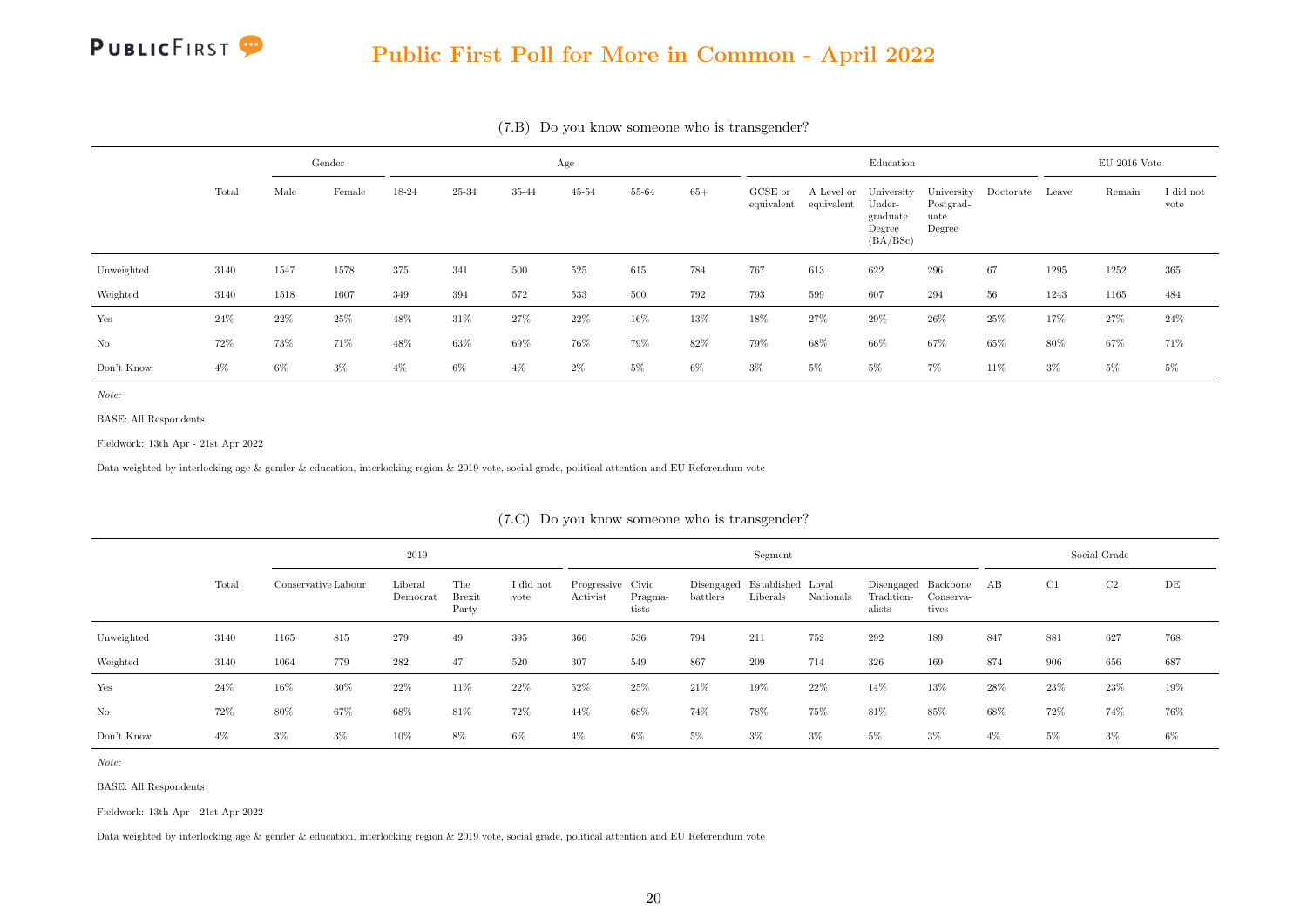

<span id="page-29-0"></span>

|               |        |               |                          | Generation    |                                  |                       |        |            |            |                    |               | Region           |                             |            |            |          |        |
|---------------|--------|---------------|--------------------------|---------------|----------------------------------|-----------------------|--------|------------|------------|--------------------|---------------|------------------|-----------------------------|------------|------------|----------|--------|
|               | Total  | Gen Z (18-24) | Millennials<br>$(25-40)$ | Gen X (41-55) | <b>Baby Boomers</b><br>$(56-74)$ | Silent Gen<br>$(75+)$ | London | South East | South West | East of<br>England | East Midlands | West<br>Midlands | Yorkshire and<br>the Humber | North East | North West | Scotland | Wales  |
| Unweighted    | 3140   | 375           | 641                      | 776           | 1172                             | 176                   | 412    | 489        | 291        | 278                | 258           | 246              | $261\,$                     | 143        | 333        | 266      | 163    |
| Weighted      | 3140   | $349\,$       | 738                      | 804           | 1069                             | 181                   | 377    | 487        | 294        | 274                | 261           | 260              | 278                         | 147        | 332        | 270      | 160    |
| Understanding | 45%    | 52%           | $44\%$                   | 43%           | $44\%$                           | 47%                   | 36%    | $48\%$     | 45%        | 47%                | 47%           | 42%              | 48%                         | 45%        | 47%        | 46%      | 43%    |
| Not bothered  | 39%    | 38%           | 43%                      | 43%           | $36\%$                           | $34\%$                | 36%    | 43%        | $42\%$     | 45%                | 39%           | 33%              | 35%                         | 34%        | 40%        | 39%      | 43%    |
| Relaxed       | $21\%$ | $22\%$        | $21\%$                   | $21\%$        | $23\%$                           | 15%                   | $20\%$ | $23\%$     | $25\%$     | $21\%$             | 19%           | 20%              | 19%                         | 20%        | 21%        | $23\%$   | 26%    |
| Proud         | 18%    | $41\%$        | $24\%$                   | 15%           | $9\%$                            | $8\%$                 | 19%    | 16%        | 19%        | 13%                | $20\%$        | 18%              | 20%                         | 21%        | 17%        | 16%      | $14\%$ |
| Happy         | 13%    | $30\%$        | 18%                      | 11%           | $7\%$                            | 5%                    | 17%    | 12%        | 11%        | 10%                | 16%           | 11%              | 16%                         | 14%        | 13%        | 11%      | 10%    |
| Disappointed  | 10%    | $9\%$         | $8\%$                    | $7\%$         | 11%                              | 18%                   | $9\%$  | $8\%$      | 11%        | $7\%$              | 14%           | 11%              | 10%                         | $9\%$      | $9\%$      | $9\%$    | $9\%$  |
| Sad           | $8\%$  | $7\%$         | $5\%$                    | $6\%$         | 10%                              | 19%                   | $9\%$  | $8\%$      | 11%        | $6\%$              | $8\%$         | $8\%$            | $8\%$                       | $7\%$      | $7\%$      | $8\%$    | $9\%$  |
| Fearful       | $6\%$  | $8\%$         | $7\%$                    | $4\%$         | $7\%$                            | $4\%$                 | $6\%$  | $4\%$      | $5\%$      | $6\%$              | $7\%$         | $6\%$            | 6%                          | $4\%$      | $7\%$      | 10%      | $6\%$  |
| Excited       | 5%     | 17%           | $7\%$                    | $3\%$         | $1\%$                            | $2\%$                 | $7\%$  | $5\%$      | $3\%$      | $3\%$              | $7\%$         | $3\%$            | $6\%$                       | $6\%$      | $3\%$      | $5\%$    | $5\%$  |
| Unbelieving   | $4\%$  | $6\%$         | $5\%$                    | $3\%$         | $3\%$                            | 5%                    | $6\%$  | $4\%$      | $5\%$      | $2\%$              | $4\%$         | $5\%$            | $2\%$                       | $2\%$      | $2\%$      | $5\%$    | $2\%$  |
| Angry         | $3\%$  | $5\%$         | $3\%$                    | $3\%$         | $1\%$                            | $0\%$                 | $4\%$  | $2\%$      | $1\%$      | $1\%$              | $4\%$         | $2\%$            | $2\%$                       | $2\%$      | $2\%$      | $2\%$    | $5\%$  |
| Disgusted     | $3\%$  | $6\%$         | $4\%$                    | $3\%$         | $3\%$                            | $3\%$                 | $6\%$  | $3\%$      | $2\%$      | $2\%$              | $6\%$         | $4\%$            | $2\%$                       | $1\%$      | $3\%$      | $3\%$    | $3\%$  |
| Don't Know    | $14\%$ | $8\%$         | $12\%$                   | $16\%$        | $15\%$                           | $14\%$                | $11\%$ | $13\%$     | $14\%$     | 11%                | $14\%$        | 17%              | 15%                         | $15\%$     | $14\%$     | $13\%$   | $14\%$ |

(8.A) How would you feel if your child, sibling, or close family member came out as gay/bisexual/lesbian?Select as many as apply

Note:

BASE: All Respondents

Fieldwork: 13th Apr - 21st Apr 2022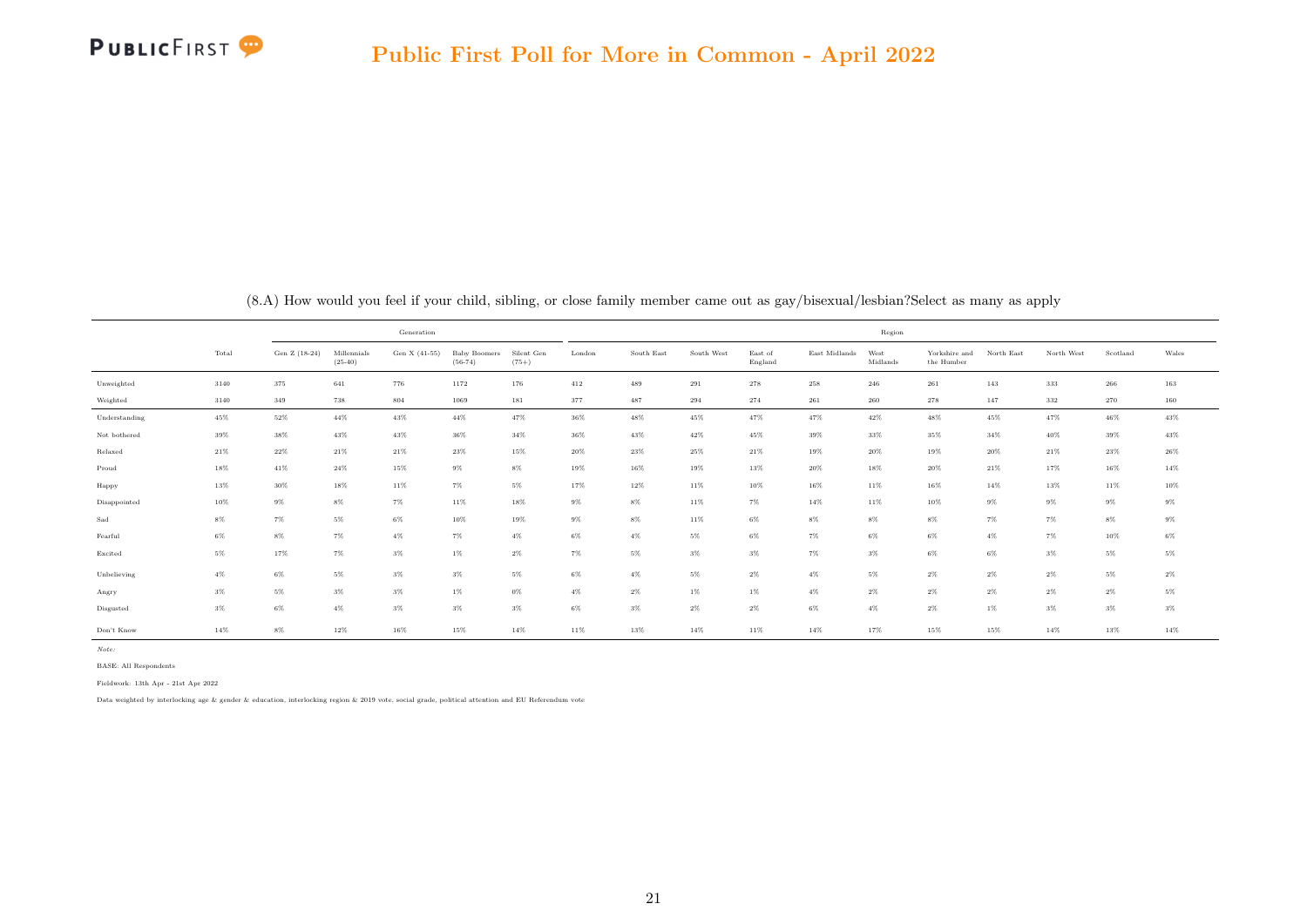

|                   |        | Gender<br>Female<br>Male |        |           |           |        | $_{\rm Age}$ |        |         |                                |                          | Education                                           |                                      |             |       | $\mathrm{EU}$ 2016 Vote |                |
|-------------------|--------|--------------------------|--------|-----------|-----------|--------|--------------|--------|---------|--------------------------------|--------------------------|-----------------------------------------------------|--------------------------------------|-------------|-------|-------------------------|----------------|
|                   | Total  |                          |        | $18 - 24$ | $25 - 34$ | 35-44  | $45 - 54$    | 55-64  | $65+$   | $_{\rm GCSE~or}$<br>equivalent | A Level or<br>equivalent | University<br>Undergradu-<br>ate Degree<br>(BA/BSc) | University<br>Postgraduate<br>Degree | Doctorate   | Leave | Remain                  | I did not vote |
| Unweighted        | 3140   | 1547                     | 1578   | 375       | $341\,$   | 500    | $525\,$      | 615    | $784\,$ | 767                            | 613                      | 622                                                 | 296                                  | 67          | 1295  | 1252                    | $365\,$        |
| Weighted          | 3140   | 1518                     | 1607   | 349       | 394       | 572    | 533          | 500    | 792     | 793                            | 599                      | 607                                                 | 294                                  | $^{\rm 56}$ | 1243  | 1165                    | 484            |
| Understanding     | $45\%$ | 39%                      | 50%    | 52%       | 44%       | $42\%$ | 45%          | 43%    | $46\%$  | $48\%$                         | 46%                      | 45%                                                 | $41\%$                               | 33%         | 44%   | 47%                     | $41\%$         |
| Not bothered      | 39%    | 37%                      | 42%    | 38%       | 43%       | $42\%$ | $44\%$       | 41%    | $32\%$  | 38%                            | 41%                      | 45%                                                 | $30\%$                               | 37%         | 37%   | 41%                     | $42\%$         |
| Relaxed           | 21%    | $20\%$                   | $23\%$ | $22\%$    | 19%       | $23\%$ | $21\%$       | $26\%$ | 19%     | $21\%$                         | $20\%$                   | $24\%$                                              | $23\%$                               | 20%         | 19%   | 27%                     | 15%            |
| Proud             | 18%    | $14\%$                   | $20\%$ | 41%       | 25%       | $20\%$ | $16\%$       | $9\%$  | $8\%$   | 17%                            | $20\%$                   | 15%                                                 | 16%                                  | $14\%$      | 12%   | 19%                     | 19%            |
| Happy             | 13%    | 13%                      | 13%    | 30%       | 20%       | 15%    | 10%          | $7\%$  | $6\%$   | 11%                            | 16%                      | 11%                                                 | 17%                                  | $7\%$       | $8\%$ | 15%                     | $14\%$         |
| Disappointed      | 10%    | 13%                      | $6\%$  | $9\%$     | $7\%$     | $8\%$  | $6\%$        | 11%    | 13%     | $9\%$                          | $9\%$                    | $8\%$                                               | 10%                                  | 13%         | 12%   | $8\%$                   | $7\%$          |
| $_{\mathrm{Sad}}$ | $8\%$  | $9\%$                    | $7\%$  | $7\%$     | $3\%$     | $7\%$  | $5\%$        | $6\%$  | $15\%$  | $8\%$                          | $7\%$                    | $8\%$                                               | $7\%$                                | $8\%$       | 10%   | $7\%$                   | $6\%$          |
| Fearful           | $6\%$  | $5\%$                    | $7\%$  | $8\%$     | $6\%$     | $6\%$  | $3\%$        | $5\%$  | $7\%$   | $6\%$                          | $6\%$                    | $5\%$                                               | $5\%$                                | $7\%$       | $5\%$ | $7\%$                   | $6\%$          |
| Excited           | $5\%$  | $5\%$                    | $5\%$  | $17\%$    | $9\%$     | $6\%$  | $2\%$        | $1\%$  | $1\%$   | $3\%$                          | $6\%$                    | $4\%$                                               | $8\%$                                | $1\%$       | $2\%$ | $5\%$                   | $7\%$          |
| Unbelieving       | $4\%$  | $4\%$                    | $3\%$  | $6\%$     | $5\%$     | $4\%$  | $2\%$        | $3\%$  | $3\%$   | $2\%$                          | $5\%$                    | $3\%$                                               | $5\%$                                | 10%         | $4\%$ | $3\%$                   | $4\%$          |
| Angry             | $3\%$  | $4\%$                    | $1\%$  | $5\%$     | $3\%$     | $4\%$  | $2\%$        | $3\%$  | $1\%$   | $3\%$                          | $2\%$                    | $2\%$                                               | $4\%$                                | $2\%$       | 2%    | $2\%$                   | $3\%$          |
| Disgusted         | $3\%$  | $5\%$                    | $2\%$  | $6\%$     | $4\%$     | $4\%$  | $2\%$        | $4\%$  | $2\%$   | $3\%$                          | $5\%$                    | $2\%$                                               | $3\%$                                | $9\%$       | $5\%$ | $2\%$                   | $3\%$          |
| Don't Know        | $14\%$ | 15%                      | 12%    | $8\%$     | 15%       | 11%    | 17%          | 14%    | 16%     | 14%                            | 14%                      | 10%                                                 | 16%                                  | 15%         | 15%   | 11%                     | 16%            |

(8.B) How would you feel if your child, sibling, or close family member came out as gay/bisexual/lesbian?Select as many as apply

Note:

BASE: All Respondents

Fieldwork: 13th Apr - 21st Apr 2022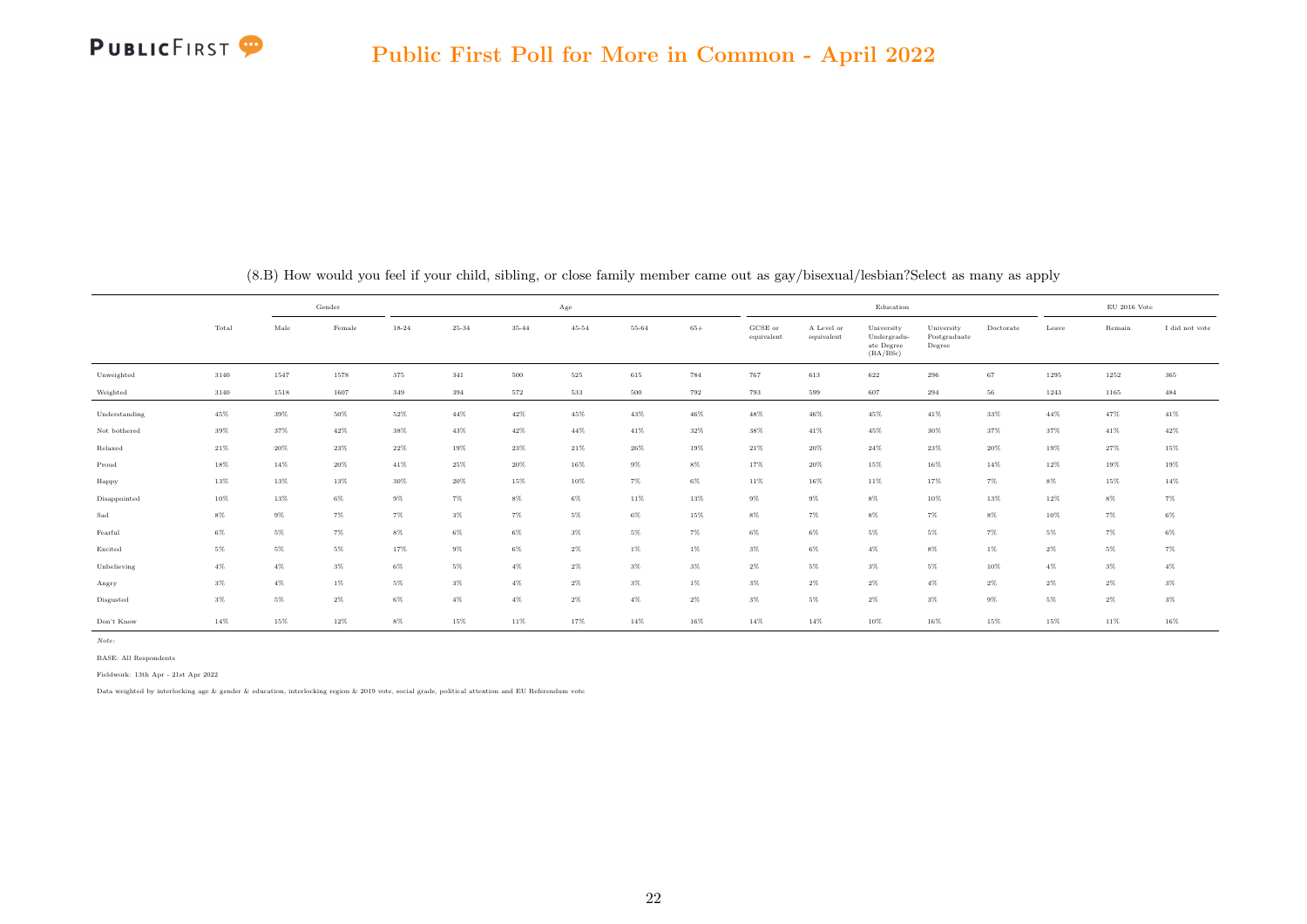

|               |        |              |        | 2019                |                     |                |                         |                      |                        | Segment                 |                    |                               |                           |                      |             | Social Grade |        |
|---------------|--------|--------------|--------|---------------------|---------------------|----------------|-------------------------|----------------------|------------------------|-------------------------|--------------------|-------------------------------|---------------------------|----------------------|-------------|--------------|--------|
|               | Total  | Conservative | Labour | Liberal<br>Democrat | The Brexit<br>Party | I did not vote | Progressive<br>Activist | Civic<br>Pragmatists | Disengaged<br>battlers | Established<br>Liberals | Loyal<br>Nationals | Disengaged<br>Traditionalists | Backbone<br>Conservatives | $\mathbf A\mathbf B$ | $_{\rm C1}$ | $_{\rm C2}$  | DE     |
| Unweighted    | 3140   | 1165         | 815    | 279                 | 49                  | 395            | 366                     | 536                  | 794                    | 211                     | 752                | $\bf 292$                     | 189                       | 847                  | 881         | 627          | 768    |
| Weighted      | 3140   | 1064         | 779    | 282                 | 47                  | $520\,$        | 307                     | 549                  | 867                    | 209                     | 714                | 326                           | 169                       | 874                  | 906         | 656          | 687    |
| Understanding | 45%    | $45\%$       | 48%    | $46\%$              | $48\%$              | $38\%$         | $62\%$                  | $54\%$               | $40\%$                 | $44\%$                  | 46%                | 29%                           | 35%                       | $44\%$               | $44\%$      | $46\%$       | $45\%$ |
| Not bothered  | 39%    | $36\%$       | 38%    | 38%                 | 31%                 | $44\%$         | $42\%$                  | 43%                  | 43%                    | $34\%$                  | 36%                | 37%                           | 30%                       | 37%                  | 42%         | 38%          | $40\%$ |
| Relaxed       | 21%    | 19%          | $24\%$ | 31%                 | 15%                 | 13%            | 33%                     | $28\%$               | $20\%$                 | 19%                     | $20\%$             | 12%                           | 16%                       | $22\%$               | $22\%$      | 18%          | $22\%$ |
| Proud         | 18%    | 11%          | $23\%$ | 15%                 | $14\%$              | 18%            | 40%                     | 18%                  | 16%                    | 15%                     | 17%                | $9\%$                         | $7\%$                     | 16%                  | 19%         | 17%          | 18%    |
| Happy         | $13\%$ | $7\%$        | $18\%$ | $14\%$              | $15\%$              | $11\%$         | 31%                     | 12%                  | 12%                    | 13%                     | $12\%$             | $7\%$                         | $5\%$                     | 13%                  | $14\%$      | $10\%$       | $13\%$ |
| Disappointed  | $10\%$ | 13%          | $8\%$  | 11%                 | 18%                 | $8\%$          | $2\%$                   | $6\%$                | $7\%$                  | 13%                     | 14%                | 12%                           | 15%                       | 11%                  | $8\%$       | $10\%$       | $9\%$  |
| Sad           | $8\%$  | 11%          | $6\%$  | 5%                  | 13%                 | 7%             | $4\%$                   | $7\%$                | $4\%$                  | $9\%$                   | 12%                | $9\%$                         | 17%                       | $8\%$                | $7\%$       | $8\%$        | $9\%$  |
| Fearful       | $6\%$  | $6\%$        | $8\%$  | $6\%$               | $5\%$               | $5\%$          | $7\%$                   | $8\%$                | $4\%$                  | $7\%$                   | $8\%$              | $3\%$                         | $6\%$                     | $6\%$                | $6\%$       | $8\%$        | $4\%$  |
| Excited       | $5\%$  | $2\%$        | $7\%$  | $6\%$               | $2\%$               | $3\%$          | 14%                     | $2\%$                | $4\%$                  | 10%                     | $4\%$              | $2\%$                         | $0\%$                     | $5\%$                | $6\%$       | $3\%$        | $4\%$  |
| Unbelieving   | $4\%$  | $4\%$        | $3\%$  | $3\%$               | $4\%$               | $4\%$          | $1\%$                   | $2\%$                | $3\%$                  | $5\%$                   | $6\%$              | $2\%$                         | $7\%$                     | $4\%$                | $3\%$       | $5\%$        | $3\%$  |
| Angry         | $3\%$  | $2\%$        | $2\%$  | $4\%$               | 5%                  | $2\%$          | $2\%$                   | $2\%$                | $2\%$                  | $1\%$                   | $4\%$              | $3\%$                         | $3\%$                     | $3\%$                | $2\%$       | $4\%$        | $2\%$  |
| Disgusted     | $3\%$  | $3\%$        | $3\%$  | $3\%$               | $5\%$               | $3\%$          | $2\%$                   | $2\%$                | $3\%$                  | $2\%$                   | $5\%$              | $5\%$                         | $3\%$                     | $3\%$                | $3\%$       | $4\%$        | $3\%$  |
| Don't Know    | 14%    | $14\%$       | $12\%$ | 11%                 | 11%                 | 17%            | $5\%$                   | 11%                  | 15%                    | 10%                     | 14%                | 25%                           | 13%                       | 11%                  | 13%         | 15%          | 15%    |

(8.C) How would you feel if your child, sibling, or close family member came out as gay/bisexual/lesbian?Select as many as apply

Note:

BASE: All Respondents

Fieldwork: 13th Apr - 21st Apr 2022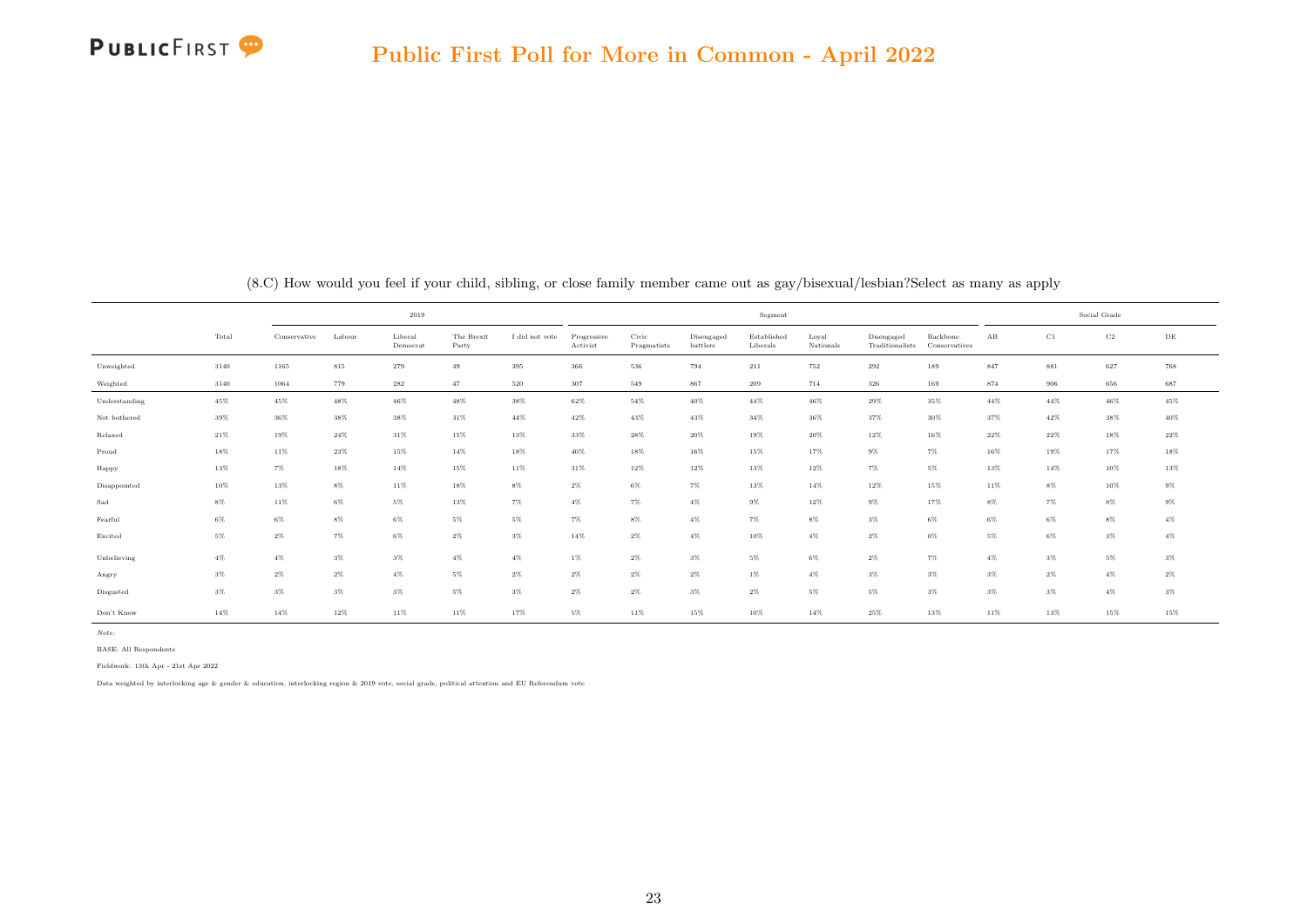

<span id="page-32-0"></span>

|               |       |               |                          | Generation    |                           |                       |        |            |            |                    |               | Region           |                             |            |            |          |        |
|---------------|-------|---------------|--------------------------|---------------|---------------------------|-----------------------|--------|------------|------------|--------------------|---------------|------------------|-----------------------------|------------|------------|----------|--------|
|               | Total | Gen Z (18-24) | Millennials<br>$(25-40)$ | Gen X (41-55) | Baby Boomers<br>$(56-74)$ | Silent Gen<br>$(75+)$ | London | South East | South West | East of<br>England | East Midlands | West<br>Midlands | Yorkshire and<br>the Humber | North East | North West | Scotland | Wales  |
| Unweighted    | 3140  | 375           | 641                      | 776           | 1172                      | 176                   | 412    | 489        | 291        | 278                | 258           | 246              | 261                         | 143        | 333        | 266      | 163    |
| Weighted      | 3140  | 349           | 738                      | 804           | 1069                      | 181                   | 377    | 487        | 294        | 274                | 261           | 260              | 278                         | 147        | 332        | 270      | 160    |
| Understanding | 37%   | 49%           | 37%                      | 35%           | 36%                       | 36%                   | $34\%$ | 41%        | $40\%$     | 39%                | 35%           | 33%              | 37%                         | $34\%$     | 37%        | 38%      | 38%    |
| Not bothered  | 27%   | 30%           | 33%                      | $29\%$        | 22%                       | $24\%$                | $26\%$ | 30%        | 33%        | $28\%$             | $24\%$        | 25%              | 28%                         | 24%        | 25%        | 26%      | 26%    |
| Relaxed       | 14%   | 16%           | 15%                      | 13%           | 14%                       | 11%                   | 15%    | 15%        | 17%        | 13%                | 13%           | 11%              | 14%                         | 13%        | 13%        | 16%      | 15%    |
| Proud         | 13%   | 37%           | 18%                      | 12%           | $4\%$                     | $2\%$                 | 12%    | 12%        | 12%        | 12%                | 16%           | 13%              | 15%                         | 20%        | 12%        | 11%      | $11\%$ |
| Sad           | 12%   | $9\%$         | $8\%$                    | 11%           | 15%                       | $22\%$                | 13%    | 10%        | 14%        | 14%                | 14%           | $9\%$            | 13%                         | 11%        | 12%        | 11%      | $11\%$ |
| Disappointed  | 12%   | 11%           | $9\%$                    | 12%           | 14%                       | 19%                   | $14\%$ | 10%        | 12%        | 11%                | 14%           | 14%              | 14%                         | 12%        | 12%        | 10%      | $14\%$ |
| Fearful       | 12%   | $12\%$        | 11%                      | $9\%$         | 14%                       | 11%                   | 11%    | 10%        | 15%        | 13%                | 12%           | $9\%$            | $10\%$                      | 12%        | 14%        | 11%      | 11%    |
| Happy         | 10%   | 25%           | 13%                      | $8\%$         | $4\%$                     | $3\%$                 | 11%    | $9\%$      | $8\%$      | $5\%$              | 11%           | $8\%$            | 13%                         | 12%        | 10%        | $9\%$    | $10\%$ |
| Unbelieving   | $7\%$ | 10%           | $7\%$                    | $6\%$         | $6\%$                     | $6\%$                 | $8\%$  | $5\%$      | $7\%$      | $7\%$              | $8\%$         | $6\%$            | $5\%$                       | 7%         | 7%         | $8\%$    | $6\%$  |
| Disgusted     | $5\%$ | $7\%$         | $6\%$                    | $4\%$         | $4\%$                     | $4\%$                 | $8\%$  | $4\%$      | $3\%$      | $2\%$              | $6\%$         | $8\%$            | $2\%$                       | $1\%$      | 5%         | $5\%$    | $5\%$  |
| Angry         | $4\%$ | $6\%$         | 5%                       | $3\%$         | $3\%$                     | $0\%$                 | $6\%$  | $3\%$      | $3\%$      | $2\%$              | $7\%$         | $5\%$            | $3\%$                       | $3\%$      | $3\%$      | $4\%$    | $2\%$  |
| Excited       | $3\%$ | 13%           | $6\%$                    | $2\%$         | $0\%$                     | $0\%$                 | $5\%$  | $3\%$      | $3\%$      | $1\%$              | $5\%$         | $3\%$            | $5\%$                       | $6\%$      | $1\%$      | $5\%$    | $4\%$  |
| Don't Know    | 20%   | 13%           | 18%                      | 23%           | 22%                       | $22\%$                | 16%    | $21\%$     | 17%        | 16%                | $23\%$        | $22\%$           | 23%                         | 20%        | 23%        | 22%      | $24\%$ |

(9.A) How would you feel if your child, sibling, or close family member came out as transgender?Select as many as apply

Note:

BASE: All Respondents

Fieldwork: 13th Apr - 21st Apr 2022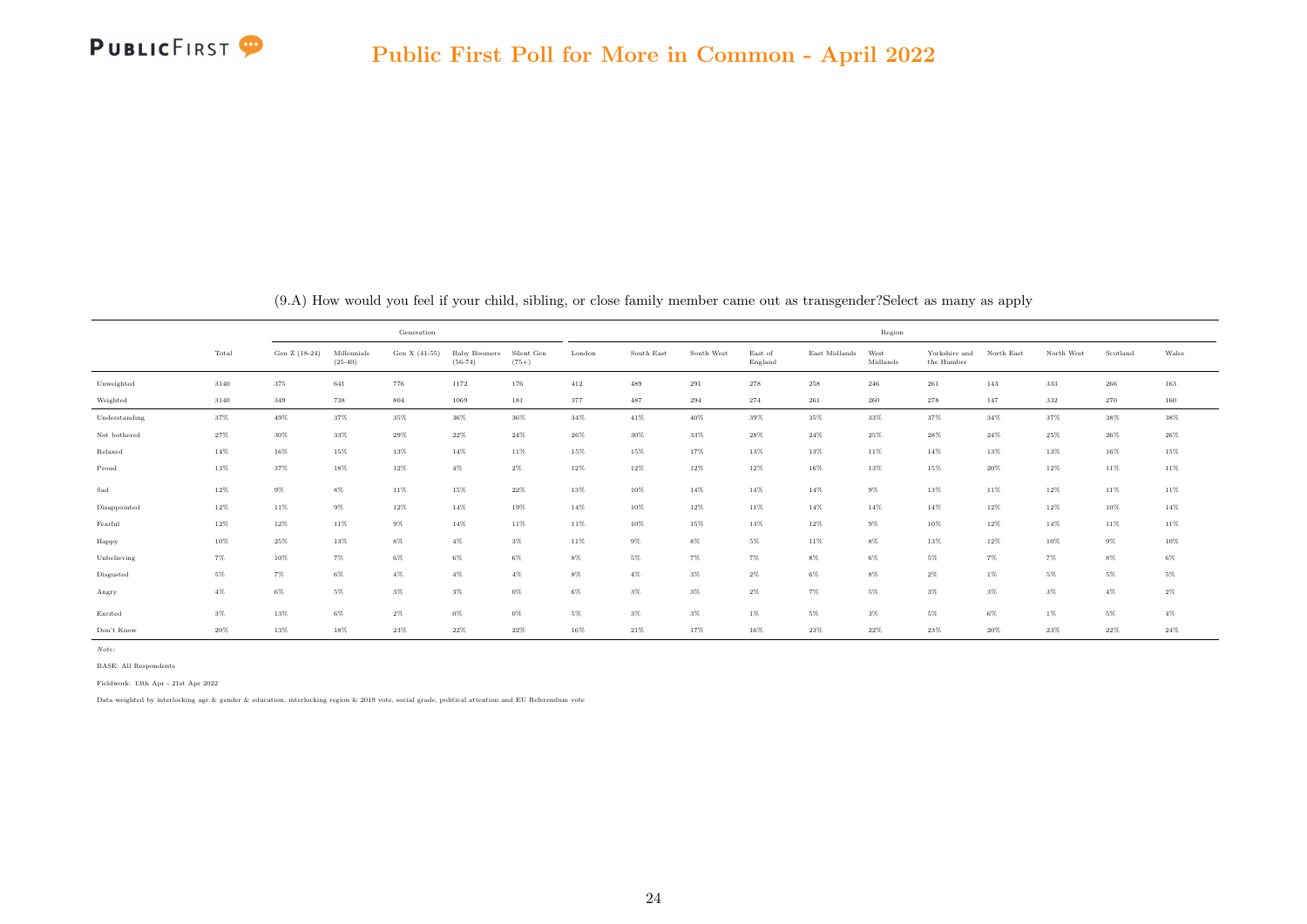

|               |        | Gender<br>Male |        |           |           |        | $_{\rm Age}$ |        |        |                       |                          | Education                                           |                                      |             |        | $\mathrm{EU}$ 2016 Vote |                |
|---------------|--------|----------------|--------|-----------|-----------|--------|--------------|--------|--------|-----------------------|--------------------------|-----------------------------------------------------|--------------------------------------|-------------|--------|-------------------------|----------------|
|               | Total  |                | Female | $18 - 24$ | $25 - 34$ | 35-44  | $45 - 54$    | 55-64  | $65+$  | GCSE or<br>equivalent | A Level or<br>equivalent | University<br>Undergradu-<br>ate Degree<br>(BA/BSc) | University<br>Postgraduate<br>Degree | Doctorate   | Leave  | Remain                  | I did not vote |
| Unweighted    | 3140   | 1547           | 1578   | 375       | $341\,$   | 500    | $525\,$      | 615    | 784    | 767                   | 613                      | 622                                                 | 296                                  | 67          | 1295   | 1252                    | $365\,$        |
| Weighted      | 3140   | 1518           | 1607   | 349       | 394       | 572    | 533          | 500    | 792    | 793                   | 599                      | 607                                                 | 294                                  | $^{\rm 56}$ | 1243   | 1165                    | 484            |
| Understanding | 37%    | $32\%$         | $42\%$ | $49\%$    | 37%       | $35\%$ | $36\%$       | $34\%$ | $38\%$ | $35\%$                | $40\%$                   | $39\%$                                              | $32\%$                               | 29%         | $33\%$ | $42\%$                  | $34\%$         |
| Not bothered  | 27%    | $25\%$         | $29\%$ | 30%       | 34%       | 28%    | 32%          | $24\%$ | $21\%$ | $26\%$                | $28\%$                   | 32%                                                 | 19%                                  | $24\%$      | 25%    | 29%                     | $29\%$         |
| Relaxed       | $14\%$ | $15\%$         | 13%    | $16\%$    | 15%       | 15%    | 13%          | 15%    | 12%    | 13%                   | 14%                      | 14%                                                 | 16%                                  | 16%         | 12%    | 18%                     | 11%            |
| Proud         | 13%    | $10\%$         | $15\%$ | 37%       | 20%       | 15%    | $11\%$       | $5\%$  | $3\%$  | 11%                   | 17%                      | $9\%$                                               | 12%                                  | $7\%$       | $8\%$  | $14\%$                  | $14\%$         |
| Sad           | 12%    | 13%            | 11%    | $9\%$     | $7\%$     | 11%    | 10%          | 12%    | 18%    | 13%                   | 12%                      | 13%                                                 | 12%                                  | 10%         | 15%    | 11%                     | $8\%$          |
| Disappointed  | 12%    | 16%            | $9\%$  | 11%       | $9\%$     | 11%    | 10%          | 15%    | 16%    | 11%                   | 13%                      | 11%                                                 | $14\%$                               | 18%         | 16%    | 11%                     | $8\%$          |
| Fearful       | $12\%$ | $9\%$          | 14%    | $12\%$    | $10\%$    | 10%    | $9\%$        | 11%    | 15%    | 11%                   | 12%                      | 12%                                                 | 13%                                  | $14\%$      | 11%    | 13%                     | $8\%$          |
| Happy         | 10%    | $9\%$          | 10%    | 25%       | 14%       | 12%    | $8\%$        | $4\%$  | $4\%$  | $8\%$                 | 13%                      | $7\%$                                               | 11%                                  | $5\%$       | $6\%$  | 11%                     | $10\%$         |
| Unbelieving   | $7\%$  | $8\%$          | $6\%$  | $10\%$    | $6\%$     | $8\%$  | $5\%$        | $6\%$  | $6\%$  | $6\%$                 | $8\%$                    | $5\%$                                               | 11%                                  | $8\%$       | $7\%$  | $6\%$                   | $6\%$          |
| Disgusted     | 5%     | $7\%$          | $2\%$  | $7\%$     | $5\%$     | $6\%$  | $3\%$        | $6\%$  | $3\%$  | $5\%$                 | $5\%$                    | $3\%$                                               | $6\%$                                | 10%         | 5%     | $4\%$                   | $5\%$          |
| Angry         | $4\%$  | $6\%$          | $2\%$  | $6\%$     | $4\%$     | $5\%$  | $3\%$        | $4\%$  | $2\%$  | $4\%$                 | $3\%$                    | $3\%$                                               | $5\%$                                | $6\%$       | $4\%$  | $3\%$                   | $3\%$          |
| Excited       | $3\%$  | $3\%$          | $4\%$  | 13%       | $6\%$     | $4\%$  | $2\%$        | $0\%$  | $0\%$  | $2\%$                 | $5\%$                    | $2\%$                                               | $6\%$                                | $2\%$       | $2\%$  | $4\%$                   | $4\%$          |
| Don't Know    | $20\%$ | 22%            | 18%    | 13%       | 19%       | 18%    | $23\%$       | $23\%$ | $22\%$ | $23\%$                | $20\%$                   | 17%                                                 | $22\%$                               | 19%         | $20\%$ | 18%                     | $26\%$         |

(9.B) How would you feel if your child, sibling, or close family member came out as transgender?Select as many as apply

Note:

BASE: All Respondents

Fieldwork: 13th Apr - 21st Apr 2022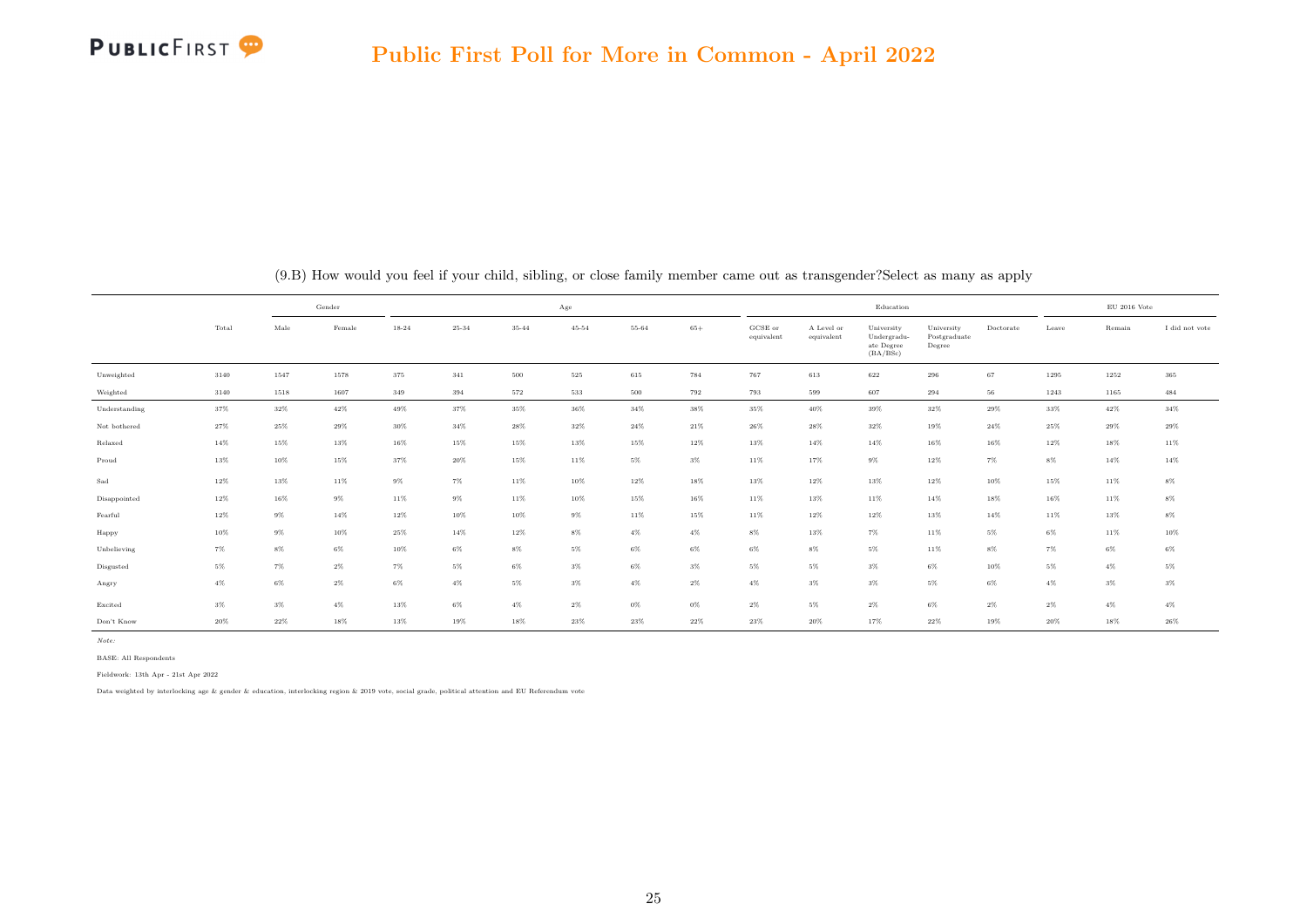

|               |       |              |         | 2019                |                     |                |                         |                      |                        | Segment                 |                    |                               |                           |       |        | $\operatorname{Social}$ $\operatorname{Grade}$ |        |
|---------------|-------|--------------|---------|---------------------|---------------------|----------------|-------------------------|----------------------|------------------------|-------------------------|--------------------|-------------------------------|---------------------------|-------|--------|------------------------------------------------|--------|
|               | Total | Conservative | Labour  | Liberal<br>Democrat | The Brexit<br>Party | I did not vote | Progressive<br>Activist | Civic<br>Pragmatists | Disengaged<br>battlers | Established<br>Liberals | Loyal<br>Nationals | Disengaged<br>Traditionalists | Backbone<br>Conservatives | AB    | C1     | $\rm C2$                                       | DE     |
| Unweighted    | 3140  | 1165         | $815\,$ | 279                 | 49                  | 395            | $366\,$                 | $536\,$              | 794                    | 211                     | 752                | 292                           | 189                       | 847   | 881    | 627                                            | 768    |
| Weighted      | 3140  | 1064         | 779     | 282                 | 47                  | 520            | 307                     | 549                  | 867                    | 209                     | 714                | 326                           | 169                       | 874   | 906    | 656                                            | 687    |
| Understanding | 37%   | 33%          | 42%     | $40\%$              | 28%                 | 32%            | 63%                     | 45%                  | 35%                    | 39%                     | 34%                | $21\%$                        | $24\%$                    | 37%   | 37%    | 37%                                            | 38%    |
| Not bothered  | 27%   | $22\%$       | $28\%$  | 28%                 | $6\%$               | $30\%$         | 37%                     | $29\%$               | $31\%$                 | $22\%$                  | 24%                | $23\%$                        | 13%                       | 26%   | 30%    | $24\%$                                         | $28\%$ |
| Relaxed       | 14%   | 11%          | 17%     | 19%                 | 13%                 | $9\%$          | $26\%$                  | 15%                  | 13%                    | 14%                     | 14%                | $6\%$                         | 10%                       | 14%   | $14\%$ | 13%                                            | 14%    |
| Proud         | 13%   | $8\%$        | 17%     | 13%                 | 15%                 | 11%            | $31\%$                  | 13%                  | 12%                    | 13%                     | 11%                | $6\%$                         | $3\%$                     | 12%   | $14\%$ | 14%                                            | 13%    |
| Sad           | 12%   | 16%          | 10%     | 12%                 | $20\%$              | $9\%$          | 6%                      | 12%                  | $9\%$                  | 12%                     | 15%                | $14\%$                        | $23\%$                    | 12%   | 11%    | 14%                                            | 11%    |
| Disappointed  | 12%   | 17%          | $8\%$   | 14%                 | 19%                 | 10%            | $4\%$                   | $7\%$                | 10%                    | 13%                     | 19%                | 17%                           | 19%                       | 13%   | 11%    | 14%                                            | $12\%$ |
| Fearful       | 12%   | $12\%$       | $15\%$  | 12%                 | $4\%$               | $8\%$          | 12%                     | 14%                  | 10%                    | 14%                     | 13%                | $7\%$                         | 11%                       | 14%   | 11%    | 11%                                            | $9\%$  |
| Happy         | 10%   | $5\%$        | $13\%$  | 12%                 | $10\%$              | $8\%$          | $23\%$                  | $9\%$                | $9\%$                  | 10%                     | $9\%$              | $3\%$                         | $3\%$                     | $9\%$ | 10%    | 10%                                            | $9\%$  |
| Unbelieving   | $7\%$ | $7\%$        | $5\%$   | $8\%$               | 11%                 | $8\%$          | $4\%$                   | $5\%$                | $4\%$                  | $7\%$                   | 11%                | $6\%$                         | 13%                       | 7%    | $5\%$  | $8\%$                                          | $8\%$  |
| Disgusted     | $5\%$ | 5%           | $4\%$   | $4\%$               | $2\%$               | $6\%$          | $2\%$                   | $3\%$                | $4\%$                  | $4\%$                   | $7\%$              | $8\%$                         | $6\%$                     | 5%    | $4\%$  | 5%                                             | $4\%$  |
| Angry         | $4\%$ | $4\%$        | $4\%$   | $4\%$               | $5\%$               | $3\%$          | $2\%$                   | $2\%$                | $3\%$                  | $3\%$                   | $6\%$              | $6\%$                         | $4\%$                     | $4\%$ | $3\%$  | $5\%$                                          | $3\%$  |
| Excited       | $3\%$ | $1\%$        | $5\%$   | $4\%$               | $6\%$               | $3\%$          | $9\%$                   | $2\%$                | $3\%$                  | $6\%$                   | $4\%$              | $1\%$                         | $0\%$                     | $4\%$ | $3\%$  | $3\%$                                          | $3\%$  |
| Don't Know    | 20%   | 20%          | 19%     | 16%                 | 27%                 | $26\%$         | $8\%$                   | 19%                  | $23\%$                 | 17%                     | 19%                | 30%                           | 22%                       | 18%   | 19%    | $21\%$                                         | $24\%$ |

(9.C) How would you feel if your child, sibling, or close family member came out as transgender?Select as many as apply

Note:

BASE: All Respondents

Fieldwork: 13th Apr - 21st Apr 2022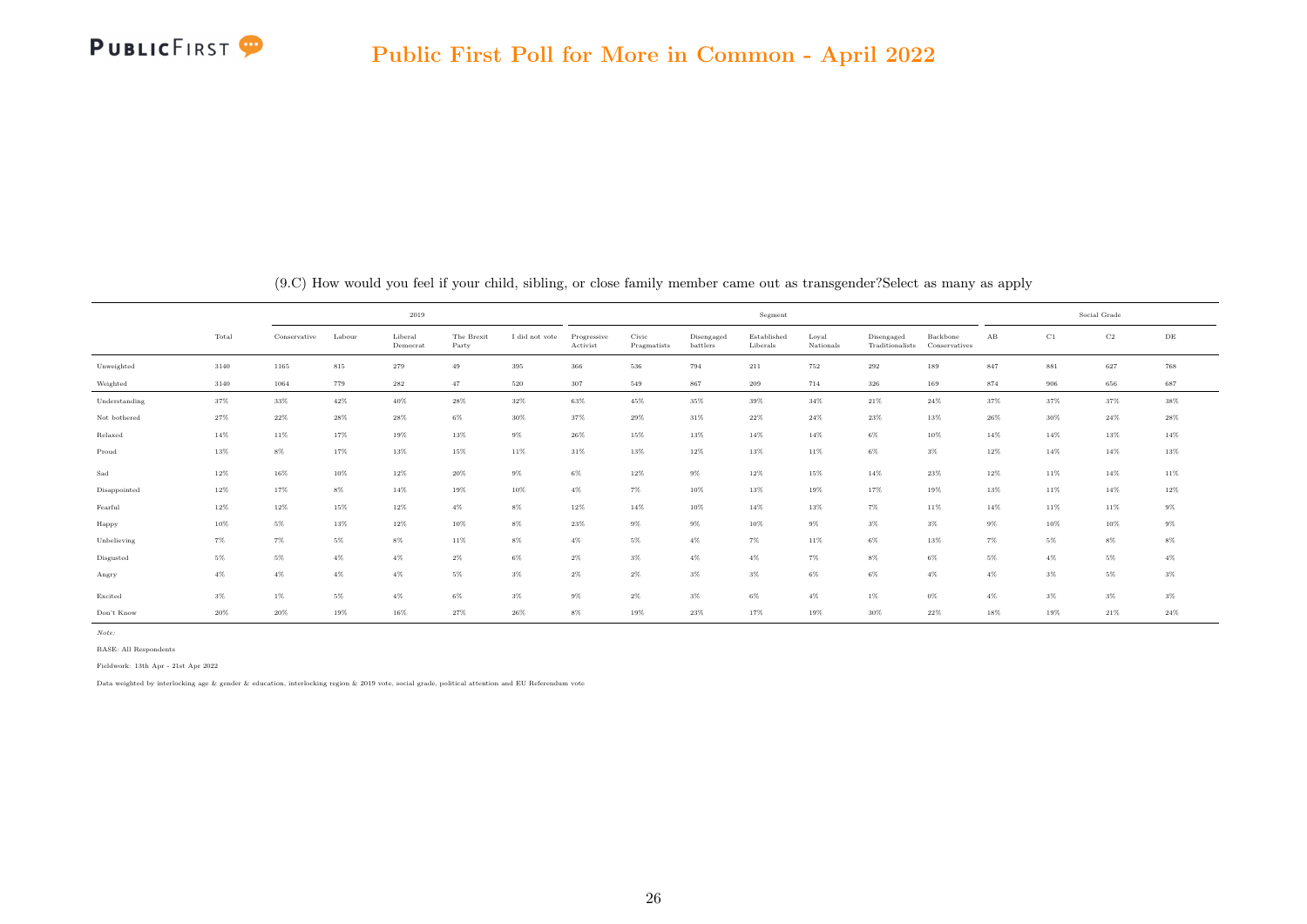

<span id="page-35-0"></span>

|                       |       |                    |                                | Generation |                                     |                              |     |               |               |                    |                  | Region           |                                |               |               |          |       |
|-----------------------|-------|--------------------|--------------------------------|------------|-------------------------------------|------------------------------|-----|---------------|---------------|--------------------|------------------|------------------|--------------------------------|---------------|---------------|----------|-------|
|                       | Total | Gen Z<br>$(18-24)$ | Millennials Gen X<br>$(25-40)$ | $(41-55)$  | Baby<br><b>Boomers</b><br>$(56-74)$ | Silent Gen London<br>$(75+)$ |     | South<br>East | South<br>West | East of<br>England | East<br>Midlands | West<br>Midlands | Yorkshire<br>and the<br>Humber | North<br>East | North<br>West | Scotland | Wales |
| Unweighted            | 3140  | 375                | 641                            | 776        | 1172                                | 176                          | 412 | 489           | 291           | 278                | 258              | 246              | 261                            | 143           | 333           | 266      | 163   |
| Weighted              | 3140  | 349                | 738                            | 804        | 1069                                | 181                          | 377 | 487           | 294           | 274                | 261              | 260              | 278                            | 147           | 332           | 270      | 160   |
| Should be allowed     | 19%   | 37%                | 31\%                           | 17%        | 8%                                  | $4\%$                        | 25% | 18%           | 14%           | 17%                | 18%              | 16%              | 19%                            | 21%           | 17%           | 21\%     | 17%   |
| Should not be allowed | 57%   | 38%                | 45%                            | 57%        | 68%                                 | $72\%$                       | 49% | 56%           | 58%           | 63%                | 58%              | 60%              | 58%                            | $56\%$        | 56%           | 59%      | 56%   |
| Don't Know            | 25\%  | 24%                | 24%                            | 26%        | 24%                                 | 24%                          | 26% | 26%           | 29%           | 20%                | 24%              | 24%              | $23\%$                         | $23\%$        | 28%           | 20%      | 27%   |

(10.A) Should a trans woman be able to take part in women's sporting events?

Note:

BASE: All Respondents

Fieldwork: 13th Apr - 21st Apr 2022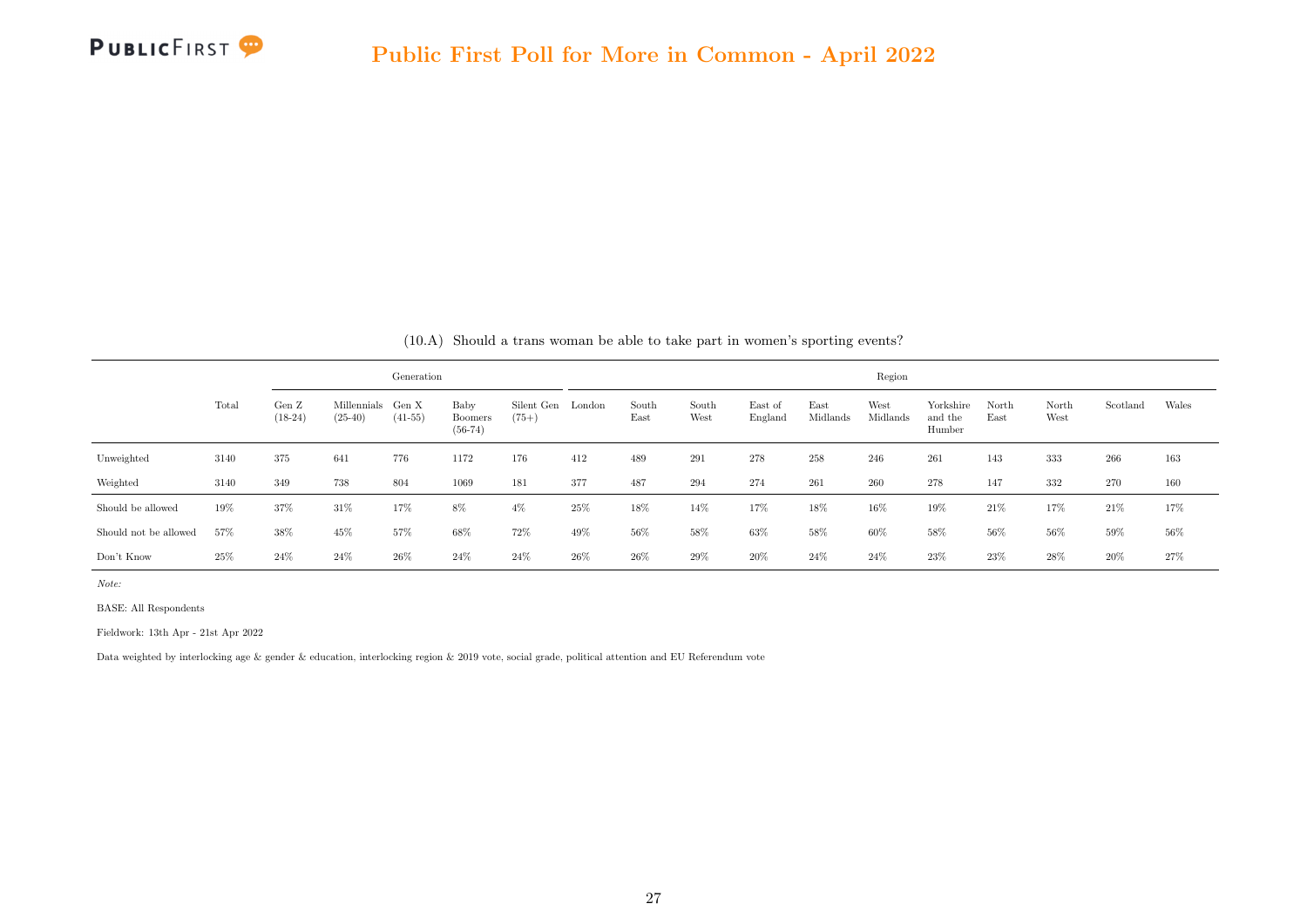#### Public First Poll for More in Common - April 2022

|                       |       |      | Gender |       |        |       | Age       |       |       |                       |                          | Education                                              |                                           |           |        | $EU$ 2016 Vote |                   |
|-----------------------|-------|------|--------|-------|--------|-------|-----------|-------|-------|-----------------------|--------------------------|--------------------------------------------------------|-------------------------------------------|-----------|--------|----------------|-------------------|
|                       | Total | Male | Female | 18-24 | 25-34  | 35-44 | $45 - 54$ | 55-64 | $65+$ | GCSE or<br>equivalent | A Level or<br>equivalent | University<br>Under-<br>graduate<br>Degree<br>(BA/BSc) | University<br>Postgrad-<br>uate<br>Degree | Doctorate | Leave  | Remain         | I did not<br>vote |
| Unweighted            | 3140  | 1547 | 1578   | 375   | 341    | 500   | $525\,$   | 615   | 784   | 767                   | 613                      | 622                                                    | 296                                       | 67        | 1295   | 1252           | 365               |
| Weighted              | 3140  | 1518 | 1607   | 349   | 394    | 572   | 533       | 500   | 792   | 793                   | 599                      | 607                                                    | 294                                       | 56        | 1243   | 1165           | 484               |
| Should be allowed     | 19%   | 16%  | 21\%   | 37%   | 29%    | 29%   | 15%       | $9\%$ | $6\%$ | $16\%$                | 19%                      | 19%                                                    | $28\%$                                    | 21\%      | 13%    | $21\%$         | 21\%              |
| Should not be allowed | 57%   | 63%  | 51%    | 38%   | 42%    | 49%   | $59\%$    | 67%   | 70%   | 58%                   | 58%                      | $59\%$                                                 | 44%                                       | 46%       | 70%    | 49%            | 50%               |
| Don't Know            | 25%   | 21\% | 28%    | 24%   | $30\%$ | 21%   | 26%       | 24\%  | 24\%  | $26\%$                | 23%                      | 22%                                                    | $28\%$                                    | 33%       | $18\%$ | $29\%$         | 28%               |

(10.B) Should a trans woman be able to take part in women's sporting events?

Note:

BASE: All Respondents

Fieldwork: 13th Apr - 21st Apr 2022

Data weighted by interlocking age & gender & education, interlocking region & 2019 vote, social grade, political attention and EU Referendum vote

|                       |       |                     |     | 2019                |                               |                   |                               |                  |                                          | Segment  |           |                                             |                    |     | Social Grade |      |     |
|-----------------------|-------|---------------------|-----|---------------------|-------------------------------|-------------------|-------------------------------|------------------|------------------------------------------|----------|-----------|---------------------------------------------|--------------------|-----|--------------|------|-----|
|                       | Total | Conservative Labour |     | Liberal<br>Democrat | The<br><b>Brexit</b><br>Party | I did not<br>vote | Progressive Civic<br>Activist | Pragma-<br>tists | Disengaged Established Loyal<br>battlers | Liberals | Nationals | Disengaged Backbone<br>Tradition-<br>alists | Conserva-<br>tives | AB  | C1           | C2   | DE  |
| Unweighted            | 3140  | 1165                | 815 | 279                 | 49                            | 395               | 366                           | 536              | 794                                      | 211      | 752       | 292                                         | 189                | 847 | 881          | 627  | 768 |
| Weighted              | 3140  | 1064                | 779 | 282                 | 47                            | 520               | 307                           | 549              | 867                                      | 209      | 714       | 326                                         | 169                | 874 | 906          | 656  | 687 |
| Should be allowed     | 19%   | 9%                  | 26% | 22%                 | 6%                            | 19%               | 36%                           | 16%              | 18%                                      | 16%      | 20%       | 10%                                         | 11%                | 19% | 18%          | 18%  | 19% |
| Should not be allowed | 57%   | 74%                 | 45% | 48%                 | 83%                           | 50%               | 33%                           | 54%              | 53%                                      | 62%      | 64%       | 63%                                         | 78%                | 58% | 59%          | 58%  | 51% |
| Don't Know            | 25%   | 17%                 | 29% | 29%                 | 11\%                          | 31%               | $31\%$                        | 30%              | 28%                                      | 22%      | 16%       | 26\%                                        | 11\%               | 22% | 23%          | 24\% | 30% |

(10.C) Should a trans woman be able to take part in women's sporting events?

Note:

BASE: All Respondents

Fieldwork: 13th Apr - 21st Apr 2022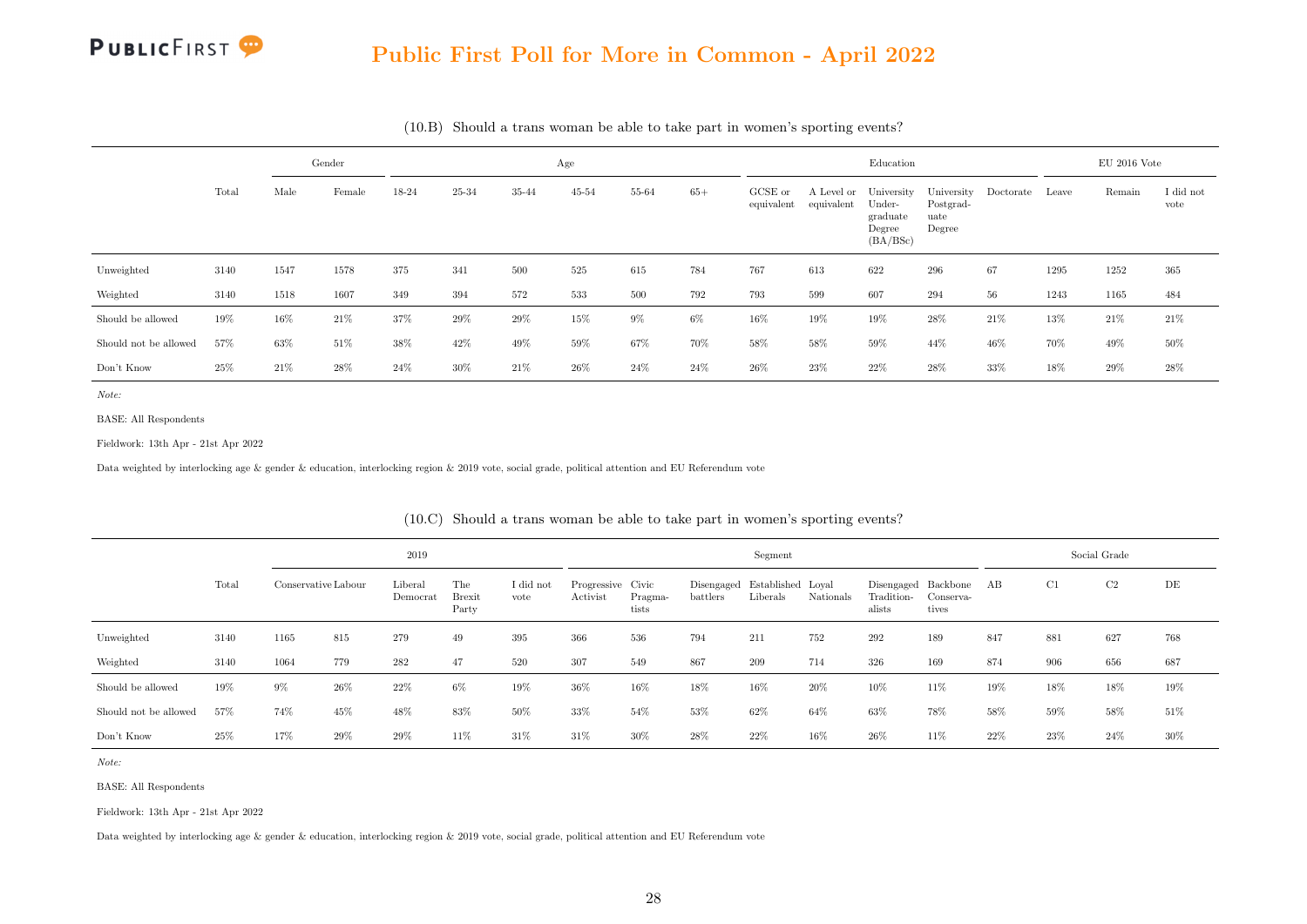|                                                                            |        |                    |                                | Generation |                                     |                              |        |               |               |                    |                  | Region           |                                |               |               |          |        |
|----------------------------------------------------------------------------|--------|--------------------|--------------------------------|------------|-------------------------------------|------------------------------|--------|---------------|---------------|--------------------|------------------|------------------|--------------------------------|---------------|---------------|----------|--------|
|                                                                            | Total  | Gen Z<br>$(18-24)$ | Millennials Gen X<br>$(25-40)$ | $(41-55)$  | Baby<br><b>Boomers</b><br>$(56-74)$ | Silent Gen London<br>$(75+)$ |        | South<br>East | South<br>West | East of<br>England | East<br>Midlands | West<br>Midlands | Yorkshire<br>and the<br>Humber | North<br>East | North<br>West | Scotland | Wales  |
| Unweighted                                                                 | 3140   | 375                | 641                            | 776        | 1172                                | 176                          | 412    | 489           | 291           | 278                | 258              | 246              | 261                            | 143           | 333           | 266      | 163    |
| Weighted                                                                   | 3140   | 349                | 738                            | 804        | 1069                                | 181                          | 377    | 487           | 294           | 274                | 261              | 260              | 278                            | 147           | $332\,$       | 270      | 160    |
| At any age (including)<br>under 12) with or<br>without parental<br>consent | $3\%$  | 7%                 | $5\%$                          | $2\%$      | $1\%$                               | $0\%$                        | $4\%$  | $2\%$         | 1%            | $2\%$              | $5\%$            | $3\%$            | $4\%$                          | 0%            | 2%            | 2%       | $4\%$  |
| At any age (including<br>under $12$ ) but only<br>with parental consent    | $4\%$  | 7%                 | $8\%$                          | $3\%$      | $2\%$                               | $4\%$                        | $8\%$  | $3\%$         | $2\%$         | $3\%$              | $5\%$            | $4\%$            | $4\%$                          | $5\%$         | $4\%$         | 7%       | $4\%$  |
| At least 12 years old<br>with or without<br>parental consent               | $3\%$  | $9\%$              | $5\%$                          | $2\%$      | $2\%$                               | $1\%$                        | $5\%$  | $2\%$         | $3\%$         | $3\%$              | $3\%$            | $4\%$            | $2\%$                          | $2\%$         | $4\%$         | $4\%$    | $4\%$  |
| At least 12 years old<br>but only with parental<br>consent                 | 7%     | 12%                | 7%                             | $9\%$      | $5\%$                               | $5\%$                        | $5\%$  | $8\%$         | $8\%$         | $4\%$              | $9\%$            | $6\%$            | $9\%$                          | $8\%$         | $8\%$         | $8\%$    | $5\%$  |
| At least 16 years old<br>with or without<br>parental consent               | $8\%$  | $13\%$             | $8\%$                          | $7\%$      | $7\%$                               | $4\%$                        | $8\%$  | $8\%$         | $9\%$         | $9\%$              | $4\%$            | $7\%$            | $7\%$                          | $7\%$         | $6\%$         | $11\%$   | $8\%$  |
| At least 16 years old<br>but only with parental<br>consent                 | $10\%$ | $8\%$              | 11\%                           | $8\%$      | 10%                                 | 15%                          | 8%     | 14%           | $9\%$         | $9\%$              | 10%              | $9\%$            | $9\%$                          | 7%            | 9%            | $9\%$    | 12%    |
| At least 18 years old                                                      | 16%    | 14%                | 18%                            | 17%        | 16%                                 | 13%                          | 13%    | 17%           | 15%           | 18%                | 18%              | 18%              | 15%                            | 23%           | 19%           | 15%      | 16%    |
| At least 21 years old                                                      | $11\%$ | $4\%$              | $9\%$                          | $11\%$     | 14%                                 | 11%                          | $11\%$ | 14%           | 13%           | $12\%$             | $9\%$            | $8\%$            | $9\%$                          | $9\%$         | $11\%$        | $11\%$   | 10%    |
| It should be allowed,<br>but the age limit<br>should be higher than<br>21  | 0%     | $0\%$              | $0\%$                          | $0\%$      | $0\%$                               | $0\%$                        | $0\%$  | $0\%$         | $0\%$         | $0\%$              | $0\%$            | $0\%$            | $0\%$                          | 0%            | $0\%$         | $0\%$    | $0\%$  |
| ${\hbox{Never}}$ - this should not<br>be allowed                           | 13%    | $8\%$              | $8\%$                          | 14%        | $15\%$                              | $20\%$                       | $13\%$ | $8\%$         | 12%           | $13\%$             | 14%              | 12%              | $10\%$                         | $16\%$        | $15\%$        | $16\%$   | 13%    |
| Don't Know                                                                 | $25\%$ | 18%                | $21\%$                         | $27\%$     | $28\%$                              | $28\%$                       | $26\%$ | $25\%$        | $27\%$        | $25\%$             | $22\%$           | $29\%$           | $31\%$                         | $24\%$        | $23\%$        | 17%      | $22\%$ |

<span id="page-37-0"></span>(11.A) Hormone blockers temporarily but not permanently delay changes associated with puberty At what age should someone be able to take hormone blockers?

Note:

BASE: All Respondents

Fieldwork: 13th Apr - 21st Apr 2022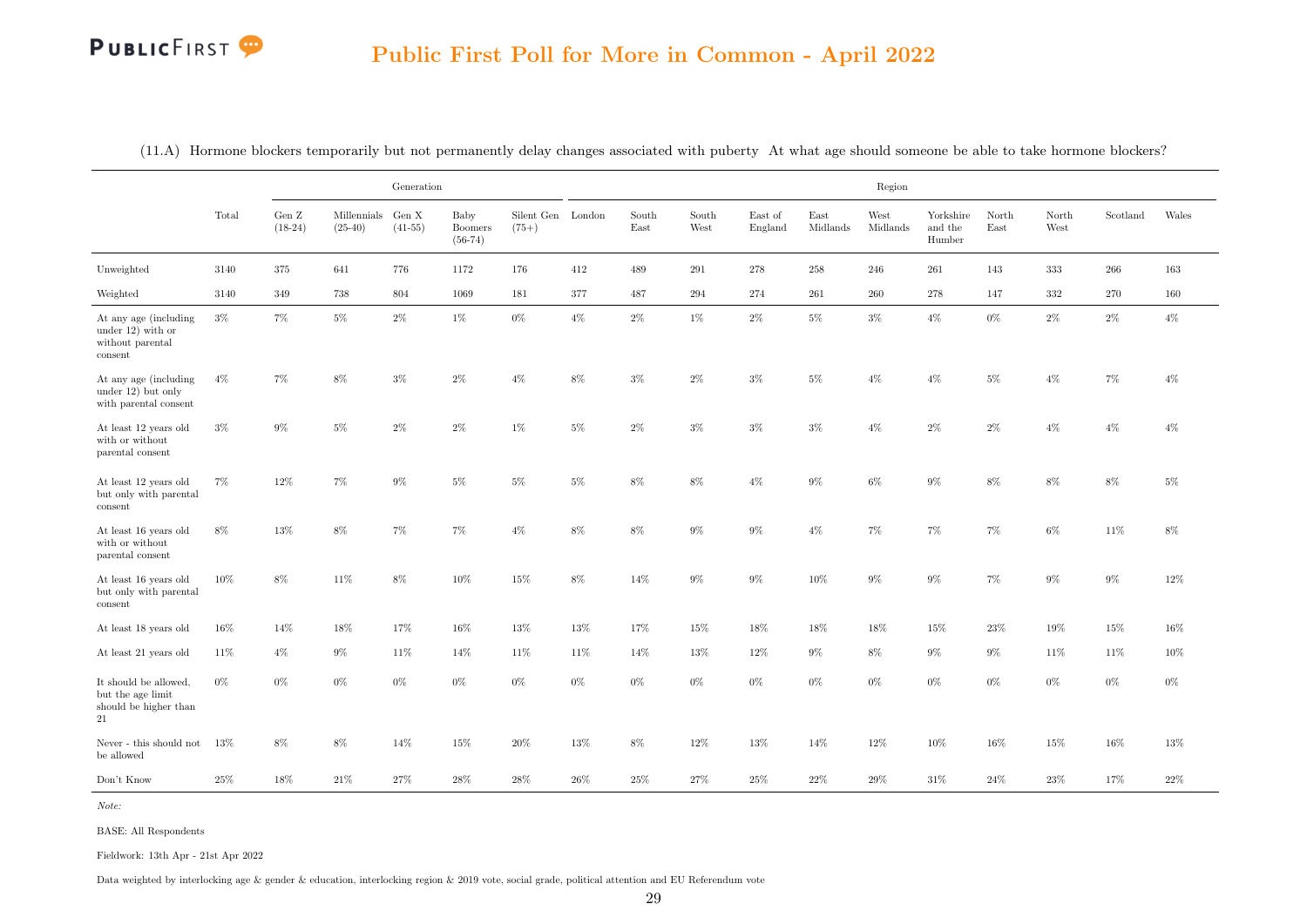(11.B) Hormone blockers temporarily but not permanently delay changes associated with puberty At what age should someone be able to take hormone blockers?

|                                                                                     |        |        | Gender          |           |        |           | Age       |           |        |                               |                          | Education                                              |                                           |                 |        | $\rm EU$ 2016 Vote |                   |
|-------------------------------------------------------------------------------------|--------|--------|-----------------|-----------|--------|-----------|-----------|-----------|--------|-------------------------------|--------------------------|--------------------------------------------------------|-------------------------------------------|-----------------|--------|--------------------|-------------------|
|                                                                                     | Total  | Male   | $\mbox{Female}$ | $18 - 24$ | 25-34  | $35 - 44$ | $45 - 54$ | $55 - 64$ | $65+$  | ${\rm GCSE}$ or<br>equivalent | A Level or<br>equivalent | University<br>Under-<br>graduate<br>Degree<br>(BA/BSc) | University<br>Postgrad-<br>uate<br>Degree | Doctorate Leave |        | Remain             | I did not<br>vote |
| Unweighted                                                                          | 3140   | 1547   | 1578            | 375       | 341    | 500       | $525\,$   | $615\,$   | 784    | 767                           | 613                      | 622                                                    | 296                                       | 67              | 1295   | 1252               | 365               |
| Weighted                                                                            | 3140   | 1518   | 1607            | 349       | 394    | 572       | 533       | 500       | 792    | 793                           | 599                      | 607                                                    | 294                                       | $56\,$          | 1243   | 1165               | 484               |
| At any age (including<br>under 12) with or<br>without parental<br>$_{\rm{consent}}$ | $3\%$  | $3\%$  | $2\%$           | $7\%$     | $7\%$  | $3\%$     | $2\%$     | $1\%$     | $0\%$  | $2\%$                         | $3\%$                    | $4\%$                                                  | $6\%$                                     | $4\%$           | 1%     | $3\%$              | $4\%$             |
| At any age (including)<br>under 12) but only<br>with parental consent               | $4\%$  | $5\%$  | $4\%$           | $7\%$     | $8\%$  | $6\%$     | $3\%$     | $2\%$     | $2\%$  | $3\%$                         | $6\%$                    | $4\%$                                                  | $6\%$                                     | $5\%$           | $4\%$  | $5\%$              | $5\%$             |
| At least 12 years old<br>with or without<br>parental consent                        | $3\%$  | $3\%$  | $4\%$           | $9\%$     | $5\%$  | $4\%$     | $2\%$     | $2\%$     | $2\%$  | $2\%$                         | $4\%$                    | $3\%$                                                  | $4\%$                                     | $6\%$           | $3\%$  | $4\%$              | $2\%$             |
| At least 12 years old<br>but only with parental<br>consent                          | 7%     | $6\%$  | $9\%$           | 12%       | 7%     | $8\%$     | $9\%$     | $6\%$     | $4\%$  | 7%                            | $8\%$                    | $9\%$                                                  | $5\%$                                     | $3\%$           | $6\%$  | $8\%$              | 7%                |
| At least 16 years old<br>with or without<br>parental consent                        | 8%     | $7\%$  | $8\%$           | 13%       | $8\%$  | 7%        | $8\%$     | $8\%$     | $5\%$  | $9\%$                         | $6\%$                    | $8\%$                                                  | $6\%$                                     | $6\%$           | 7%     | $9\%$              | $6\%$             |
| At least 16 years old<br>but only with parental<br>consent                          | $10\%$ | $8\%$  | 12%             | $8\%$     | 13%    | $8\%$     | $9\%$     | $9\%$     | $11\%$ | $9\%$                         | 11%                      | $10\%$                                                 | $10\%$                                    | $4\%$           | $10\%$ | $12\%$             | 7%                |
| At least 18 years old                                                               | $16\%$ | 17%    | $16\%$          | 14%       | 17%    | $19\%$    | $16\%$    | 15%       | $16\%$ | 16%                           | 17%                      | 16%                                                    | 18%                                       | 14%             | 17%    | $18\%$             | 15%               |
| At least 21 years old                                                               | 11%    | $10\%$ | $12\%$          | $4\%$     | $8\%$  | 11%       | 11%       | $13\%$    | 14%    | 12%                           | $9\%$                    | 11%                                                    | $10\%$                                    | $5\%$           | $14\%$ | $9\%$              | 11%               |
| It should be allowed,<br>but the age limit<br>should be higher than<br>21           | $0\%$  | $0\%$  | $0\%$           | $0\%$     | $0\%$  | $0\%$     | $0\%$     | $0\%$     | $0\%$  | $0\%$                         | $0\%$                    | $0\%$                                                  | $0\%$                                     | $0\%$           | $0\%$  | $0\%$              | $0\%$             |
| Never - this should not $13\%$<br>be allowed                                        |        | 16%    | $9\%$           | $8\%$     | $6\%$  | $10\%$    | 14%       | $15\%$    | $16\%$ | 13%                           | 14%                      | $10\%$                                                 | $9\%$                                     | 16%             | $18\%$ | $9\%$              | $12\%$            |
| Don't Know                                                                          | $25\%$ | $26\%$ | $24\%$          | 18%       | $22\%$ | $22\%$    | $27\%$    | $28\%$    | $27\%$ | $27\%$                        | 22%                      | $25\%$                                                 | $27\%$                                    | $37\%$          | $22\%$ | $24\%$             | $32\%$            |

Note:

BASE: All Respondents

Fieldwork: 13th Apr - 21st Apr 2022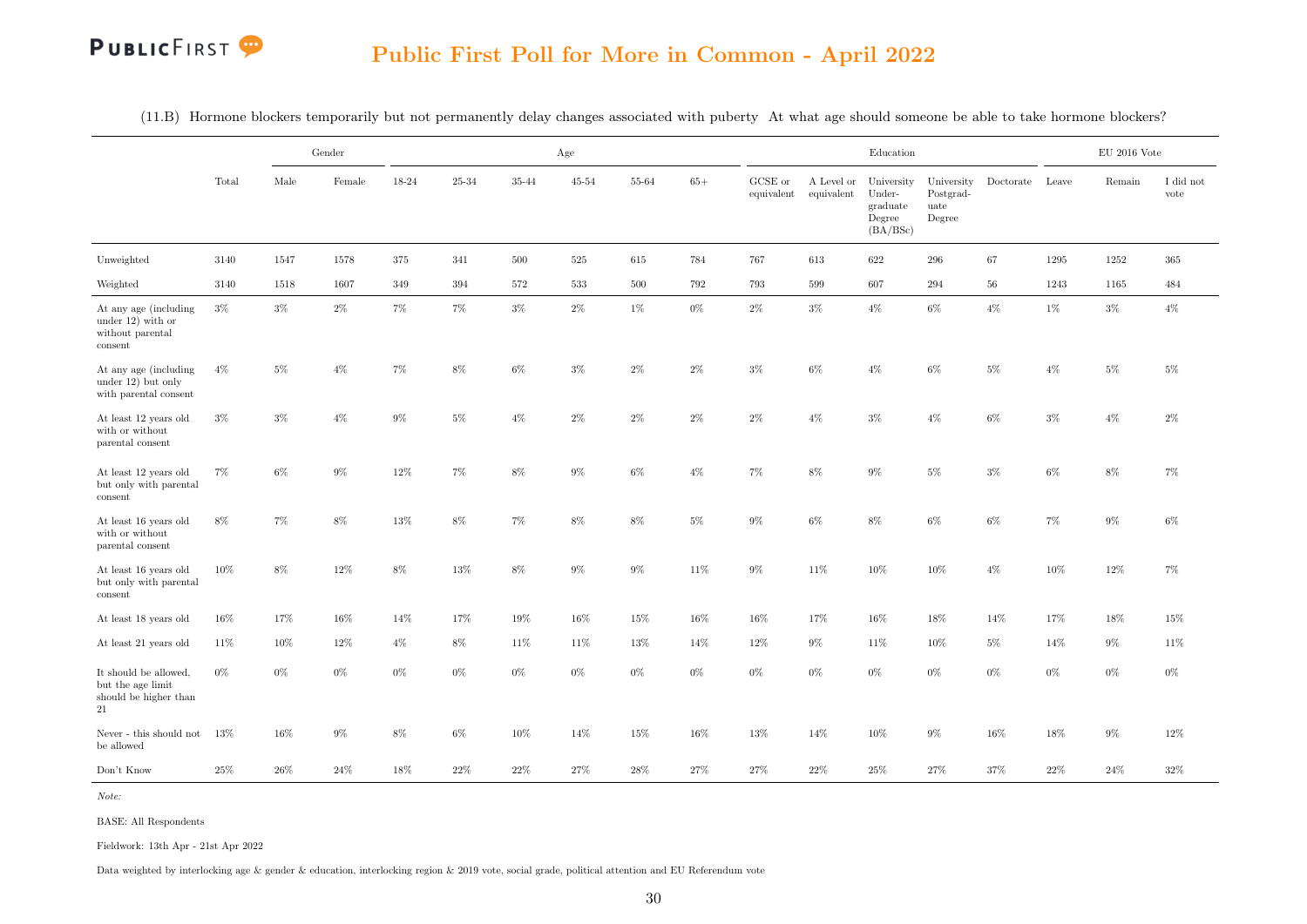#### Public First Poll for More in Common - April 2022

|  |  |  |  |  |  |  | $(11.C)$ Hormone blockers temporarily but not permanently delay changes associated with puberty At what age should someone be able to take hormone blockers? |
|--|--|--|--|--|--|--|--------------------------------------------------------------------------------------------------------------------------------------------------------------|
|--|--|--|--|--|--|--|--------------------------------------------------------------------------------------------------------------------------------------------------------------|

|                                                                              |        |                     |        | 2019                |                               |                   |                               |                  |          | Segment                                  |           |                                             |                    |        |        | Social Grade |           |
|------------------------------------------------------------------------------|--------|---------------------|--------|---------------------|-------------------------------|-------------------|-------------------------------|------------------|----------|------------------------------------------|-----------|---------------------------------------------|--------------------|--------|--------|--------------|-----------|
|                                                                              | Total  | Conservative Labour |        | Liberal<br>Democrat | The<br><b>Brexit</b><br>Party | I did not<br>vote | Progressive Civic<br>Activist | Pragma-<br>tists | battlers | Disengaged Established Loyal<br>Liberals | Nationals | Disengaged Backbone<br>Tradition-<br>alists | Conserva-<br>tives | AB     | C1     | C2           | $\rm{DE}$ |
| Unweighted                                                                   | 3140   | 1165                | 815    | 279                 | 49                            | 395               | 366                           | 536              | 794      | 211                                      | 752       | 292                                         | 189                | 847    | 881    | 627          | 768       |
| Weighted                                                                     | 3140   | 1064                | 779    | $\bf 282$           | 47                            | 520               | 307                           | 549              | 867      | 209                                      | 714       | 326                                         | 169                | 874    | 906    | 656          | 687       |
| At any age (including)<br>under $12)$ with or<br>without parental<br>consent | $3\%$  | $1\%$               | $4\%$  | $4\%$               | $0\%$                         | $3\%$             | 11%                           | $1\%$            | $3\%$    | $1\%$                                    | $2\%$     | $2\%$                                       | $2\%$              | $3\%$  | $4\%$  | $1\%$        | $2\%$     |
| At any age (including<br>under 12) but only<br>with parental consent         | $4\%$  | $4\%$               | 6%     | $4\%$               | 0%                            | 3%                | 5%                            | $5\%$            | $4\%$    | $2\%$                                    | $6\%$     | $3\%$                                       | 2%                 | $4\%$  | $5\%$  | $5\%$        | $3\%$     |
| At least 12 years old<br>with or without<br>parental consent                 | $3\%$  | $1\%$               | $5\%$  | $4\%$               | $5\%$                         | $3\%$             | $6\%$                         | $4\%$            | $3\%$    | $6\%$                                    | $3\%$     | $1\%$                                       | $2\%$              | $4\%$  | $3\%$  | $3\%$        | $3\%$     |
| At least 12 years old<br>but only with parental<br>consent                   | $7\%$  | $6\%$               | $9\%$  | $7\%$               | $4\%$                         | 7%                | $10\%$                        | $12\%$           | $8\%$    | $8\%$                                    | $4\%$     | $3\%$                                       | $5\%$              | $9\%$  | $7\%$  | $6\%$        | $7\%$     |
| At least 16 years old<br>with or without<br>parental consent                 | 8%     | $5\%$               | 11%    | $9\%$               | 10%                           | $5\%$             | 15%                           | 11%              | $8\%$    | $7\%$                                    | $6\%$     | $3\%$                                       | $4\%$              | $7\%$  | $8\%$  | $8\%$        | $9\%$     |
| At least 16 years old<br>but only with parental<br>consent                   | $10\%$ | 11%                 | 11%    | 10%                 | $4\%$                         | 8%                | $9\%$                         | 10%              | $8\%$    | $13\%$                                   | 11%       | 8%                                          | 13%                | 10%    | 10%    | 11\%         | 8%        |
| At least 18 years old                                                        | $16\%$ | 18%                 | 17%    | 14%                 | 11%                           | $15\%$            | $13\%$                        | 17%              | 15%      | $20\%$                                   | 18%       | $17\%$                                      | 12%                | 19%    | 16%    | $16\%$       | 14%       |
| At least 21 years old                                                        | 11%    | $16\%$              | 7%     | $8\%$               | 14%                           | 11%               | $5\%$                         | $10\%$           | 11%      | $5\%$                                    | 13%       | 11%                                         | $20\%$             | $9\%$  | 11%    | $13\%$       | $12\%$    |
| It should be allowed,<br>but the age limit<br>should be higher than<br>21    | $0\%$  | $0\%$               | $0\%$  | $0\%$               | $0\%$                         | $0\%$             | $0\%$                         | $0\%$            | $0\%$    | $0\%$                                    | $0\%$     | $0\%$                                       | $0\%$              | $0\%$  | $0\%$  | $0\%$        | $0\%$     |
| Never - this should not<br>be allowed                                        | $13\%$ | $17\%$              | $8\%$  | 11%                 | 23%                           | 13%               | $4\%$                         | $5\%$            | $11\%$   | 12%                                      | 18%       | 22%                                         | 18%                | $11\%$ | $13\%$ | 13%          | 14%       |
| Don't Know                                                                   | $25\%$ | $22\%$              | $22\%$ | $29\%$              | $29\%$                        | $31\%$            | $22\%$                        | $24\%$           | $30\%$   | $26\%$                                   | 19%       | $29\%$                                      | $23\%$             | $24\%$ | $24\%$ | $24\%$       | 29%       |

Note:

BASE: All Respondents

Fieldwork: 13th Apr - 21st Apr 2022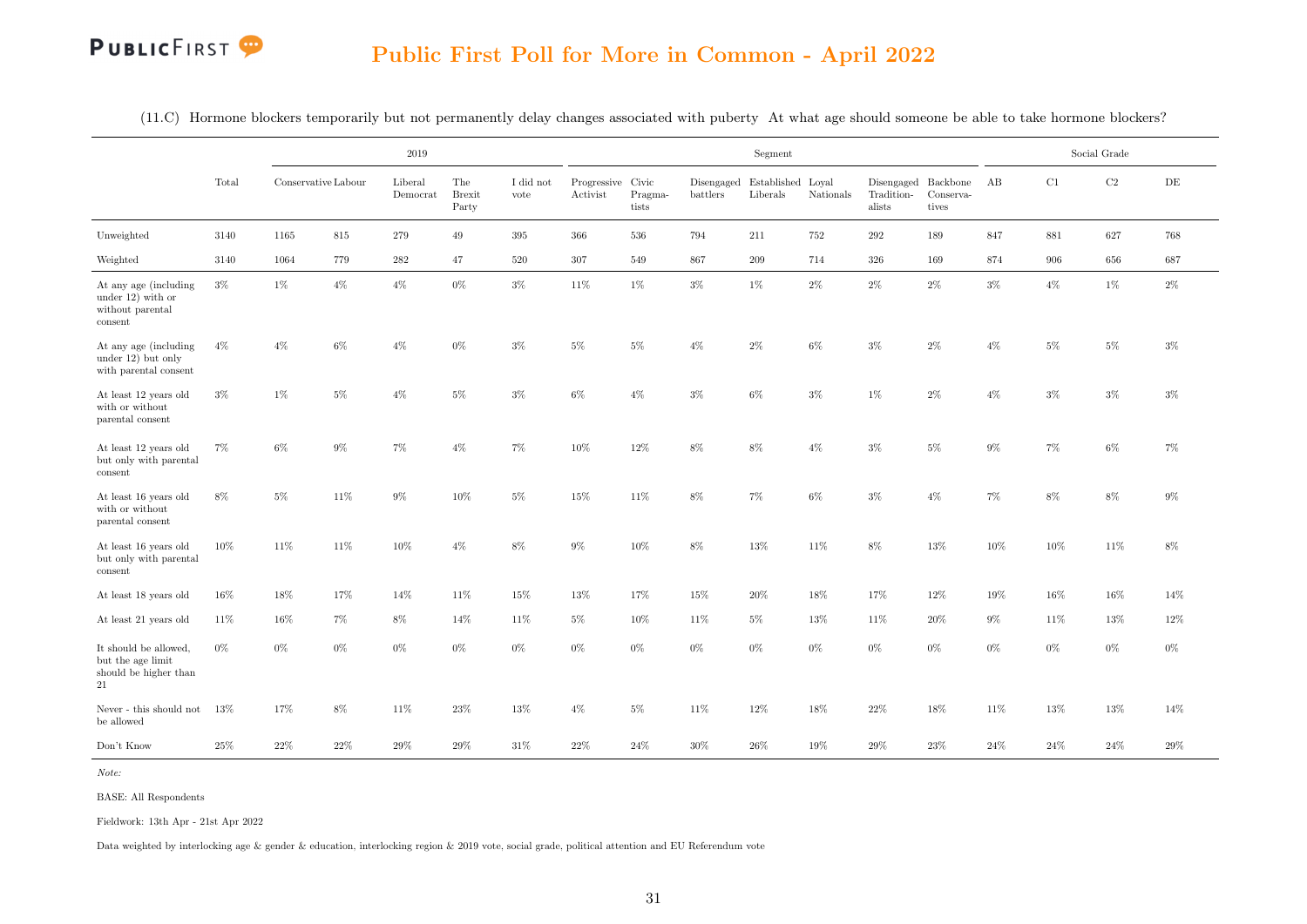<span id="page-40-0"></span>(12.A) Cross-sex hormones are hormones given to permanently change someone's physical appearance to be more consistent with their gender identity (e.g. facial hair or voice deepening)At what age should someone be able to take cross-sex hormones?

|                                                                              |        |                    |                                | Generation |                                     |                              |       |               |               |                    |                  | Region           |                                                        |               |               |          |       |
|------------------------------------------------------------------------------|--------|--------------------|--------------------------------|------------|-------------------------------------|------------------------------|-------|---------------|---------------|--------------------|------------------|------------------|--------------------------------------------------------|---------------|---------------|----------|-------|
|                                                                              | Total  | Gen Z<br>$(18-24)$ | Millennials Gen X<br>$(25-40)$ | $(41-55)$  | Baby<br><b>Boomers</b><br>$(56-74)$ | Silent Gen London<br>$(75+)$ |       | South<br>East | South<br>West | East of<br>England | East<br>Midlands | West<br>Midlands | Yorkshire<br>and the<br>$\ensuremath{\textsc{Humber}}$ | North<br>East | North<br>West | Scotland | Wales |
| Unweighted                                                                   | 3140   | 375                | 641                            | 776        | 1172                                | 176                          | 412   | 489           | 291           | 278                | 258              | 246              | 261                                                    | 143           | 333           | 266      | 163   |
| Weighted                                                                     | 3140   | 349                | 738                            | 804        | 1069                                | 181                          | 377   | 487           | 294           | 274                | $261\,$          | 260              | 278                                                    | 147           | 332           | 270      | 160   |
| At any age (including)<br>under $12)$ with or<br>without parental<br>consent | $3\%$  | 7%                 | $4\%$                          | $2\%$      | $1\%$                               | $0\%$                        | $4\%$ | $2\%$         | $2\%$         | $2\%$              | $5\%$            | $1\%$            | $2\%$                                                  | $2\%$         | $3\%$         | $3\%$    | $3\%$ |
| At any age (including<br>under 12) but only<br>with parental consent         | $3\%$  | $5\%$              | $6\%$                          | $2\%$      | 1%                                  | $2\%$                        | $7\%$ | $2\%$         | $2\%$         | $2\%$              | $3\%$            | $4\%$            | $2\%$                                                  | $3\%$         | $2\%$         | $2\%$    | $3\%$ |
| At least 12 years old<br>with or without<br>parental consent                 | $3\%$  | $3\%$              | $5\%$                          | $2\%$      | 1%                                  | $1\%$                        | $5\%$ | $1\%$         | $4\%$         | $2\%$              | $3\%$            | $2\%$            | $4\%$                                                  | $0\%$         | $3\%$         | $3\%$    | $2\%$ |
| At least 12 years old<br>but only with parental<br>consent                   | $5\%$  | 9%                 | $6\%$                          | $6\%$      | $3\%$                               | $4\%$                        | $4\%$ | $7\%$         | $3\%$         | $4\%$              | $4\%$            | $5\%$            | $7\%$                                                  | $3\%$         | 8%            | $4\%$    | $7\%$ |
| At least 16 years old<br>with or without<br>parental consent                 | $9\%$  | 18%                | $9\%$                          | $8\%$      | $8\%$                               | $4\%$                        | $9\%$ | $9\%$         | $8\%$         | 11%                | $6\%$            | $8\%$            | $8\%$                                                  | $8\%$         | $8\%$         | 15%      | $9\%$ |
| At least 16 years old<br>but only with parental<br>consent                   | $8\%$  | $9\%$              | $9\%$                          | $8\%$      | 7%                                  | 13%                          | $6\%$ | 11%           | $9\%$         | $7\%$              | $9\%$            | $7\%$            | $6\%$                                                  | 11%           | $9\%$         | $10\%$   | 7%    |
| At least 18 years old                                                        | 22\%   | 18%                | 23%                            | 23%        | 22%                                 | 20%                          | 17%   | 22%           | 22%           | 22\%               | 22%              | 24%              | 20%                                                    | 25%           | 22%           | 22%      | 24\%  |
| At least 21 years old                                                        | $15\%$ | $8\%$              | $11\%$                         | 15%        | $20\%$                              | $16\%$                       | 13%   | $16\%$        | $15\%$        | 15%                | 15%              | $16\%$           | 16%                                                    | 12%           | 17%           | 14%      | 12%   |
| It should be allowed,<br>but the age limit<br>should be higher than<br>21    | $0\%$  | $0\%$              | $0\%$                          | $0\%$      | $0\%$                               | $0\%$                        | $0\%$ | $0\%$         | $0\%$         | $0\%$              | $0\%$            | $0\%$            | $0\%$                                                  | $0\%$         | $0\%$         | $0\%$    | $0\%$ |
| Never - this should not<br>be allowed                                        | $10\%$ | $7\%$              | 7%                             | $10\%$     | 12%                                 | 14%                          | 11%   | $7\%$         | $10\%$        | $12\%$             | 11%              | $8\%$            | $8\%$                                                  | 14%           | 11%           | 11%      | 12%   |
| Don't Know                                                                   | 23%    | 15%                | 20%                            | 25%        | 25%                                 | 27%                          | 25%   | 23%           | 25%           | 23%                | 21\%             | 25%              | 27%                                                    | 22%           | 18%           | 16%      | 23%   |

Note:

BASE: All Respondents

Fieldwork: 13th Apr - 21st Apr 2022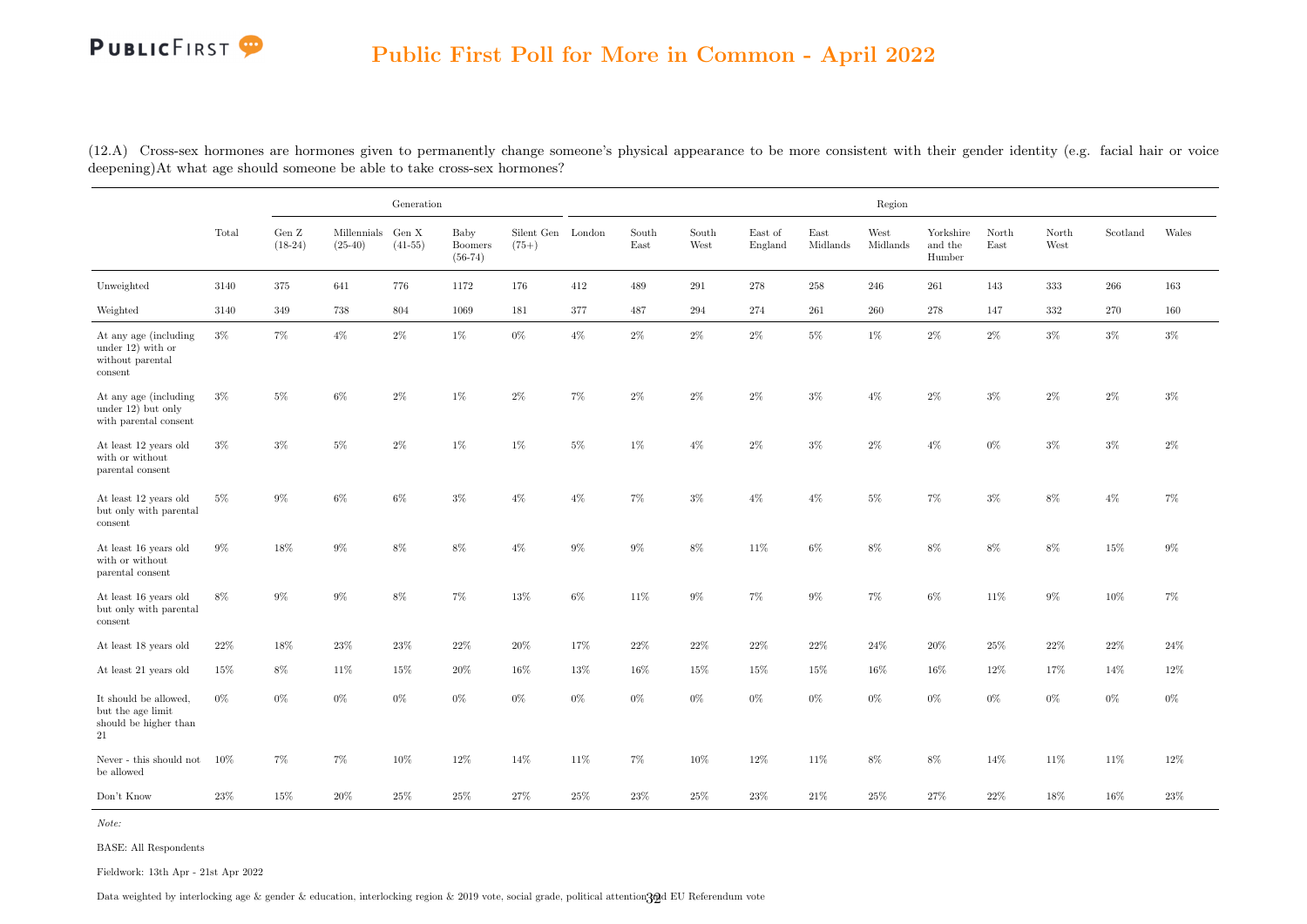(12.B) Cross-sex hormones are hormones given to permanently change someone's physical appearance to be more consistent with their gender identity (e.g. facial hair or voice deepening)At what age should someone be able to take cross-sex hormones?

|                                                                             |        |        | Gender |         |           |        | Age       |         |        |                       |                          | Education                                              |                                           |                 |        | $\mathrm{EU}$ 2016 Vote |                               |
|-----------------------------------------------------------------------------|--------|--------|--------|---------|-----------|--------|-----------|---------|--------|-----------------------|--------------------------|--------------------------------------------------------|-------------------------------------------|-----------------|--------|-------------------------|-------------------------------|
|                                                                             | Total  | Male   | Female | 18-24   | $25 - 34$ | 35-44  | $45 - 54$ | 55-64   | $65+$  | GCSE or<br>equivalent | A Level or<br>equivalent | University<br>Under-<br>graduate<br>Degree<br>(BA/BSc) | University<br>Postgrad-<br>uate<br>Degree | Doctorate Leave |        | Remain                  | $\rm I$ did $\rm not$<br>vote |
| Unweighted                                                                  | 3140   | 1547   | 1578   | 375     | 341       | 500    | 525       | 615     | 784    | 767                   | 613                      | 622                                                    | 296                                       | 67              | 1295   | 1252                    | 365                           |
| Weighted                                                                    | 3140   | 1518   | 1607   | $349\,$ | 394       | 572    | 533       | $500\,$ | 792    | 793                   | 599                      | 607                                                    | $\, 294$                                  | 56              | 1243   | 1165                    | 484                           |
| At any age (including<br>under $12)$ with or<br>without parental<br>consent | $3\%$  | $3\%$  | $2\%$  | 7%      | $5\%$     | $4\%$  | $2\%$     | 1%      | $0\%$  | $2\%$                 | $3\%$                    | $3\%$                                                  | $7\%$                                     | $6\%$           | $1\%$  | $4\%$                   | $2\%$                         |
| At any age (including<br>under 12) but only<br>with parental consent        | $3\%$  | $4\%$  | $2\%$  | $5\%$   | $7\%$     | $4\%$  | $2\%$     | 1%      | 1%     | $2\%$                 | $4\%$                    | $2\%$                                                  | $4\%$                                     | $3\%$           | $3\%$  | $3\%$                   | $3\%$                         |
| At least 12 years old<br>with or without<br>parental consent                | $3\%$  | $2\%$  | $3\%$  | $3\%$   | $5\%$     | $3\%$  | $3\%$     | 1%      | $1\%$  | $2\%$                 | $2\%$                    | $3\%$                                                  | $5\%$                                     | $8\%$           | $2\%$  | $3\%$                   | $3\%$                         |
| At least 12 years old<br>but only with parental<br>consent                  | $5\%$  | $5\%$  | $6\%$  | $9\%$   | $4\%$     | $9\%$  | $5\%$     | $4\%$   | $3\%$  | $5\%$                 | $8\%$                    | $6\%$                                                  | $3\%$                                     | $0\%$           | $4\%$  | $6\%$                   | $5\%$                         |
| At least 16 years old<br>with or without<br>parental consent                | $9\%$  | $8\%$  | $9\%$  | 18%     | 10%       | $6\%$  | $9\%$     | $9\%$   | $6\%$  | $8\%$                 | $9\%$                    | $9\%$                                                  | $6\%$                                     | $6\%$           | $8\%$  | $9\%$                   | 7%                            |
| At least 16 years old<br>but only with parental<br>consent                  | $8\%$  | $6\%$  | 11%    | $9\%$   | $7\%$     | 9%     | 8%        | 7%      | $9\%$  | $9\%$                 | $9\%$                    | $8\%$                                                  | $7\%$                                     | $6\%$           | $8\%$  | $9\%$                   | $6\%$                         |
| At least 18 years old                                                       | 22%    | $22\%$ | $22\%$ | 18%     | 24%       | $23\%$ | $22\%$    | $24\%$  | $20\%$ | 19%                   | $23\%$                   | $23\%$                                                 | $23\%$                                    | $19\%$          | $22\%$ | $24\%$                  | $18\%$                        |
| At least 21 years old                                                       | 15%    | 13%    | $16\%$ | 8%      | 9%        | 13%    | 15%       | 17%     | 21\%   | 18%                   | 13%                      | 16%                                                    | 11\%                                      | $7\%$           | 18%    | 13%                     | 13%                           |
| It should be allowed,<br>but the age limit<br>should be higher than<br>21   | $0\%$  | $0\%$  | $0\%$  | $0\%$   | $0\%$     | $0\%$  | $0\%$     | $0\%$   | $0\%$  | $0\%$                 | $0\%$                    | $0\%$                                                  | $0\%$                                     | $0\%$           | $0\%$  | $0\%$                   | $0\%$                         |
| Never - this should not $10\%$<br>be allowed                                |        | $13\%$ | 7%     | 7%      | $5\%$     | $9\%$  | 10%       | 12%     | 13%    | 11%                   | $10\%$                   | $7\%$                                                  | $8\%$                                     | 11%             | $14\%$ | $6\%$                   | 11%                           |
| Don't Know                                                                  | $23\%$ | $24\%$ | $21\%$ | 15%     | $23\%$    | $20\%$ | $24\%$    | $26\%$  | $25\%$ | $26\%$                | $19\%$                   | 22%                                                    | $25\%$                                    | $36\%$          | $19\%$ | $23\%$                  | $31\%$                        |

Note:

BASE: All Respondents

Fieldwork: 13th Apr - 21st Apr 2022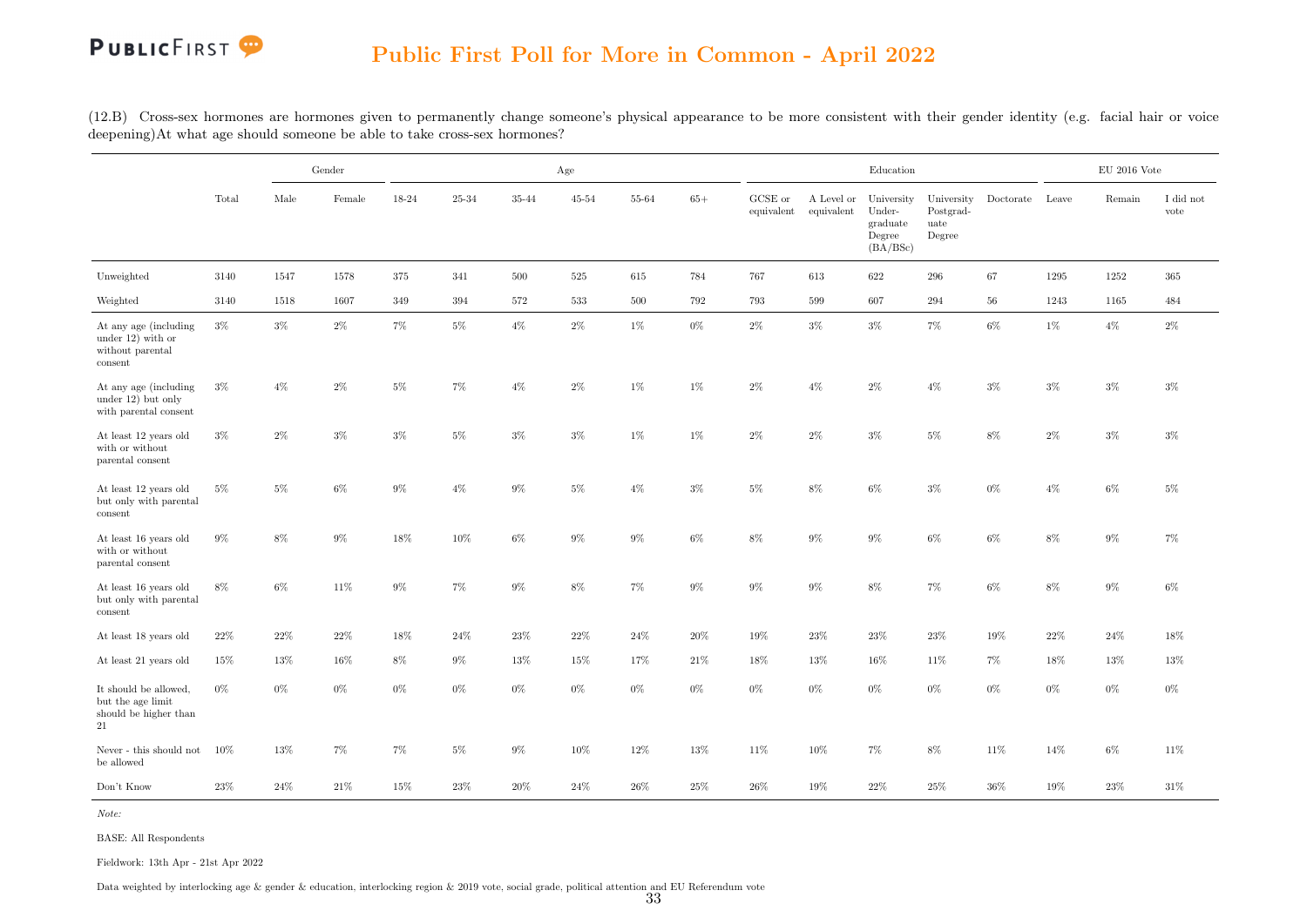(12.C) Cross-sex hormones are hormones given to permanently change someone's physical appearance to be more consistent with their gender identity (e.g. facial hair or voice deepening)At what age should someone be able to take cross-sex hormones?

|                                                                             |        |                     |        | $2019\,$            |                               |                   |                               |                  |          | Segment                                  |           |                      |                                              |        |        | Social Grade |           |
|-----------------------------------------------------------------------------|--------|---------------------|--------|---------------------|-------------------------------|-------------------|-------------------------------|------------------|----------|------------------------------------------|-----------|----------------------|----------------------------------------------|--------|--------|--------------|-----------|
|                                                                             | Total  | Conservative Labour |        | Liberal<br>Democrat | The<br><b>Brexit</b><br>Party | I did not<br>vote | Progressive Civic<br>Activist | Pragma-<br>tists | battlers | Disengaged Established Loyal<br>Liberals | Nationals | Tradition-<br>alists | Disengaged Backbone AB<br>Conserva-<br>tives |        | C1     | $\rm C2$     | $\rm{DE}$ |
| Unweighted                                                                  | 3140   | 1165                | 815    | 279                 | 49                            | 395               | 366                           | 536              | 794      | 211                                      | 752       | $\,292$              | 189                                          | 847    | 881    | 627          | 768       |
| Weighted                                                                    | 3140   | 1064                | 779    | 282                 | 47                            | 520               | $307\,$                       | 549              | 867      | 209                                      | 714       | 326                  | 169                                          | 874    | 906    | 656          | 687       |
| At any age (including<br>under $12)$ with or<br>without parental<br>consent | $3\%$  | 1%                  | $4\%$  | $3\%$               | $0\%$                         | $2\%$             | $6\%$                         | $1\%$            | $3\%$    | $2\%$                                    | $3\%$     | $2\%$                | $2\%$                                        | $3\%$  | $2\%$  | $2\%$        | $2\%$     |
| At any age (including)<br>under $12$ ) but only<br>with parental consent    | $3\%$  | $2\%$               | $4\%$  | $4\%$               | $0\%$                         | $4\%$             | $2\%$                         | $2\%$            | $3\%$    | $3\%$                                    | $5\%$     | $1\%$                | $0\%$                                        | $4\%$  | $3\%$  | 2%           | $2\%$     |
| At least 12 years old<br>with or without<br>parental consent                | $3\%$  | 1%                  | $5\%$  | $3\%$               | $4\%$                         | $2\%$             | $4\%$                         | $4\%$            | $2\%$    | $4\%$                                    | $3\%$     | $1\%$                | $2\%$                                        | $3\%$  | $3\%$  | $3\%$        | $2\%$     |
| At least 12 years old<br>but only with parental<br>consent                  | $5\%$  | $4\%$               | $7\%$  | $8\%$               | $3\%$                         | $4\%$             | 10%                           | $7\%$            | $5\%$    | $5\%$                                    | $4\%$     | $2\%$                | $3\%$                                        | $5\%$  | $5\%$  | $6\%$        | $5\%$     |
| At least 16 years old<br>with or without<br>parental consent                | $9\%$  | $6\%$               | 11%    | $8\%$               | 11%                           | $7\%$             | $21\%$                        | $12\%$           | $8\%$    | $9\%$                                    | $6\%$     | $5\%$                | $7\%$                                        | $9\%$  | $7\%$  | $9\%$        | 11\%      |
| At least 16 years old<br>but only with parental<br>consent                  | $8\%$  | $8\%$               | $9\%$  | 10%                 | $2\%$                         | $9\%$             | $10\%$                        | $10\%$           | $6\%$    | $9\%$                                    | $8\%$     | $9\%$                | 8%                                           | 8%     | $9\%$  | $7\%$        | $8\%$     |
| At least 18 years old                                                       | 22%    | 23%                 | $24\%$ | $16\%$              | 16%                           | 18%               | $22\%$                        | $25\%$           | $22\%$   | $21\%$                                   | $21\%$    | $21\%$               | 18%                                          | $24\%$ | $22\%$ | $22\%$       | 18%       |
| At least 21 years old                                                       | 15%    | 21%                 | 10%    | 15%                 | 13%                           | 13%               | 6%                            | 14%              | 15%      | 15%                                      | 18%       | 15%                  | 25%                                          | 13%    | 16%    | 16%          | 15%       |
| It should be allowed,<br>but the age limit<br>should be higher than<br>21   | $0\%$  | $0\%$               | $0\%$  | $0\%$               | $0\%$                         | $0\%$             | $0\%$                         | $0\%$            | $0\%$    | $0\%$                                    | $0\%$     | $0\%$                | $0\%$                                        | 0%     | $0\%$  | $0\%$        | $0\%$     |
| Never - this should not<br>be allowed                                       | $10\%$ | $13\%$              | $7\%$  | 7%                  | $28\%$                        | 11%               | $2\%$                         | $5\%$            | $8\%$    | $6\%$                                    | 15%       | $18\%$               | 15%                                          | $9\%$  | $9\%$  | 12%          | 11%       |
| Don't Know                                                                  | $23\%$ | $19\%$              | $20\%$ | $26\%$              | $23\%$                        | $31\%$            | 17%                           | $22\%$           | $28\%$   | $26\%$                                   | 17%       | $27\%$               | $21\%$                                       | $21\%$ | $22\%$ | $22\%$       | $25\%$    |

Note:

BASE: All Respondents

Fieldwork: 13th Apr - 21st Apr 2022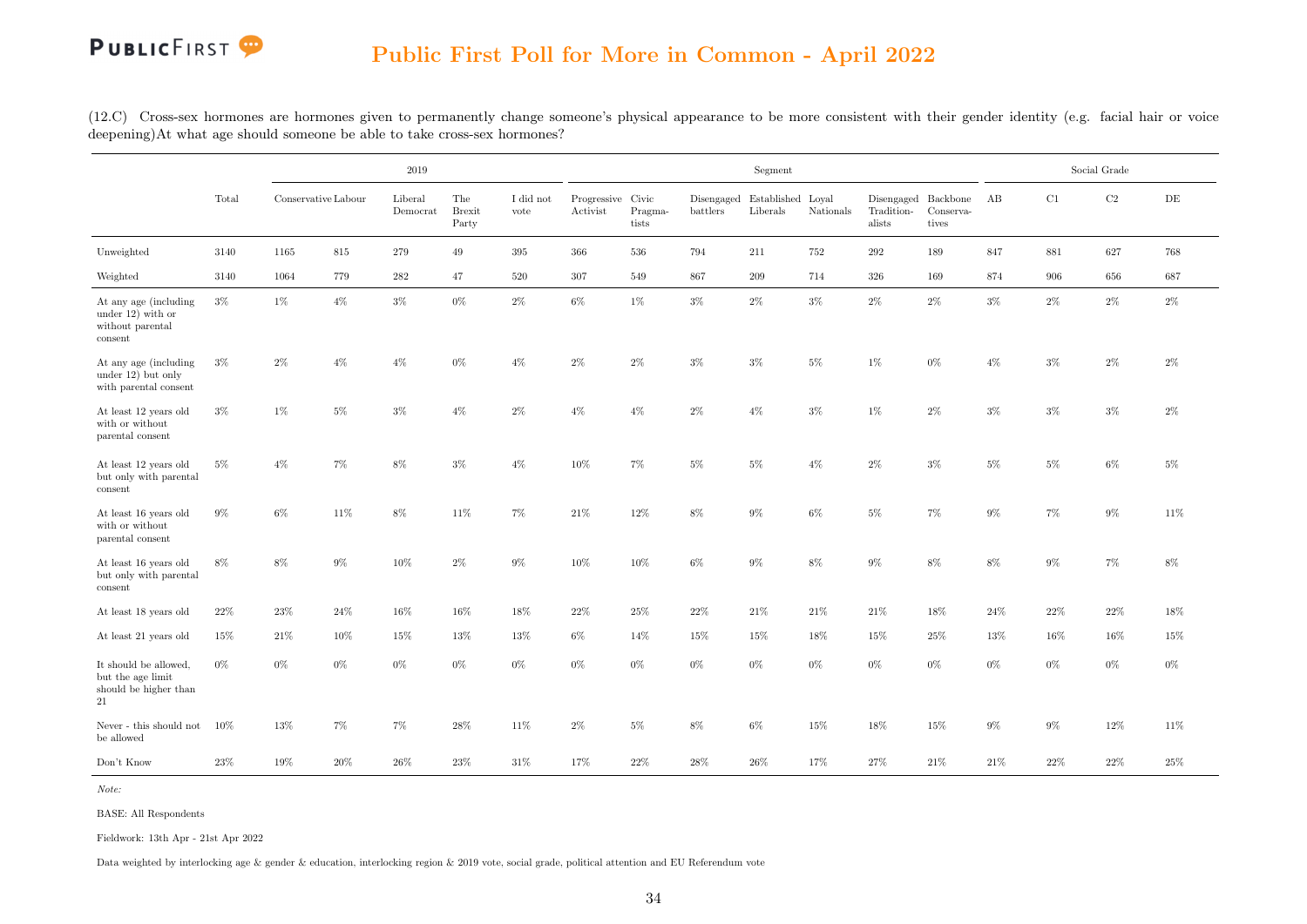<span id="page-43-0"></span>(13.A) Gender reassignment is the surgery by which a transgender person's physical attributes are altered to match the gender they identify with (e.g. breast and genital surgery) At what age should someone be able to have gender reassignment surgery?

|                                                                              |        |                              |                                | Generation |                                     |                              |        |               |               |                    |                  | Region           |                                |               |               |          |        |
|------------------------------------------------------------------------------|--------|------------------------------|--------------------------------|------------|-------------------------------------|------------------------------|--------|---------------|---------------|--------------------|------------------|------------------|--------------------------------|---------------|---------------|----------|--------|
|                                                                              | Total  | Gen $\mathbf Z$<br>$(18-24)$ | Millennials Gen X<br>$(25-40)$ | $(41-55)$  | Baby<br><b>Boomers</b><br>$(56-74)$ | Silent Gen London<br>$(75+)$ |        | South<br>East | South<br>West | East of<br>England | East<br>Midlands | West<br>Midlands | Yorkshire<br>and the<br>Humber | North<br>East | North<br>West | Scotland | Wales  |
| Unweighted                                                                   | 3140   | 375                          | 641                            | 776        | 1172                                | 176                          | 412    | 489           | 291           | 278                | 258              | 246              | 261                            | 143           | 333           | 266      | 163    |
| Weighted                                                                     | 3140   | 349                          | 738                            | 804        | 1069                                | 181                          | 377    | 487           | $\,294$       | 274                | $261\,$          | $260\,$          | 278                            | 147           | $332\,$       | 270      | 160    |
| At any age (including)<br>under $12)$ with or<br>without parental<br>consent | $2\%$  | $5\%$                        | $5\%$                          | $2\%$      | $0\%$                               | $0\%$                        | $5\%$  | $2\%$         | $1\%$         | $2\%$              | $4\%$            | $2\%$            | $2\%$                          | 1%            | $3\%$         | $0\%$    | $2\%$  |
| At any age (including<br>under 12) but only<br>with parental consent         | $2\%$  | $4\%$                        | $5\%$                          | $2\%$      | 1%                                  | 1%                           | $5\%$  | 1%            | $2\%$         | $2\%$              | $2\%$            | $2\%$            | $2\%$                          | 1%            | $1\%$         | $3\%$    | 1%     |
| At least 12 years old<br>with or without<br>parental consent                 | $2\%$  | $4\%$                        | $3\%$                          | $2\%$      | 1%                                  | $0\%$                        | $4\%$  | $1\%$         | $1\%$         | $1\%$              | $3\%$            | $3\%$            | $2\%$                          | $1\%$         | $0\%$         | $2\%$    | $1\%$  |
| At least 12 years old<br>but only with parental<br>consent                   | $2\%$  | $4\%$                        | $3\%$                          | $2\%$      | $2\%$                               | $3\%$                        | $3\%$  | $2\%$         | $2\%$         | $1\%$              | $3\%$            | $3\%$            | $2\%$                          | 5%            | $3\%$         | 1%       | $4\%$  |
| At least 16 years old<br>with or without<br>parental consent                 | $6\%$  | 10%                          | $9\%$                          | 7%         | $4\%$                               | $2\%$                        | $7\%$  | $5\%$         | $7\%$         | $9\%$              | $5\%$            | $6\%$            | $8\%$                          | $4\%$         | $7\%$         | $9\%$    | $6\%$  |
| At least 16 years old<br>but only with parental<br>consent                   | $6\%$  | $8\%$                        | $6\%$                          | $5\%$      | $4\%$                               | $8\%$                        | $5\%$  | $7\%$         | $5\%$         | $6\%$              | $5\%$            | $2\%$            | $6\%$                          | $6\%$         | $6\%$         | $6\%$    | $7\%$  |
| At least 18 years old                                                        | 27%    | 34%                          | 29%                            | 28\%       | 24%                                 | 23%                          | 22%    | 30%           | 30%           | 27%                | 27%              | 27%              | 24%                            | 28%           | 28%           | 31%      | 26\%   |
| At least 21 years old                                                        | $23\%$ | $12\%$                       | 17%                            | $23\%$     | $29\%$                              | $26\%$                       | 17%    | $26\%$        | $21\%$        | $24\%$             | $21\%$           | $25\%$           | $22\%$                         | 24%           | $23\%$        | $21\%$   | $26\%$ |
| It should be allowed,<br>but the age limit<br>should be higher than<br>21    | $0\%$  | $0\%$                        | $0\%$                          | $0\%$      | $0\%$                               | $0\%$                        | $0\%$  | $0\%$         | $0\%$         | $0\%$              | $0\%$            | $0\%$            | $0\%$                          | $0\%$         | $0\%$         | $0\%$    | $0\%$  |
| Never - this should not<br>be allowed                                        | $10\%$ | $6\%$                        | $8\%$                          | $10\%$     | 12%                                 | 12%                          | $12\%$ | 7%            | $9\%$         | 11%                | $11\%$           | $9\%$            | $7\%$                          | 14%           | 11%           | $10\%$   | $8\%$  |
| Don't Know                                                                   | 20%    | 13%                          | 17%                            | 21\%       | 22%                                 | 26%                          | 21\%   | 19%           | 22%           | 18%                | 18%              | 22%              | $25\%$                         | 16%           | 18%           | 17%      | 18%    |

Note:

BASE: All Respondents

Fieldwork: 13th Apr - 21st Apr 2022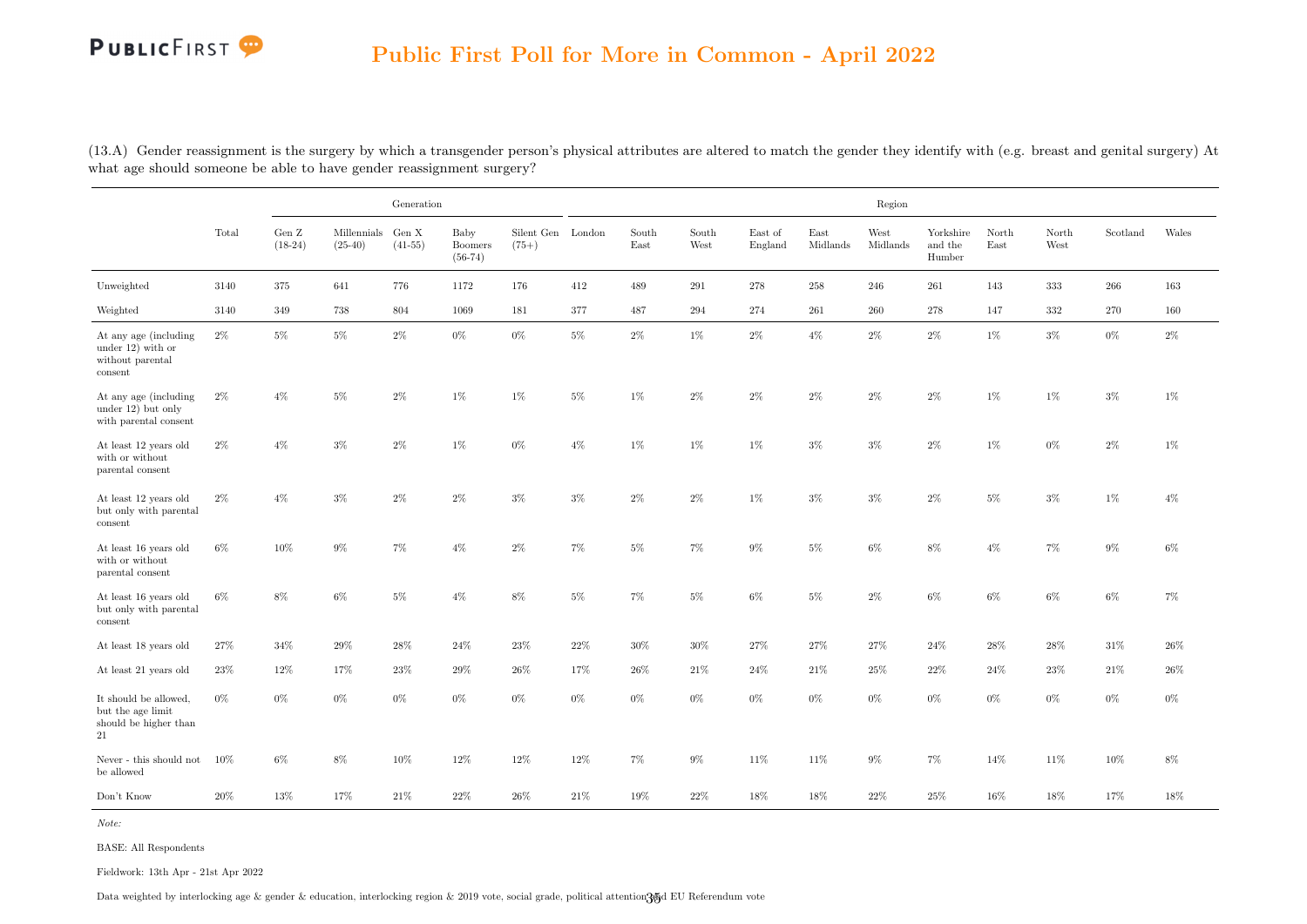(13.B) Gender reassignment is the surgery by which a transgender person's physical attributes are altered to match the gender they identify with (e.g. breast and genital surgery) At what age should someone be able to have gender reassignment surgery?

|                                                                              |        |        | Gender |         |        |        | Age       |        |        |                       |                          | Education                                              |                                           |                 |        | $\mathop{\rm EU}$ 2016 Vote |                               |
|------------------------------------------------------------------------------|--------|--------|--------|---------|--------|--------|-----------|--------|--------|-----------------------|--------------------------|--------------------------------------------------------|-------------------------------------------|-----------------|--------|-----------------------------|-------------------------------|
|                                                                              | Total  | Male   | Female | 18-24   | 25-34  | 35-44  | $45 - 54$ | 55-64  | $65+$  | GCSE or<br>equivalent | A Level or<br>equivalent | University<br>Under-<br>graduate<br>Degree<br>(BA/BSc) | University<br>Postgrad-<br>uate<br>Degree | Doctorate Leave |        | Remain                      | $\rm I$ did $\rm not$<br>vote |
| Unweighted                                                                   | 3140   | 1547   | 1578   | 375     | 341    | 500    | 525       | 615    | 784    | 767                   | 613                      | 622                                                    | 296                                       | 67              | 1295   | 1252                        | 365                           |
| Weighted                                                                     | 3140   | 1518   | 1607   | $349\,$ | 394    | 572    | $533\,$   | 500    | 792    | 793                   | 599                      | 607                                                    | 294                                       | $56\,$          | 1243   | 1165                        | 484                           |
| At any age (including)<br>under $12)$ with or<br>without parental<br>consent | $2\%$  | $3\%$  | $2\%$  | $5\%$   | $6\%$  | $3\%$  | 1%        | $0\%$  | $0\%$  | $1\%$                 | $2\%$                    | $3\%$                                                  | $7\%$                                     | $4\%$           | 1%     | $3\%$                       | $3\%$                         |
| At any age (including<br>under 12) but only<br>with parental consent         | $2\%$  | $3\%$  | $2\%$  | $4\%$   | $5\%$  | $4\%$  | 1%        | $0\%$  | $1\%$  | $1\%$                 | $3\%$                    | $2\%$                                                  | $4\%$                                     | $2\%$           | $3\%$  | $2\%$                       | $2\%$                         |
| At least 12 years old<br>with or without<br>parental consent                 | $2\%$  | $2\%$  | $2\%$  | $4\%$   | $3\%$  | $2\%$  | 1%        | $1\%$  | $1\%$  | $1\%$                 | $2\%$                    | $2\%$                                                  | $3\%$                                     | $8\%$           | $1\%$  | $2\%$                       | $2\%$                         |
| At least 12 years old<br>but only with parental<br>consent                   | $2\%$  | $2\%$  | $2\%$  | $4\%$   | $2\%$  | $3\%$  | $2\%$     | $2\%$  | $2\%$  | $2\%$                 | $3\%$                    | $2\%$                                                  | $2\%$                                     | $0\%$           | $2\%$  | $3\%$                       | $3\%$                         |
| At least 16 years old<br>with or without<br>parental consent                 | $6\%$  | $6\%$  | 7%     | 10%     | $8\%$  | $9\%$  | $6\%$     | $6\%$  | $3\%$  | $6\%$                 | $5\%$                    | $8\%$                                                  | $5\%$                                     | $4\%$           | $6\%$  | $7\%$                       | $6\%$                         |
| At least 16 years old<br>but only with parental<br>consent                   | $6\%$  | 5%     | $6\%$  | $8\%$   | 6%     | $5\%$  | $5\%$     | $5\%$  | $5\%$  | $5\%$                 | $6\%$                    | $5\%$                                                  | $2\%$                                     | $2\%$           | $5\%$  | $6\%$                       | $4\%$                         |
| At least 18 years old                                                        | 27%    | 27%    | 27%    | 34%     | 28%    | $29\%$ | $29\%$    | $26\%$ | $23\%$ | $24\%$                | $32\%$                   | $28\%$                                                 | $27\%$                                    | $26\%$          | $25\%$ | $30\%$                      | $25\%$                        |
| At least 21 years old                                                        | 23%    | 18%    | 27%    | 12%     | 17%    | $18\%$ | 24\%      | 25%    | 31\%   | 27%                   | 19%                      | 24%                                                    | 20%                                       | 9%              | 27%    | 22\%                        | 18%                           |
| It should be allowed,<br>but the age limit<br>should be higher than<br>21    | $0\%$  | $0\%$  | $0\%$  | $0\%$   | $0\%$  | $0\%$  | $0\%$     | $0\%$  | $0\%$  | $0\%$                 | $0\%$                    | $0\%$                                                  | $0\%$                                     | $0\%$           | $0\%$  | $0\%$                       | $0\%$                         |
| Never - this should not<br>be allowed                                        | $10\%$ | 13%    | $7\%$  | $6\%$   | $5\%$  | 10%    | $10\%$    | 13%    | $12\%$ | 11%                   | $9\%$                    | $7\%$                                                  | $8\%$                                     | 11%             | 14%    | $6\%$                       | 11%                           |
| Don't Know                                                                   | $20\%$ | $22\%$ | 18%    | 13%     | $20\%$ | 17%    | $20\%$    | $22\%$ | $23\%$ | $22\%$                | $17\%$                   | 18%                                                    | $22\%$                                    | $33\%$          | 17%    | $19\%$                      | $27\%$                        |

Note:

BASE: All Respondents

Fieldwork: 13th Apr - 21st Apr 2022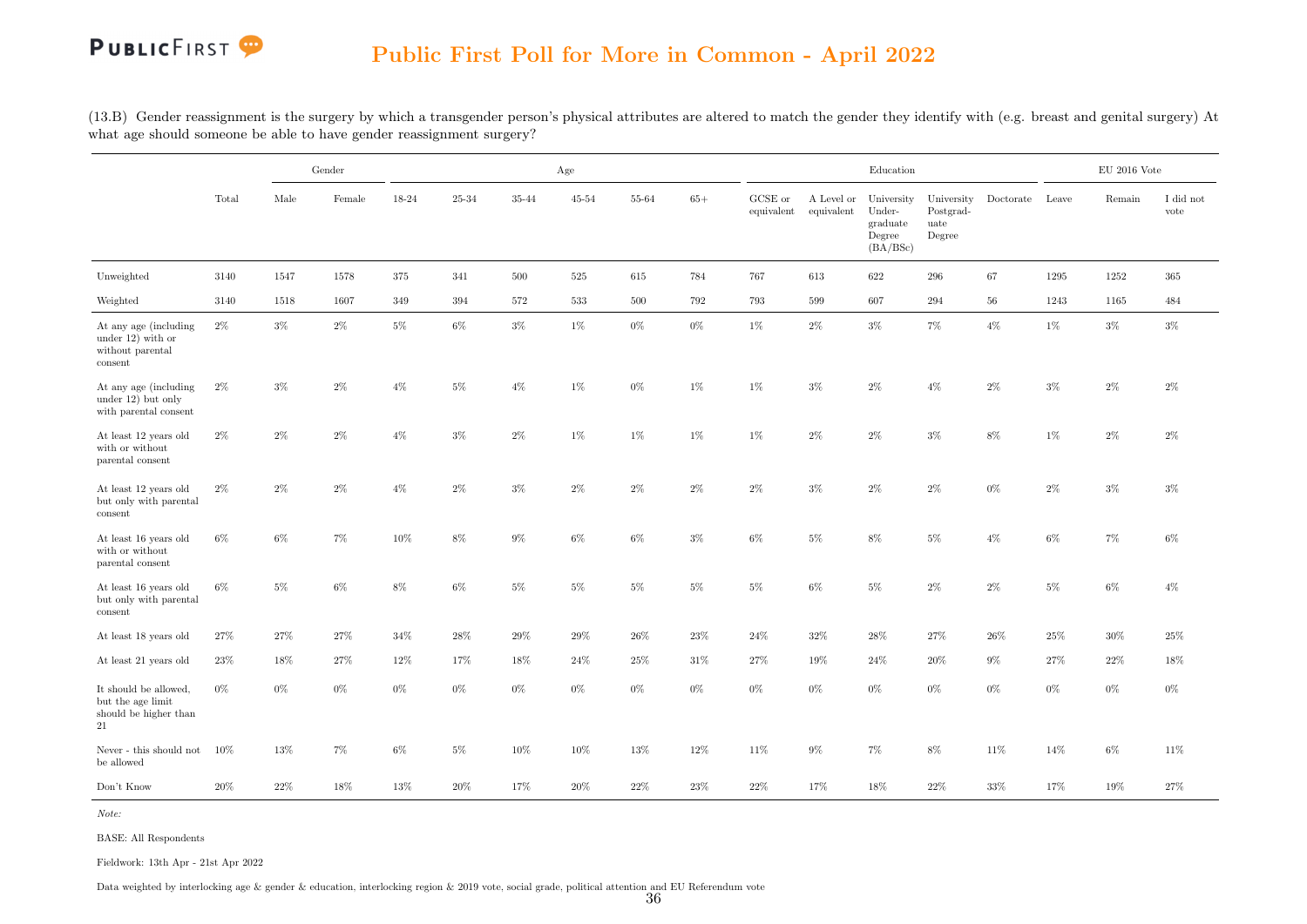(13.C) Gender reassignment is the surgery by which a transgender person's physical attributes are altered to match the gender they identify with (e.g. breast and genital surgery) At what age should someone be able to have gender reassignment surgery?

|                                                                              |        |                     |       | 2019                |                               |                               |                               |                  |          | Segment                                  |           |                      |                                                                                         |        |       | Social Grade |           |
|------------------------------------------------------------------------------|--------|---------------------|-------|---------------------|-------------------------------|-------------------------------|-------------------------------|------------------|----------|------------------------------------------|-----------|----------------------|-----------------------------------------------------------------------------------------|--------|-------|--------------|-----------|
|                                                                              | Total  | Conservative Labour |       | Liberal<br>Democrat | The<br><b>Brexit</b><br>Party | $\rm I$ did $\rm not$<br>vote | Progressive Civic<br>Activist | Pragma-<br>tists | battlers | Disengaged Established Loyal<br>Liberals | Nationals | Tradition-<br>alists | $\begin{tabular}{lllll} Disengaged & Backbone & AB \end{tabular}$<br>Conserva-<br>tives |        | C1    | $\rm{C2}$    | $\rm{DE}$ |
| Unweighted                                                                   | 3140   | 1165                | 815   | 279                 | 49                            | $395\,$                       | 366                           | 536              | 794      | 211                                      | 752       | 292                  | 189                                                                                     | 847    | 881   | 627          | 768       |
| Weighted                                                                     | 3140   | 1064                | 779   | 282                 | 47                            | 520                           | 307                           | 549              | 867      | 209                                      | 714       | 326                  | 169                                                                                     | 874    | 906   | 656          | 687       |
| At any age (including)<br>under $12)$ with or<br>without parental<br>consent | $2\%$  | 1%                  | $4\%$ | $3\%$               | $0\%$                         | 1%                            | $4\%$                         | $1\%$            | $2\%$    | $3\%$                                    | $3\%$     | 1%                   | $3\%$                                                                                   | $3\%$  | $2\%$ | $2\%$        | $2\%$     |
| At any age (including<br>under 12) but only<br>with parental consent         | $2\%$  | 2%                  | 3%    | 2%                  | 0%                            | 2%                            | $2\%$                         | $1\%$            | $2\%$    | $3\%$                                    | $4\%$     | $2\%$                | 1%                                                                                      | $3\%$  | $2\%$ | $2\%$        | 1%        |
| At least 12 years old<br>with or without<br>parental consent                 | $2\%$  | 1%                  | $3\%$ | $2\%$               | 0%                            | $2\%$                         | $2\%$                         | $2\%$            | $2\%$    | $2\%$                                    | $2\%$     | 1%                   | 1%                                                                                      | $2\%$  | $2\%$ | $2\%$        | $2\%$     |
| At least 12 years old<br>but only with parental<br>consent                   | $2\%$  | $2\%$               | $3\%$ | $3\%$               | $5\%$                         | $3\%$                         | $2\%$                         | $3\%$            | $2\%$    | $6\%$                                    | $2\%$     | $2\%$                | $2\%$                                                                                   | $3\%$  | $2\%$ | $2\%$        | $3\%$     |
| At least 16 years old<br>with or without<br>parental consent                 | $6\%$  | $5\%$               | $8\%$ | $7\%$               | $4\%$                         | $4\%$                         | 15%                           | $9\%$            | $5\%$    | $4\%$                                    | $5\%$     | $3\%$                | $5\%$                                                                                   | $7\%$  | $6\%$ | $6\%$        | $7\%$     |
| At least 16 years old<br>but only with parental<br>consent                   | $6\%$  | $5\%$               | $6\%$ | $6\%$               | $4\%$                         | $5\%$                         | $7\%$                         | $5\%$            | $5\%$    | $6\%$                                    | $7\%$     | $3\%$                | $5\%$                                                                                   | $7\%$  | $6\%$ | $4\%$        | $5\%$     |
| At least 18 years old                                                        | 27%    | 24%                 | 33%   | 26\%                | 14%                           | 26%                           | 39%                           | 36%              | 26%      | 27%                                      | 22%       | 21\%                 | 18%                                                                                     | 28%    | 27%   | 28%          | 27%       |
| At least 21 years old                                                        | $23\%$ | 31%                 | 16%   | $20\%$              | 37%                           | $19\%$                        | 15%                           | $20\%$           | $22\%$   | 22%                                      | 26%       | $25\%$               | 34%                                                                                     | 21\%   | 25%   | $22\%$       | $22\%$    |
| It should be allowed,<br>but the age limit<br>should be higher than<br>21    | $0\%$  | $0\%$               | $0\%$ | $0\%$               | $0\%$                         | $0\%$                         | $0\%$                         | $0\%$            | $0\%$    | $0\%$                                    | $0\%$     | $0\%$                | $0\%$                                                                                   | $0\%$  | $0\%$ | $0\%$        | $0\%$     |
| ${\hbox{Never}}$ - this should not<br>be allowed                             | $10\%$ | 13%                 | 7%    | $7\%$               | $22\%$                        | $11\%$                        | $2\%$                         | $5\%$            | $8\%$    | 7%                                       | 15%       | 16%                  | 16%                                                                                     | $8\%$  | $9\%$ | $13\%$       | 10%       |
| Don't Know                                                                   | $20\%$ | $17\%$              | 16%   | $24\%$              | 14%                           | 27%                           | $13\%$                        | $19\%$           | $24\%$   | $20\%$                                   | 15%       | $27\%$               | $16\%$                                                                                  | $18\%$ | 19%   | $18\%$       | $24\%$    |

Note:

BASE: All Respondents

Fieldwork: 13th Apr - 21st Apr 2022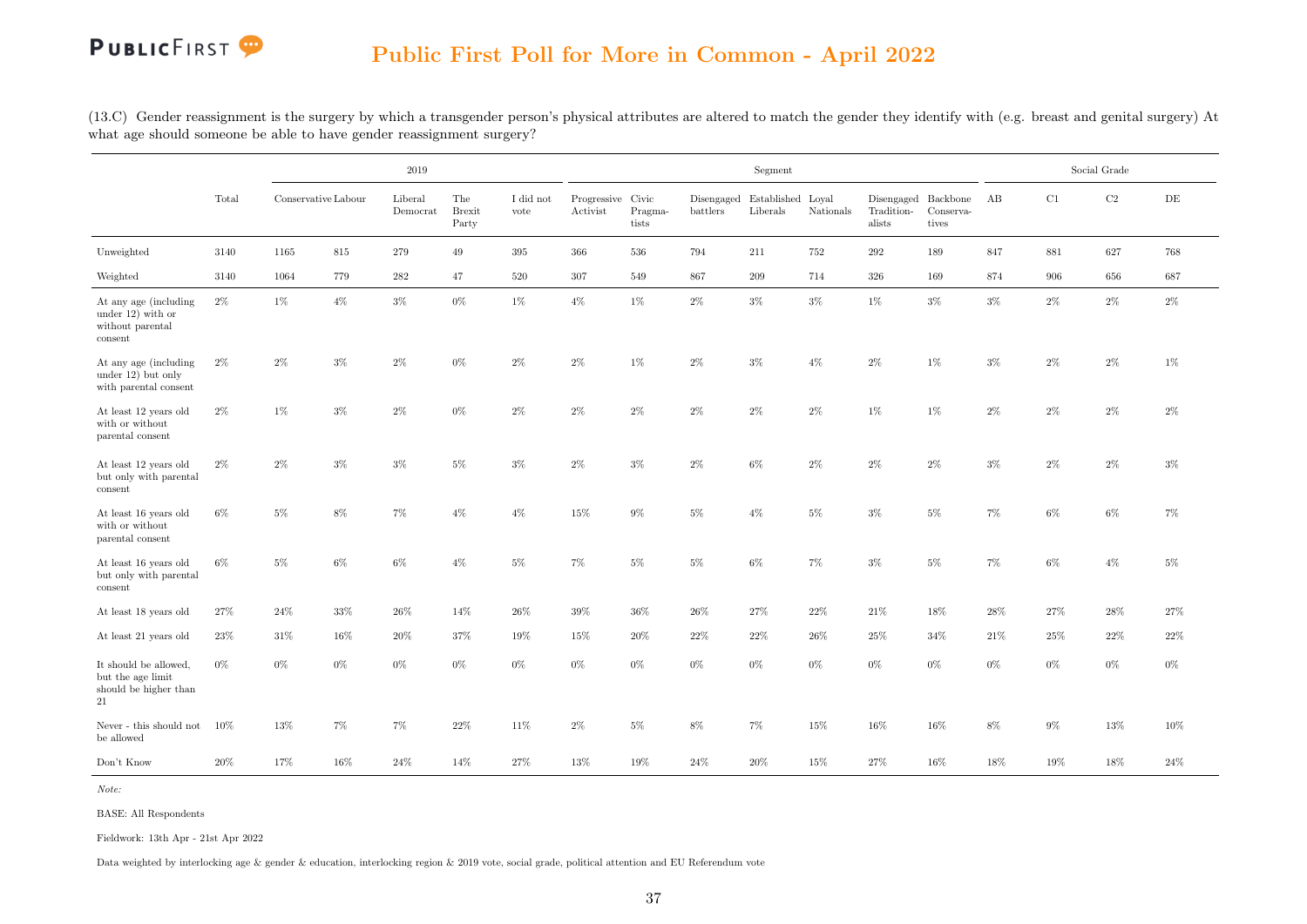<span id="page-46-0"></span>

|                       |       |                    |                          | Generation         |                                     |                       |        |               |               |                    |                  | Region           |                                |               |               |          |        |
|-----------------------|-------|--------------------|--------------------------|--------------------|-------------------------------------|-----------------------|--------|---------------|---------------|--------------------|------------------|------------------|--------------------------------|---------------|---------------|----------|--------|
|                       | Total | Gen Z<br>$(18-24)$ | Millennials<br>$(25-40)$ | Gen X<br>$(41-55)$ | Baby<br><b>Boomers</b><br>$(56-74)$ | Silent Gen<br>$(75+)$ | London | South<br>East | South<br>West | East of<br>England | East<br>Midlands | West<br>Midlands | Yorkshire<br>and the<br>Humber | North<br>East | North<br>West | Scotland | Wales  |
| Unweighted            | 1602  | 185                | 345                      | 409                | 586                                 | 77                    | 207    | 251           | 138           | 140                | 126              | 132              | 145                            | 72            | 160           | 140      | 91     |
| Weighted              | 1608  | 167                | 401                      | 423                | 533                                 | 83                    | 186    | 261           | 145           | 140                | 126              | 139              | 151                            | 75            | 157           | 139      | 88     |
| Should be allowed     | 29%   | 53%                | 36%                      | 27%                | 21%                                 | 17%                   | 29%    | 30%           | 36%           | 31\%               | 27%              | 24%              | 27%                            | 28\%          | 28\%          | 32%      | 32%    |
| Should not be allowed | 42%   | 19%                | 34%                      | 45%                | 51%                                 | 51%                   | 42%    | 40%           | 37%           | 44%                | 44%              | 45%              | 36%                            | 48%           | 43%           | 46%      | 42\%   |
| Don't Know            | 29%   | 28%                | 30%                      | 28%                | 28%                                 | 32%                   | 30%    | 30%           | 27\%          | 25%                | 30%              | 31%              | 37%                            | 24\%          | 29%           | $22\%$   | $26\%$ |

(14.A) Do you think a transgender woman who has not had gender reassignment surgery should or should not be allowed to. . . : Use women's toilets

Note:

BASE: Question randomly assigned to respondents

Fieldwork: 13th Apr - 21st Apr 2022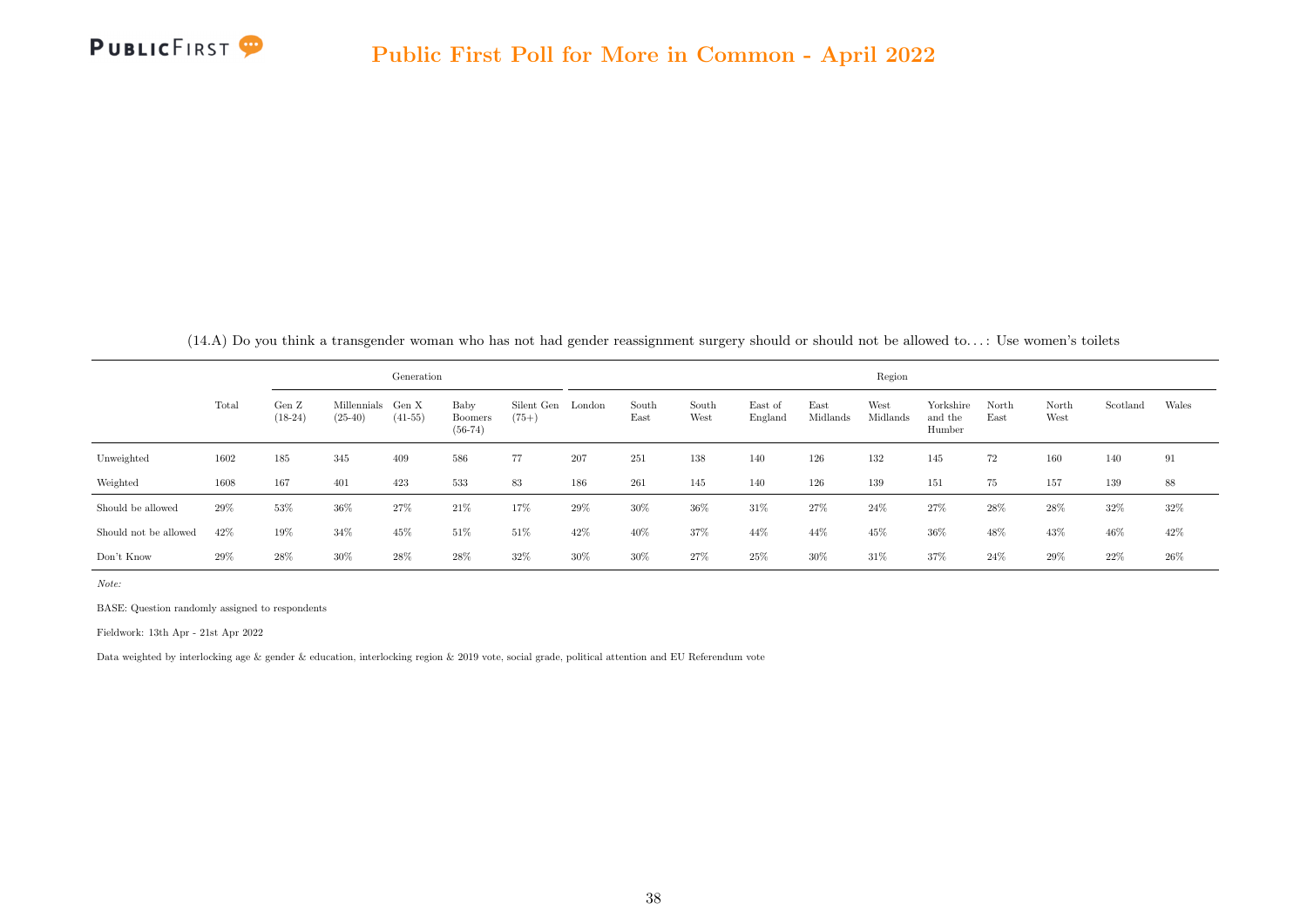|                       |       |      | Gender |       |       |       | Age       |        |       |                       |                          | Education                                              |                                           |           |       | $EU$ 2016 Vote |                   |
|-----------------------|-------|------|--------|-------|-------|-------|-----------|--------|-------|-----------------------|--------------------------|--------------------------------------------------------|-------------------------------------------|-----------|-------|----------------|-------------------|
|                       | Total | Male | Female | 18-24 | 25-34 | 35-44 | $45 - 54$ | 55-64  | $65+$ | GCSE or<br>equivalent | A Level or<br>equivalent | University<br>Under-<br>graduate<br>Degree<br>(BA/BSc) | University<br>Postgrad-<br>uate<br>Degree | Doctorate | Leave | Remain         | I did not<br>vote |
| Unweighted            | 1602  | 799  | 797    | 185   | 188   | 268   | 269       | 320    | 372   | $\overline{0}$        | $\overline{0}$           | 302                                                    | 149                                       | 39        | 643   | 650            | 190               |
| Weighted              | 1608  | 778  | 823    | 167   | 218   | 311   | 271       | 261    | 380   | $\overline{0}$        | $\overline{0}$           | 295                                                    | 147                                       | 31        | 610   | 615            | 259               |
| Should be allowed     | 29%   | 27%  | 31%    | 53%   | 29%   | 39%   | 25%       | $22\%$ | 19%   | 26%                   | 31%                      | 31%                                                    | 39%                                       | 19%       | 21\%  | 35%            | 26%               |
| Should not be allowed | 42%   | 46%  | 39%    | 19%   | 32%   | 38%   | 46%       | 49%    | 52%   | 44%                   | 41%                      | 42%                                                    | 31%                                       | 50%       | 55%   | 36%            | 38%               |
| Don't Know            | 29%   | 28\% | 30%    | 28%   | 39%   | 23%   | 28\%      | $29\%$ | 29%   | 30%                   | 28%                      | 27%                                                    | 30%                                       | 31\%      | 24%   | 29%            | 37%               |

(14.B) Do you think a transgender woman who has not had gender reassignment surgery should or should not be allowed to. . . : Use women's toilets

Note:

BASE: Question randomly assigned to respondents

Fieldwork: 13th Apr - 21st Apr 2022

Data weighted by interlocking age & gender & education, interlocking region & 2019 vote, social grade, political attention and EU Referendum vote

|                       |        |                     |        | 2019                |                               |                   |                               |                  |                                          | Segment  |           |                      |                                              |     | Social Grade |      |        |
|-----------------------|--------|---------------------|--------|---------------------|-------------------------------|-------------------|-------------------------------|------------------|------------------------------------------|----------|-----------|----------------------|----------------------------------------------|-----|--------------|------|--------|
|                       | Total  | Conservative Labour |        | Liberal<br>Democrat | The<br><b>Brexit</b><br>Party | I did not<br>vote | Progressive Civic<br>Activist | Pragma-<br>tists | Disengaged Established Loyal<br>battlers | Liberals | Nationals | Tradition-<br>alists | Disengaged Backbone AB<br>Conserva-<br>tives |     | C1           | C2   | DE     |
| Unweighted            | 1602   | 578                 | 414    | 144                 | 23                            | 201               | 187                           | 271              | 421                                      | 103      | 388       | 132                  | 100                                          | 445 | 461          | 320  | 369    |
| Weighted              | 1608   | 519                 | 403    | 149                 | 18                            | 271               | 147                           | 279              | 466                                      | 100      | 374       | 152                  | 90                                           | 461 | 473          | 342  | 323    |
| Should be allowed     | 29%    | 20%                 | 38%    | 33%                 | 22%                           | 25%               | 53%                           | 37%              | 27%                                      | 31%      | 25%       | 17%                  | 14%                                          | 32% | 29%          | 28\% | 29%    |
| Should not be allowed | 42%    | 58%                 | 32%    | 35%                 | 64%                           | 37%               | 21%                           | 35%              | 36%                                      | 37%      | 56%       | 47%                  | 70%                                          | 43% | 42%          | 42%  | 41\%   |
| Don't Know            | $29\%$ | 22%                 | $30\%$ | 33%                 | 14%                           | 38%               | 26%                           | 28%              | 37%                                      | 32%      | 19%       | 36%                  | 16%                                          | 25% | 29%          | 30%  | $30\%$ |

(14.C) Do you think a transgender woman who has not had gender reassignment surgery should or should not be allowed to. . . : Use women's toilets

Note:

BASE: Question randomly assigned to respondents

Fieldwork: 13th Apr - 21st Apr 2022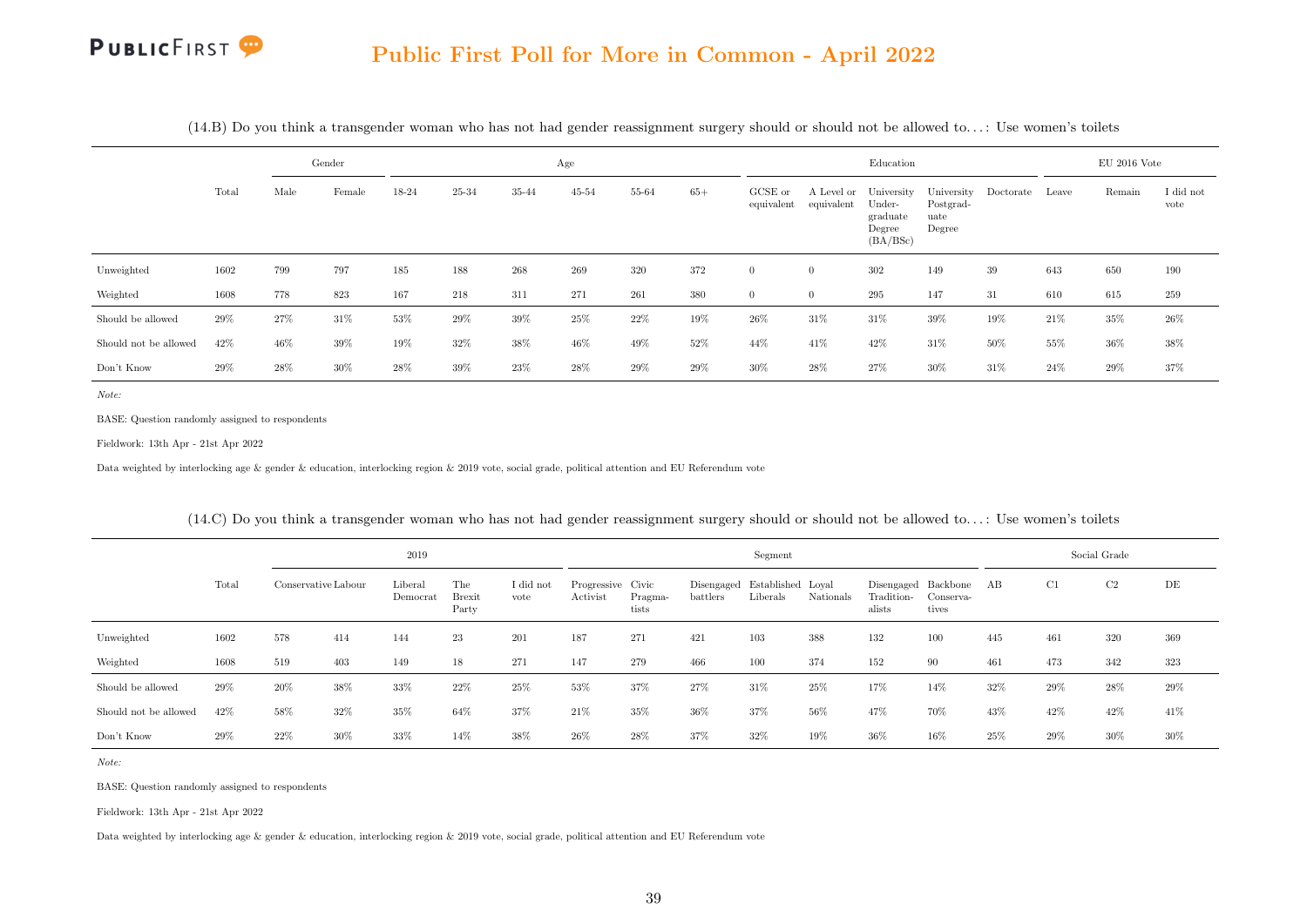

|  |  |  | $(15.A)$ Do you think a transgender woman who has not had gender reassignment surgery should or should not be allowed to: Use women's changing rooms |  |  |  |  |  |  |  |  |  |  |  |  |  |  |  |  |
|--|--|--|------------------------------------------------------------------------------------------------------------------------------------------------------|--|--|--|--|--|--|--|--|--|--|--|--|--|--|--|--|
|--|--|--|------------------------------------------------------------------------------------------------------------------------------------------------------|--|--|--|--|--|--|--|--|--|--|--|--|--|--|--|--|

<span id="page-48-0"></span>

|                       |       |                    |                          | Generation         |                                     |                       |        |               |               |                    |                  | Region           |                                |               |               |          |       |
|-----------------------|-------|--------------------|--------------------------|--------------------|-------------------------------------|-----------------------|--------|---------------|---------------|--------------------|------------------|------------------|--------------------------------|---------------|---------------|----------|-------|
|                       | Total | Gen Z<br>$(18-24)$ | Millennials<br>$(25-40)$ | Gen X<br>$(41-55)$ | Baby<br><b>Boomers</b><br>$(56-74)$ | Silent Gen<br>$(75+)$ | London | South<br>East | South<br>West | East of<br>England | East<br>Midlands | West<br>Midlands | Yorkshire<br>and the<br>Humber | North<br>East | North<br>West | Scotland | Wales |
| Unweighted            | 1602  | 185                | 345                      | 409                | 586                                 | 77                    | 207    | 251           | 138           | 140                | 126              | 132              | 145                            | 72            | 160           | 140      | 91    |
| Weighted              | 1608  | 167                | 401                      | 423                | 533                                 | 83                    | 186    | 261           | 145           | 140                | 126              | 139              | 151                            | 75            | 157           | 139      | 88    |
| Should be allowed     | 24%   | 46%                | 33%                      | 22%                | 14%                                 | $9\%$                 | 27%    | 22%           | 30%           | 26%                | 22\%             | 21\%             | 22%                            | 24\%          | $22\%$        | 24\%     | 23%   |
| Should not be allowed | 46%   | $27\%$             | 37%                      | 47%                | 57%                                 | 53%                   | 41%    | 46%           | 42%           | 48%                | 47%              | 47%              | 41\%                           | 56%           | 46%           | 54%      | 48%   |
| Don't Know            | 30%   | 27\%               | 30%                      | 31%                | 29%                                 | 39%                   | 31\%   | 32%           | 29%           | 26%                | 32%              | 33%              | 37%                            | 20%           | 32%           | 21\%     | 29%   |

BASE: Question randomly assigned to respondents

Fieldwork: 13th Apr - 21st Apr 2022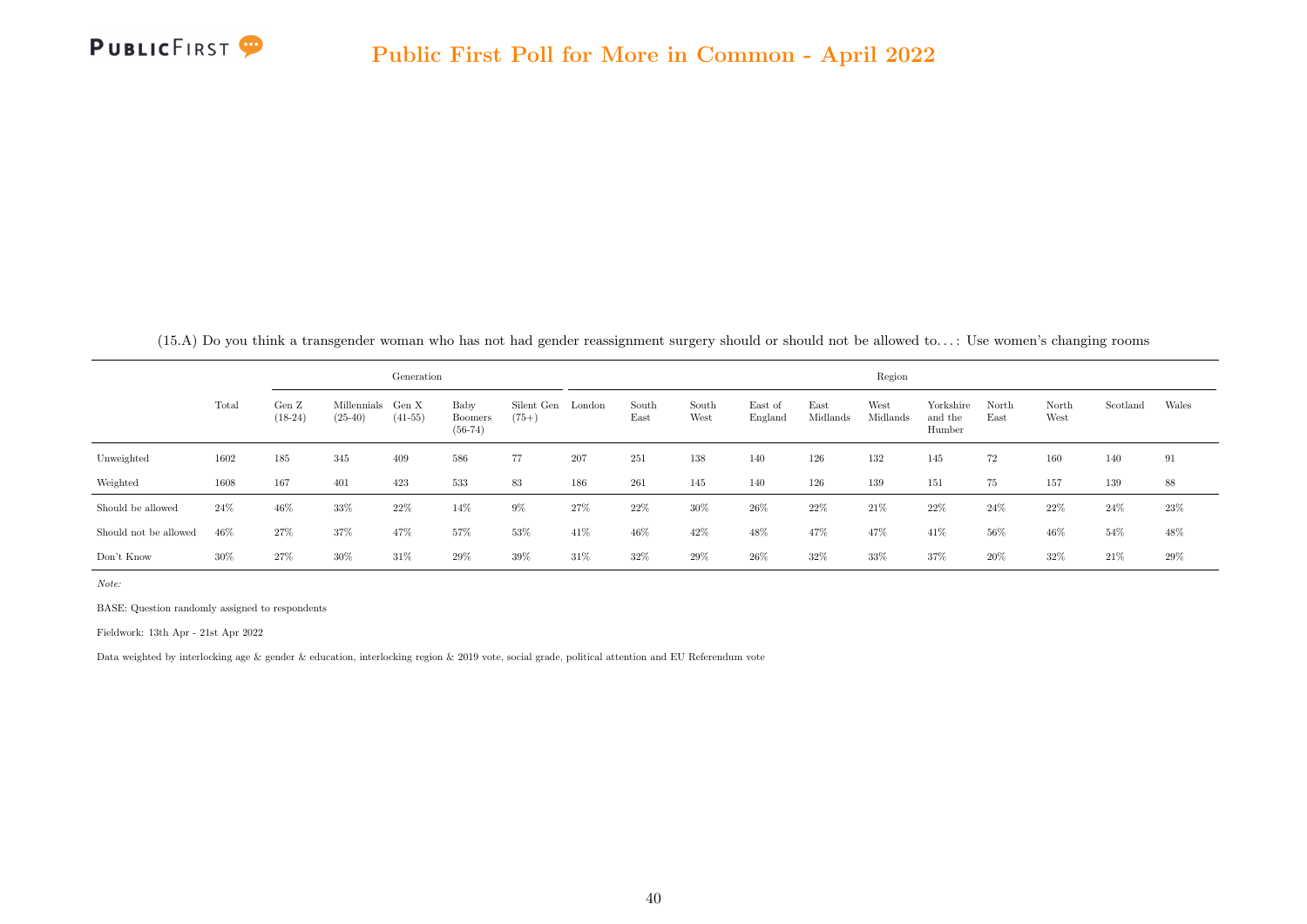|                       |       |      | Gender |       |       |         | Age       |       |       |                         |            | Education                                                         |                                           |           |       | $EU$ 2016 Vote |                   |
|-----------------------|-------|------|--------|-------|-------|---------|-----------|-------|-------|-------------------------|------------|-------------------------------------------------------------------|-------------------------------------------|-----------|-------|----------------|-------------------|
|                       | Total | Male | Female | 18-24 | 25-34 | 35-44   | $45 - 54$ | 55-64 | $65+$ | $GCSE$ or<br>equivalent | equivalent | A Level or University<br>Under-<br>graduate<br>Degree<br>(BA/BSc) | University<br>Postgrad-<br>uate<br>Degree | Doctorate | Leave | Remain         | I did not<br>vote |
| Unweighted            | 1602  | 799  | 797    | 185   | 188   | $268\,$ | 269       | 320   | 372   | $\overline{0}$          | $\theta$   | 302                                                               | 149                                       | 39        | 643   | 650            | 190               |
| Weighted              | 1608  | 778  | 823    | 167   | 218   | 311     | 271       | 261   | 380   | $\overline{0}$          | $\theta$   | $\,295$                                                           | 147                                       | 31        | 610   | 615            | 259               |
| Should be allowed     | 24%   | 21%  | 26%    | 46%   | 28%   | $34\%$  | 21%       | 15%   | 12%   | 21%                     | 26%        | 24%                                                               | 35%                                       | $24\%$    | 16%   | 29%            | $21\%$            |
| Should not be allowed | 46%   | 50%  | 43%    | 27%   | 35%   | 41\%    | 50%       | 53%   | 59%   | 48%                     | 45%        | 46%                                                               | 32%                                       | 49%       | 60%   | 40\%           | 40%               |
| Don't Know            | 30%   | 29%  | 31\%   | 27%   | 37%   | 25%     | 29%       | 32%   | 30%   | 31%                     | 29%        | 30%                                                               | 33%                                       | 27%       | 24%   | 30%            | 39%               |

(15.B) Do you think a transgender woman who has not had gender reassignment surgery should or should not be allowed to. . . : Use women's changing rooms

Note:

BASE: Question randomly assigned to respondents

Fieldwork: 13th Apr - 21st Apr 2022

Data weighted by interlocking age & gender & education, interlocking region & 2019 vote, social grade, political attention and EU Referendum vote

|                       |       |                     |        | 2019                |                               |                   |                               |                  |                                          | Segment  |           |                      |                                              |      | Social Grade |                |      |
|-----------------------|-------|---------------------|--------|---------------------|-------------------------------|-------------------|-------------------------------|------------------|------------------------------------------|----------|-----------|----------------------|----------------------------------------------|------|--------------|----------------|------|
|                       | Total | Conservative Labour |        | Liberal<br>Democrat | The<br><b>Brexit</b><br>Party | I did not<br>vote | Progressive Civic<br>Activist | Pragma-<br>tists | Disengaged Established Loyal<br>battlers | Liberals | Nationals | Tradition-<br>alists | Disengaged Backbone AB<br>Conserva-<br>tives |      | C1           | C <sub>2</sub> | DE   |
| Unweighted            | 1602  | 578                 | 414    | 144                 | 23                            | 201               | 187                           | 271              | 421                                      | 103      | 388       | 132                  | 100                                          | 445  | 461          | 320            | 369  |
| Weighted              | 1608  | 519                 | 403    | 149                 | 18                            | 271               | 147                           | 279              | 466                                      | 100      | 374       | 152                  | 90                                           | 461  | 473          | 342            | 323  |
| Should be allowed     | 24%   | 15%                 | 34%    | 24%                 | 22%                           | 20%               | 44%                           | 30%              | 21\%                                     | 25%      | $21\%$    | 14%                  | 13%                                          | 26%  | 23%          | 22%            | 24\% |
| Should not be allowed | 46%   | 61\%                | 36%    | 42%                 | 64%                           | 41\%              | 28%                           | 40\%             | 39%                                      | 43%      | 60%       | 51%                  | 71%                                          | 49%  | 45%          | 47%            | 44%  |
| Don't Know            | 30%   | $24\%$              | $29\%$ | 35%                 | 14%                           | 38%               | 27%                           | 31%              | 40%                                      | 32%      | 18%       | 35%                  | 17%                                          | 26\% | 31%          | 31%            | 32%  |

(15.C) Do you think a transgender woman who has not had gender reassignment surgery should or should not be allowed to. . . : Use women's changing rooms

Note:

BASE: Question randomly assigned to respondents

Fieldwork: 13th Apr - 21st Apr 2022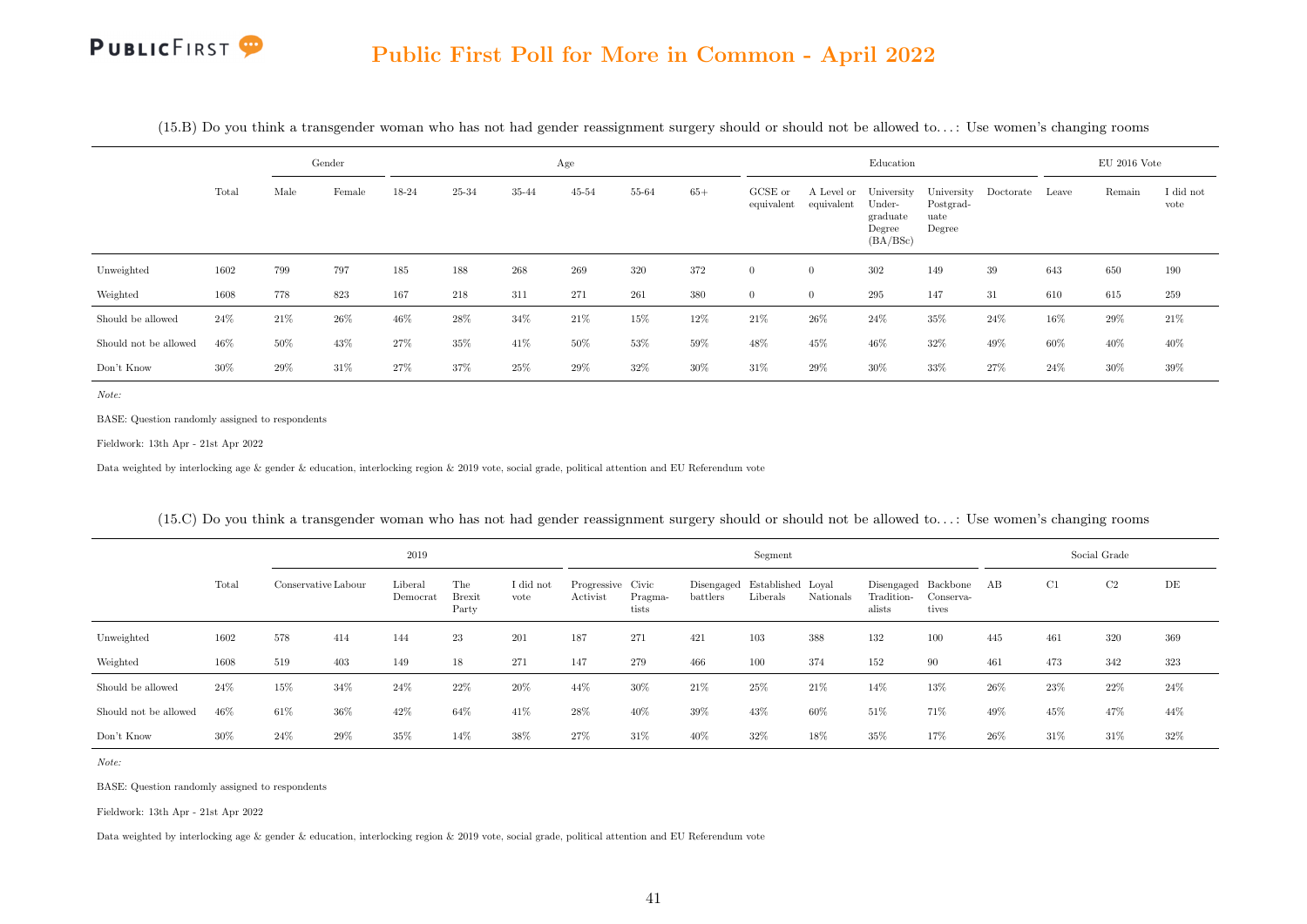

(16.A) Do you think a transgender woman who has had gender reassignment surgery should or should not be allowed to. . . : Use women's changing rooms

<span id="page-50-0"></span>

|                       |        |                    |                          | Generation         |                                     |                       |        |               |               |                    |                  | Region           |                                |               |               |          |        |
|-----------------------|--------|--------------------|--------------------------|--------------------|-------------------------------------|-----------------------|--------|---------------|---------------|--------------------|------------------|------------------|--------------------------------|---------------|---------------|----------|--------|
|                       | Total  | Gen Z<br>$(18-24)$ | Millennials<br>$(25-40)$ | Gen X<br>$(41-55)$ | Baby<br><b>Boomers</b><br>$(56-74)$ | Silent Gen<br>$(75+)$ | London | South<br>East | South<br>West | East of<br>England | East<br>Midlands | West<br>Midlands | Yorkshire<br>and the<br>Humber | North<br>East | North<br>West | Scotland | Wales  |
| Unweighted            | 1540   | 190                | 296                      | 369                | 586                                 | 99                    | 206    | 238           | 153           | 139                | 132              | 114              | 116                            | 71            | 173           | 126      | 72     |
| Weighted              | 1535   | 182                | 337                      | 383                | 535                                 | 98                    | 192    | 226           | 148           | 136                | 135              | 121              | 127                            | 72            | 175           | 131      | 72     |
| Should be allowed     | 48%    | 61%                | 53%                      | 51%                | 41\%                                | 36%                   | 46%    | 51%           | 44%           | 53%                | 43%              | 45%              | 53%                            | 42%           | 49%           | 50%      | $55\%$ |
| Should not be allowed | 28%    | 19%                | 27%                      | 26%                | 32%                                 | 34%                   | 32%    | 26%           | 29%           | 27%                | 25%              | $26\%$           | 29%                            | 29%           | 31%           | 23%      | $33\%$ |
| Don't Know            | $24\%$ | $20\%$             | 19%                      | 23%                | 27%                                 | 30%                   | 22%    | 23%           | 27%           | 20%                | 32%              | 29%              | 18%                            | 29%           | 20%           | 27%      | 12%    |

BASE: Question randomly assigned to respondents

Fieldwork: 13th Apr - 21st Apr 2022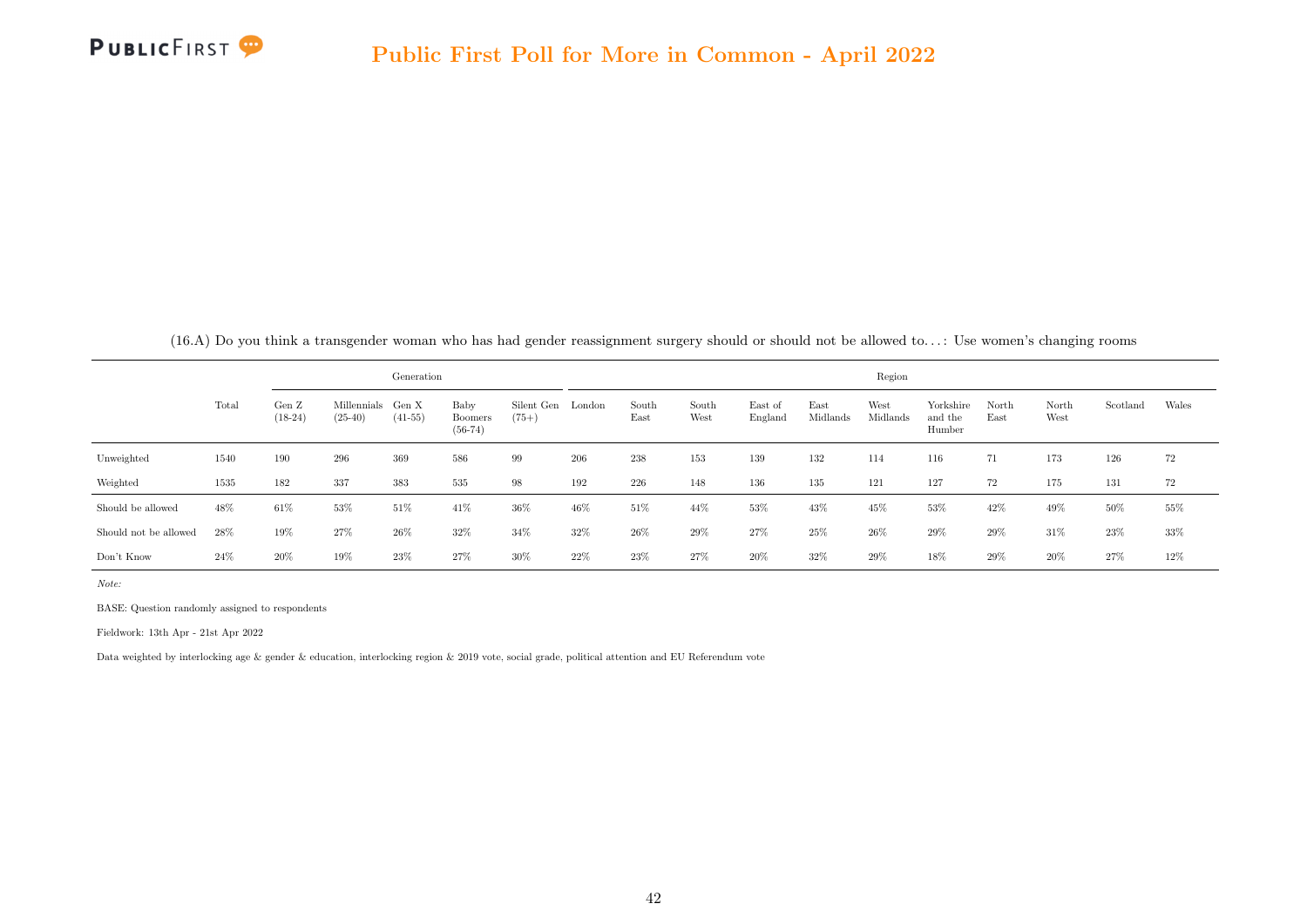|                       |       |      | Gender |        |       |        | Age       |       |       |                       |                                     | Education                                |                             |                      |       | $EU$ 2016 Vote |                   |
|-----------------------|-------|------|--------|--------|-------|--------|-----------|-------|-------|-----------------------|-------------------------------------|------------------------------------------|-----------------------------|----------------------|-------|----------------|-------------------|
|                       | Total | Male | Female | 18-24  | 25-34 | 35-44  | $45 - 54$ | 55-64 | $65+$ | GCSE or<br>equivalent | A Level or University<br>equivalent | Under-<br>graduate<br>Degree<br>(BA/BSc) | Postgrad-<br>uate<br>Degree | University Doctorate | Leave | Remain         | I did not<br>vote |
| Unweighted            | 1540  | 750  | 781    | 190    | 153   | 234    | 256       | 295   | 412   | $\theta$              | $\overline{0}$                      | 321                                      | 147                         | 28                   | 653   | 603            | 175               |
| Weighted              | 1535  | 742  | 784    | 182    | 176   | 263    | 262       | 239   | 412   | $\theta$              | $\overline{0}$                      | 313                                      | 147                         | 25                   | 634   | 552            | 225               |
| Should be allowed     | 48%   | 41%  | 55%    | 61\%   | 51%   | 56%    | 50%       | 44%   | 38%   | 45%                   | 49%                                 | 51%                                      | 54%                         | 55%                  | 42\%  | 56%            | 44%               |
| Should not be allowed | 28%   | 34%  | $23\%$ | 19%    | 27%   | $26\%$ | 27%       | 30%   | 34%   | 30%                   | 26%                                 | 27%                                      | 26%                         | 31\%                 | 37%   | 21\%           | $25\%$            |
| Don't Know            | 24%   | 25%  | 22\%   | $20\%$ | 23%   | 18%    | 23%       | 27%   | 28%   | 25%                   | 25%                                 | 22%                                      | 20%                         | 13%                  | 21\%  | 23%            | 30%               |

 $(16.B)$  Do you think a transgender woman who has had gender reassignment surgery should or should not be allowed to...: Use women's changing rooms

Note:

BASE: Question randomly assigned to respondents

Fieldwork: 13th Apr - 21st Apr 2022

Data weighted by interlocking age & gender & education, interlocking region & 2019 vote, social grade, political attention and EU Referendum vote

|                       |        |                     |     | 2019                |                               |                   |                               |                  |                                          | Segment  |           |                      |                                              |      | Social Grade |      |        |
|-----------------------|--------|---------------------|-----|---------------------|-------------------------------|-------------------|-------------------------------|------------------|------------------------------------------|----------|-----------|----------------------|----------------------------------------------|------|--------------|------|--------|
|                       | Total  | Conservative Labour |     | Liberal<br>Democrat | The<br><b>Brexit</b><br>Party | I did not<br>vote | Progressive Civic<br>Activist | Pragma-<br>tists | Disengaged Established Loyal<br>battlers | Liberals | Nationals | Tradition-<br>alists | Disengaged Backbone AB<br>Conserva-<br>tives |      | C1           | C2   | DE     |
| Unweighted            | 1540   | 588                 | 401 | 136                 | 26                            | 194               | 180                           | 265              | 373                                      | 108      | 364       | 161                  | 89                                           | 402  | 421          | 307  | 400    |
| Weighted              | 1535   | 546                 | 376 | 134                 | 29                            | 249               | 162                           | 270              | 401                                      | 109      | 340       | 175                  | 79                                           | 413  | 434          | 314  | 366    |
| Should be allowed     | 48%    | 39%                 | 59% | 53%                 | 50%                           | 38%               | 70%                           | 60%              | 44%                                      | 48%      | 46%       | 29%                  | 34%                                          | 47%  | 54%          | 42\% | 49%    |
| Should not be allowed | 28%    | 39%                 | 19% | 23%                 | 38%                           | 29%               | 15%                           | 15%              | 28%                                      | 29%      | 33%       | 44%                  | 41\%                                         | 32%  | $23\%$       | 31\% | $28\%$ |
| Don't Know            | $24\%$ | 21%                 | 22% | 24%                 | 12%                           | 32%               | 15%                           | 25%              | 27%                                      | 23%      | $21\%$    | 27%                  | 25%                                          | 21\% | 23%          | 27%  | 24%    |

(16.C) Do you think a transgender woman who has had gender reassignment surgery should or should not be allowed to. . . : Use women's changing rooms

Note:

BASE: Question randomly assigned to respondents

Fieldwork: 13th Apr - 21st Apr 2022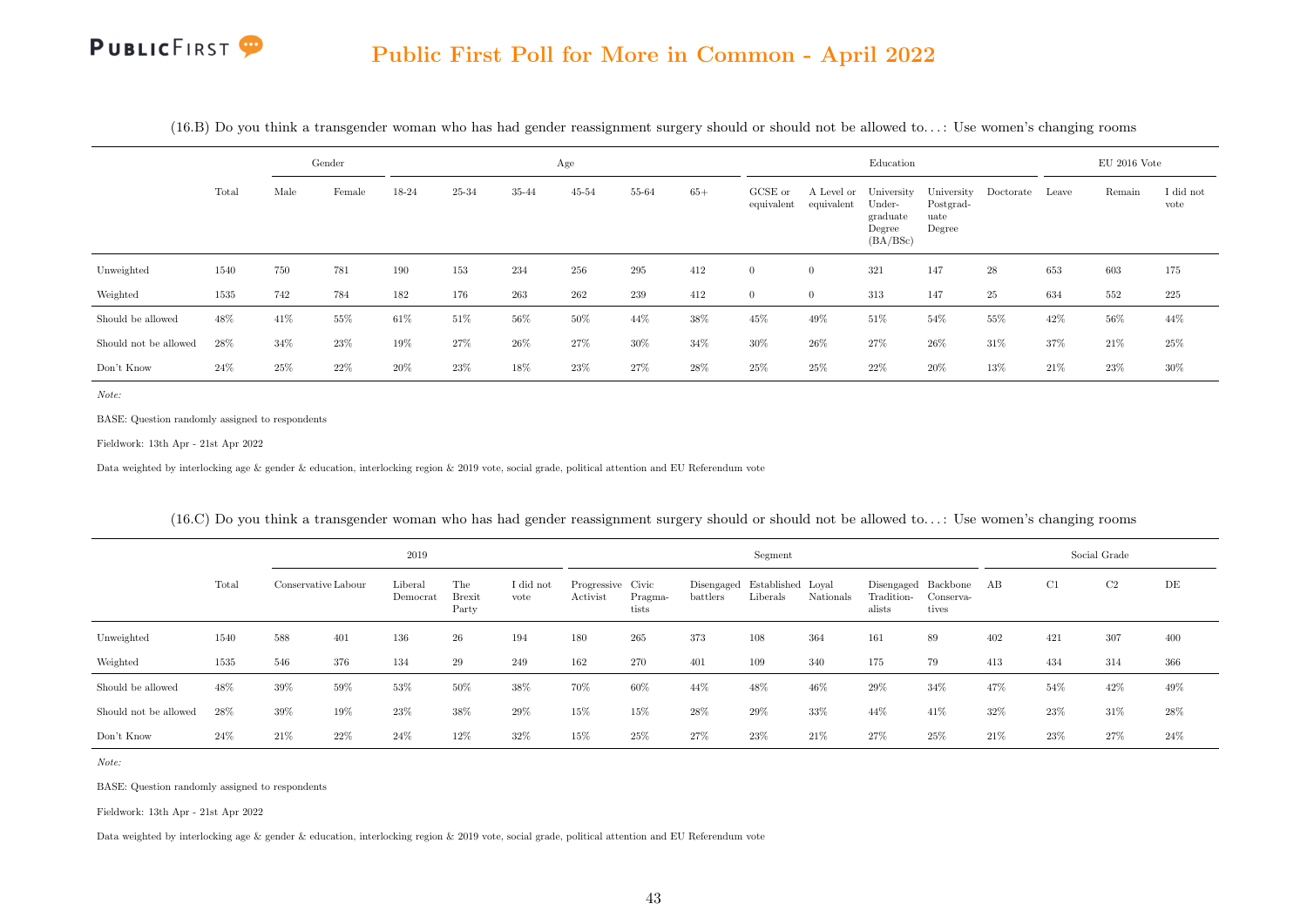<span id="page-52-0"></span>

|                       |        |                    |                          | Generation         |                                     |                       |        |               |               |                    |                  | Region           |                                |               |               |          |        |
|-----------------------|--------|--------------------|--------------------------|--------------------|-------------------------------------|-----------------------|--------|---------------|---------------|--------------------|------------------|------------------|--------------------------------|---------------|---------------|----------|--------|
|                       | Total  | Gen Z<br>$(18-24)$ | Millennials<br>$(25-40)$ | Gen X<br>$(41-55)$ | Baby<br><b>Boomers</b><br>$(56-74)$ | Silent Gen<br>$(75+)$ | London | South<br>East | South<br>West | East of<br>England | East<br>Midlands | West<br>Midlands | Yorkshire<br>and the<br>Humber | North<br>East | North<br>West | Scotland | Wales  |
| Unweighted            | 1540   | 190                | 296                      | 369                | 586                                 | 99                    | 206    | 238           | 153           | 139                | 132              | 114              | 116                            | 71            | 173           | 126      | 72     |
| Weighted              | 1535   | 182                | 337                      | 383                | 535                                 | 98                    | 192    | 226           | 148           | 136                | 135              | 121              | 127                            | 72            | 175           | 131      | 72     |
| Should be allowed     | $53\%$ | 66%                | 57%                      | 54%                | 46%                                 | 45%                   | 51\%   | 56%           | 48%           | 56%                | 48%              | 49%              | 62%                            | 44%           | 52%           | 51%      | $62\%$ |
| Should not be allowed | 26%    | 19%                | 24%                      | 24\%               | 29%                                 | 29%                   | 29%    | 23%           | $26\%$        | 25%                | 24%              | 25%              | 24%                            | $30\%$        | 30%           | 22%      | 26%    |
| Don't Know            | $22\%$ | 15%                | 19%                      | 22%                | 24%                                 | 27%                   | 21\%   | 20%           | 26\%          | 19%                | 28%              | 26%              | 14%                            | 27%           | 18%           | 28%      | 12%    |

(17.A) Do you think a transgender woman who has had gender reassignment surgery should or should not be allowed to. . . : Use women's toilets

BASE: Question randomly assigned to respondents

Fieldwork: 13th Apr - 21st Apr 2022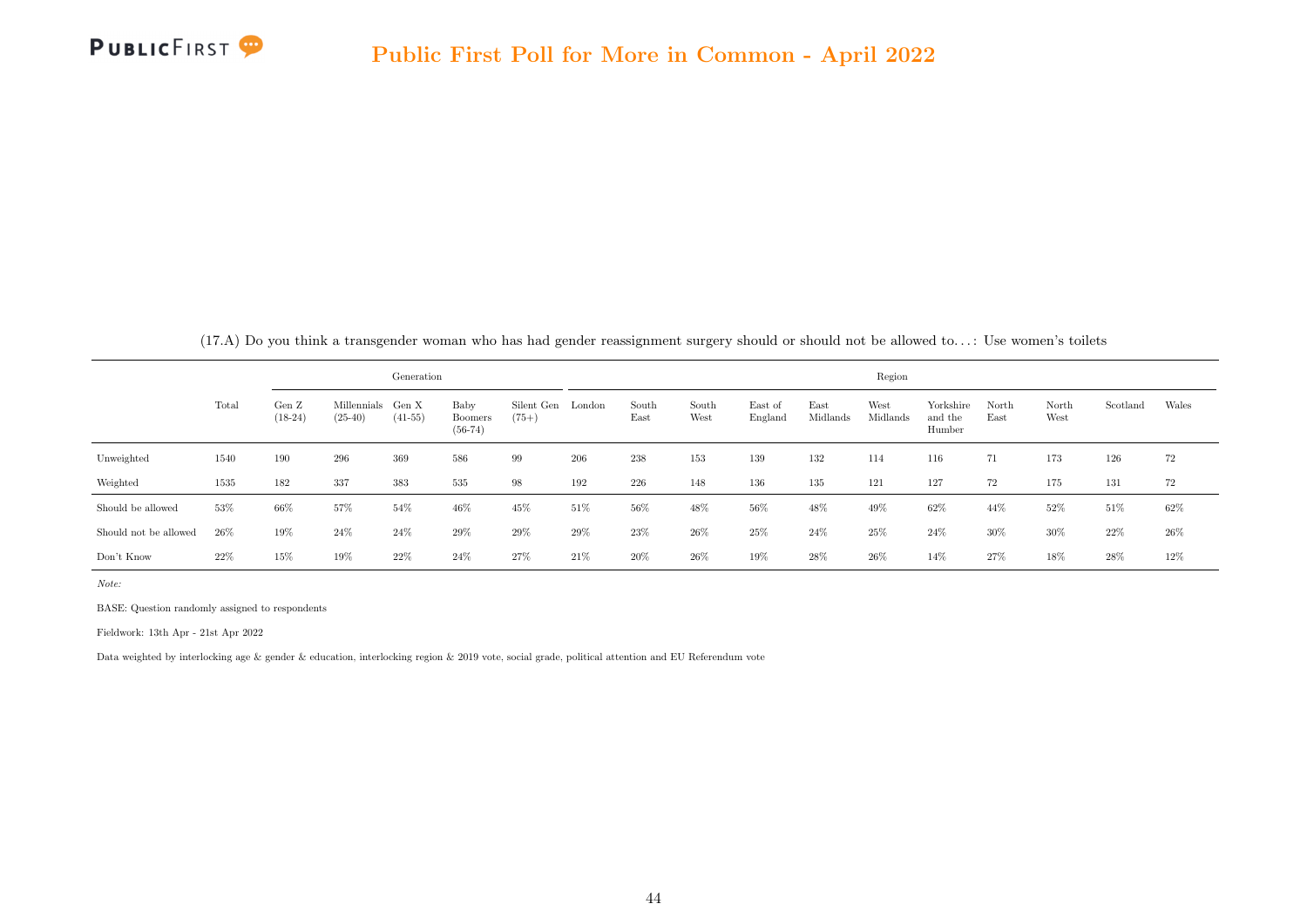|                       | Gender |      |        |        |       |        | Age       |           |       |                       |            | Education                                                         |                             |                      |       | $EU$ 2016 Vote |                   |
|-----------------------|--------|------|--------|--------|-------|--------|-----------|-----------|-------|-----------------------|------------|-------------------------------------------------------------------|-----------------------------|----------------------|-------|----------------|-------------------|
|                       | Total  | Male | Female | 18-24  | 25-34 | 35-44  | $45 - 54$ | $55 - 64$ | $65+$ | GCSE or<br>equivalent | equivalent | A Level or University<br>Under-<br>graduate<br>Degree<br>(BA/BSc) | Postgrad-<br>uate<br>Degree | University Doctorate | Leave | Remain         | I did not<br>vote |
| Unweighted            | 1540   | 750  | 781    | 190    | 153   | 234    | 256       | 295       | 412   | $\Omega$              | $\theta$   | 321                                                               | 147                         | 28                   | 653   | 603            | 175               |
| Weighted              | 1535   | 742  | 784    | 182    | 176   | 263    | 262       | 239       | 412   | $\theta$              | $\theta$   | 313                                                               | 147                         | 25                   | 634   | 552            | 225               |
| Should be allowed     | 53%    | 47%  | 58%    | 66%    | 54%   | 60%    | 53%       | 48%       | 45%   | 50%                   | 55%        | 56%                                                               | 56%                         | 62%                  | 48%   | 59%            | 47%               |
| Should not be allowed | 26%    | 31%  | $21\%$ | $19\%$ | 22%   | $25\%$ | 24%       | 27%       | 31%   | 28%                   | $24\%$     | 23%                                                               | $24\%$                      | $24\%$               | 34%   | 19%            | $23\%$            |
| Don't Know            | 22%    | 22%  | 21\%   | 15%    | 25%   | 15%    | 23%       | 26\%      | 25%   | 22%                   | 22\%       | 20%                                                               | 20%                         | 13%                  | 18%   | 22%            | 31\%              |

(17.B) Do you think a transgender woman who has had gender reassignment surgery should or should not be allowed to. . . : Use women's toilets

Note:

BASE: Question randomly assigned to respondents

Fieldwork: 13th Apr - 21st Apr 2022

Data weighted by interlocking age & gender & education, interlocking region & 2019 vote, social grade, political attention and EU Referendum vote

|                       |        |                     |        | 2019                |                               |                   |                               |                  |                                          | Segment  |           |                                             |                    |     | Social Grade |        |        |
|-----------------------|--------|---------------------|--------|---------------------|-------------------------------|-------------------|-------------------------------|------------------|------------------------------------------|----------|-----------|---------------------------------------------|--------------------|-----|--------------|--------|--------|
|                       | Total  | Conservative Labour |        | Liberal<br>Democrat | The<br><b>Brexit</b><br>Party | I did not<br>vote | Progressive Civic<br>Activist | Pragma-<br>tists | Disengaged Established Loyal<br>battlers | Liberals | Nationals | Disengaged Backbone<br>Tradition-<br>alists | Conserva-<br>tives | AB  | C1           | C2     | DE     |
| Unweighted            | 1540   | 588                 | 401    | 136                 | 26                            | 194               | 180                           | 265              | 373                                      | 108      | 364       | 161                                         | 89                 | 402 | 421          | 307    | 400    |
| Weighted              | 1535   | 546                 | 376    | 134                 | 29                            | 249               | 162                           | 270              | 401                                      | 109      | 340       | 175                                         | 79                 | 413 | 434          | 314    | 366    |
| Should be allowed     | 53%    | 45%                 | 63%    | 60%                 | 59%                           | 43%               | 74%                           | 65%              | 48%                                      | 58%      | 50%       | 33%                                         | 39%                | 53% | 57%          | 45%    | 54%    |
| Should not be allowed | 26%    | $36\%$              | 17%    | 19%                 | 29%                           | $27\%$            | 13%                           | 13%              | 26\%                                     | 23%      | $30\%$    | 42%                                         | 38%                | 28% | 22%          | 28\%   | 26\%   |
| Don't Know            | $22\%$ | 19%                 | $20\%$ | 21\%                | 12%                           | 31%               | 13%                           | 23%              | 25%                                      | $19\%$   | 19%       | 26%                                         | 23%                | 20% | 22%          | $26\%$ | $20\%$ |

(17.C) Do you think a transgender woman who has had gender reassignment surgery should or should not be allowed to. . . : Use women's toilets

Note:

BASE: Question randomly assigned to respondents

Fieldwork: 13th Apr - 21st Apr 2022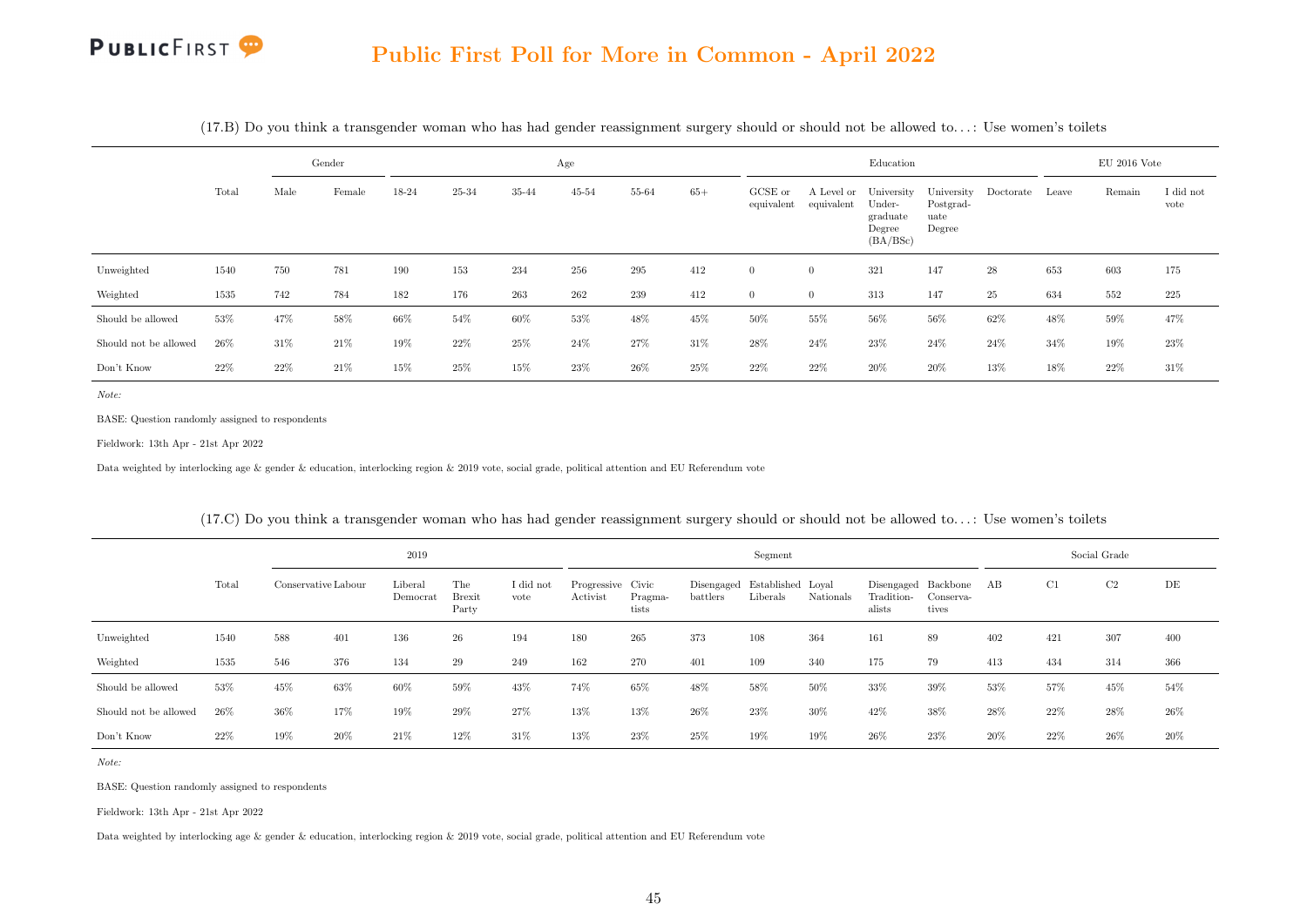

|                               |        |                    |                          | Generation         |                              |                       |        |               |               |                    |                  | Region           |                                |               |               |          |        |
|-------------------------------|--------|--------------------|--------------------------|--------------------|------------------------------|-----------------------|--------|---------------|---------------|--------------------|------------------|------------------|--------------------------------|---------------|---------------|----------|--------|
|                               | Total  | Gen Z<br>$(18-24)$ | Millennials<br>$(25-40)$ | Gen X<br>$(41-55)$ | Baby<br>Boomers<br>$(56-74)$ | Silent Gen<br>$(75+)$ | London | South<br>East | South<br>West | East of<br>England | East<br>Midlands | West<br>Midlands | Yorkshire<br>and the<br>Humber | North<br>East | North<br>West | Scotland | Wales  |
| Unweighted                    | 3140   | 375                | 641                      | 776                | 1172                         | 176                   | 412    | 489           | 291           | 278                | 258              | 246              | 261                            | 143           | 333           | 266      | 163    |
| Weighted                      | 3140   | 349                | 738                      | 804                | 1069                         | 181                   | 377    | 487           | 294           | 274                | 261              | 260              | 278                            | 147           | 332           | 270      | 160    |
| Strongly support              | 16%    | 37%                | $23\%$                   | 13%                | $9\%$                        | $7\%$                 | $22\%$ | 13%           | 17%           | 16%                | 14%              | 15%              | 18%                            | 15%           | 17%           | 16%      | $15\%$ |
| Support                       | 23%    | 28%                | 23%                      | 24%                | 21\%                         | 23%                   | 23%    | 24\%          | 20%           | 23%                | 27%              | 19%              | 22\%                           | $20\%$        | $26\%$        | 21\%     | $28\%$ |
| Neither support nor<br>oppose | 29%    | 20%                | 27%                      | $30\%$             | 31\%                         | 32%                   | 27%    | 28%           | 34%           | 29%                | $29\%$           | $36\%$           | 29%                            | 31%           | 24%           | 26%      | 21\%   |
| Oppose                        | 17%    | $9\%$              | 15%                      | 18%                | 19%                          | 21\%                  | 16%    | 20%           | 17%           | 16%                | 16%              | 17%              | 15%                            | 16%           | 15%           | 20%      | 18%    |
| Strongly oppose               | 15%    | $6\%$              | 12%                      | 16%                | 20%                          | 17%                   | 12%    | 15%           | 12%           | 17%                | 15%              | 13%              | 17%                            | 18%           | 19%           | 19%      | $18\%$ |
| Total Support:                | 39%    | 64%                | 45%                      | 36%                | 30%                          | 30%                   | 45%    | 37%           | 37%           | 38%                | 41\%             | 34%              | 40%                            | $36\%$        | 42%           | 36%      | $43\%$ |
| Total Oppose:                 | $32\%$ | 15%                | 28%                      | $34\%$             | 39%                          | 38%                   | 28%    | 35%           | 29%           | 32%                | 30%              | 30%              | 31\%                           | 34%           | 34%           | $38\%$   | $36\%$ |
| Net:                          | $7\%$  | 49%                | $18\%$                   | $3\%$              | $-9\%$                       | $-9\%$                | $16\%$ | $2\%$         | $8\%$         | $6\%$              | $10\%$           | $4\%$            | $8\%$                          | $2\%$         | $8\%$         | $-2%$    | $7\%$  |

<span id="page-54-0"></span>(18.A) One solution to people's usage of toilets is to have unisex toilets. Do you support or oppose increasing the availabiltiy of unisex toilets in the following locations: In workplaces

Note:

BASE: All Respondents

Fieldwork: 13th Apr - 21st Apr 2022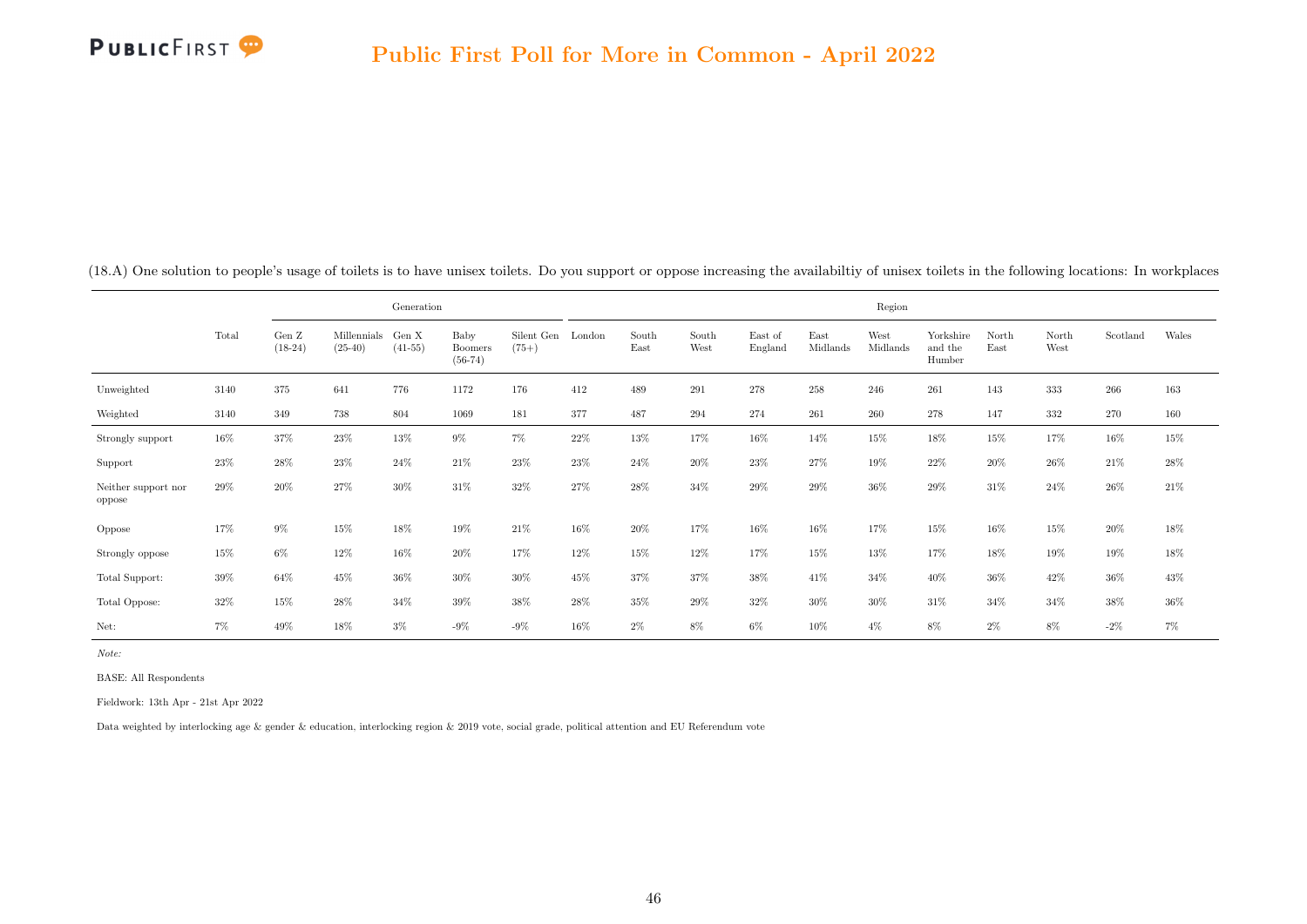

|                               |        |        | Gender |        |        |         | Age       |         |         |                       |                          | Education                                              |                                           |           |        | $EU$ 2016 Vote |                               |
|-------------------------------|--------|--------|--------|--------|--------|---------|-----------|---------|---------|-----------------------|--------------------------|--------------------------------------------------------|-------------------------------------------|-----------|--------|----------------|-------------------------------|
|                               | Total  | Male   | Female | 18-24  | 25-34  | 35-44   | $45 - 54$ | 55-64   | $65+$   | GCSE or<br>equivalent | A Level or<br>equivalent | University<br>Under-<br>graduate<br>Degree<br>(BA/BSc) | University<br>Postgrad-<br>uate<br>Degree | Doctorate | Leave  | Remain         | $\rm I$ did $\rm not$<br>vote |
| Unweighted                    | 3140   | 1547   | 1578   | 375    | 341    | 500     | 525       | 615     | 784     | 767                   | 613                      | 622                                                    | 296                                       | 67        | 1295   | 1252           | 365                           |
| Weighted                      | 3140   | 1518   | 1607   | 349    | 394    | $572\,$ | 533       | $500\,$ | 792     | 793                   | 599                      | 607                                                    | 294                                       | 56        | 1243   | 1165           | 484                           |
| Strongly support              | $16\%$ | 17%    | 15%    | 37%    | 24\%   | $18\%$  | 14%       | $10\%$  | $7\%$   | $12\%$                | 17%                      | $20\%$                                                 | 24\%                                      | 24\%      | 11\%   | 19%            | $16\%$                        |
| Support                       | $23\%$ | 24\%   | 22%    | $28\%$ | $20\%$ | $26\%$  | $23\%$    | 19%     | 22%     | $18\%$                | $26\%$                   | $25\%$                                                 | 27%                                       | 30%       | 21%    | $26\%$         | 21%                           |
| Neither support nor<br>oppose | 29%    | $30\%$ | 27%    | $20\%$ | $28\%$ | $27\%$  | $29\%$    | $35\%$  | $29\%$  | $31\%$                | $27\%$                   | $29\%$                                                 | $22\%$                                    | $27\%$    | $27\%$ | $28\%$         | $35\%$                        |
| Oppose                        | 17%    | 15%    | 19%    | 9%     | 13%    | $18\%$  | 18%       | 17%     | 21\%    | 21\%                  | 17%                      | 13%                                                    | 14%                                       | $7\%$     | 21%    | 14%            | $14\%$                        |
| Strongly oppose               | 15%    | 14%    | 17%    | $6\%$  | 14%    | $12\%$  | $16\%$    | $18\%$  | $21\%$  | $17\%$                | 13%                      | 14%                                                    | 12%                                       | 12%       | $20\%$ | $13\%$         | $14\%$                        |
| Total Support:                | $39\%$ | 41\%   | 37%    | 64%    | 44%    | 43%     | 37%       | $29\%$  | $29\%$  | $31\%$                | 43%                      | 44%                                                    | 51%                                       | 54%       | 31\%   | 45%            | 37%                           |
| Total Oppose:                 | $32\%$ | 29%    | 36%    | 15%    | $28\%$ | $29\%$  | 34%       | 35%     | 42%     | $38\%$                | 30%                      | 27%                                                    | 27%                                       | 19%       | 41\%   | 27%            | $28\%$                        |
| Net:                          | $7\%$  | 12%    | $1\%$  | 49%    | 16%    | 14%     | $4\%$     | $-6\%$  | $-12\%$ | $-8\%$                | 13%                      | 17%                                                    | $24\%$                                    | 35%       | $-10%$ | 18%            | $9\%$                         |

(18.B) One solution to people's usage of toilets is to have unisex toilets. Do you support or oppose increasing the availabiltiy of unisex toilets in the following locations: In workplaces

Note:

BASE: All Respondents

Fieldwork: 13th Apr - 21st Apr 2022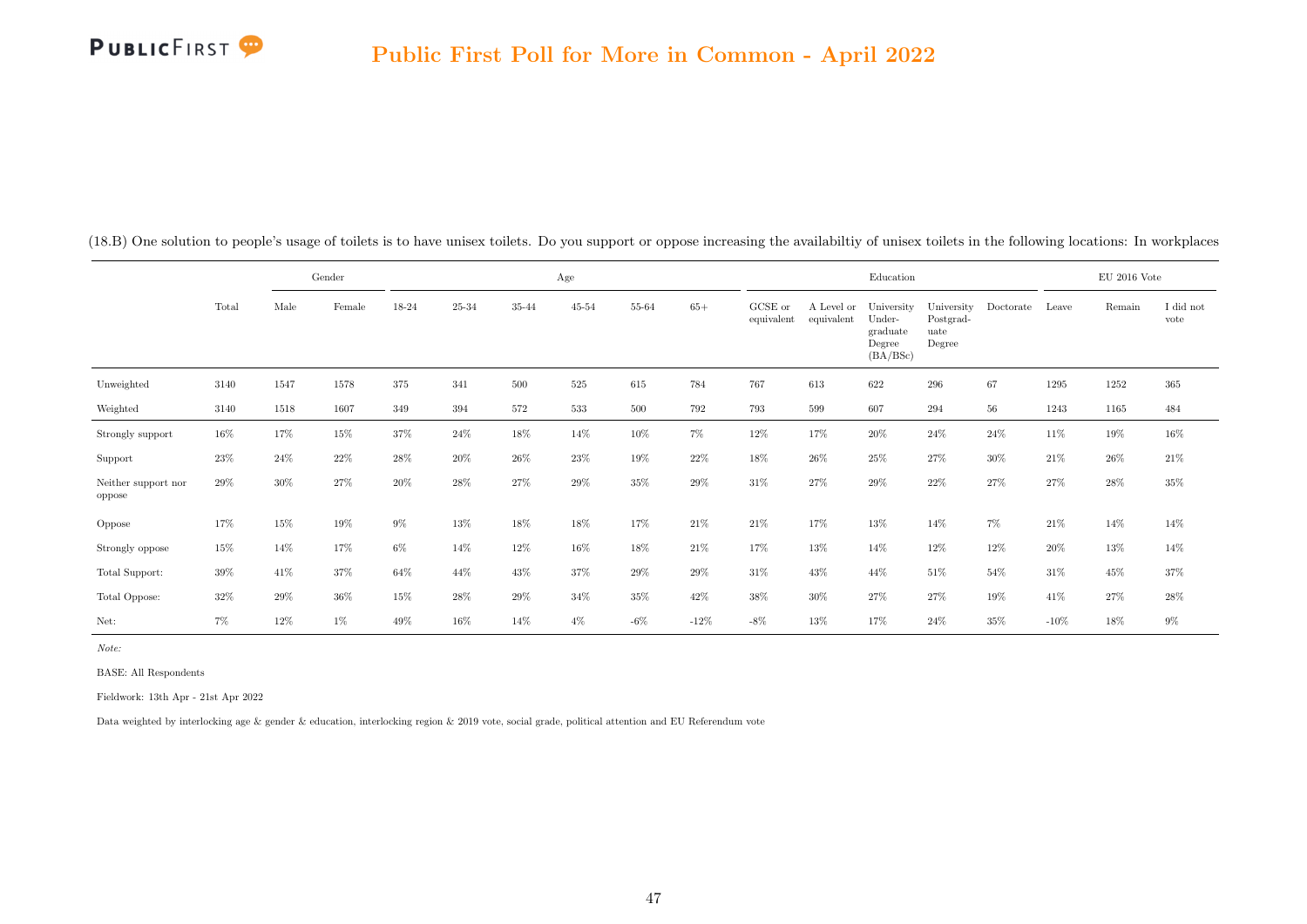|                               |       |                     |        | 2019                |                               |                   |                               |                  |          | Segment                                  |           |                                             |                    |        |      | Social Grade |        |
|-------------------------------|-------|---------------------|--------|---------------------|-------------------------------|-------------------|-------------------------------|------------------|----------|------------------------------------------|-----------|---------------------------------------------|--------------------|--------|------|--------------|--------|
|                               | Total | Conservative Labour |        | Liberal<br>Democrat | The<br><b>Brexit</b><br>Party | I did not<br>vote | Progressive Civic<br>Activist | Pragma-<br>tists | battlers | Disengaged Established Loyal<br>Liberals | Nationals | Disengaged Backbone<br>Tradition-<br>alists | Conserva-<br>tives | AB     | C1   | C2           | DE     |
| Unweighted                    | 3140  | 1165                | 815    | 279                 | 49                            | 395               | 366                           | 536              | 794      | 211                                      | 752       | 292                                         | 189                | 847    | 881  | 627          | 768    |
| Weighted                      | 3140  | 1064                | 779    | 282                 | 47                            | 520               | 307                           | 549              | 867      | 209                                      | 714       | 326                                         | 169                | 874    | 906  | 656          | 687    |
| Strongly support              | 16%   | $9\%$               | 23%    | 16%                 | 6%                            | 14%               | 38%                           | 18%              | 13%      | 13%                                      | 17%       | 8%                                          | $6\%$              | 19%    | 16%  | 14%          | 15%    |
| Support                       | 23%   | 21%                 | 26\%   | 30%                 | 19%                           | 19%               | 27%                           | 27%              | 23%      | 28%                                      | 20%       | 18%                                         | 21%                | $26\%$ | 25%  | 19%          | 20%    |
| Neither support nor<br>oppose | 29%   | 28%                 | $25\%$ | 33%                 | 19%                           | 35%               | 18%                           | 27%              | 35%      | 37%                                      | 22%       | 36%                                         | 27%                | 26%    | 28%  | 32%          | 29%    |
| Oppose                        | 17%   | 21\%                | 14%    | 14%                 | 26%                           | 16%               | 8%                            | 17%              | 17%      | 13%                                      | 20%       | 18%                                         | 23%                | 15%    | 16%  | 20%          | 18%    |
| Strongly oppose               | 15%   | 21%                 | 12%    | 8%                  | 30%                           | 16%               | 9%                            | 11%              | 13%      | $9\%$                                    | 22\%      | 20%                                         | 23%                | 14%    | 15%  | 16%          | 18%    |
| Total Support:                | 39%   | 30%                 | 50%    | 45%                 | 25%                           | 33%               | 65%                           | 45%              | 35%      | 41\%                                     | 36%       | 27%                                         | 26%                | 45%    | 41\% | 33%          | 35%    |
| Total Oppose:                 | 32%   | 42%                 | 26\%   | 22\%                | 56%                           | 32%               | 17%                           | $28\%$           | 30%      | 22%                                      | 42\%      | 38%                                         | 47%                | 29%    | 31\% | 35%          | 36%    |
| Net:                          | 7%    | $-12%$              | 24%    | 24\%                | $-31%$                        | $1\%$             | 48%                           | 16%              | $5\%$    | 18%                                      | $-5%$     | $-11%$                                      | $-21%$             | 16%    | 10%  | $-3\%$       | $-1\%$ |

(18.C) One solution to people's usage of toilets is to have unisex toilets. Do you support or oppose increasing the availabiltiy of unisex toilets in the following locations: In workplaces

Note:

BASE: All Respondents

Fieldwork: 13th Apr - 21st Apr 2022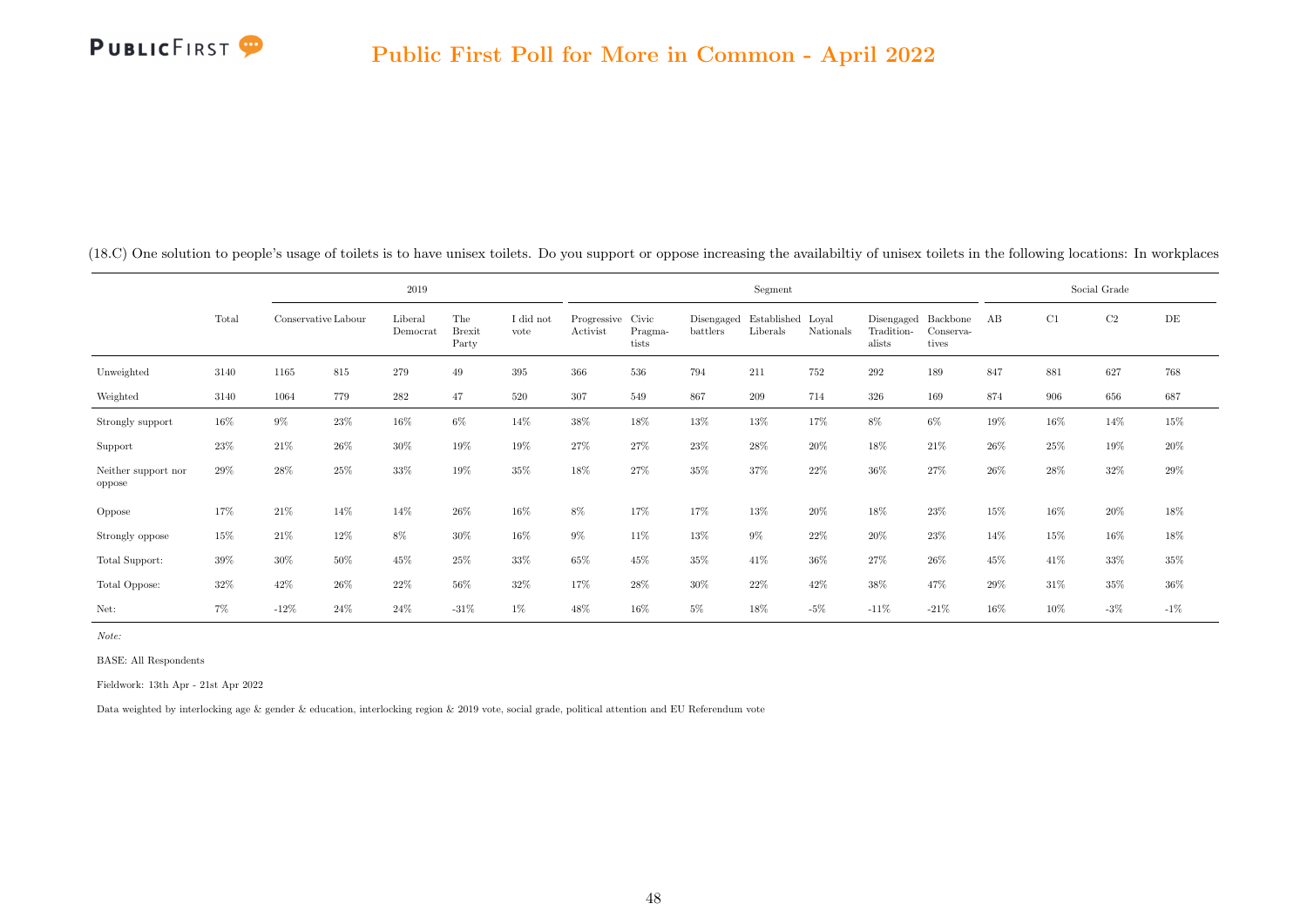|                               |        |                              |                          | Generation         |                                     |                       |        |               |               |                    |                  | Region           |                                |               |               |          |         |
|-------------------------------|--------|------------------------------|--------------------------|--------------------|-------------------------------------|-----------------------|--------|---------------|---------------|--------------------|------------------|------------------|--------------------------------|---------------|---------------|----------|---------|
|                               | Total  | Gen $\mathbf Z$<br>$(18-24)$ | Millennials<br>$(25-40)$ | Gen X<br>$(41-55)$ | Baby<br><b>Boomers</b><br>$(56-74)$ | Silent Gen<br>$(75+)$ | London | South<br>East | South<br>West | East of<br>England | East<br>Midlands | West<br>Midlands | Yorkshire<br>and the<br>Humber | North<br>East | North<br>West | Scotland | Wales   |
| Unweighted                    | 3140   | 375                          | 641                      | 776                | 1172                                | 176                   | 412    | 489           | 291           | 278                | 258              | 246              | 261                            | 143           | 333           | 266      | 163     |
| Weighted                      | 3140   | 349                          | 738                      | 804                | 1069                                | 181                   | 377    | 487           | 294           | 274                | 261              | 260              | 278                            | 147           | 332           | 270      | 160     |
| Strongly support              | 14%    | 32%                          | 21\%                     | 10%                | $7\%$                               | $6\%$                 | 18%    | 11%           | 14%           | 14%                | 12%              | 12%              | 14%                            | 14%           | 16%           | 12%      | 14%     |
| Support                       | 15%    | 23%                          | 15%                      | 18%                | 12%                                 | 16%                   | 18%    | 17%           | 15%           | 15%                | 15%              | 13%              | 14%                            | 11%           | 14%           | 15%      | $19\%$  |
| Neither support nor<br>oppose | 27%    | 20%                          | 27%                      | 28%                | 28%                                 | 20%                   | 26%    | 24%           | 31%           | 27%                | 27%              | $30\%$           | 30%                            | $30\%$        | 25%           | 24%      | 19%     |
| Oppose                        | 24%    | 12%                          | 22\%                     | 25%                | 28%                                 | 33%                   | 21\%   | 28%           | 24%           | $20\%$             | 24%              | 26%              | 23%                            | $25\%$        | 23%           | 26%      | $25\%$  |
| Strongly oppose               | 20%    | 13%                          | 16%                      | 19%                | 25%                                 | 25%                   | 17%    | $20\%$        | 17%           | 24%                | 22%              | 19%              | 19%                            | 19%           | 22%           | 22%      | $22\%$  |
| Total Support:                | 29%    | 55%                          | 36%                      | 28\%               | 19%                                 | 22%                   | 36%    | 28%           | 29%           | 29%                | 27%              | $25\%$           | 28%                            | 26%           | 30%           | $28\%$   | 33%     |
| Total Oppose:                 | 44%    | 25%                          | 38%                      | 44%                | 53%                                 | 58%                   | 38%    | 48%           | 40%           | 44%                | 46%              | 45%              | 42\%                           | 44%           | 45%           | 48%      | 47%     |
| Net:                          | $-15%$ | 30%                          | $-2\%$                   | $-16\%$            | $-35%$                              | $-35\%$               | $-2\%$ | $-20\%$       | $-11%$        | $-15%$             | $-19%$           | $-19\%$          | $-14%$                         | $-19%$        | $-16\%$       | $-21\%$  | $-14\%$ |

<span id="page-57-0"></span>(19.A) One solution to people's usage of toilets is to have unisex toilets. Do you support or oppose increasing the availabiltiy of unisex toilets in the following locations: In schools

Note:

BASE: All Respondents

Fieldwork: 13th Apr - 21st Apr 2022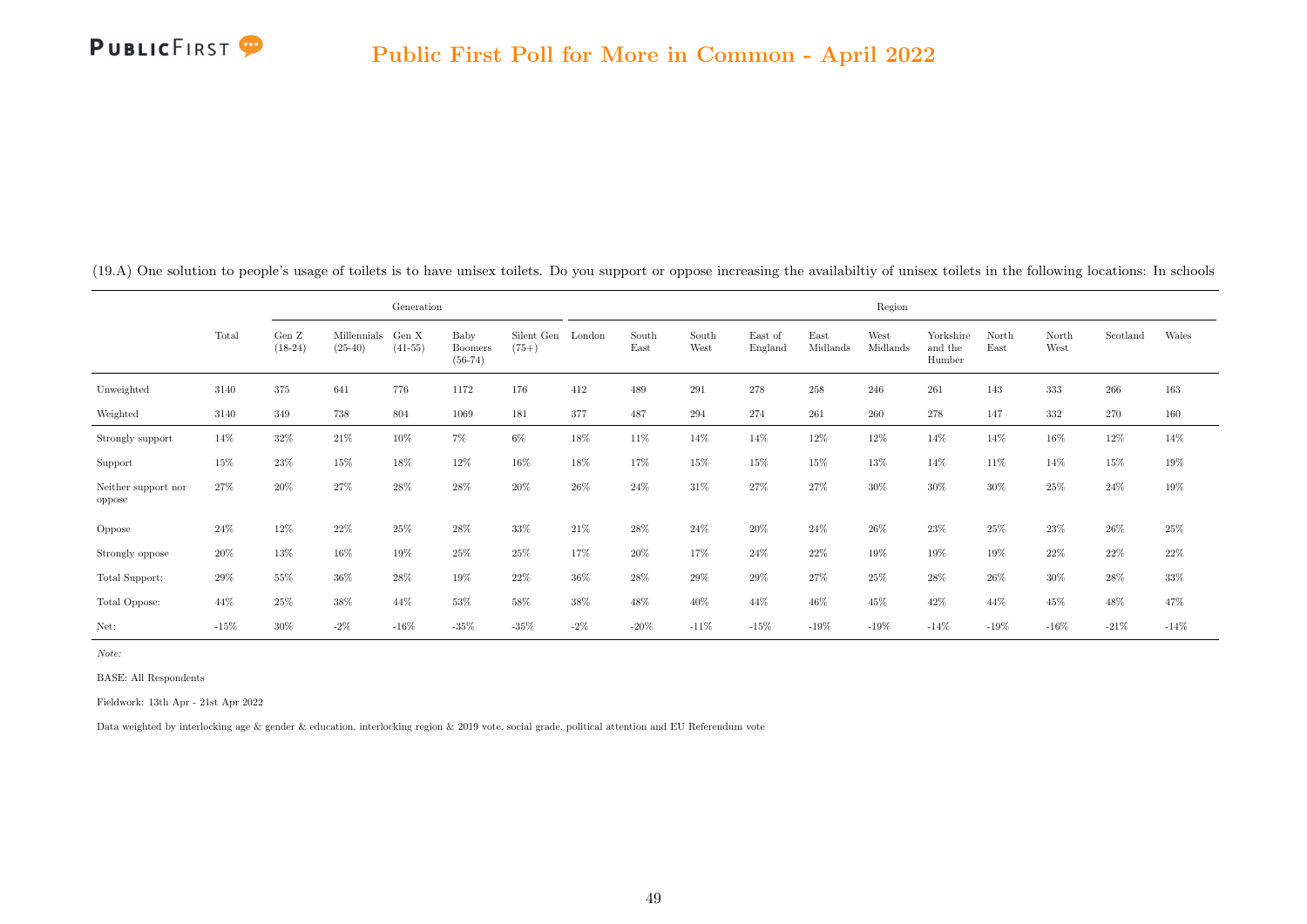

|                               |         |         | Gender |        |        |        | Age       |                |        |                       |                          | Education                                              |                                           |           |        | $\mathrm{EU}$ 2016 Vote |                               |
|-------------------------------|---------|---------|--------|--------|--------|--------|-----------|----------------|--------|-----------------------|--------------------------|--------------------------------------------------------|-------------------------------------------|-----------|--------|-------------------------|-------------------------------|
|                               | Total   | Male    | Female | 18-24  | 25-34  | 35-44  | $45 - 54$ | $55\mbox{-}64$ | $65+$  | GCSE or<br>equivalent | A Level or<br>equivalent | University<br>Under-<br>graduate<br>Degree<br>(BA/BSc) | University<br>Postgrad-<br>uate<br>Degree | Doctorate | Leave  | Remain                  | $\rm I$ did $\rm not$<br>vote |
| Unweighted                    | 3140    | 1547    | 1578   | 375    | 341    | 500    | $525\,$   | 615            | 784    | 767                   | 613                      | 622                                                    | 296                                       | 67        | 1295   | 1252                    | $365\,$                       |
| Weighted                      | 3140    | 1518    | 1607   | 349    | 394    | 572    | 533       | $500\,$        | 792    | 793                   | 599                      | 607                                                    | 294                                       | $56\,$    | 1243   | 1165                    | 484                           |
| Strongly support              | 14%     | 14%     | 14%    | $32\%$ | $23\%$ | 15%    | 11%       | $8\%$          | $6\%$  | 11%                   | 13%                      | 18%                                                    | 23%                                       | 24\%      | 8%     | 16%                     | 14%                           |
| Support                       | 15%     | 16%     | 15%    | $23\%$ | 14%    | 17%    | 18%       | 11%            | 13%    | $12\%$                | 19%                      | 16%                                                    | 19%                                       | 21\%      | 13%    | 18%                     | 14%                           |
| Neither support nor<br>oppose | 27%     | 28%     | 25%    | $20\%$ | $27\%$ | $29\%$ | 27%       | $31\%$         | $25\%$ | $27\%$                | $26\%$                   | 27%                                                    | $23\%$                                    | $27\%$    | $24\%$ | $27\%$                  | 31%                           |
| Oppose                        | 24%     | 24\%    | 25%    | 12%    | 18%    | 25%    | 24%       | 28%            | 29%    | 28%                   | 24%                      | 23%                                                    | 18%                                       | 14%       | 29%    | 22%                     | $22\%$                        |
| Strongly oppose               | $20\%$  | 19%     | 21%    | 13%    | $18\%$ | 15%    | $20\%$    | $22\%$         | 27%    | $21\%$                | 19%                      | 16%                                                    | 16%                                       | 14%       | 26%    | 16%                     | 18%                           |
| Total Support:                | $29\%$  | $29\%$  | 29%    | 55%    | 37%    | $31\%$ | $29\%$    | $19\%$         | $19\%$ | $23\%$                | 32%                      | 34%                                                    | 42%                                       | 45%       | $21\%$ | 35%                     | $28\%$                        |
| Total Oppose:                 | 44%     | 43%     | 46%    | 25%    | 36%    | 40%    | 44%       | $50\%$         | 56%    | $50\%$                | 43%                      | 39%                                                    | 34%                                       | $28\%$    | 54%    | 38%                     | 41\%                          |
| Net:                          | $-15\%$ | $-13\%$ | $-17%$ | $30\%$ | $1\%$  | $-9\%$ | $-15%$    | $-31%$         | $-37%$ | $-27%$                | $-11\%$                  | $-5%$                                                  | 8%                                        | 16%       | $-33%$ | $-3\%$                  | $-12\%$                       |

(19.B) One solution to people's usage of toilets is to have unisex toilets. Do you support or oppose increasing the availabiltiy of unisex toilets in the following locations: In schools

Note:

BASE: All Respondents

Fieldwork: 13th Apr - 21st Apr 2022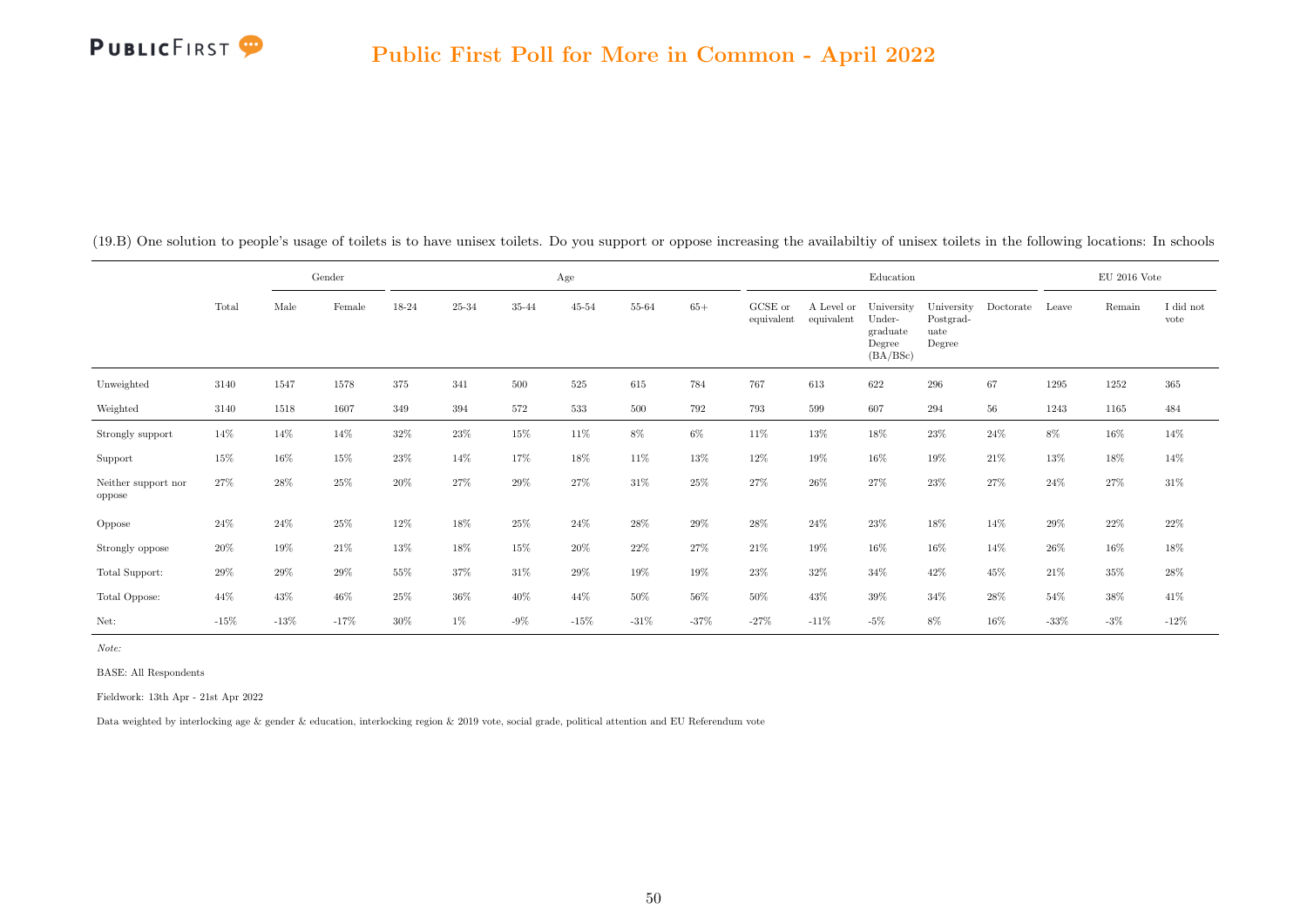|                               |        |                     |       | 2019                |                               |                   |                               |                  |          | Segment                                  |           |                                             |                    |       |        | Social Grade |        |
|-------------------------------|--------|---------------------|-------|---------------------|-------------------------------|-------------------|-------------------------------|------------------|----------|------------------------------------------|-----------|---------------------------------------------|--------------------|-------|--------|--------------|--------|
|                               | Total  | Conservative Labour |       | Liberal<br>Democrat | The<br><b>Brexit</b><br>Party | I did not<br>vote | Progressive Civic<br>Activist | Pragma-<br>tists | battlers | Disengaged Established Loyal<br>Liberals | Nationals | Disengaged Backbone<br>Tradition-<br>alists | Conserva-<br>tives | AB    | C1     | $\rm C2$     | DE     |
| Unweighted                    | 3140   | 1165                | 815   | 279                 | 49                            | 395               | 366                           | 536              | 794      | 211                                      | 752       | 292                                         | 189                | 847   | 881    | 627          | 768    |
| Weighted                      | 3140   | 1064                | 779   | 282                 | 47                            | 520               | 307                           | 549              | 867      | 209                                      | 714       | 326                                         | 169                | 874   | 906    | 656          | 687    |
| Strongly support              | 14%    | 7%                  | 21\%  | 14%                 | $4\%$                         | 11%               | 33%                           | 13%              | 10%      | 11%                                      | 16%       | 6%                                          | $7\%$              | 18%   | 13%    | 11%          | 12%    |
| Support                       | 15%    | 14%                 | 16%   | 19%                 | $3\%$                         | 14%               | 17%                           | 17%              | 16%      | $22\%$                                   | 13%       | 11%                                         | 13%                | 19%   | 16%    | 13%          | 13%    |
| Neither support nor<br>oppose | 27%    | 23%                 | 27%   | 32%                 | 17%                           | 31%               | 23%                           | 28%              | 33%      | 30%                                      | 18%       | 34%                                         | 16%                | 25%   | 28%    | 26\%         | 28%    |
| Oppose                        | 24%    | 28\%                | 21\%  | 23%                 | 32%                           | 24%               | 17%                           | 25%              | 22%      | 24\%                                     | 26%       | 25%                                         | 37%                | 22%   | 24%    | 27%          | 25%    |
| Strongly oppose               | $20\%$ | 28\%                | 15%   | 12%                 | 44%                           | 20%               | 10%                           | 16%              | 19%      | 14%                                      | 28%       | 23%                                         | 27%                | 17%   | 19%    | 23%          | 22%    |
| Total Support:                | 29%    | 21\%                | 37%   | 33%                 | 7%                            | 25%               | 50%                           | 31%              | 26%      | 33%                                      | 29%       | 18%                                         | 20%                | 36%   | 29%    | 24%          | 25%    |
| Total Oppose:                 | 44%    | 55%                 | 36%   | 34%                 | 76%                           | 44%               | 27%                           | 42%              | 41%      | 37%                                      | 53%       | 48%                                         | 64%                | 39%   | 43%    | 50%          | 47%    |
| Net:                          | $-15%$ | $-34%$              | $1\%$ | $-1\%$              | $-69%$                        | $-19%$            | 24%                           | $-11%$           | $-15%$   | $-5%$                                    | $-25%$    | $-31%$                                      | $-44%$             | $-3%$ | $-14%$ | $-26%$       | $-22%$ |

(19.C) One solution to people's usage of toilets is to have unisex toilets. Do you support or oppose increasing the availabiltiy of unisex toilets in the following locations: In schools

Note:

BASE: All Respondents

Fieldwork: 13th Apr - 21st Apr 2022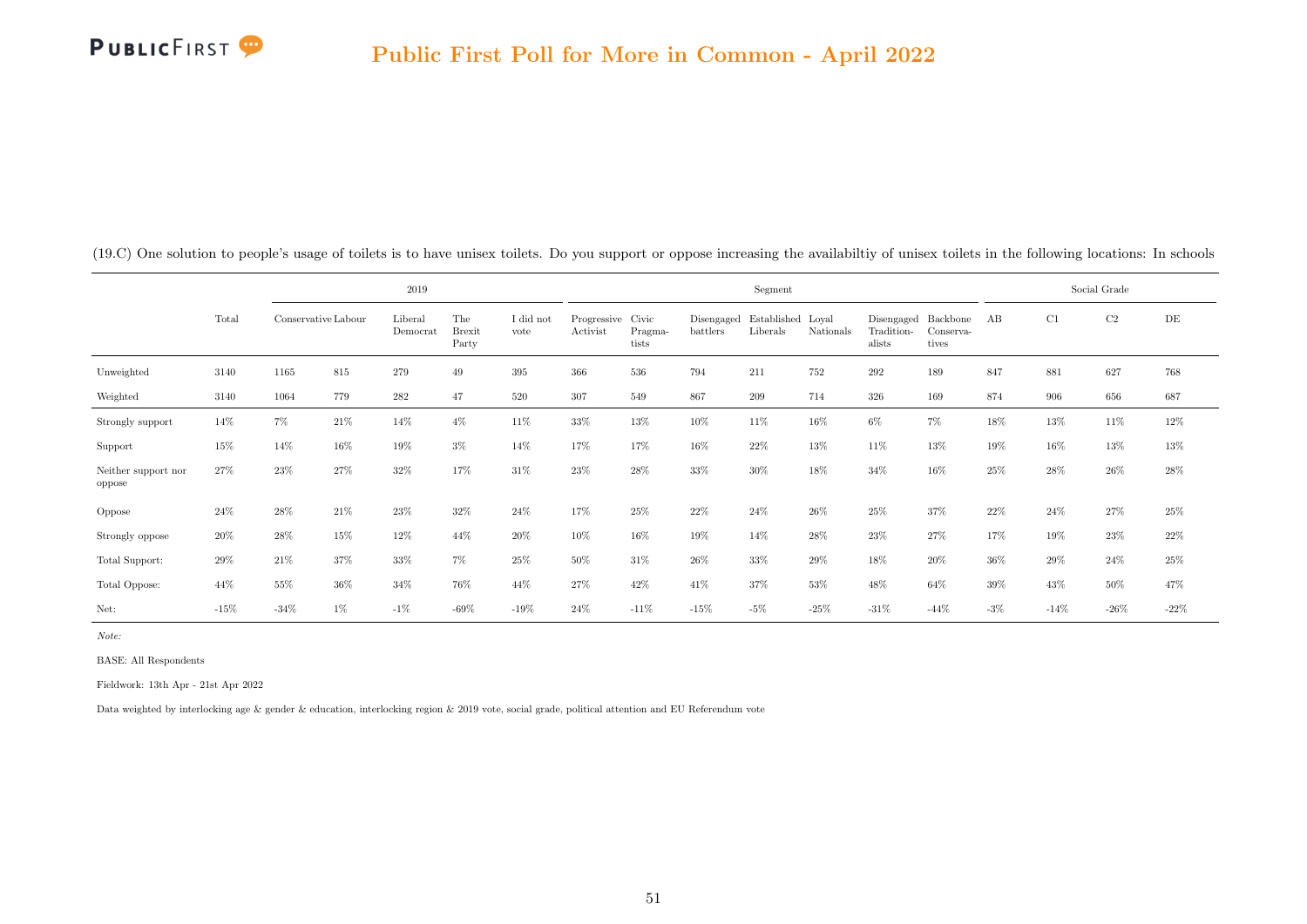<span id="page-60-0"></span>(20.A) One solution to people's usage of toilets is to have unisex toilets. Do you support or oppose increasing the availabiltiy of unisex toilets in the following locations: In public places

|                               |       |                              |                          | Generation         |                              |                       |        |               |               |                    |                  | Region           |                                |               |               |          |        |
|-------------------------------|-------|------------------------------|--------------------------|--------------------|------------------------------|-----------------------|--------|---------------|---------------|--------------------|------------------|------------------|--------------------------------|---------------|---------------|----------|--------|
|                               | Total | Gen $\mathbf Z$<br>$(18-24)$ | Millennials<br>$(25-40)$ | Gen X<br>$(41-55)$ | Baby<br>Boomers<br>$(56-74)$ | Silent Gen<br>$(75+)$ | London | South<br>East | South<br>West | East of<br>England | East<br>Midlands | West<br>Midlands | Yorkshire<br>and the<br>Humber | North<br>East | North<br>West | Scotland | Wales  |
| Unweighted                    | 3140  | 375                          | 641                      | 776                | 1172                         | 176                   | 412    | 489           | 291           | 278                | 258              | 246              | 261                            | 143           | 333           | 266      | 163    |
| Weighted                      | 3140  | 349                          | 738                      | 804                | 1069                         | 181                   | 377    | 487           | 294           | 274                | 261              | 260              | 278                            | 147           | 332           | 270      | 160    |
| Strongly support              | 15%   | 33%                          | $22\%$                   | $12\%$             | $9\%$                        | $7\%$                 | 19%    | 11%           | 17%           | 16%                | 14%              | 14%              | 17%                            | 17%           | 15%           | 15%      | 18%    |
| Support                       | 21%   | 28%                          | 21\%                     | $22\%$             | 19%                          | $22\%$                | 24%    | $23\%$        | 21%           | 19%                | 27%              | 18%              | 19%                            | 17%           | $20\%$        | 18%      | 25%    |
| Neither support nor<br>oppose | 27%   | 22%                          | 28%                      | 27%                | 29%                          | 25%                   | 26%    | 26\%          | 30%           | 28%                | 26%              | 37%              | 31\%                           | 30%           | 26%           | $25\%$   | 18%    |
| Oppose                        | 19%   | $8\%$                        | 18%                      | 21\%               | 21\%                         | 24%                   | 17%    | $23\%$        | 19%           | 17%                | 18%              | 18%              | 16%                            | 16%           | 18%           | 24%      | 18%    |
| Strongly oppose               | 17%   | $8\%$                        | 12%                      | 17%                | 22%                          | 22%                   | 13%    | 17%           | 14%           | 19%                | 15%              | 13%              | 17%                            | 19%           | 21\%          | 19%      | $22\%$ |
| Total Support:                | 37%   | 61\%                         | 42%                      | 34\%               | 28%                          | 28%                   | 43%    | 34%           | 37%           | 35%                | 42%              | 32%              | 36%                            | 35%           | $36\%$        | 33%      | 43%    |
| Total Oppose:                 | 36%   | 16%                          | 30%                      | 39%                | 42\%                         | 46%                   | 31%    | 40%           | 33%           | 37%                | 32%              | 31%              | 34%                            | 35%           | $39\%$        | 43%      | $40\%$ |
| Net:                          | $1\%$ | 45%                          | 13%                      | $-5%$              | $-14%$                       | $-18%$                | 12%    | $-5%$         | $4\%$         | $-2\%$             | $9\%$            | $1\%$            | $2\%$                          | $-1%$         | $-3%$         | $-10%$   | $3\%$  |

Note:

BASE: All Respondents

Fieldwork: 13th Apr - 21st Apr 2022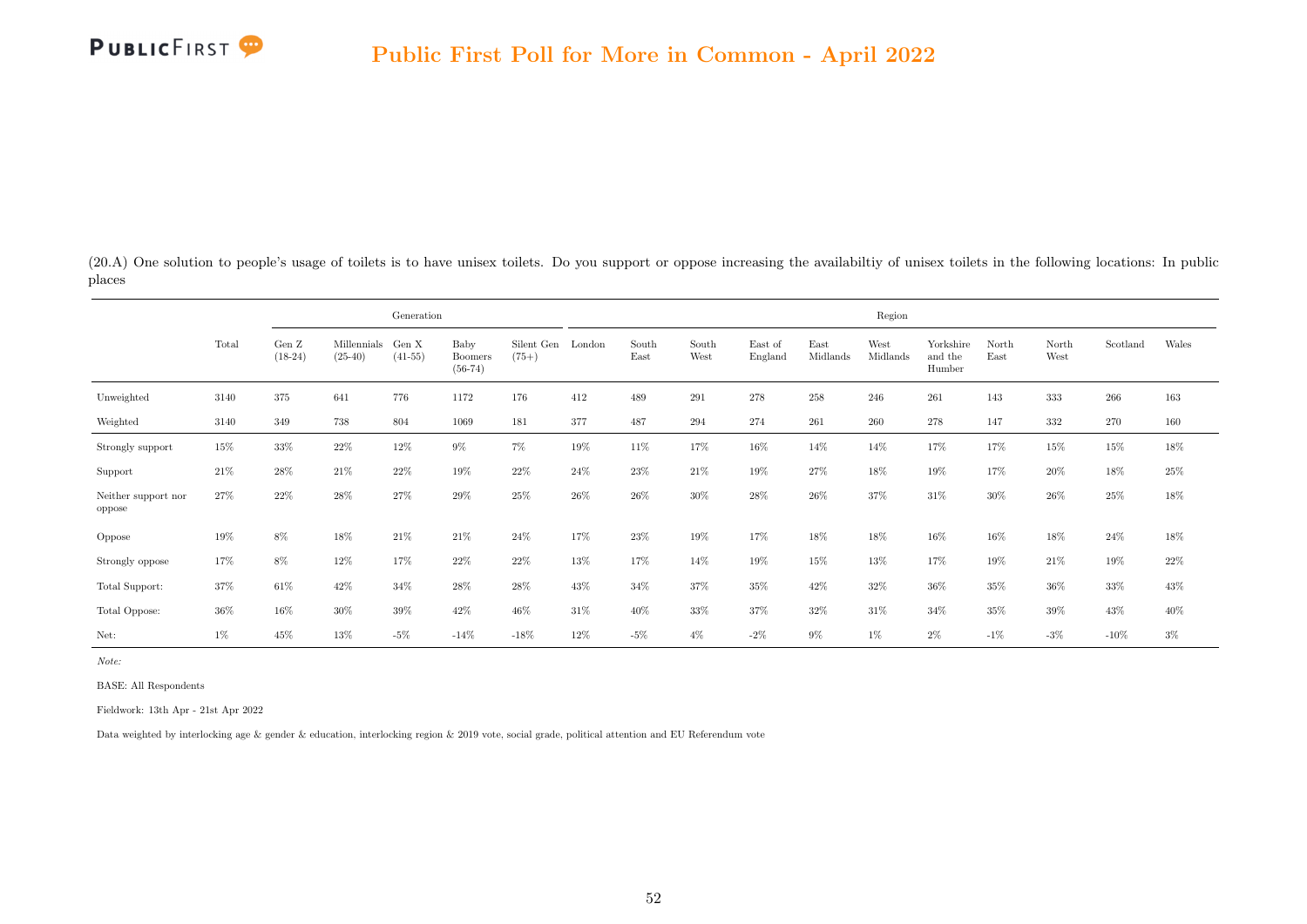

(20.B) One solution to people's usage of toilets is to have unisex toilets. Do you support or oppose increasing the availabiltiy of unisex toilets in the following locations: In public places

|                               |        |       | Gender |        |           |           | Age            |        |        |                       |                          | Education                                              |                                           |           |         | $\mathrm{EU}$ 2016 Vote |                   |
|-------------------------------|--------|-------|--------|--------|-----------|-----------|----------------|--------|--------|-----------------------|--------------------------|--------------------------------------------------------|-------------------------------------------|-----------|---------|-------------------------|-------------------|
|                               | Total  | Male  | Female | 18-24  | $25 - 34$ | $35 - 44$ | $45\hbox{-}54$ | 55-64  | $65+$  | GCSE or<br>equivalent | A Level or<br>equivalent | University<br>Under-<br>graduate<br>Degree<br>(BA/BSc) | University<br>Postgrad-<br>uate<br>Degree | Doctorate | Leave   | Remain                  | I did not<br>vote |
| Unweighted                    | 3140   | 1547  | 1578   | 375    | 341       | 500       | 525            | 615    | 784    | 767                   | 613                      | 622                                                    | 296                                       | 67        | 1295    | 1252                    | 365               |
| Weighted                      | 3140   | 1518  | 1607   | 349    | 394       | 572       | 533            | 500    | 792    | 793                   | 599                      | 607                                                    | 294                                       | 56        | 1243    | 1165                    | 484               |
| Strongly support              | 15%    | 15%   | 15%    | $33\%$ | $23\%$    | 17%       | 13%            | $10\%$ | 8%     | 12%                   | 15%                      | $18\%$                                                 | 25%                                       | 29%       | 10%     | $18\%$                  | $15\%$            |
| Support                       | 21\%   | 23%   | 20%    | 28%    | 20%       | 22%       | 22%            | 18%    | 20%    | 18%                   | 24%                      | 23%                                                    | 25%                                       | 18%       | 19%     | 25%                     | 19%               |
| Neither support nor<br>oppose | 27%    | 30%   | 26%    | 22%    | 27%       | 30%       | 25%            | 32%    | 27%    | 29%                   | $26\%$                   | 27%                                                    | 22\%                                      | 31%       | $26\%$  | 26%                     | 32%               |
| Oppose                        | 19%    | 18%   | $20\%$ | $8\%$  | 16%       | 19%       | 21\%           | 21\%   | 22%    | 22%                   | 19%                      | 18%                                                    | 15%                                       | 10%       | 22%     | 17%                     | $18\%$            |
| Strongly oppose               | 17%    | 15%   | $19\%$ | $8\%$  | 14%       | 12%       | 18%            | $19\%$ | $23\%$ | 19%                   | 15%                      | 13%                                                    | 13%                                       | 12%       | 22%     | $13\%$                  | $15\%$            |
| Total Support:                | $37\%$ | 38%   | 35%    | $61\%$ | 43%       | 39%       | 36%            | 27%    | 28%    | 29%                   | 39%                      | 42\%                                                   | 50%                                       | 47%       | $29\%$  | 43%                     | $35\%$            |
| Total Oppose:                 | $36\%$ | 32%   | 39%    | 16%    | 30%       | 32%       | 39%            | 40%    | 45%    | 42%                   | 35%                      | 31\%                                                   | 29%                                       | 22%       | 45%     | 31\%                    | 33%               |
| Net:                          | $1\%$  | $6\%$ | $-4\%$ | 45%    | 12%       | $7\%$     | $-3\%$         | $-13%$ | $-17%$ | $-12%$                | $5\%$                    | 10%                                                    | 21\%                                      | 24%       | $-16\%$ | 12%                     | 2%                |

Note:

BASE: All Respondents

Fieldwork: 13th Apr - 21st Apr 2022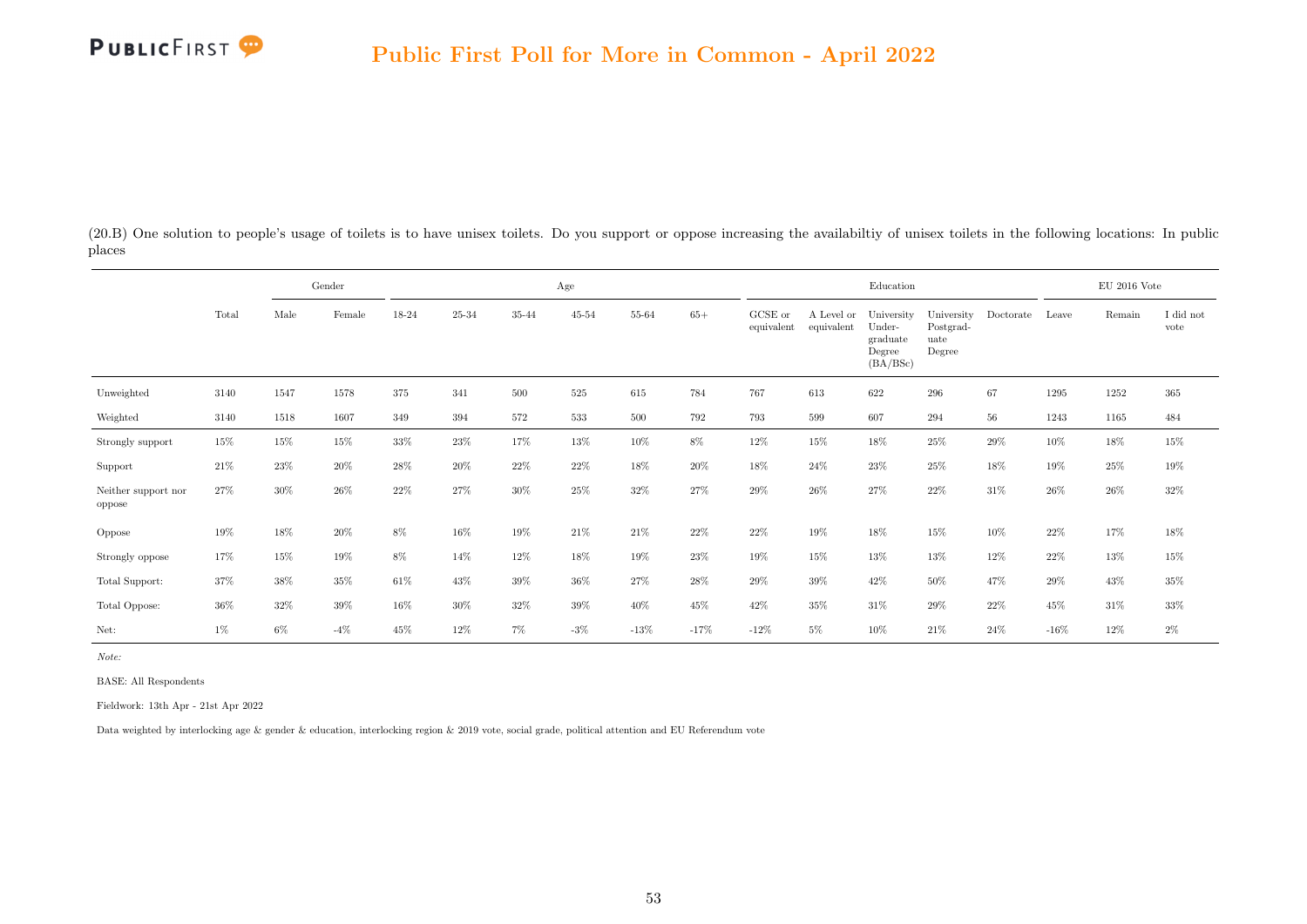(20.C) One solution to people's usage of toilets is to have unisex toilets. Do you support or oppose increasing the availabiltiy of unisex toilets in the following locations: In public places

|                               |        |                     |     | 2019                |                               |                   |                               |                  |                        | Segment                       |           |                                    |                                |      |       | Social Grade |        |
|-------------------------------|--------|---------------------|-----|---------------------|-------------------------------|-------------------|-------------------------------|------------------|------------------------|-------------------------------|-----------|------------------------------------|--------------------------------|------|-------|--------------|--------|
|                               | Total  | Conservative Labour |     | Liberal<br>Democrat | The<br><b>Brexit</b><br>Party | I did not<br>vote | Progressive Civic<br>Activist | Pragma-<br>tists | Disengaged<br>battlers | Established Loyal<br>Liberals | Nationals | Disengaged<br>Tradition-<br>alists | Backbone<br>Conserva-<br>tives | AB   | C1    | C2           | DE     |
| Unweighted                    | 3140   | 1165                | 815 | 279                 | 49                            | 395               | 366                           | 536              | 794                    | 211                           | 752       | 292                                | 189                            | 847  | 881   | 627          | 768    |
| Weighted                      | 3140   | 1064                | 779 | 282                 | 47                            | 520               | 307                           | 549              | 867                    | 209                           | 714       | 326                                | 169                            | 874  | 906   | 656          | 687    |
| Strongly support              | $15\%$ | $9\%$               | 22% | $16\%$              | $6\%$                         | 12%               | 36%                           | $16\%$           | 12%                    | 15%                           | 15%       | $8\%$                              | $7\%$                          | 19%  | 15%   | 13%          | 14%    |
| Support                       | 21\%   | 19%                 | 24% | 28%                 | 10%                           | 19%               | $26\%$                        | 24\%             | $21\%$                 | 23%                           | 20%       | 18%                                | 18%                            | 25%  | 23%   | 18%          | 18%    |
| Neither support nor<br>oppose | 27%    | 26\%                | 26% | 32%                 | 21\%                          | 32%               | 18%                           | 28%              | 33%                    | 34%                           | 20%       | 34%                                | $26\%$                         | 25%  | 26%   | 30%          | 29%    |
| Oppose                        | 19%    | 22%                 | 16% | 16%                 | 25%                           | 19%               | 11%                           | 19%              | 18%                    | 20%                           | 22%       | 19%                                | 25%                            | 17%  | 19%   | 21%          | $20\%$ |
| Strongly oppose               | 17%    | $23\%$              | 12% | 7%                  | 38%                           | 18%               | $9\%$                         | 13%              | 16%                    | $9\%$                         | 23%       | 21\%                               | 25%                            | 14%  | 17%   | 18%          | 19%    |
| Total Support:                | 37%    | $28\%$              | 46% | 44%                 | 16%                           | 30%               | 62%                           | 41\%             | 33%                    | 37%                           | 35%       | $26\%$                             | 24%                            | 44%  | 37%   | 31\%         | 32%    |
| Total Oppose:                 | 36%    | 46%                 | 28% | 23%                 | 63%                           | 37%               | 20%                           | 31\%             | 33%                    | 29%                           | 46%       | 40%                                | 49%                            | 31\% | 36%   | 39%          | 39%    |
| Net:                          | $1\%$  | $-17\%$             | 17% | 21\%                | $-47%$                        | $-7%$             | 42%                           | $9\%$            | $0\%$                  | $8\%$                         | $-11\%$   | $-15\%$                            | $-25%$                         | 13%  | $1\%$ | $-8\%$       | $-6\%$ |

Note:

BASE: All Respondents

Fieldwork: 13th Apr - 21st Apr 2022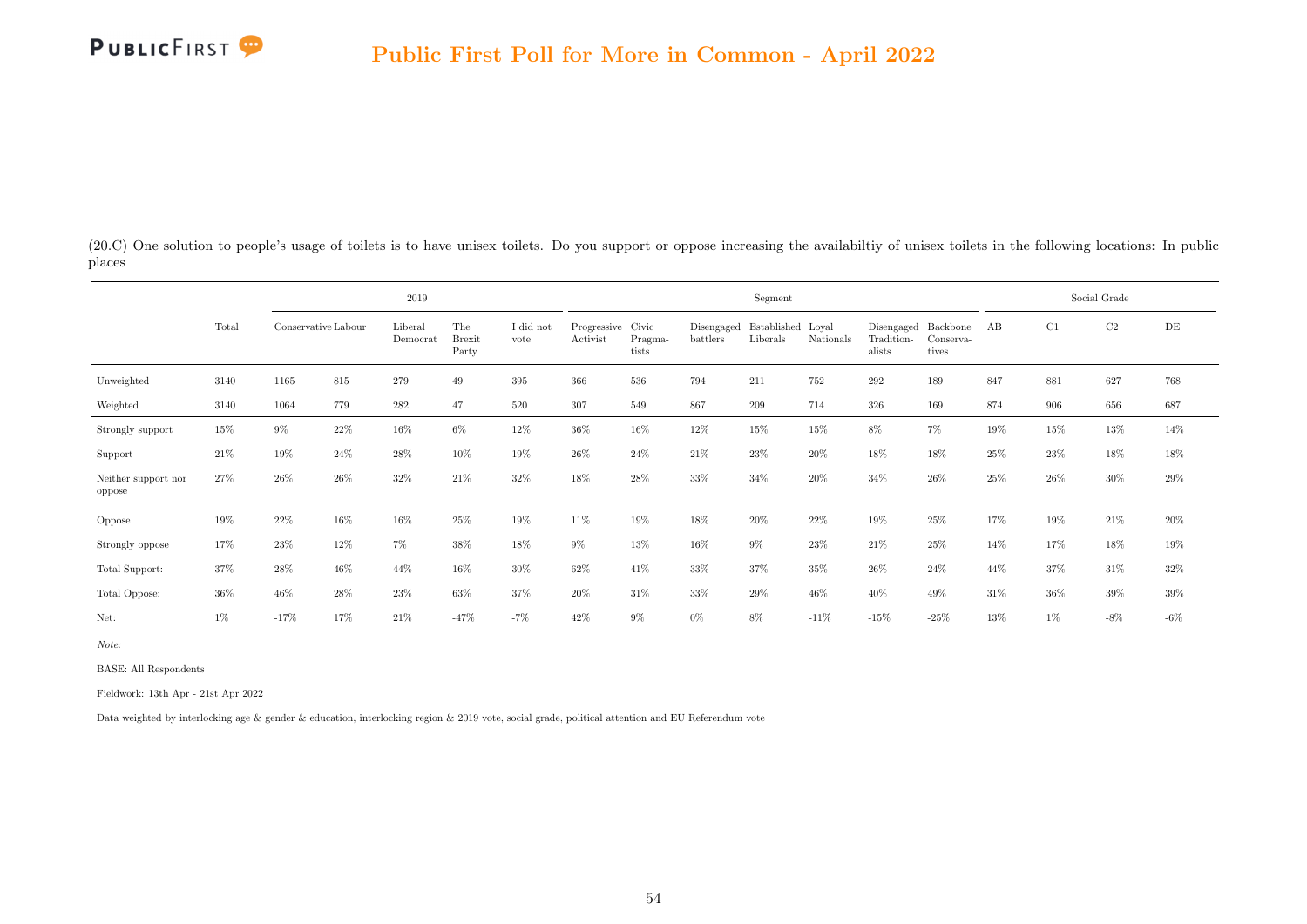<span id="page-63-0"></span>(21.A) One solution to people's usage of toilets is to have unisex toilets. Do you support or oppose increasing the availabiltiy of unisex toilets in the following locations: In gyms and leisure centres

|                               |       |                              |                          | Generation         |                                     |                       | Region |               |               |                    |                  |                  |                                |               |               |          |        |  |
|-------------------------------|-------|------------------------------|--------------------------|--------------------|-------------------------------------|-----------------------|--------|---------------|---------------|--------------------|------------------|------------------|--------------------------------|---------------|---------------|----------|--------|--|
|                               | Total | Gen $\mathbf Z$<br>$(18-24)$ | Millennials<br>$(25-40)$ | Gen X<br>$(41-55)$ | Baby<br><b>Boomers</b><br>$(56-74)$ | Silent Gen<br>$(75+)$ | London | South<br>East | South<br>West | East of<br>England | East<br>Midlands | West<br>Midlands | Yorkshire<br>and the<br>Humber | North<br>East | North<br>West | Scotland | Wales  |  |
| Unweighted                    | 3140  | 375                          | 641                      | 776                | 1172                                | 176                   | 412    | 489           | 291           | 278                | 258              | 246              | 261                            | 143           | 333           | 266      | 163    |  |
| Weighted                      | 3140  | 349                          | 738                      | 804                | 1069                                | 181                   | 377    | 487           | 294           | 274                | 261              | 260              | 278                            | 147           | 332           | 270      | 160    |  |
| Strongly support              | 15%   | 34%                          | 20%                      | $12\%$             | $9\%$                               | 7%                    | 20%    | 12%           | 14%           | 15%                | 14%              | 14%              | 16%                            | 17%           | 15%           | 13%      | 17%    |  |
| Support                       | 21%   | 25%                          | 21%                      | $21\%$             | 19%                                 | 19%                   | 20%    | $23\%$        | 19%           | 21%                | 23%              | 19%              | 18%                            | 17%           | 20%           | 21\%     | 24\%   |  |
| Neither support nor<br>oppose | 29%   | 23%                          | 28%                      | 30%                | 30%                                 | 28%                   | 28%    | 27%           | 34%           | 30%                | 28%              | 34%              | 33%                            | 29%           | 25%           | 24%      | 21\%   |  |
| Oppose                        | 19%   | $9\%$                        | 18%                      | $20\%$             | $21\%$                              | 27%                   | 17%    | $22\%$        | 20%           | 17%                | 17%              | 20%              | 15%                            | 16%           | 19%           | 22%      | $20\%$ |  |
| Strongly oppose               | 17%   | 8%                           | 13%                      | 17%                | $22\%$                              | $18\%$                | 14%    | 15%           | 13%           | 18%                | 18%              | 13%              | 18%                            | 20%           | 21%           | 19%      | 19%    |  |
| Total Support:                | 36%   | 60%                          | 42%                      | $33\%$             | 27%                                 | 26%                   | 40%    | 35%           | 34%           | 35%                | 37%              | 33%              | 34%                            | 34%           | 35%           | 34%      | $40\%$ |  |
| Total Oppose:                 | 36%   | 17%                          | 31%                      | 37%                | 43%                                 | 46%                   | 32%    | $38\%$        | 33%           | 35%                | 35%              | 33%              | 33%                            | 37%           | 40%           | 41%      | 39%    |  |

Note:

BASE: All Respondents

Fieldwork: 13th Apr - 21st Apr 2022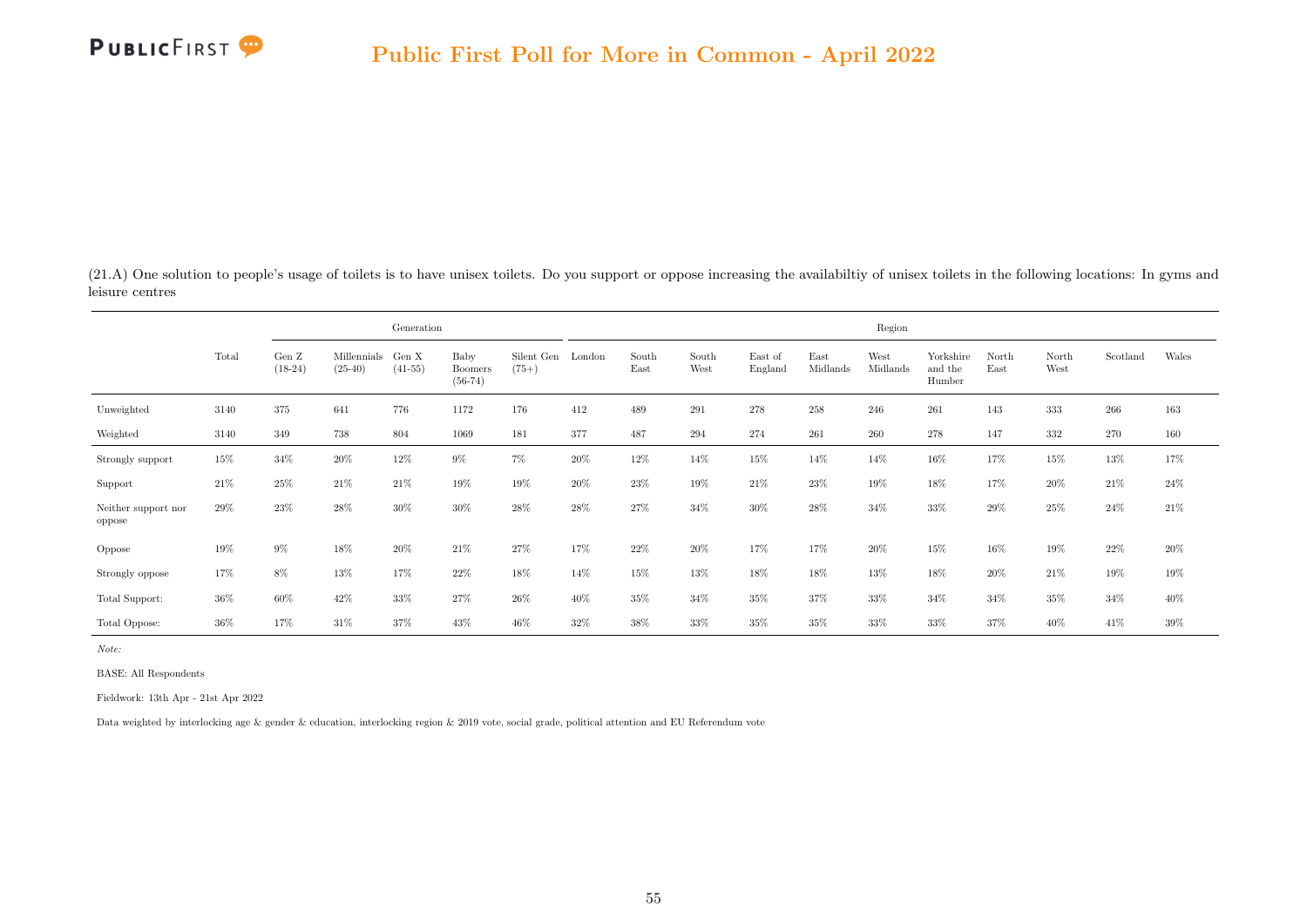

(21.B) One solution to people's usage of toilets is to have unisex toilets. Do you support or oppose increasing the availabiltiy of unisex toilets in the following locations: In gyms and leisure centres

|                               |        |      | Gender | Age    |        |        |           |        |       |                       |                          | Education                                              |                                           | $EU$ 2016 Vote |       |        |                   |
|-------------------------------|--------|------|--------|--------|--------|--------|-----------|--------|-------|-----------------------|--------------------------|--------------------------------------------------------|-------------------------------------------|----------------|-------|--------|-------------------|
|                               | Total  | Male | Female | 18-24  | 25-34  | 35-44  | $45 - 54$ | 55-64  | $65+$ | GCSE or<br>equivalent | A Level or<br>equivalent | University<br>Under-<br>graduate<br>Degree<br>(BA/BSc) | University<br>Postgrad-<br>uate<br>Degree | Doctorate      | Leave | Remain | I did not<br>vote |
| Unweighted                    | 3140   | 1547 | 1578   | 375    | 341    | 500    | $525\,$   | 615    | 784   | 767                   | 613                      | 622                                                    | 296                                       | 67             | 1295  | 1252   | 365               |
| Weighted                      | 3140   | 1518 | 1607   | 349    | 394    | 572    | 533       | 500    | 792   | 793                   | 599                      | 607                                                    | 294                                       | 56             | 1243  | 1165   | 484               |
| Strongly support              | 15%    | 15%  | 14%    | 34\%   | $20\%$ | $16\%$ | 13%       | $10\%$ | $7\%$ | $12\%$                | 15%                      | 18%                                                    | 23%                                       | 26\%           | 10%   | 18%    | 14%               |
| Support                       | 21%    | 23%  | 19%    | $25\%$ | 20%    | 24%    | 20%       | 17%    | 19%   | 16%                   | 23%                      | 22%                                                    | $25\%$                                    | 18%            | 19%   | 24%    | 18%               |
| Neither support nor<br>oppose | 29%    | 30%  | 27%    | 23%    | 27%    | 30%    | 29%       | 34%    | 28%   | 31%                   | 28%                      | 28%                                                    | 22\%                                      | 33%            | 27%   | 28%    | 34%               |
| Oppose                        | 19%    | 17%  | 21\%   | 9%     | 17%    | 19%    | 20%       | 20%    | 23%   | 22%                   | 19%                      | 17%                                                    | 15%                                       | 11\%           | 23%   | 16%    | 18%               |
| Strongly oppose               | 17%    | 15%  | 19%    | $8\%$  | 16%    | 12%    | 18%       | 19%    | 22%   | 19%                   | 15%                      | 15%                                                    | 14%                                       | 13%            | 22%   | 14%    | $16\%$            |
| Total Support:                | $36\%$ | 38%  | 33%    | $60\%$ | $40\%$ | 39%    | 34%       | 27%    | 27%   | 28%                   | 38%                      | 40%                                                    | 49%                                       | $43\%$         | 29%   | 42%    | $32\%$            |
| Total Oppose:                 | $36\%$ | 32%  | 40%    | 17%    | 33%    | 31%    | 38%       | $39\%$ | 46%   | $40\%$                | 34%                      | $32\%$                                                 | 30%                                       | 24\%           | 45%   | 31%    | $34\%$            |

Note:

BASE: All Respondents

Fieldwork: 13th Apr - 21st Apr 2022